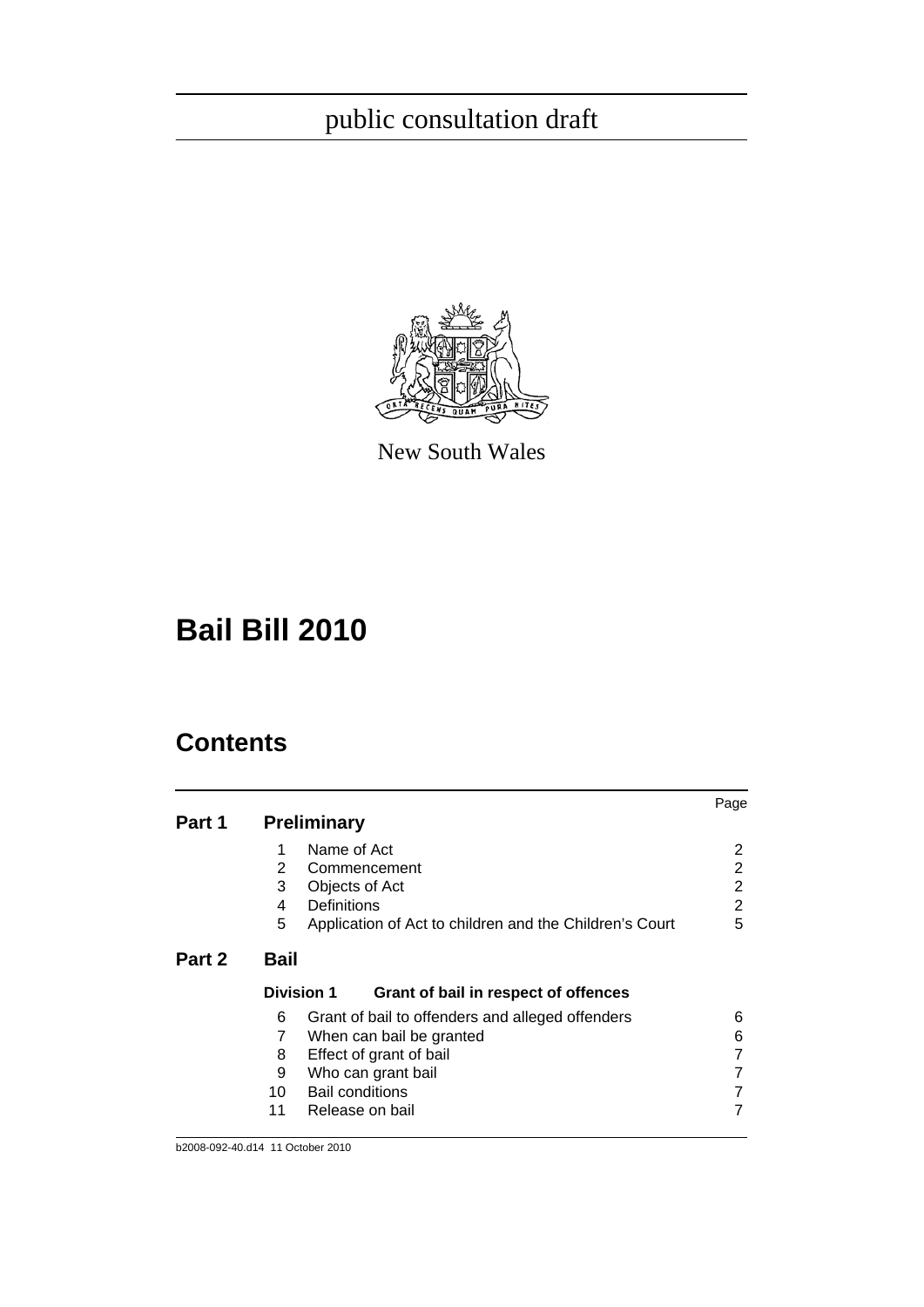#### Bail Bill 2010

|        |                            |                   |                                                                                                                                                                                                             | Page                       |
|--------|----------------------------|-------------------|-------------------------------------------------------------------------------------------------------------------------------------------------------------------------------------------------------------|----------------------------|
|        | 12 <sup>2</sup>            |                   | Duration of bail                                                                                                                                                                                            | 8                          |
|        | 13                         |                   | Limitation on entitlement conferred by bail                                                                                                                                                                 | 8                          |
|        |                            | <b>Division 2</b> | <b>Grant of bail in other cases</b>                                                                                                                                                                         |                            |
|        | 14                         | sentence          | Grant of bail in proceedings relating to the administration of a                                                                                                                                            | 8                          |
|        | 15                         |                   | Grant of bail to non-offenders                                                                                                                                                                              | 9                          |
| Part 3 |                            |                   | Police powers with respect to bail                                                                                                                                                                          |                            |
|        |                            | <b>Division 1</b> | Police powers to grant bail                                                                                                                                                                                 |                            |
|        | 16<br>17<br>18             | 11                | Power of senior police officers to grant bail<br>Limitations on police power to grant bail<br>Bail decision to be made as soon as practicable after charge laid                                             | 11<br>11                   |
|        | 19                         |                   | Person in custody to be given opportunity to communicate with<br>lawyer following bail decision                                                                                                             | 12                         |
|        | 20                         |                   | Person not released on bail to be brought before court                                                                                                                                                      | 13                         |
|        |                            | <b>Division 2</b> | Internal review of bail decisions made by police                                                                                                                                                            |                            |
|        | 21<br>22<br>23             |                   | Who may request review<br>Power of senior police officer to conduct review<br>Limitation on power to conduct review                                                                                         | 13<br>13<br>13             |
| Part 4 |                            |                   | Court powers with respect to bail                                                                                                                                                                           |                            |
|        |                            | <b>Division 1</b> | <b>Bail applications</b>                                                                                                                                                                                    |                            |
|        | 24<br>25<br>26<br>27<br>28 |                   | <b>Bail applications</b><br>Who can make bail application<br>Courts to which bail application may be made<br>Powers of court with respect to bail application<br>General provisions as to bail applications | 14<br>14<br>14<br>15<br>15 |
|        |                            | <b>Division 2</b> | Powers of courts to hear and determine bail<br>applications                                                                                                                                                 |                            |
|        | 29<br>30                   | applications      | <b>Power of Local Court</b><br>General power of all courts to hear and determine bail                                                                                                                       | 15<br>15                   |
|        | 31<br>32<br>33             |                   | Additional power of Supreme Court<br>Additional power of Court of Criminal Appeal<br>Functions of authorised justices                                                                                       | 16<br>16<br>16             |
|        |                            | <b>Division 3</b> | Limitations on power to hear and determine bail<br>applications                                                                                                                                             |                            |
|        | 34                         |                   | Matters being dealt with by superior courts                                                                                                                                                                 | 17                         |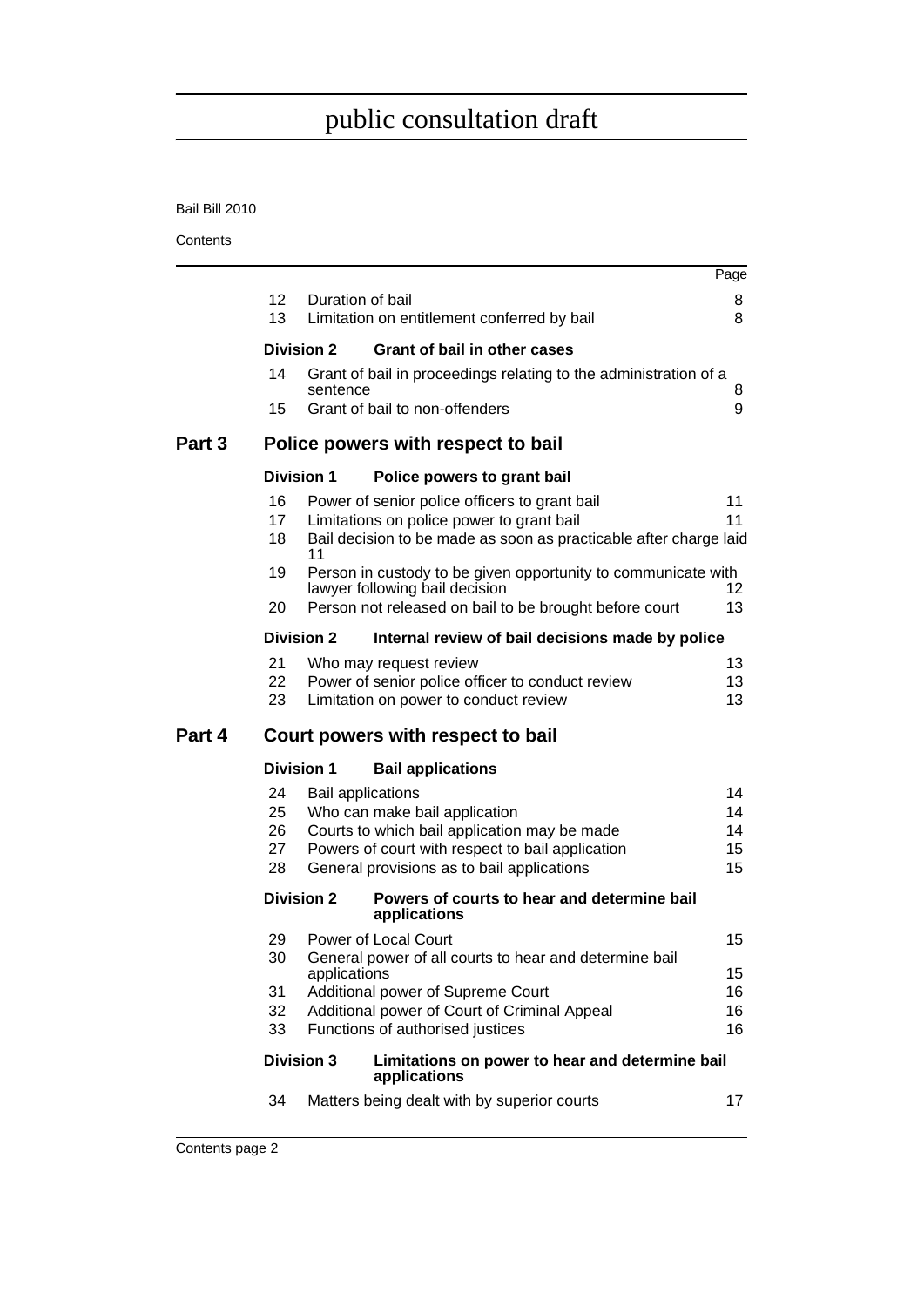#### Bail Bill 2010

**Contents** 

|        |                             |                   |                                                                                                                                                | Page           |  |  |  |
|--------|-----------------------------|-------------------|------------------------------------------------------------------------------------------------------------------------------------------------|----------------|--|--|--|
|        | 35                          |                   | Summary proceedings pending before the Supreme Court                                                                                           | 17             |  |  |  |
|        |                             | <b>Division 4</b> | Grounds on which court can refuse to entertain bail<br>application                                                                             |                |  |  |  |
|        | 36<br>37                    | jurisdiction      | Further applications made to same court<br>Further applications made following decision by court of superior                                   | 18<br>18.      |  |  |  |
|        | 38                          |                   | Frivolous or vexatious applications                                                                                                            | 19             |  |  |  |
|        |                             | <b>Division 5</b> | Functions of courts and others following bail<br>decision                                                                                      |                |  |  |  |
|        | 39<br>40                    |                   | Warrants of commitment                                                                                                                         | 19             |  |  |  |
|        |                             |                   | Limitation on length of adjournments if bail refused by court or<br>authorised justice                                                         | 19             |  |  |  |
|        | 41                          | 20                | Court to be notified if person remains in custody after grant of bail                                                                          |                |  |  |  |
|        | 42                          | Court             | Stay of decision to grant bail if application made to Supreme                                                                                  | 21             |  |  |  |
| Part 5 |                             |                   | <b>Dispensing with bail</b>                                                                                                                    |                |  |  |  |
|        | 43<br>44                    | 23                | Dispensing with bail<br>Court taken to have dispensed with bail in certain circumstances                                                       | 23             |  |  |  |
|        | 45<br>46<br>47              |                   | Bail to be dispensed with for certain juvenile offenders<br>Effect of dispensing with bail<br>Limitation on entitlement conferred by this Part | 23<br>23<br>24 |  |  |  |
| Part 6 | <b>Eligibility for bail</b> |                   |                                                                                                                                                |                |  |  |  |
|        |                             | <b>Division 1</b> | <b>Eligibility for bail</b>                                                                                                                    |                |  |  |  |
|        | 48<br>49                    | General           | Classification of bail cases                                                                                                                   | 25<br>25       |  |  |  |
|        |                             | <b>Division 2</b> | <b>Bail for level 1 offences</b>                                                                                                               |                |  |  |  |
|        | 50<br>51<br>52              |                   | Level 1 offences-bail to be granted<br>What is a level 1 offence<br>Exception for a person who is incapacitated or in danger                   | 25<br>26<br>26 |  |  |  |
|        |                             | <b>Division 3</b> | <b>Bail for level 2 offences</b>                                                                                                               |                |  |  |  |
|        | 53<br>54                    |                   | Level 2 offences-presumption in favour of bail<br>What is a level 2 offence                                                                    | 26<br>27       |  |  |  |
|        |                             | <b>Division 4</b> | <b>Bail for level 3 offences</b>                                                                                                               |                |  |  |  |
|        | 55<br>56                    |                   | Level 3 offences-no presumption<br>What is a level 3 offence                                                                                   | 27<br>27       |  |  |  |
|        |                             |                   |                                                                                                                                                |                |  |  |  |

Contents page 3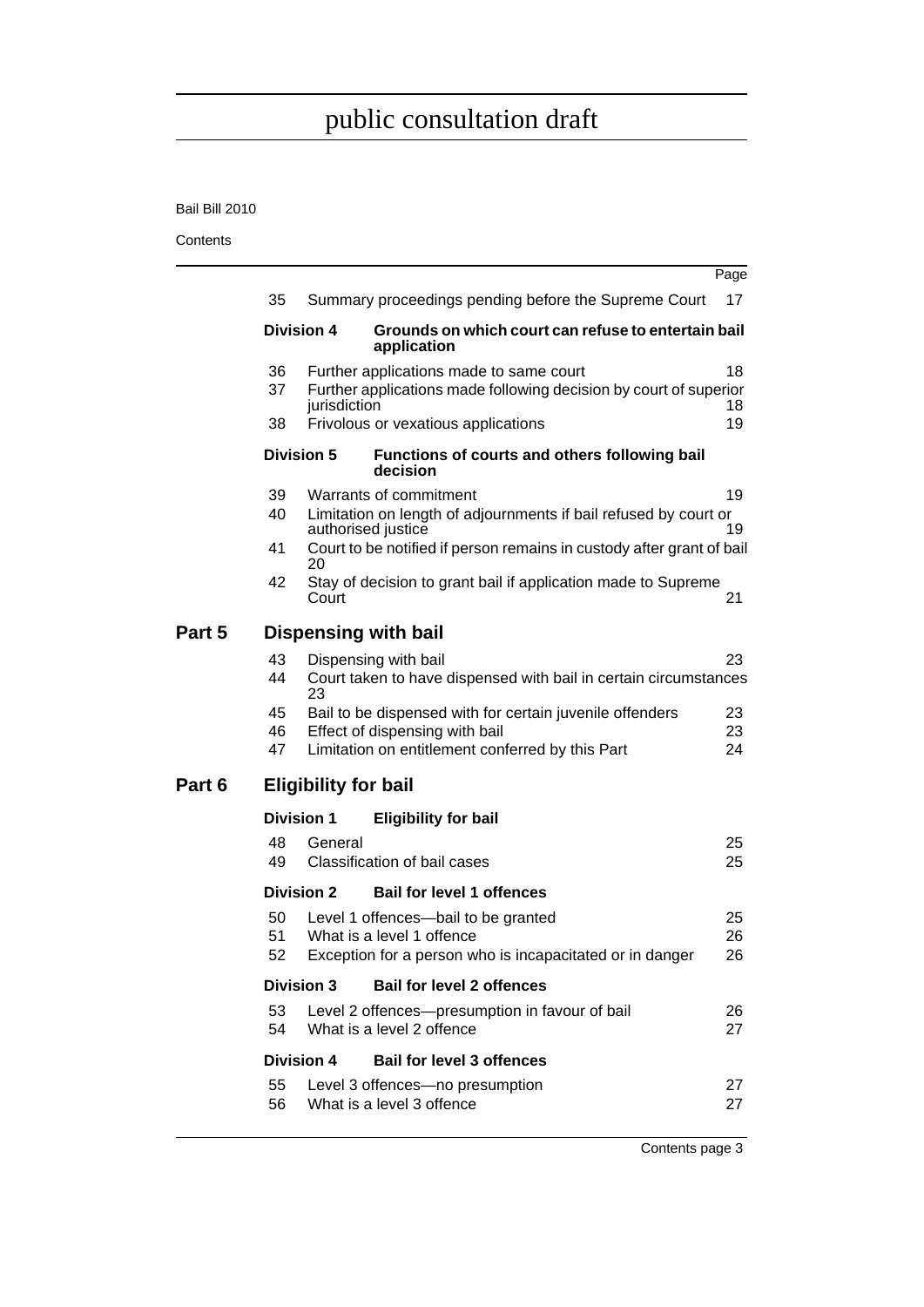#### Bail Bill 2010

|        |            |                        |                                                                                                 | Page     |
|--------|------------|------------------------|-------------------------------------------------------------------------------------------------|----------|
|        |            | <b>Division 5</b>      | <b>Bail for level 4 offences</b>                                                                |          |
|        | 57<br>58   |                        | Level 4 offences—presumption against bail<br>What is a level 4 offence                          | 27<br>27 |
|        | 59         |                        | Level 4 offences for which bail is to be granted in exceptional<br>circumstances only           | 27       |
| Part 7 |            | <b>Bail conditions</b> |                                                                                                 |          |
|        |            | <b>Division 1</b>      | Power to impose bail conditions                                                                 |          |
|        | 60         |                        | <b>Bail conditions</b>                                                                          | 29       |
|        | 61<br>62   |                        | Bail conditions for level 1 offences                                                            | 30       |
|        | 63         |                        | Types of bail conditions that may be imposed<br>Residential requirements                        | 30<br>31 |
|        | 64         |                        | Intervention and treatment requirements                                                         | 31       |
|        | 65         |                        | Specific association and place restrictions                                                     | 32       |
|        | 66<br>67   |                        | Passport surrender requirement<br>Pre-release bail conditions                                   | 32<br>33 |
|        | 68         |                        | Supplementary decisions relating to bail conditions                                             | 33       |
|        |            | <b>Division 2</b>      | Offences relating to bail conditions                                                            |          |
|        | 69         |                        | Certain information not to be published or broadcast                                            | 34       |
|        | 70         |                        | False statements in bail acknowledgements                                                       | 34       |
|        | 71         |                        | Indemnification of bail guarantors                                                              | 35       |
|        | 72         |                        | Disposal of property deposited as security                                                      | 35       |
|        |            | <b>Division 3</b>      | Variation of bail conditions-special provisions                                                 |          |
|        | 73         |                        | Court may vary bail conditions on own initiative in certain<br>circumstances                    | 36       |
|        | 74         |                        | Power of authorised justice to vary reporting conditions                                        | 36       |
|        | 75         |                        | Power of authorised justice to vary residence conditions                                        | 37       |
| Part 8 |            |                        | General provisions relating to bail decisions                                                   |          |
|        |            | <b>Division 1</b>      | <b>Bail proceedings and decisions</b>                                                           |          |
|        | 76         |                        | Application of rules of evidence to bail proceedings                                            | 39       |
|        | 77 -<br>78 |                        | Civil standard of proof applies to bail proceedings<br>Reasons for bail decision to be recorded | 39<br>39 |
|        |            | <b>Division 2</b>      | Bail agreements, bail guarantee agreements and                                                  |          |
|        |            |                        | acknowledgements                                                                                |          |
|        | 79         |                        | <b>Bail agreements</b>                                                                          | 40       |
|        | 80         |                        | Bail guarantee agreements and acknowledgements                                                  | 40       |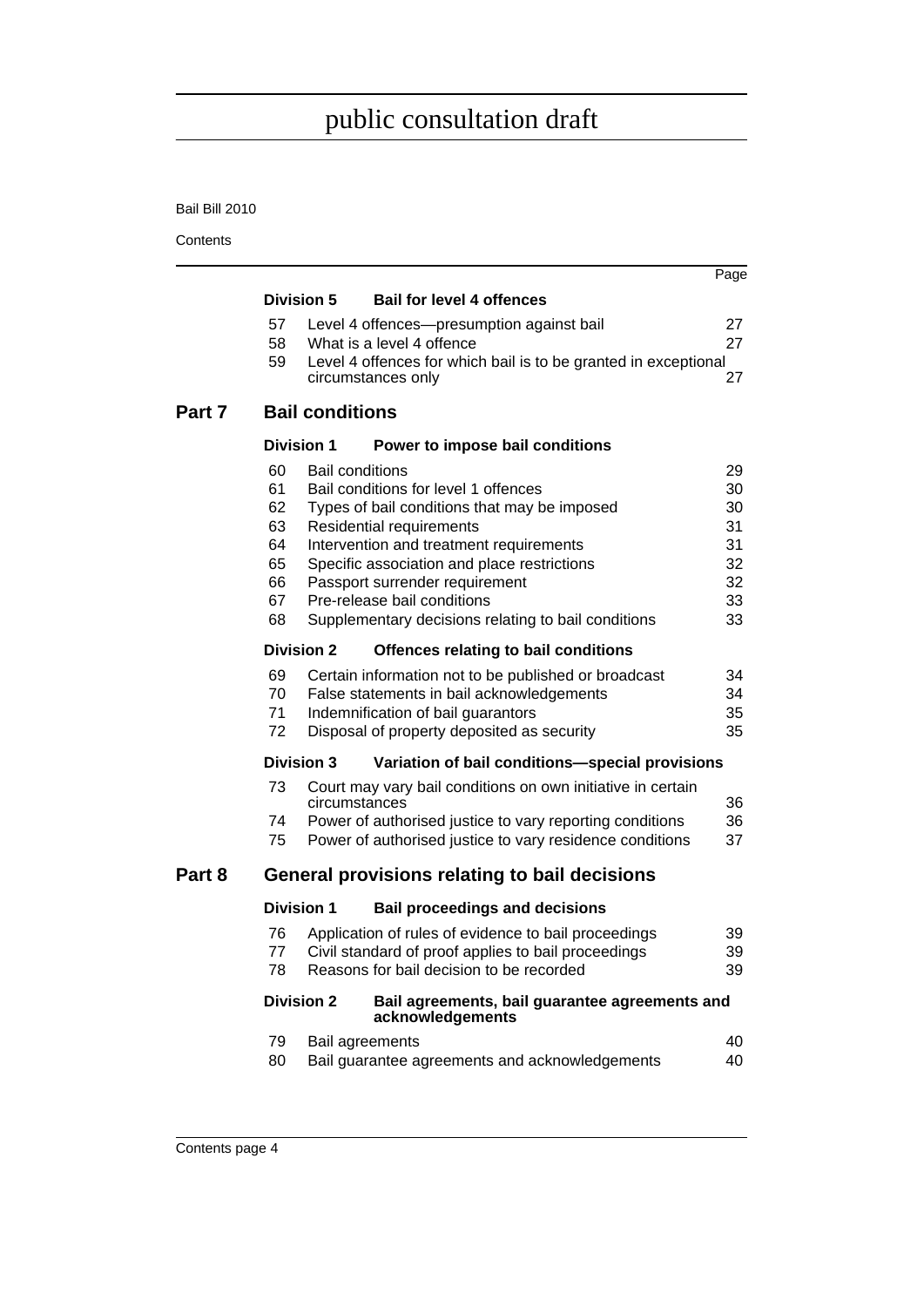#### Bail Bill 2010

|         |            |                                                                                               | Page |
|---------|------------|-----------------------------------------------------------------------------------------------|------|
|         |            | <b>Bail information</b><br><b>Division 3</b>                                                  |      |
|         | 81         | Information about bail rights                                                                 | 40   |
|         | 82         | Obligations under agreements to be explained                                                  | 40   |
|         | 83         | Copies of agreements and bail conditions to be provided                                       | 41   |
|         | 84         | Variation of bail conditions without consent of bail guarantor                                | 41   |
|         | 85         | Variation of bail conditions                                                                  | 42   |
|         |            | <b>Division 4</b><br><b>Bail money and security</b>                                           |      |
|         | 86         | Deposit of security or money                                                                  | 42   |
|         | 87         | Substitution of cash for security                                                             | 42   |
|         | 88         | Discharge of liability of bail guarantors                                                     | 43   |
|         | 89         | Revocation of bail if bail security ceases to be intact                                       | 43   |
|         |            | Division 5<br><b>Miscellaneous</b>                                                            |      |
|         | 90         | Entry into arrangements with courts in other States and<br><b>Territories</b>                 | 44   |
|         | 91         | Bail guarantor does not have right of arrest                                                  | 45   |
| Part 9  |            | <b>Enforcement of bail agreements</b>                                                         |      |
|         | 92         | Power to issue arrest warrant                                                                 | 46   |
|         | 93         | Power to arrest without warrant                                                               | 46   |
|         | 94         | Power to issue court attendance notice                                                        | 46   |
|         | 95         | Powers of court                                                                               | 46   |
|         | 96         | Offence of failing to appear                                                                  | 47   |
| Part 10 |            | Enforcement of security requirements imposed by bail<br>conditions                            |      |
|         |            | <b>Forfeiture orders</b><br><b>Division 1</b>                                                 |      |
|         |            |                                                                                               |      |
|         | 97         | Court may make forfeiture order if person granted bail fails to<br>appear                     | 49   |
|         | 98         | Persons affected to be notified that forfeiture order has been<br>made                        | 49   |
|         | 99         | Who is a "person affected" by a forfeiture order                                              | 49   |
|         | 100        | Formal objection to forfeiture order                                                          | 50   |
|         | 101        | Hearing of formal objection to forfeiture order                                               | 50   |
|         | 102        | Objection to forfeiture order made during proceedings                                         | 51   |
|         | 103        | When forfeiture order takes effect                                                            | 51   |
|         | 104<br>105 | Effect of forfeiture order<br>Persons affected to be notified that forfeiture order has taken | 51   |
|         |            | effect                                                                                        | 52   |
|         | 106        | Reference of forfeiture order for enforcement                                                 | 52   |
|         | 107        | Payment of forfeited bail money                                                               | 52   |
|         |            |                                                                                               |      |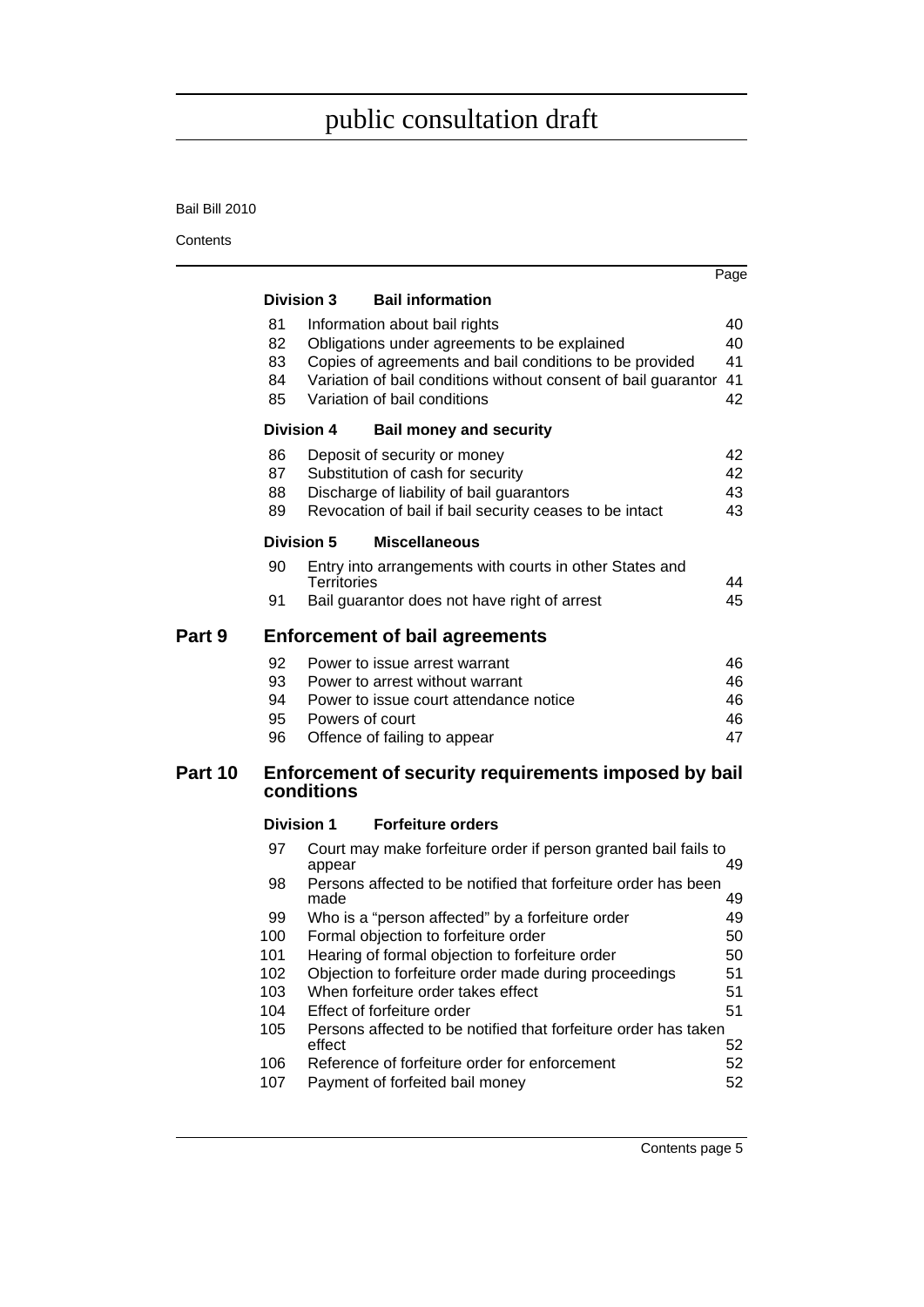#### Bail Bill 2010

|            |                      |                                                             | Page |
|------------|----------------------|-------------------------------------------------------------|------|
|            | <b>Division 2</b>    | Late applications to vary or set aside forfeiture<br>orders |      |
| 108        |                      | Application to vary or set aside forfeiture order           | 53   |
| 109        |                      | Hearing of application-threshold test                       | 53   |
| 110        |                      | Powers in respect of application                            | 53   |
| 111        |                      | Notice of determination of application                      | 54   |
|            | <b>Division 3</b>    | <b>Miscellaneous</b>                                        |      |
| 112        |                      | Effect of setting aside forfeiture order                    | 54   |
| 113        | Appeals              |                                                             | 54   |
| 114        |                      | Court of Criminal Appeal may authorise other courts to take |      |
|            | action               |                                                             | 55   |
| 115        |                      | State is a party to forfeiture proceedings                  | 55   |
| 116        |                      | Return of bail money and security                           | 55   |
| 117        |                      | Appropriate State authority-meaning                         | 55   |
| Part 11    | <b>Miscellaneous</b> |                                                             |      |
| 118        |                      | Evidence of failure to appear                               | 56   |
| 119        |                      | Evidence of agreements, conditions and acknowledgements 56  |      |
| 120        |                      | Provisions as to warrants and court attendance notices      | 57   |
| 121        |                      | Contraventions of Act by police officers                    | 57   |
| 122        | Contempt             |                                                             | 57   |
| 123        | Habeas corpus        |                                                             | 57   |
| 124        |                      | Proceedings for offences                                    | 58   |
| 125        | Regulations          |                                                             | 58   |
| 126        |                      | Repeal of Bail Act 1978 No 161                              | 58   |
| 127        | <b>Rules</b>         |                                                             | 58   |
| 128        | Review of Act        |                                                             | 59   |
| Schedule 1 | Level 3 offences     |                                                             | 60   |
| Schedule 2 | Level 4 offences     |                                                             | 65   |
| Schedule 3 |                      | Savings, transitional and other provisions                  | 69   |
| Schedule 4 |                      | Amendment of other Acts                                     | 72   |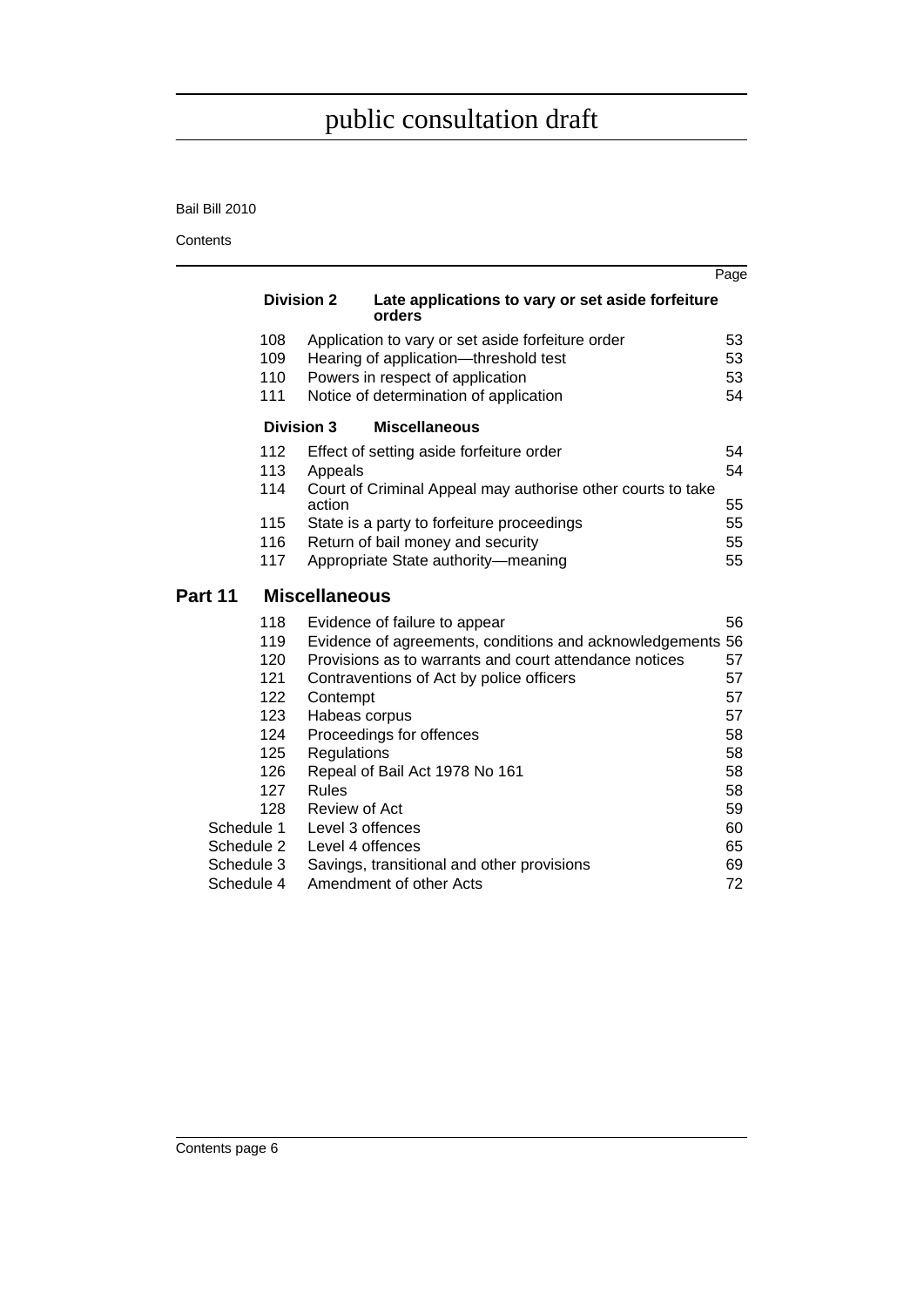

New South Wales

# **Bail Bill 2010**

No , 2010

### **A Bill for**

An Act to make provision for the grant of bail to persons in or in connection with criminal and other proceedings.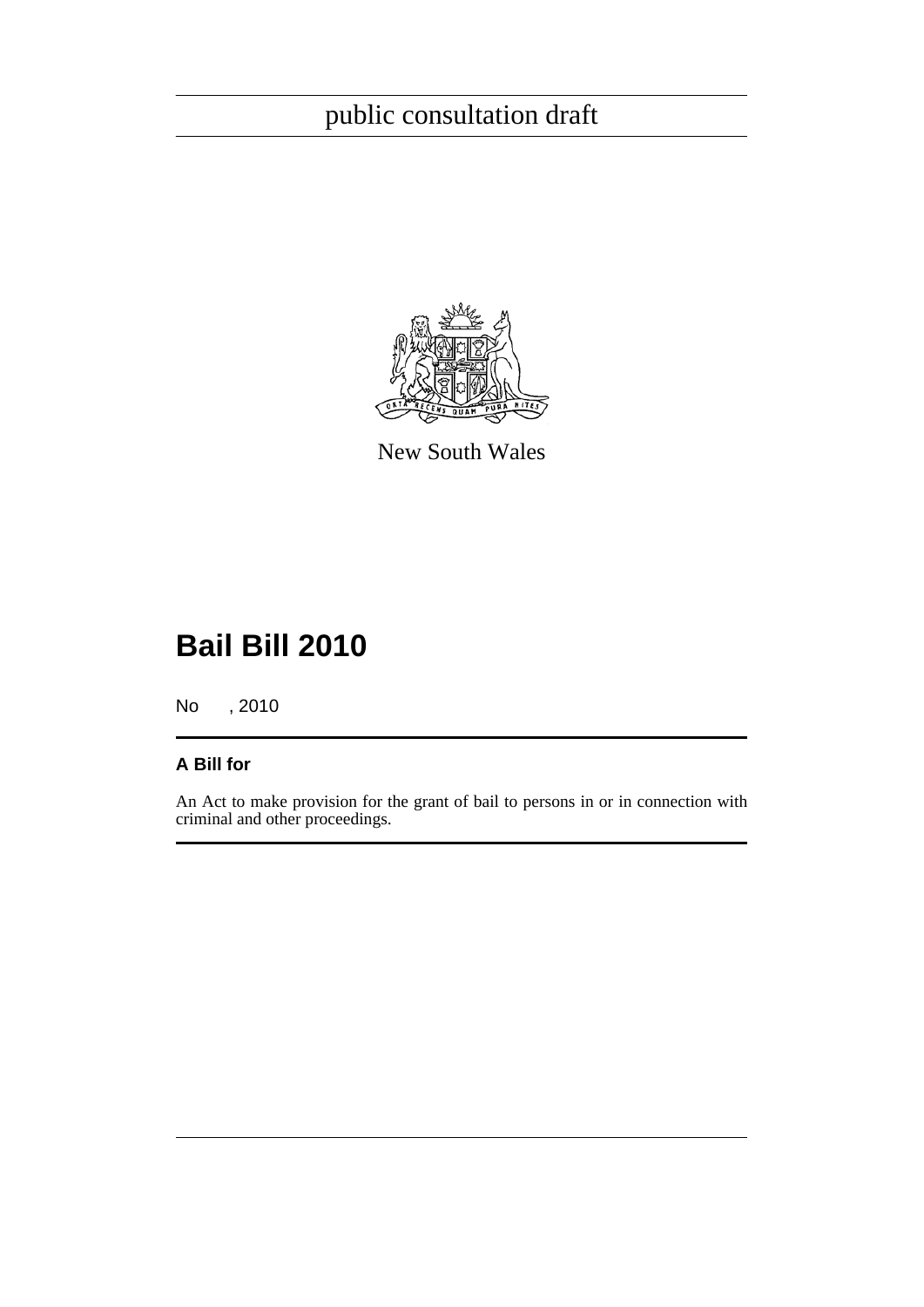Clause 1 Bail Bill 2010

Part 1 Preliminary

**The Legislature of New South Wales enacts:**

### <span id="page-7-1"></span><span id="page-7-0"></span>**Part 1 Preliminary**

#### **1 Name of Act**

This Act is the *Bail Act 2010*.

#### <span id="page-7-2"></span>**2 Commencement**

This Act commences on a day or days to be appointed by proclamation.

#### <span id="page-7-3"></span>**3 Objects of Act**

The objects of this Act are:

- (a) to ensure that a person required to appear before a court in criminal or other proceedings appears as and when required by the court, and
- (b) to prevent the commission of any offences by a person required to appear in proceedings until the proceedings have been finally determined, and
- (c) to protect any person against whom it is alleged that an offence was committed, the close relatives of any such person and any other persons who may require protection in the case, and
- (d) to prevent a person required to appear in proceedings from interfering with witnesses or otherwise interfering with the course of justice.

### <span id="page-7-4"></span>**4 Definitions**

- (1) In this Act:
	- *appeal* includes:
	- (a) an application for leave to appeal, and
	- (b) a proceeding by way of appeal, and
	- (c) an application for annulment of a conviction or sentence, and
	- (d) an application for review of a decision made by a court that may be made under any law.

*approved* means approved by the Attorney General. *authorised justice* means:

- (a) a registrar of the Local Court, or
- (b) an officer of the Department of Justice and Attorney General who is declared, by order of the Minister, whether by reference to his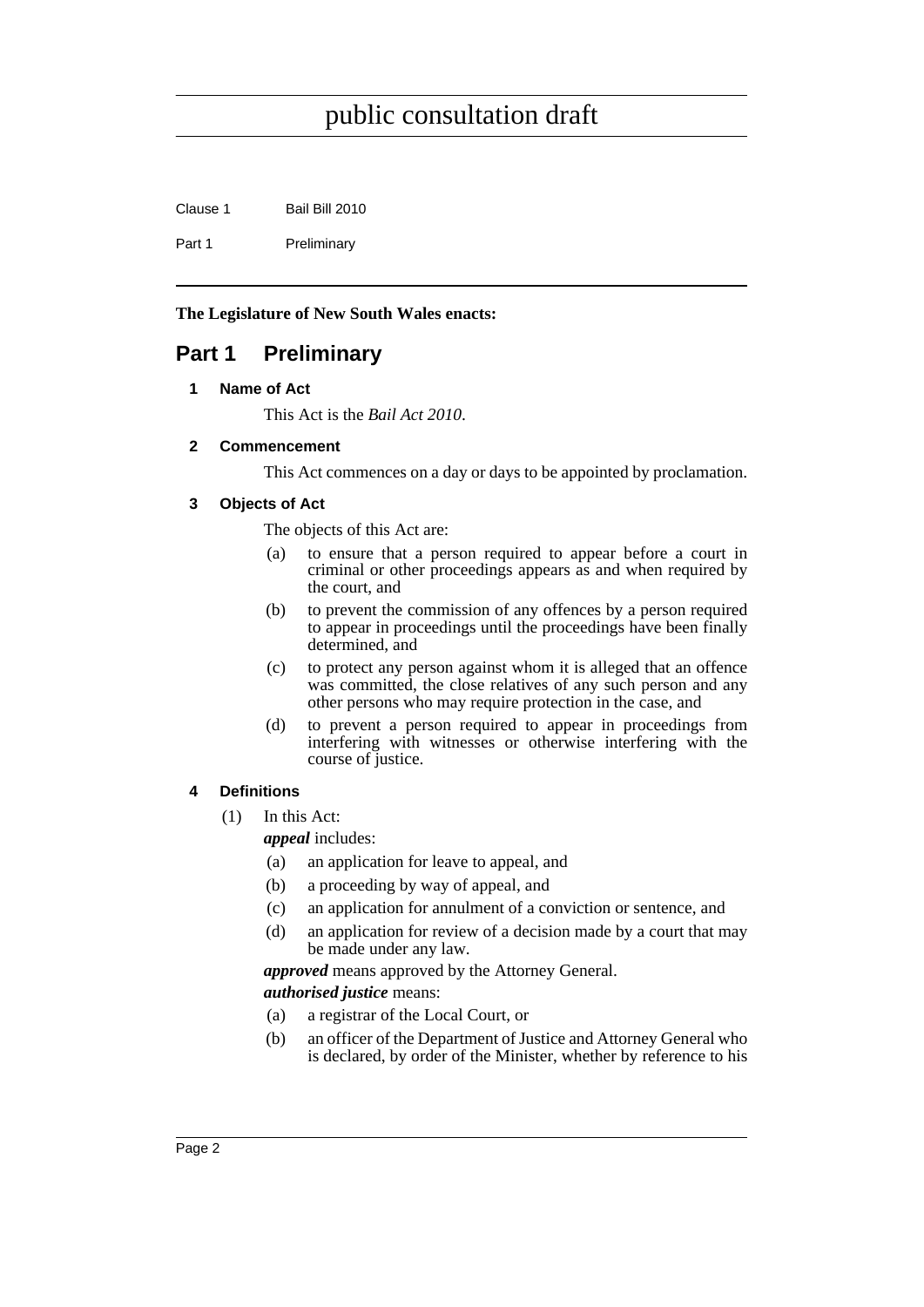| Bail Bill 2010 | Clause 4                                                                                                                                                                                                                                                                                        |
|----------------|-------------------------------------------------------------------------------------------------------------------------------------------------------------------------------------------------------------------------------------------------------------------------------------------------|
| Preliminary    | Part 1                                                                                                                                                                                                                                                                                          |
|                | or her name or office, to be an authorised justice for the purposes<br>of this Act, or                                                                                                                                                                                                          |
| (c)            | a person, or member of a class of persons, declared by the<br>regulations to be an authorised justice for the purposes of this<br>Act.                                                                                                                                                          |
|                | <i>bail agreement</i> —see section 11.                                                                                                                                                                                                                                                          |
|                | <i>bail application—see section 24.</i>                                                                                                                                                                                                                                                         |
|                | <i>bail variation application</i> —see section 24.                                                                                                                                                                                                                                              |
|                | <b><i>bail authority</i></b> means any court or person that has power to make a bail<br>decision under or in accordance with this Act, whether that power is<br>conferred by this Act or another Act.                                                                                           |
|                | <b>bail condition</b> means a condition imposed on the grant of bail.                                                                                                                                                                                                                           |
|                | <b>bail decision</b> means a decision in relation to bail, including a decision<br>to grant, refuse or revoke bail and a decision to impose, vary or revoke<br>bail conditions.                                                                                                                 |
|                | <b>bail guarantee agreement</b> means an agreement under which a person<br>agrees to forfeit a specified amount of money if a person granted bail<br>fails to appear before a court in accordance with a bail agreement.                                                                        |
|                | <b><i>bail guarantor</i></b> means a person (other than the person granted bail) who<br>agrees (with or without the deposit of security) to forfeit money under a<br>bail guarantee agreement if the person granted bail fails to appear before<br>a court in accordance with a bail agreement. |
|                | <b>bail money</b> means money agreed to be forfeited under a bail guarantee<br>agreement if a person granted bail fails to appear before a court in<br>accordance with a bail agreement.                                                                                                        |
|                | <b>bail security</b> means any security deposited with a court for the payment<br>of money agreed to be forfeited under a bail guarantee agreement.                                                                                                                                             |
|                | conviction includes a finding of guilt.                                                                                                                                                                                                                                                         |
|                | correctional centre means a correctional centre within the meaning of<br>the Crimes (Administration of Sentences) Act 1999 and includes, subject<br>to the Children (Detention Centres) Act 1987, a detention centre within<br>the meaning of that Act.                                         |
|                | court means any court that, or person who, exercises criminal<br>jurisdiction.                                                                                                                                                                                                                  |
|                | <b>Court of Criminal Appeal</b> includes a Judge of that Court.                                                                                                                                                                                                                                 |
|                | <b>District Court</b> means the District Court of New South Wales in its<br>criminal and special jurisdiction and includes a Judge of that Court.                                                                                                                                               |
|                | domestic violence offence has the same meaning as it has in the Crimes<br>(Domestic and Personal Violence) Act 2007.                                                                                                                                                                            |
|                | <i>exercise</i> a function includes perform a duty.                                                                                                                                                                                                                                             |
|                | forfeiture order—see section 97.                                                                                                                                                                                                                                                                |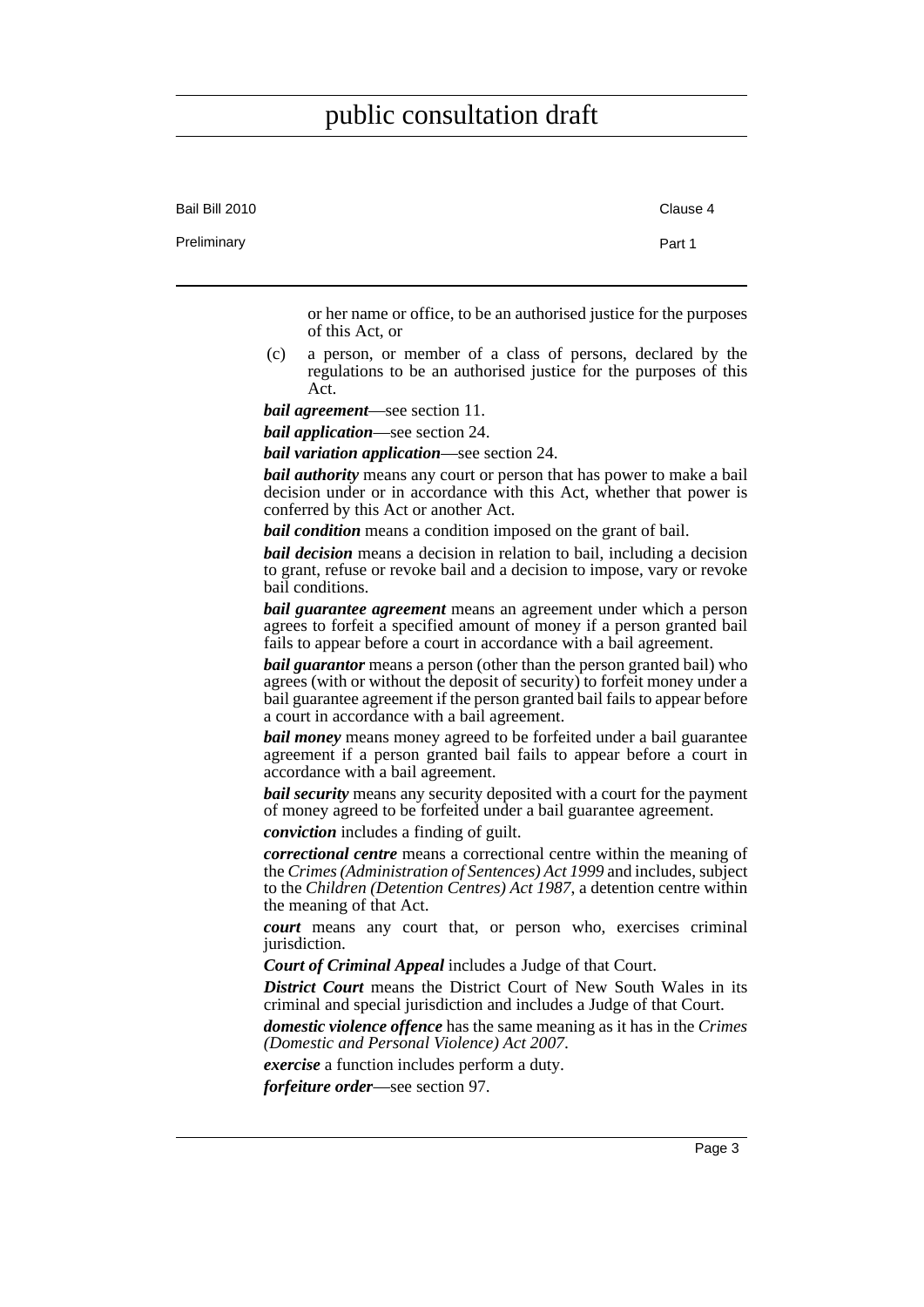Clause 4 Bail Bill 2010

Part 1 Preliminary

*function* includes a power, authority or duty.

*Industrial Court* means the Industrial Court of New South Wales and includes a judicial member of that Court.

*Land and Environment Court* includes a Judge of the Land and Environment Court.

*level 1 offence*—see section 51.

*level 2 offence*—see section 54.

*level 3 offence*—see section 56 and Schedule 1.

*level 4 offence*—see sections 58 and 59 and Schedule 2.

*Local Court* means the Local Court of New South Wales and includes a Magistrate of that Court.

*minor offence*—see section 51.

*offence* includes an alleged offence.

*passport* has the same meaning as it has in the *Migration Act 1958* of the Commonwealth.

*proceedings for the administration of a sentence*—see section 14.

*prosecutor* means a police prosecutor, the Director of Public Prosecutions or any other person who institutes or is responsible for the conduct of a prosecution and includes (where the subject-matter or context allows or requires) an Australian legal practitioner representing the prosecutor.

*relative*, of a person, has the meaning given by the *Crimes (Domestic and Personal Violence) Act 2007*.

*senior police officer*—see section 16.

*Supreme Court* means the Supreme Court of New South Wales and includes a Judge of that Court.

(2) Notes included in this Act do not form part of this Act.

**Note.** For the purposes of comparison, a number of provisions of this Act contain bracketed notes in headings drawing attention ("cf") to equivalent or comparable (though not necessarily identical) provisions of the *Bail Act 1978* as in force immediately before its repeal by this Act.

- (3) A reference in this Act to being charged with an offence includes a reference to being issued by a police officer with a court attendance notice for an offence under Part 2 of Chapter 4 of the *Criminal Procedure Act 1986*.
- (4) In this Act, a reference to an offence punishable summarily includes a reference to an indictable offence that is punishable summarily, whether with or without the consent of the person charged, and whether or not it is in fact dealt with summarily.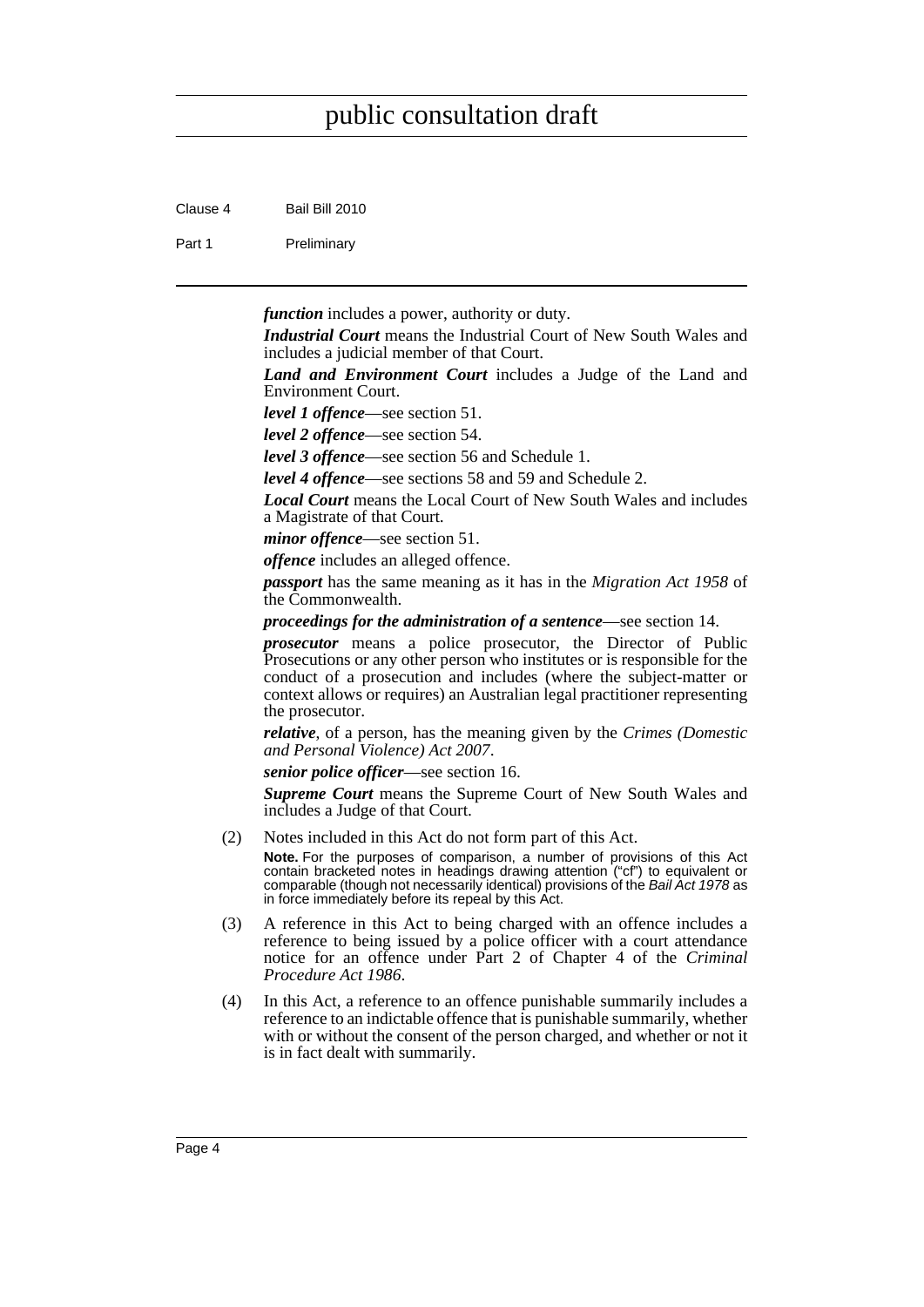| Bail Bill 2010 | Clause 5 |
|----------------|----------|
| Preliminary    | Part 1   |

#### <span id="page-10-0"></span>**5 Application of Act to children and the Children's Court** (cf s 5 Bail Act 1978)

- (1) This Act extends to a person who is under the age of 18 years.
- (2) A reference in this Act to the Local Court, or to a Magistrate, includes a reference to the Children's Court of New South Wales, and to a Children's Magistrate, exercising the functions of the Local Court or a Magistrate under the *Children (Criminal Proceedings) Act 1987*.

**Note.** The *Children (Criminal Proceedings) Act 1987* gives the Children's Court jurisdiction in respect of certain proceedings involving children and younger persons. The Local Court cannot hear and determine criminal proceedings that the Children's Court has jurisdiction to hear and determine.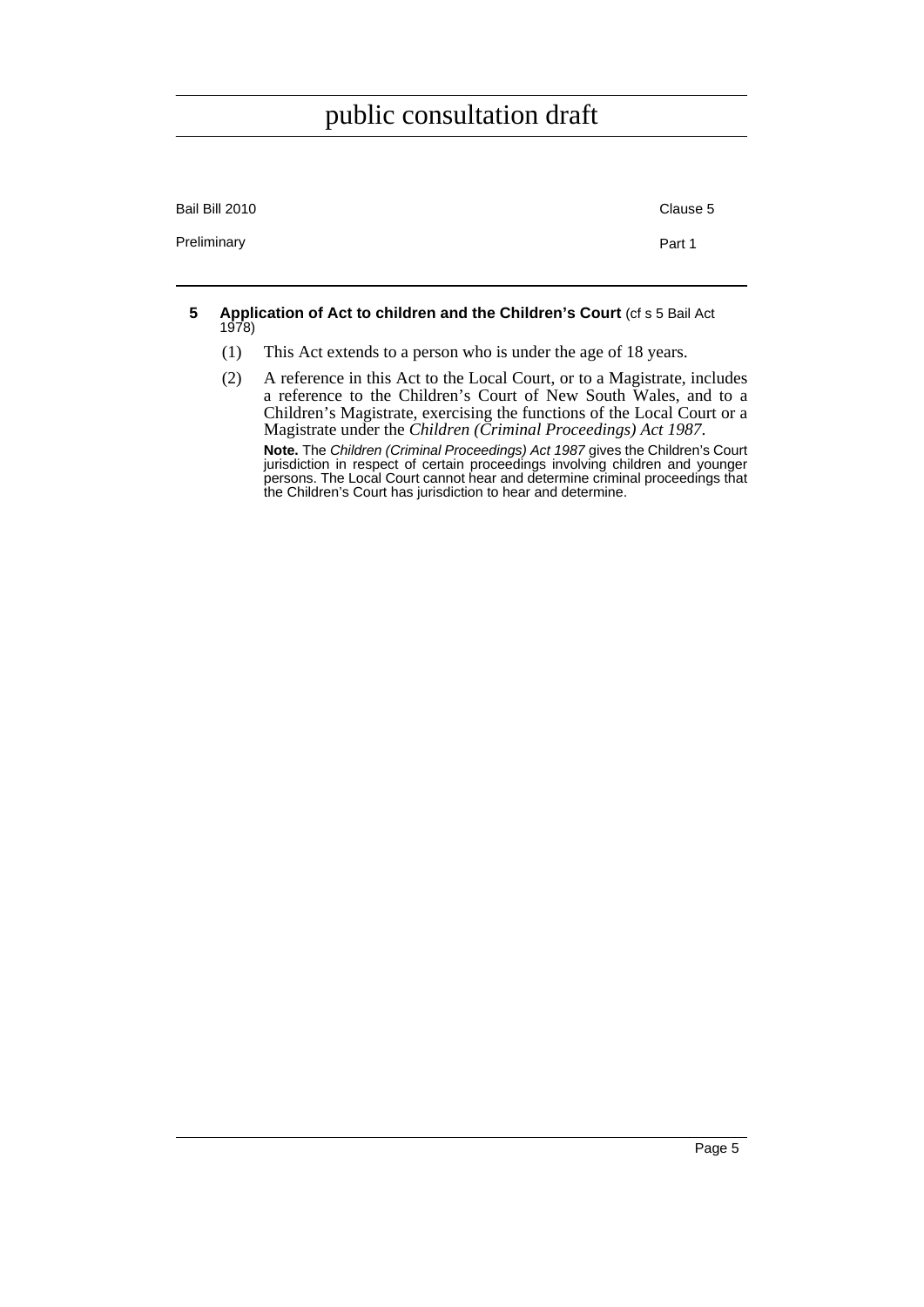Clause 6 Bail Bill 2010

Part 2 Bail

### <span id="page-11-0"></span>**Part 2 Bail**

#### <span id="page-11-2"></span><span id="page-11-1"></span>**Division 1 Grant of bail in respect of offences**

#### **6 Grant of bail to offenders and alleged offenders**

A person who has committed or is alleged to have committed an offence can be granted bail under this Act.

- <span id="page-11-3"></span>**7 When can bail be granted** (cf ss 6 and 16 Bail Act 1978)
	- (1) Bail can be granted to a person in respect of an offence if:
		- (a) the person has been charged with the offence but has not been convicted of the offence, or
		- (b) the person has been convicted of the offence but has not been sentenced for the offence, or
		- (c) the person has been convicted of the offence but has lodged an appeal or a notice of intention to appeal in respect of the conviction or a sentence imposed for the offence that has not been finally determined, or
		- (d) the person has been convicted of the offence but the judge before whom the person was convicted has submitted any question of law arising at or in reference to the person's trial or conviction to the Court of Criminal Appeal for determination, or
		- (e) the person has entered into a recognizance to prosecute proceedings in respect of a stated case in relation to the offence, or
		- (f) the conviction or sentence of the person for the offence has been annulled or stayed, or
		- (g) a new trial has been ordered to be held for the offence, or
		- (h) the person has been brought up by a writ of habeas corpus, following a summary conviction by an authorised justice or Magistrate in respect of the offence, and the Supreme Court has not made a final decision in respect of the case.
	- (2) Bail can also be granted in any circumstances authorised by the regulations.

**Note.** A conviction includes a finding of guilt in respect of an offence.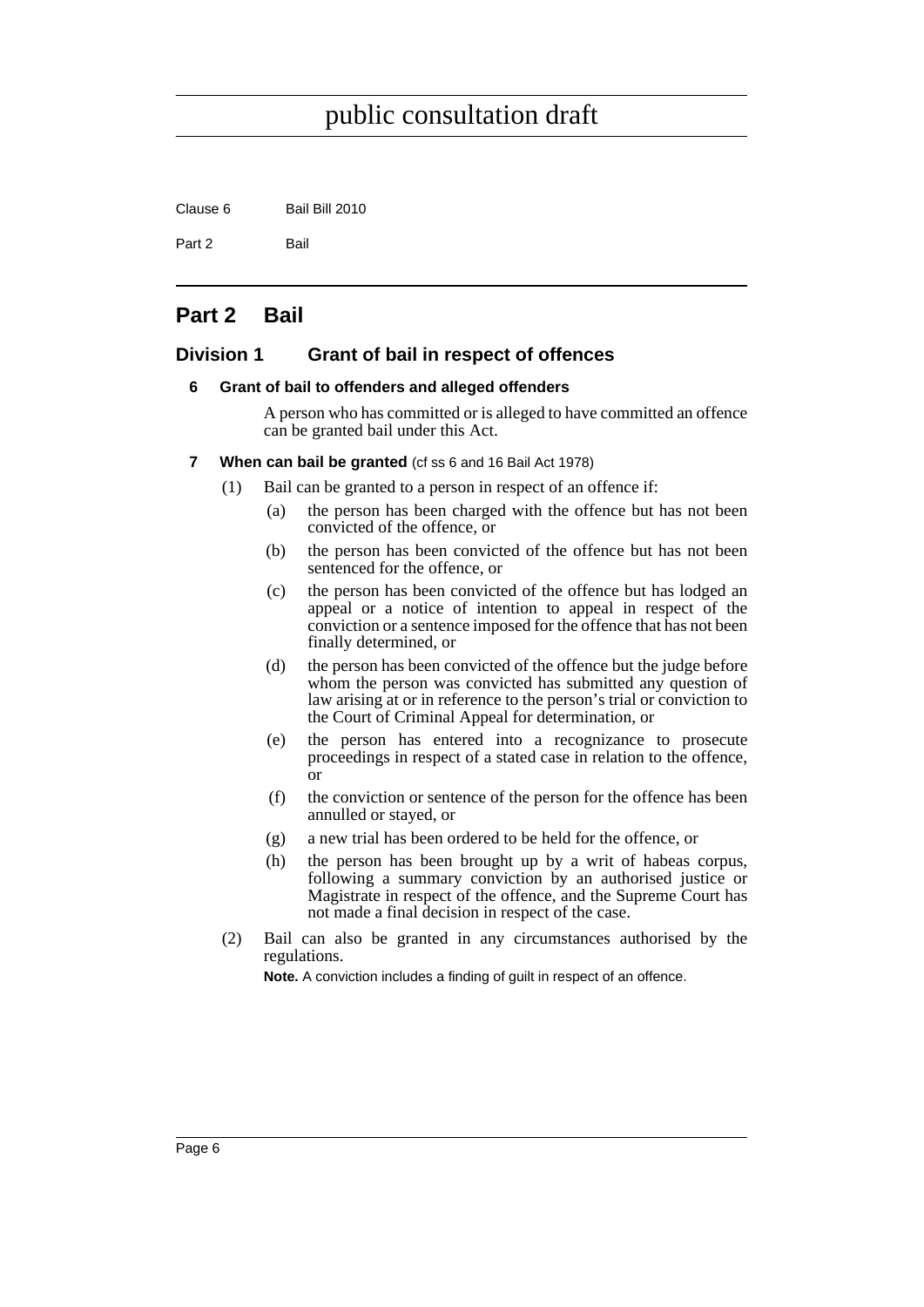| Bail Bill 2010 | Clause 8 |
|----------------|----------|
| Bail           | Part 2   |

#### <span id="page-12-0"></span>**8 Effect of grant of bail** (cf ss 7 and 16A Bail Act 1978)

- (1) Bail confers an entitlement on a person to be at liberty, instead of in custody, in respect of an offence, except on those occasions on which the person is required to appear before a court, and surrender to the custody of the court, in connection with proceedings in respect of the offence.
- (2) The person is required to appear before a court, and surrender to the custody of the court, as and when required by the court in connection with proceedings in respect of the offence.
- (3) A requirement to appear before a court is a requirement to appear at the time at which the matter relating to the relevant offence is called at the court premises (whether or not the matter is dealt with at that time).
- (4) If a person required to appear before a court is present in the courtroom or other part of the court premises at the time when the matter is called, the person is taken to be in the custody of the court (whether or not he or she has surrendered to the custody of the court) on and from the calling of the matter concerned until the court completes its dealing with the matter.

#### <span id="page-12-1"></span>**9 Who can grant bail**

Bail can be granted by any court or person that is authorised by this or another Act to grant bail in the circumstances concerned.

**Note.** Bail can be granted by a senior police officer under Part 3 or by a court under Part 4. Other Acts also confer powers to grant bail. A court or person that has power to grant bail is referred to in this Act as a bail authority.

#### <span id="page-12-2"></span>**10 Bail conditions**

Bail can be granted unconditionally or subject to one or more conditions.

#### <span id="page-12-3"></span>**11 Release on bail** (cf s 34 Bail Act 1978)

- (1) The entitlement to be at liberty conferred by bail does not take effect until:
	- (a) the person granted bail enters into a bail agreement, and
	- (b) any bail conditions that must be complied with before the person is released on bail are met.
- (2) A *bail agreement* is an agreement under which a person granted bail gives an undertaking:
	- (a) to appear before a court, and to surrender to the custody of the court, as and when required by the court to do so, and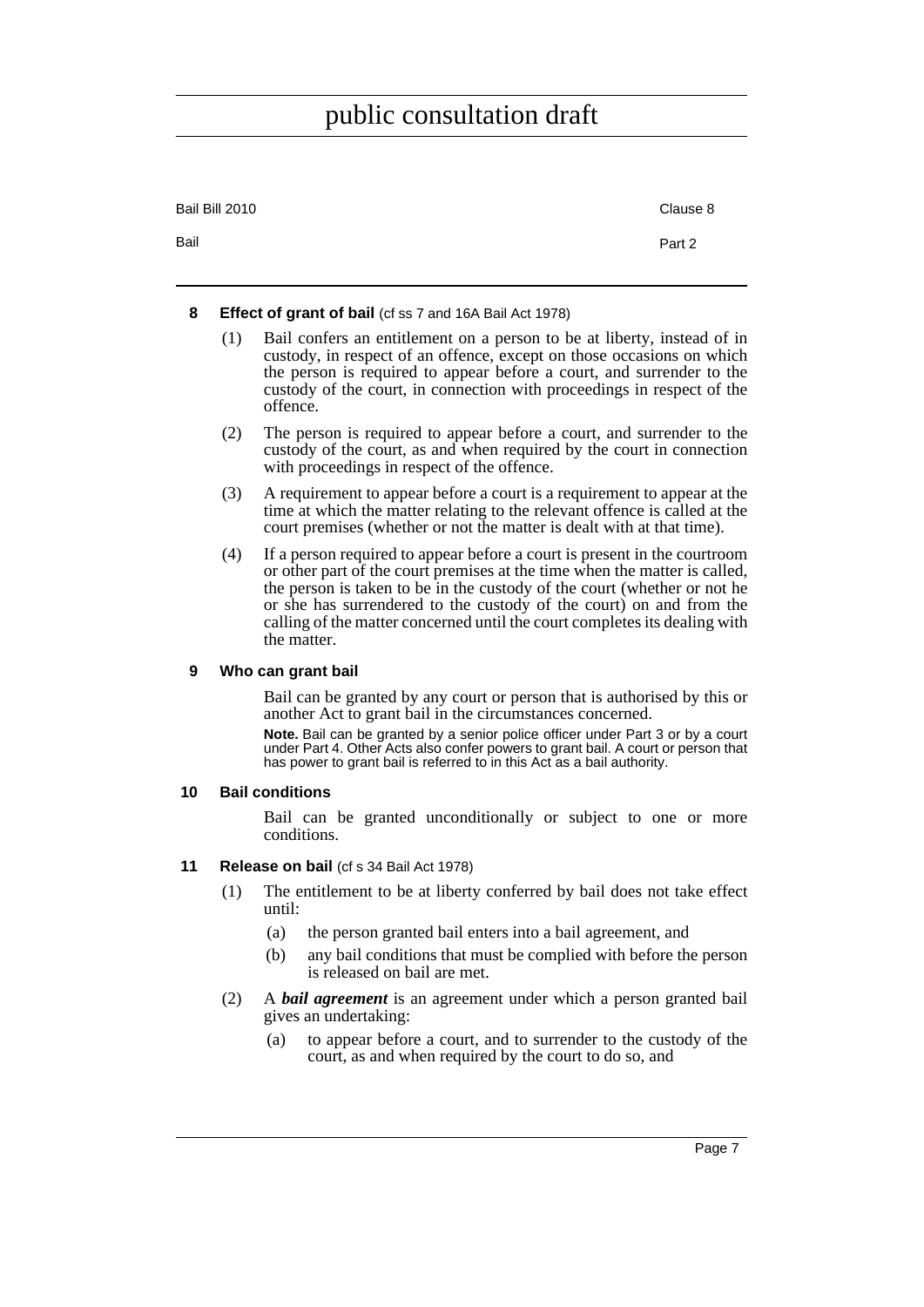Clause 12 Bail Bill 2010

Part 2 Bail

- (b) to notify a court before which the person is required to appear of any change in the person's residential address, in accordance with the terms of the agreement, and
- (c) to comply with any bail conditions imposed on the grant of bail that apply to the person.

#### <span id="page-13-0"></span>**12 Duration of bail**

- (1) Bail ceases to have effect:
	- (a) if it is revoked by a court under this Act, or
	- (b) if the person granted bail is convicted of the offence in respect of which bail was granted, or
	- (c) if a court finally disposes of the proceedings for the offence concerned and sentences or discharges the person granted bail.
- (2) This section does not prevent a further grant of bail to a person in respect of an offence.

**Note.** Bail can be granted again after a person is convicted of an offence, but the presumptions in relation to bail change when the person is convicted. See Part 6 and Schedules 1 and 2.

(3) If a court grants bail for a specified period, pursuant to another Act, bail ceases to have effect at the end of that period, unless it ceases to have effect sooner by operation of this section.

**Note.** For example, under section 17 of the *Mental Health (Forensic Provisions) Act 1990* bail is to be granted for a maximum period of 12 months in certain circumstances.

#### <span id="page-13-1"></span>**13 Limitation on entitlement conferred by bail**

Bail does not confer any entitlement to be at liberty while a person is in custody for some other offence or reason, in respect of which the person is not entitled to be at liberty, whether under this Act or otherwise.

#### <span id="page-13-2"></span>**Division 2 Grant of bail in other cases**

- <span id="page-13-3"></span>**14 Grant of bail in proceedings relating to the administration of a sentence**  (cf s 4 (2) (e) and (f) Bail Act 1978)
	- (1) A person can be granted bail under this Act if the person is brought or appears before a court in proceedings relating to the administration of a sentence.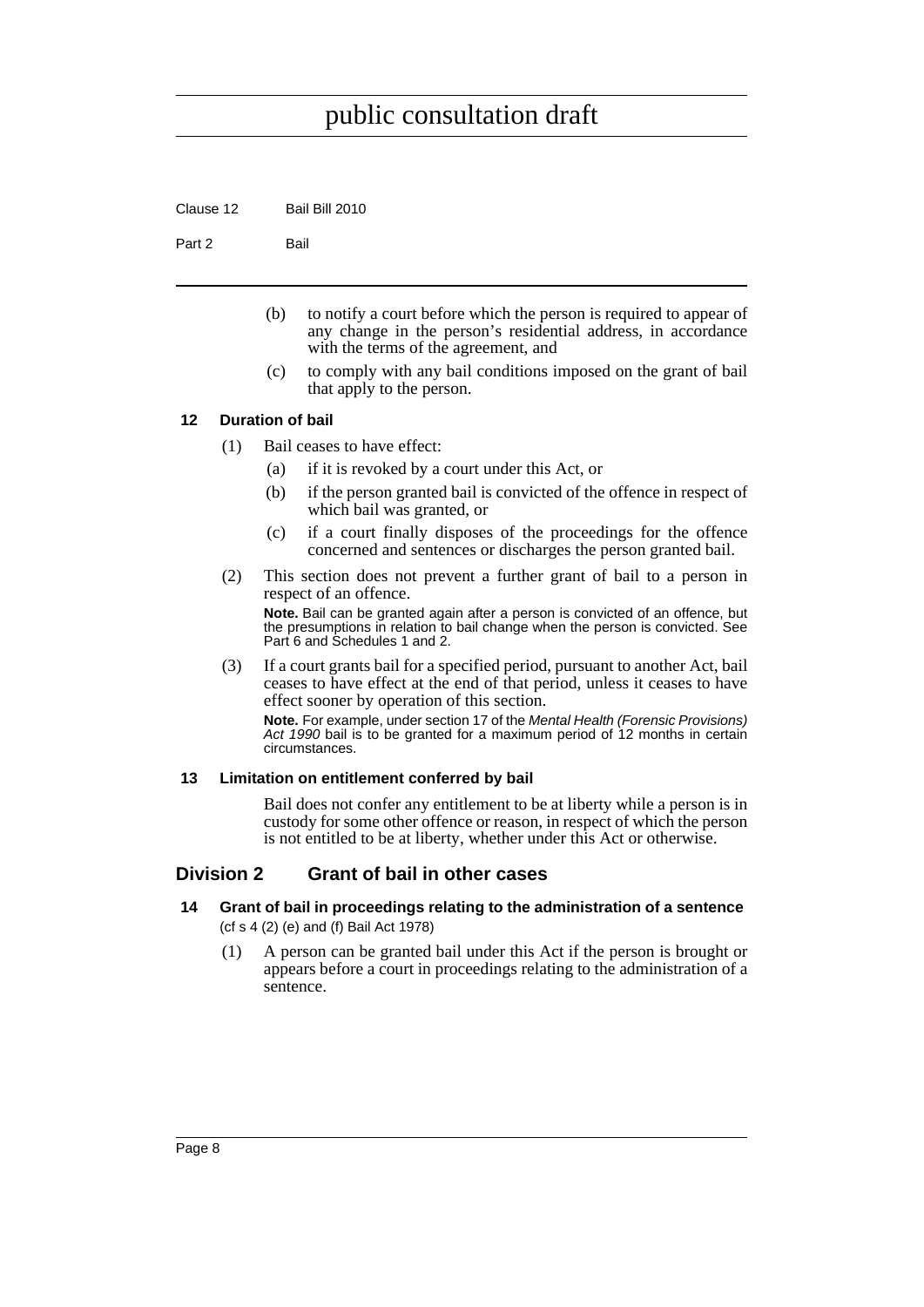<span id="page-14-0"></span>

| Bail Bill 2010 |     |     |                                                                                                                                                                                                                                                                                                                                                        | Clause 15 |            |
|----------------|-----|-----|--------------------------------------------------------------------------------------------------------------------------------------------------------------------------------------------------------------------------------------------------------------------------------------------------------------------------------------------------------|-----------|------------|
| Bail           |     |     |                                                                                                                                                                                                                                                                                                                                                        | Part 2    |            |
|                | (2) |     | are <i>proceedings</i> relating to<br>The following proceedings<br><i>administration of a sentence:</i>                                                                                                                                                                                                                                                |           | <i>the</i> |
|                |     | (a) | proceedings under the Crimes (Sentencing Procedure) Act 1999<br>in respect of an alleged failure by the person to comply with the<br>conditions of a good behaviour bond imposed in respect of an<br>offence.                                                                                                                                          |           |            |
|                |     | (b) | proceedings under the Children (Criminal Proceedings) Act<br>1987 in respect of an alleged failure by the person to comply with<br>the conditions of a good behaviour bond or probation imposed in<br>respect of an offence, or a failure to comply with an outcome plan<br>determined under the Young Offenders Act 1997 in respect of an<br>offence. |           |            |
|                |     | (c) | proceedings under the Crimes (Administration of Sentences) Act<br>1999 on an application for the extension or revocation of a<br>community service order imposed on the person in respect of an<br>offence.                                                                                                                                            |           |            |
|                |     | (d) | proceedings under the Children (Community Service Orders) Act<br>1987 on an application for the revocation of a children's<br>community service order imposed on the person in respect of an<br>offence.                                                                                                                                               |           |            |
|                | (3) |     | In such a case, this Act applies, with any necessary modifications, as if:                                                                                                                                                                                                                                                                             |           |            |
|                |     | (a) | the person were alleged to have committed a minor offence of<br>which the person has not been convicted, and                                                                                                                                                                                                                                           |           |            |
|                |     | (b) | the proceedings relating to the administration of a sentence were<br>proceedings in respect of that offence.                                                                                                                                                                                                                                           |           |            |
|                |     |     | Note. Generally, a minor offence is a level 1 offence and a person is entitled to<br>be granted bail in respect of the offence.                                                                                                                                                                                                                        |           |            |
| 15             |     |     | <b>Grant of bail to non-offenders</b>                                                                                                                                                                                                                                                                                                                  |           |            |
|                | (1) |     | A person can be granted bail under this Act if the person is brought or<br>appears before a bail authority that has power under another Act to grant<br>bail to the person in accordance with this Act as if the person were<br>alleged to have committed an offence.                                                                                  |           |            |
|                | (2) |     | In such a case, this Act applies, with any modifications provided for by<br>the other Act, and any other necessary modifications, as if:                                                                                                                                                                                                               |           |            |
|                |     | (a) | the person were alleged to have committed a level 2 offence of<br>which the person has not been convicted, and                                                                                                                                                                                                                                         |           |            |
|                |     |     |                                                                                                                                                                                                                                                                                                                                                        |           |            |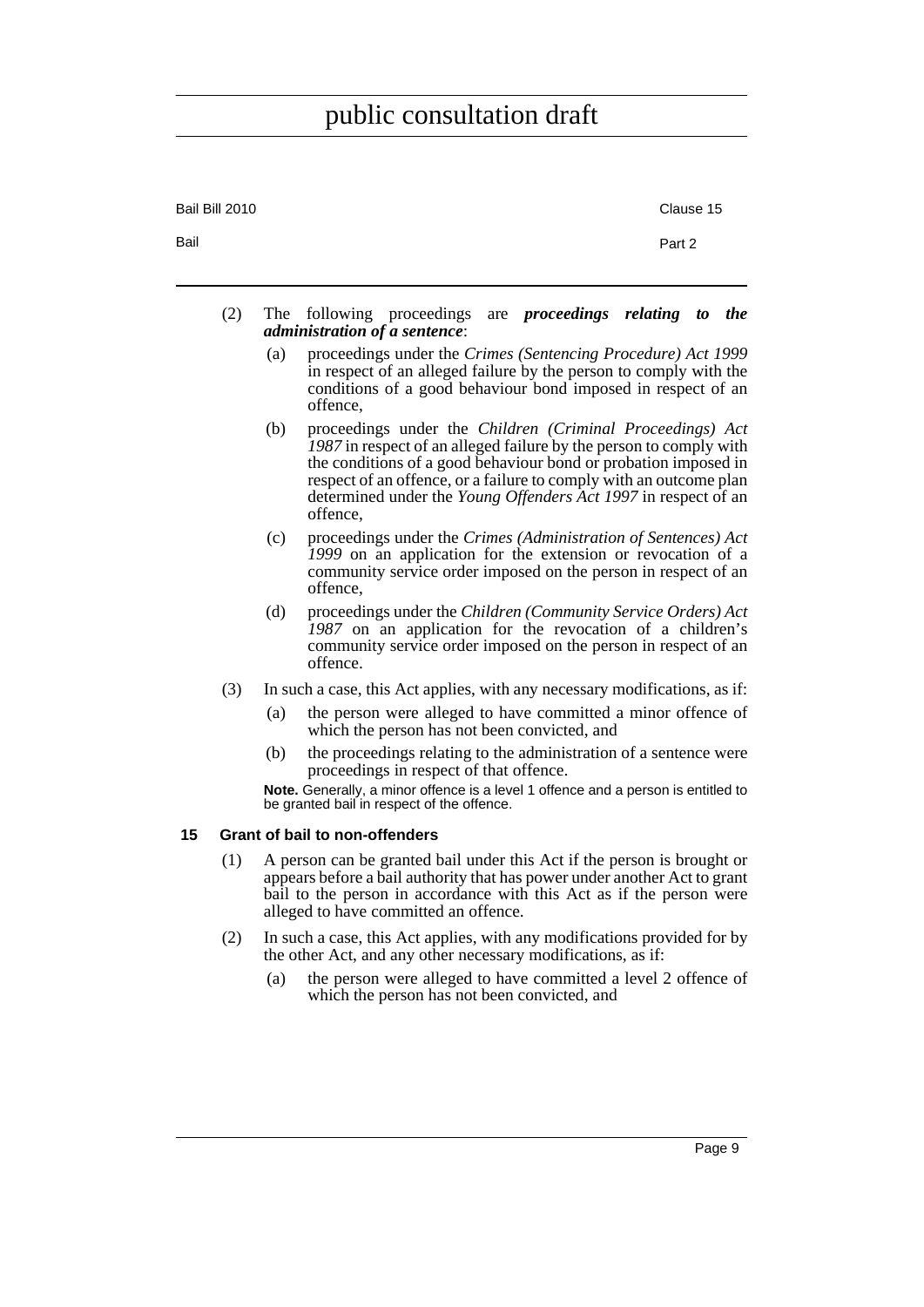Clause 15 Bail Bill 2010

Part 2 Bail

(b) the proceedings in connection with which the person is brought or appears before the bail authority were proceedings in respect of that offence.

**Note.** The following are examples of provisions of other Acts that confer a power to grant bail in accordance with this Act, otherwise that in connection with an offence:

- (a) section 109U of the *Children and Young Persons (Care and Protection) Act 1998*,
- (b) section 71 of the *Coroners Act 2009*,
- (c) section 229 of the *Criminal Procedure Act 1986*.

A person granted bail under such a provision is treated, for the purposes of this Act, as if the person were alleged to have committed a level 2 offence (an offence for which there is a presumption in favour of the grant of bail).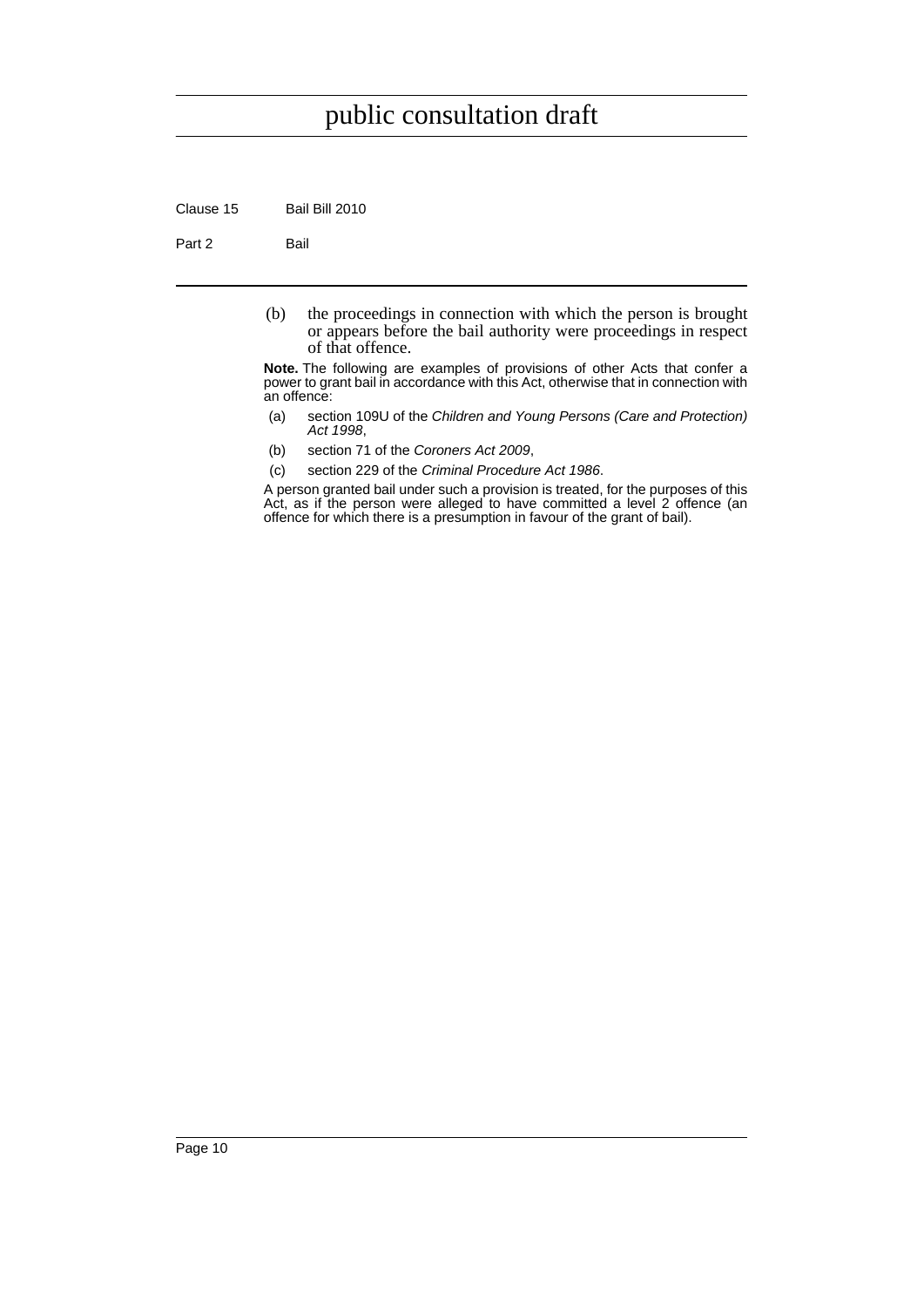| Bail Bill 2010                     | Clause 16 |
|------------------------------------|-----------|
| Police powers with respect to bail | Part 3    |
|                                    |           |

### <span id="page-16-0"></span>**Part 3 Police powers with respect to bail**

#### <span id="page-16-1"></span>**Division 1** Police powers to grant bail (cf s 17 Bail Act 1978)

#### <span id="page-16-2"></span>**16 Power of senior police officers to grant bail**

- (1) A senior police officer may grant or refuse bail to a person in respect of an offence if:
	- (a) the senior police officer is present at a police station, and
	- (b) the person to be granted bail is present at the police station.
- (2) For the purposes of this Act, a *senior police officer* is a police officer who:
	- (a) is of or above the rank of sergeant, or
	- (b) is for the time being in charge of a police station.

#### <span id="page-16-3"></span>**17** Limitations on police power to grant bail (cf s 17 Bail Act 1978)

- (1) A police officer cannot grant bail to a person if:
	- (a) a bail decision in respect of the offence concerned has been made by a court under this Act, or
	- (b) the requirement for bail in respect of the offence concerned has been dispensed with under this Act.
- (2) A senior police officer cannot grant bail to a person who has been arrested under a warrant to bring the person before a court for sentencing.
- (3) A senior police officer who has custody of a person arrested under such a warrant must cause the person to be brought before a court as soon as reasonably practicable.
- (4) However, a senior police officer may grant bail to a person arrested under such a warrant if the police officer is satisfied that exceptional circumstances justify the grant of bail and the police officer is otherwise authorised to grant bail under this Act.

#### <span id="page-16-4"></span>**18 Bail decision to be made as soon as practicable after charge laid** (cf s 18 Bail Act 1978)

- (1) A police officer who charges a person who is in custody with an offence must, as soon as reasonably practicable:
	- (a) give the person any written information the regulations require the police officer to give a person about his or her eligibility for bail in respect of the offence, and
	- (b) complete and sign a record, in an approved form, verifying that the officer has given the person that information.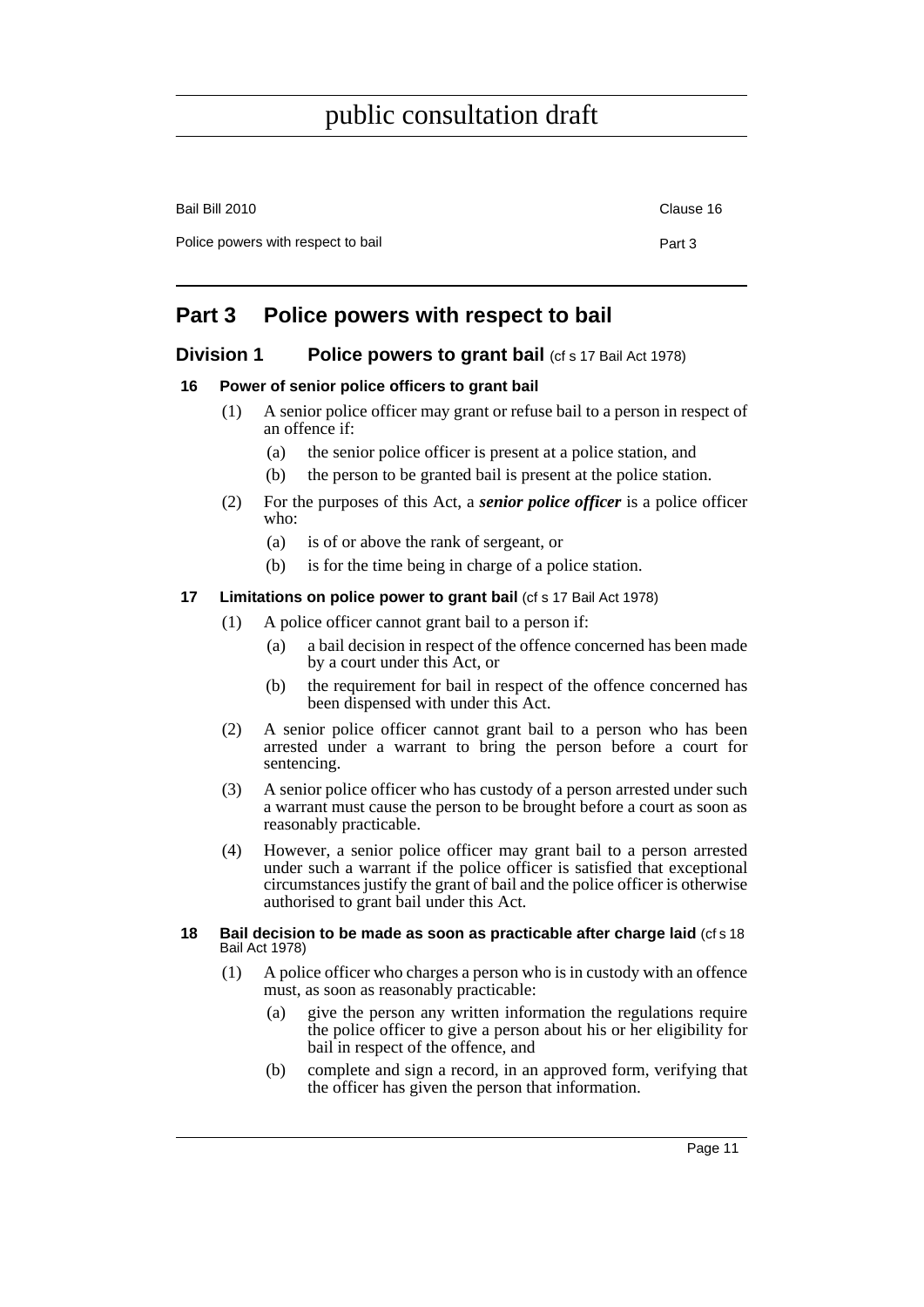Clause 19 Bail Bill 2010

Part 3 Police powers with respect to bail

- (2) The police officer charging the person must, if he or she is a senior police officer with power to grant bail, make a decision to grant or refuse bail to the person as soon as reasonably practicable after the charges are laid.
- (3) If the police officer charging the person does not have power to grant bail, the police officer must bring, or cause the person to be brought, before a senior police officer with power to grant bail as soon as reasonably practicable.
- (4) A senior police officer with power to grant bail before whom a person is brought by another police officer under this section must, as soon as reasonably practicable, make a decision to grant or refuse bail to the person.
- (5) If it is not reasonably practicable for the police officer who charges a person to exercise the functions conferred on the police officer by this section, the functions may be exercised by the police officer for the time being in charge of the police station at which the person is in custody.

#### <span id="page-17-0"></span>**19 Person in custody to be given opportunity to communicate with lawyer following bail decision** (cf s 19 Bail Act 1978)

- (1) A senior police officer who grants or refuses bail to a person must immediately:
	- (a) cause the person to be informed that the person may communicate with an Australian legal practitioner or other person of the person's choice in connection with bail, and
	- (b) subject to the regulations, cause the person to be provided, if the person so requests, with such facilities as are reasonable in the circumstances to enable the person to make such a communication.
- (2) A police officer may refrain from complying with this section if the police officer believes on reasonable grounds that it is necessary to do so in order to prevent:
	- (a) the escape of an accomplice of the person, or
	- (b) the loss, destruction or fabrication of evidence relating to any offence.
- (3) The regulations may make provision for the facilities to be provided to enable the making of communications between a person in custody at a police station and an Australian legal practitioner or other person of the person's choice in connection with bail.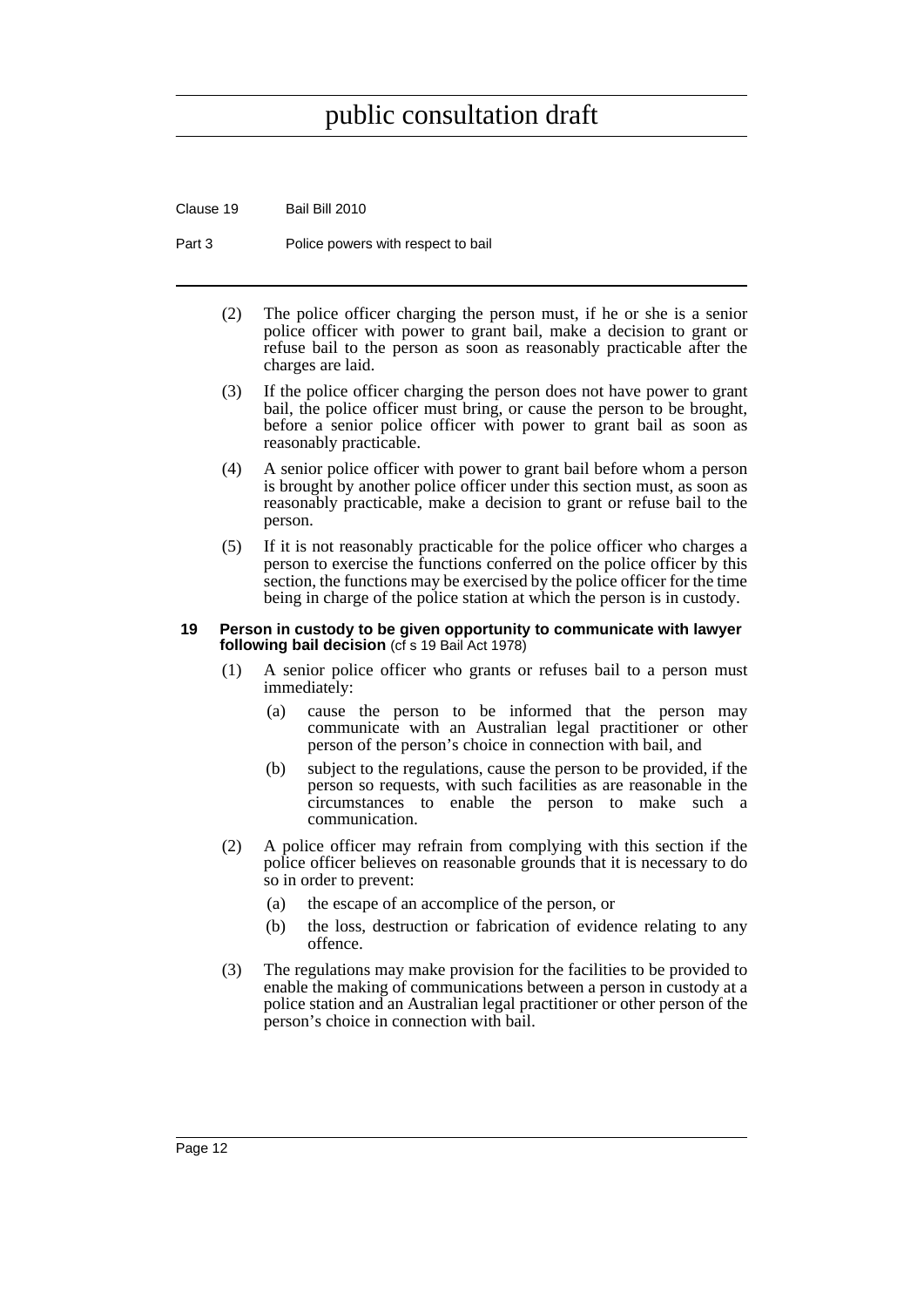| Bail Bill 2010                     | Clause 20 |
|------------------------------------|-----------|
| Police powers with respect to bail | Part 3    |

#### <span id="page-18-0"></span>**20 Person not released on bail to be brought before court** (cf ss 20 and 21 Bail Act 1978)

- (1) If a person being held in custody at a police station is refused bail or is not released following the grant of bail, the responsible police officer must, as soon as reasonably practicable, bring the person or cause the person to be brought before a court.
- (2) The responsible police officer must, if reasonably practicable, ensure that a person who is held in police custody for more than 4 hours before his or her first appearance in court in relation to an offence is provided with, and given an opportunity to use, such facilities as the regulations may prescribe.
- (3) In this section, the *responsible police officer* means the police officer for the time being in charge of the police station at which the person is being held in custody or any other police officer who has custody of the person.

#### <span id="page-18-1"></span>**Division 2 Internal review of bail decisions made by police**

#### <span id="page-18-2"></span>**21 Who may request review** (cf s 43A Bail Act 1978)

A person who is being held in custody at a police station after having been refused bail by a senior police officer may request a review of the decision under this Division.

#### <span id="page-18-3"></span>**22 Power of senior police officer to conduct review** (cf s 43A Bail Act 1978)

- (1) A review under this Division may be conducted only by a senior police officer who is more senior than the police officer who made the decision.
- (2) The senior police officer who conducts the review may:
	- (a) affirm the decision to refuse bail, or
	- (b) grant bail.

#### <span id="page-18-4"></span>**23 Limitation on power to conduct review** (cf s 43A Bail Act 1978)

A decision to refuse bail is not to be reviewed under this Division:

- (a) if an application for the grant of bail has been made by the person to a court, or
- (b) if conducting the review would cause any delay in bringing the person before a court in accordance with this Act.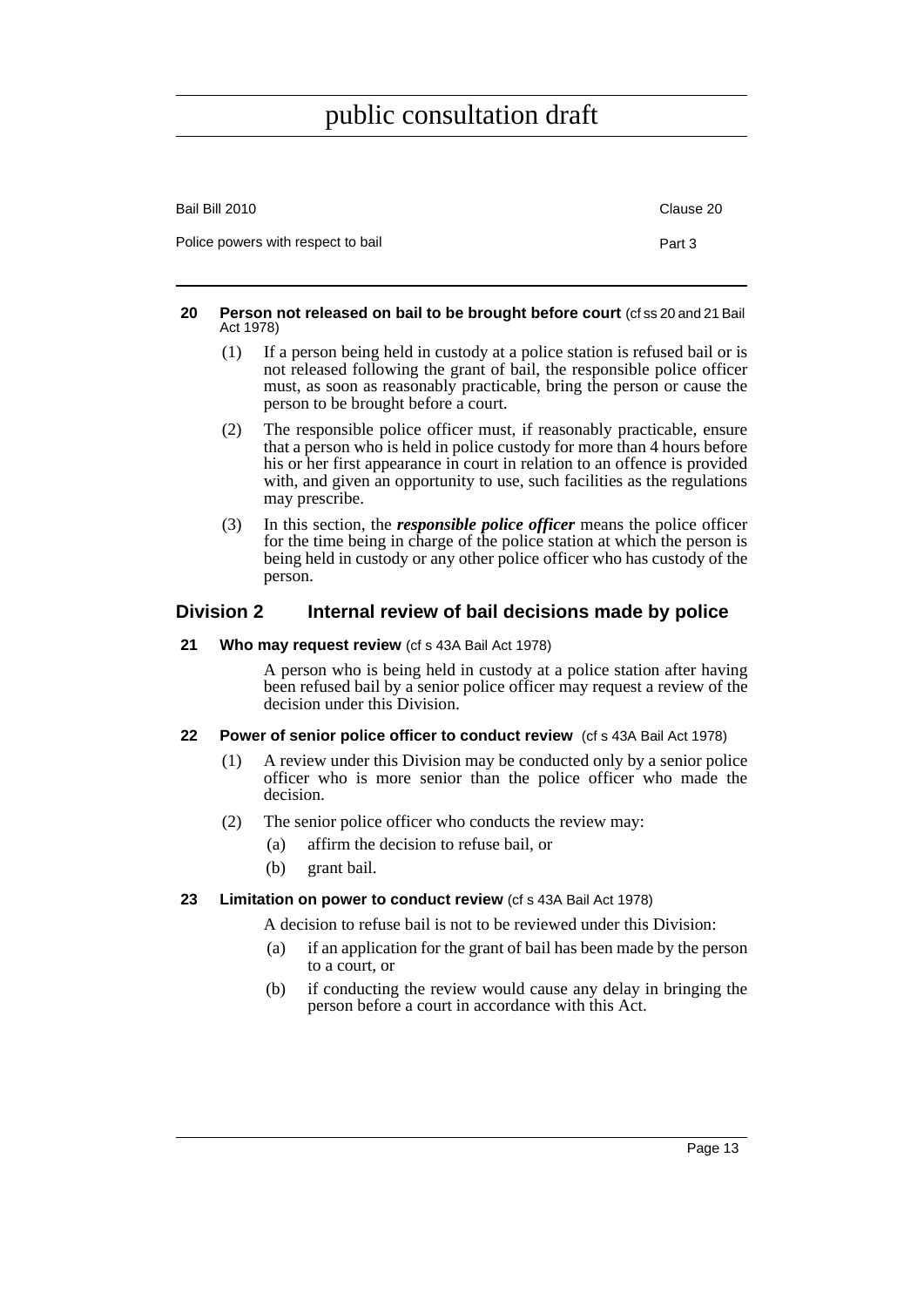Part 4 Court powers with respect to bail

### <span id="page-19-0"></span>**Part 4 Court powers with respect to bail**

#### <span id="page-19-1"></span>**Division 1 Bail applications**

#### <span id="page-19-2"></span>**24 Bail applications**

- (1) A bail application can be made by a person at any time and to any court that has power to hear and determine the bail application.
- (2) A *bail application* is:
	- (a) an application that bail be granted or refused, or
	- (b) an application that bail be revoked, or
	- (c) a bail variation application.
- (3) A *bail variation application* is an application that bail conditions imposed on the grant of bail be varied.

#### <span id="page-19-3"></span>**25 Who can make bail application**

- (1) A bail application may be made by the following persons:
	- (a) a person seeking bail or to whom bail has been granted,
	- (b) the prosecutor in the proceedings in which bail is sought or has been granted.
- (2) In addition, a bail variation application can also be made by the following persons:
	- (a) the Attorney General,
	- (b) the complainant, in the case of bail granted in respect of a domestic violence offence or an application for an order under the *Crimes (Domestic and Personal Violence) Act 2007*.

#### <span id="page-19-4"></span>**26 Courts to which bail application may be made**

The following courts have power to hear and determine a bail application, subject to this Part:

- (a) the Local Court,
- (b) the District Court,
- (c) the Industrial Court,
- (d) the Land and Environment Court,
- (e) the Supreme Court,
- (f) the Court of Criminal Appeal.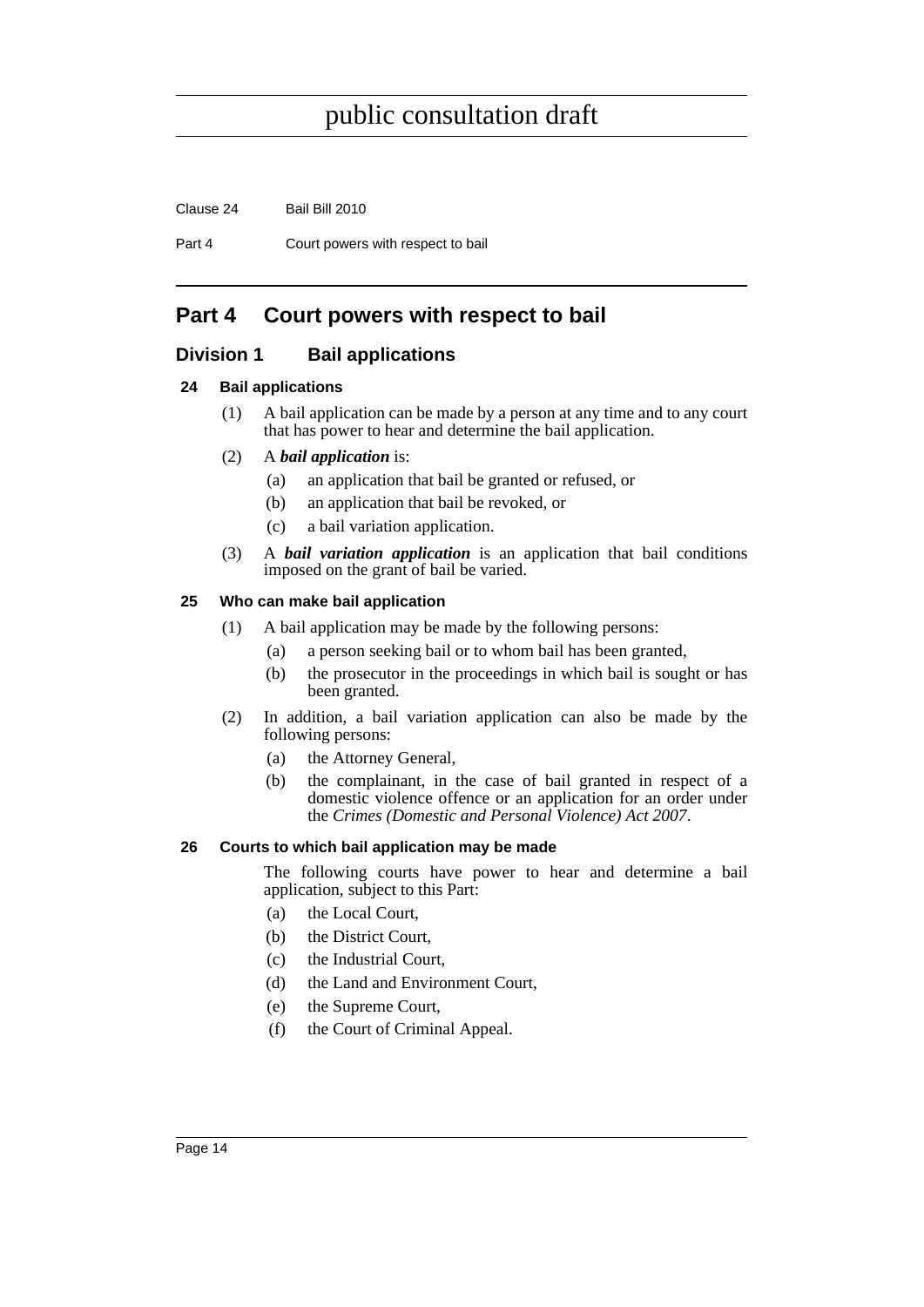| Bail Bill 2010                    | Clause 27 |
|-----------------------------------|-----------|
| Court powers with respect to bail | Part 4    |

#### <span id="page-20-0"></span>**27 Powers of court with respect to bail application**

- (1) A court with power to hear and determine a bail application may:
	- (a) grant or refuse bail, or
	- (b) revoke bail, or
	- (c) vary bail conditions.
- (2) A power to vary bail conditions includes a power to impose new bail conditions or revoke bail conditions.
- (3) If bail has already been granted to a person, the court may affirm or vary the previous bail decision, or revoke the previous decision and substitute another decision.

#### <span id="page-20-1"></span>**28 General provisions as to bail applications** (cf s 22 Bail Act 1978)

- (1) A bail application is to be dealt with as soon as reasonably practicable.
- (2) A bail application that is made following an initial decision to grant or refuse bail is to be dealt with by way of rehearing and evidence or information in addition to, or in substitution for, the evidence or information given or obtained on the making of the original bail decision may be given or obtained.
- (3) The regulations may make provision for or with respect to the following:
	- (a) the manner of making bail applications,
	- (b) the giving or sending of notices relating to the proposed hearing of a bail application,
	- (c) the circumstances in which a bail application may be heard and determined in the absence of a person granted bail or any other person.

#### <span id="page-20-2"></span>**Division 2 Powers of courts to hear and determine bail applications**

#### <span id="page-20-3"></span>29 Power of Local Court (cf s 23 Bail Act 1978)

The Local Court may hear and determine a bail application in respect of an offence committed or alleged to have been committed by a person if the person is brought or appears before the court in connection with the offence.

#### <span id="page-20-4"></span>**30 General power of all courts to hear and determine bail applications**

A court may hear and determine a bail application in respect of an offence committed or alleged to have been committed by a person if: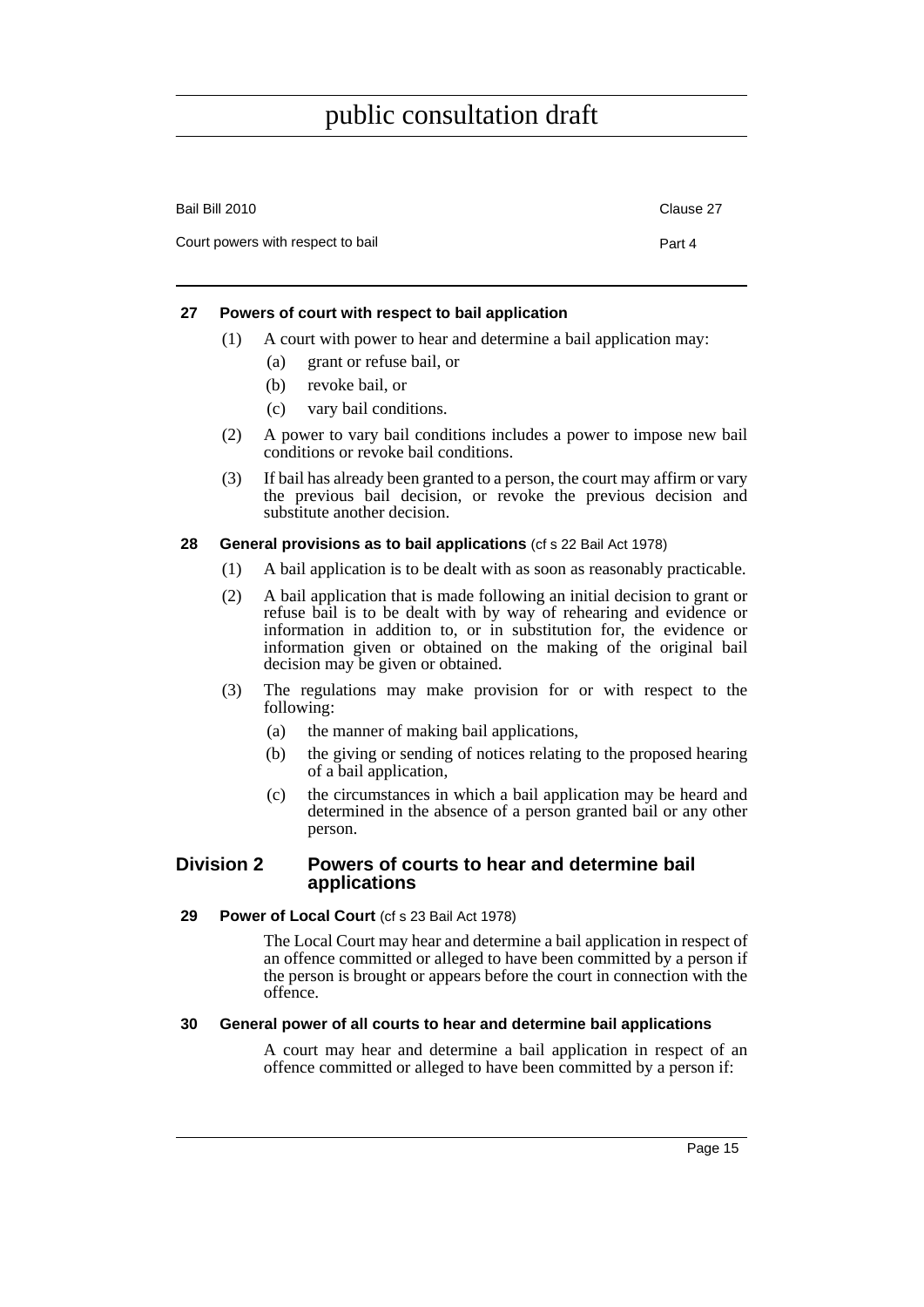Clause 31 Bail Bill 2010

Part 4 Court powers with respect to bail

- (a) proceedings in respect of the offence are being dealt with by the court or are pending in the court, or
- (b) the person has been convicted of or sentenced for the offence by the court, but the person has lodged an appeal or notice of intention to appeal that has not been finally determined, or
- (c) an appeal or notice of intention to appeal in relation to a conviction or sentence for the offence is being dealt with by the court or is pending in the court.

#### <span id="page-21-0"></span>**31 Additional power of Supreme Court** (cf ss 22A and 28 Bail Act 1978)

- (1) The Supreme Court may hear and determine a bail application in respect of an offence committed or alleged to have been committed by a person at any time (whether or not the person appears before the Court).
- (2) The Supreme Court may refuse to entertain a bail variation application if the bail variation application could be dealt with under this Act by an authorised justice, the Local Court or the District Court.

#### <span id="page-21-1"></span>**32 Additional power of Court of Criminal Appeal** (cf s 30 Bail Act 1978)

The Court of Criminal Appeal may hear and determine a bail application in respect of an offence committed or alleged to have been committed by a person if:

- (a) the Court has ordered a new trial in respect of the offence and the new trial has not commenced, or
- (b) the Court has directed a stay of execution of a conviction in respect of the offence and the stay is in force, or
- (c) an appeal from the Court, in connection with the offence, is pending in the High Court.

#### <span id="page-21-2"></span>**33 Functions of authorised justices** (cf s 4 (8) Bail Act 1978)

- (1) An authorised justice may exercise any function of the Local Court with respect to bail, except where otherwise provided by this Act.
- (2) A reference in this Act to the Local Court or a court is taken to include a reference to an authorised justice exercising the functions of the Local Court, except where otherwise provided by this Act.
- (3) A requirement under this Act to bring a person before a court can be satisfied by bringing a person before an authorised justice.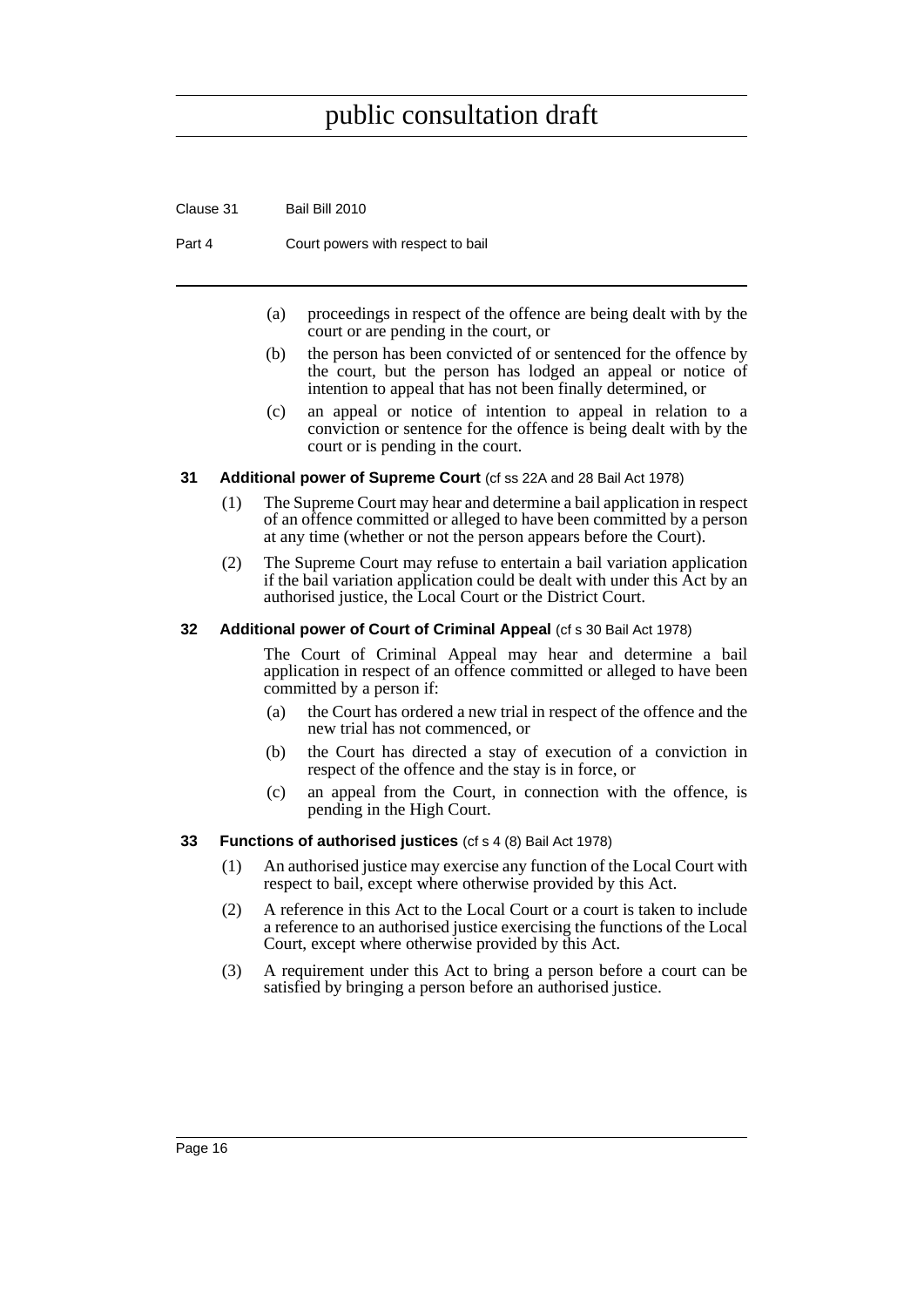| Bail Bill 2010                    | Clause 34 |
|-----------------------------------|-----------|
| Court powers with respect to bail | Part 4    |

#### <span id="page-22-0"></span>**Division 3 Limitations on power to hear and determine bail applications**

#### <span id="page-22-1"></span>**34 Matters being dealt with by superior courts** (cf ss 24 and 27 Bail Act 1978)

- (1) A court cannot hear and determine a bail application in respect of an offence if:
	- (a) proceedings in respect of the offence are being dealt with or are pending in a court of superior jurisdiction, and
	- (b) the person has made his or her first appearance before the court of superior jurisdiction in connection with those proceedings, and
	- (c) the court of superior jurisdiction has not disposed of those proceedings.
- (2) A court is taken to have disposed of proceedings if the court:
	- (a) orders that the proceedings be continued before another court, or
	- (b) remits the person to another court for sentencing or imposition of a penalty, or
	- (c) orders that a new trial be held in another court.
- (3) This section does not limit the power of the Local Court to hear and determine a bail application in respect of a person if:
	- (a) the person appears or is brought before the Court in connection with an allegation that the person has failed, or was about to fail, to comply with his or her bail agreement, or
	- (b) the person appears or is brought before the Court in connection with an application by a bail guarantor to be discharged of his or her liability under a bail guarantee agreement, or
	- (c) the person is brought before the Court under a bench warrant (as referred to in section 312 of the *Criminal Procedure Act 1986*).
- <span id="page-22-2"></span>**35 Summary proceedings pending before the Supreme Court (cf s 29 Bail Act** 1978)

If summary proceedings for an offence are pending before the Supreme Court, only the Supreme Court can hear and determine a bail application in respect to the offence.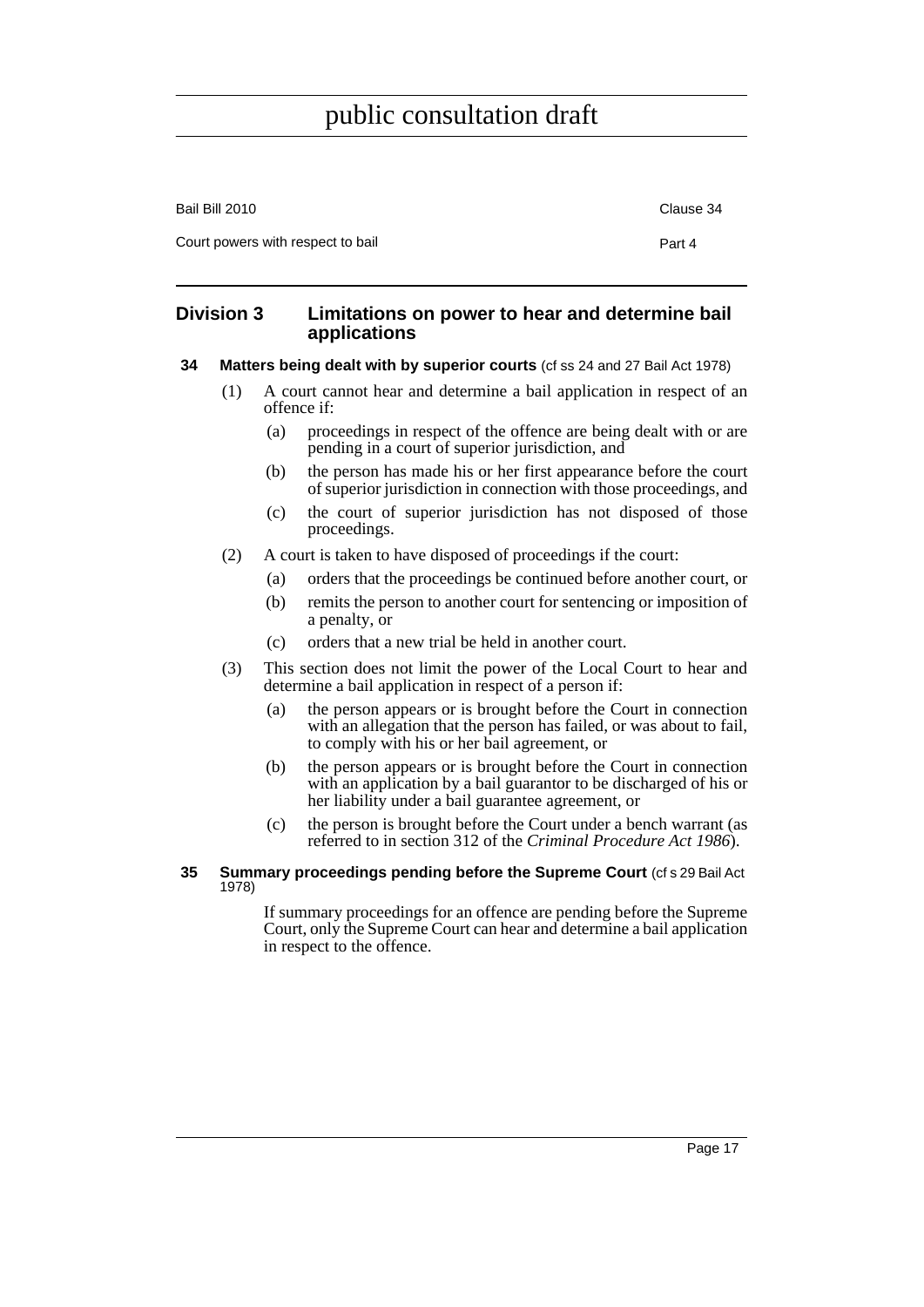Clause 36 Bail Bill 2010

Part 4 Court powers with respect to bail

#### <span id="page-23-0"></span>**Division 4 Grounds on which court can refuse to entertain bail application**

#### <span id="page-23-1"></span>**36 Further applications made to same court** (cf s 22A Bail Act 1978)

- (1) A court is to refuse to entertain an application for the grant of bail if a bail application by the person in relation to the offence concerned has already been made and dealt with by the court, unless there are grounds for a further bail application.
- (2) There are grounds for a further bail application if one or more of the following applies:
	- (a) the bail application is made by a person who was not legally represented when the previous bail application was dealt with by the court but who now has legal representation,
	- (b) information relevant to the grant of bail is to be presented in the application that was not presented to the court in the previous bail application,
	- (c) circumstances relevant to the grant of bail have changed since the previous bail application was made.
- (3) If a court has previously dealt with a bail application, a lawyer may refuse to make a further application to the court on behalf of that person if there are no grounds for a further bail application.
- (4) In this section, a reference to a court does not include a reference to an authorised justice exercising the functions of a court.

#### <span id="page-23-2"></span>**37 Further applications made following decision by court of superior jurisdiction**

- (1) A court is to refuse to entertain a bail application if bail has been refused or granted by a court of superior jurisdiction, unless there are grounds for a further bail application.
- (2) There are grounds for a further bail application if one or more of the following applies:
	- (a) the bail application is made by a person seeking bail, or to whom bail has been granted, who was not legally represented when the previous bail application was dealt with by the court of superior jurisdiction, but who now has legal representation,
	- (b) information relevant to the grant of bail is to be presented in the application that was not presented to the court of superior jurisdiction,
	- (c) circumstances relevant to the grant of bail have changed since the bail application was made to the court of superior jurisdiction.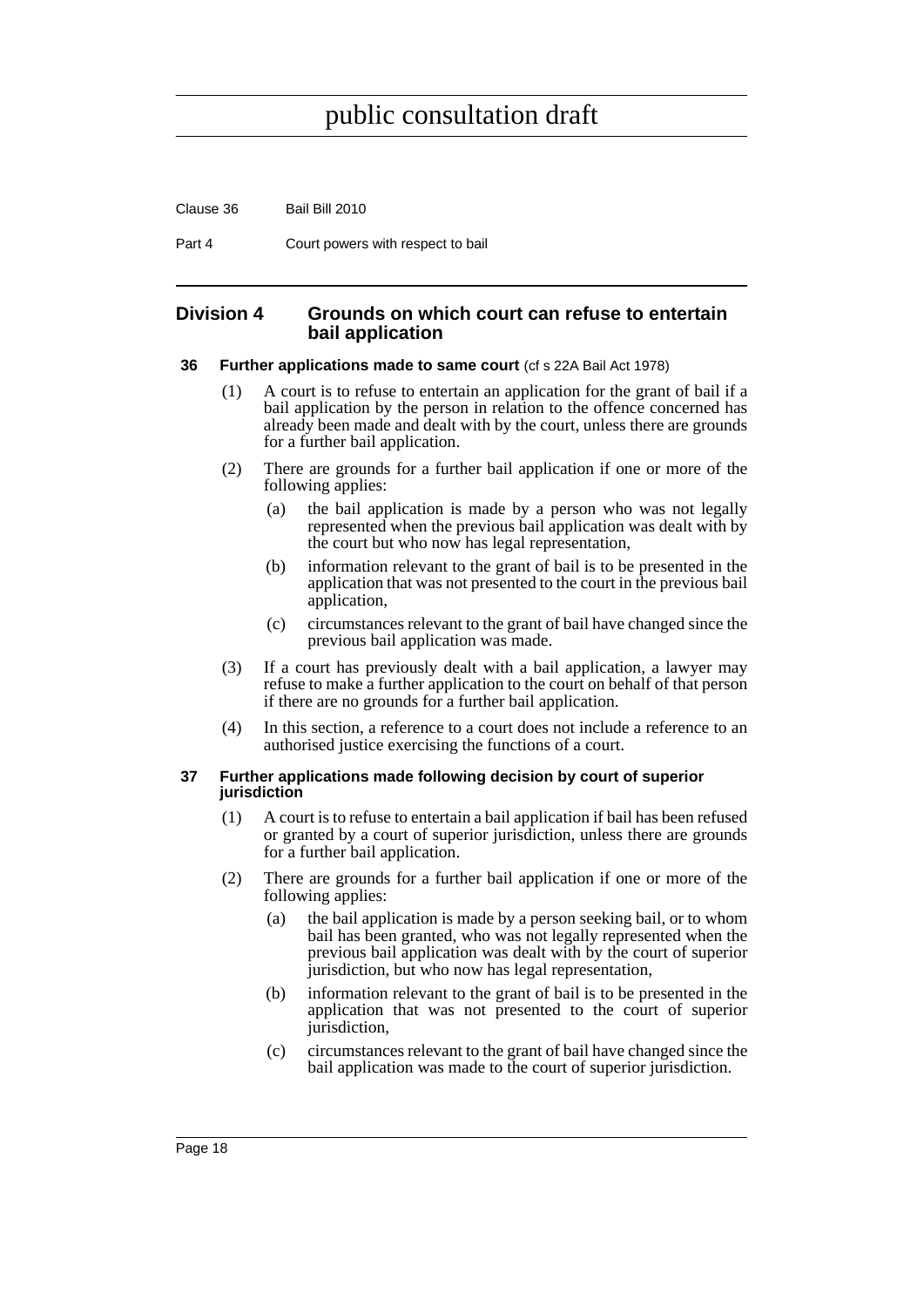| Bail Bill 2010                    | Clause 38 |
|-----------------------------------|-----------|
| Court powers with respect to bail | Part 4    |
|                                   |           |

#### <span id="page-24-0"></span>**38 Frivolous or vexatious applications** (cf s 22A Bail Act 1978)

A court may refuse to entertain a bail application if it is satisfied that the application is frivolous or vexatious.

#### <span id="page-24-1"></span>**Division 5 Functions of courts and others following bail decision**

#### <span id="page-24-2"></span>**39 Warrants of commitment**

- (1) A court that grants bail to a person may, if no bail agreement has been entered into by the person in respect of the offence concerned, issue a warrant committing the person to a correctional centre or other place of security until the person enters into a bail agreement.
- (2) A court that varies any conditions imposed on the grant of bail to a person may, if a new bail agreement is not entered into by the person, issue a warrant committing the person to a correctional centre or other place of security until the person enters into a bail agreement.
- (3) A court that imposes a bail condition that must be met before a person is released on bail may issue a warrant committing the person to a correctional centre or other place of security until the bail condition is met.
- (4) A court that refuses bail to a person or revokes bail in respect of a person may issue a warrant:
	- (a) remanding the person to a correctional centre or other place of security, and
	- (b) ordering the person to be brought before a court at the date, time and place specified in the order.

#### <span id="page-24-3"></span>**40 Limitation on length of adjournments if bail refused by court or authorised justice** (cf s 25 Bail Act 1978)

- (1) If a person is refused bail in respect of an offence by the Local Court:
	- (a) the Court or a registrar of the Court is not to adjourn the proceedings for a period exceeding 42 clear days, except with the consent of the person, and
	- (b) an authorised justice who is not a registrar of the Court is not to adjourn the hearing of the proceedings for a period exceeding 3 clear days (in the case of a first adjournment) or 48 hours (in the case of a second or subsequent adjournment), and
	- (c) any second or subsequent adjournment of the hearing granted by an authorised justice who is not a registrar of the Court is to be made to the Local Court constituted by a Magistrate, if reasonably available to deal with the case.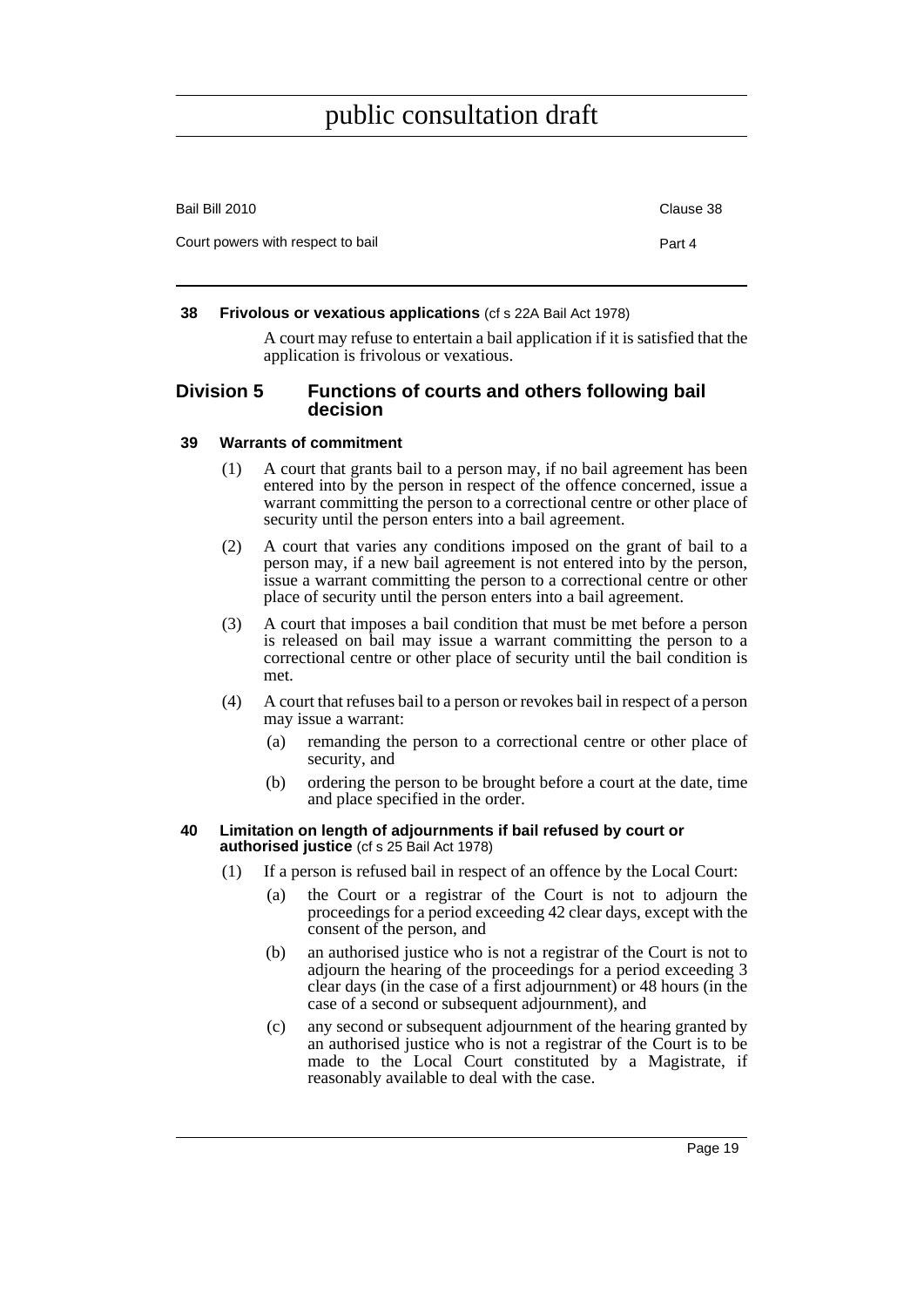Clause 41 Bail Bill 2010

Part 4 Court powers with respect to bail

- (2) This section does not apply to an adjournment of the hearing in connection with an offence if:
	- (a) the person is in custody in connection with some other offence, and
	- (b) the Court or authorised justice is satisfied that there are reasonable grounds for a longer period of adjournment, and
	- (c) the person would be in custody in connection with the other offence for the balance of the longer period.
- (3) The consent of a person is not to be sought or given for the purposes of this section unless the court or authorised justice first causes the person to be advised that bail has been or is to be refused.

#### <span id="page-25-0"></span>**41 Court to be notified if person remains in custody after grant of bail** (cf s 54A Bail Act 1978)

- (1) If a person has been granted bail but remains in custody because of a failure to meet a bail condition, the person who has custody of the person granted bail must cause an appropriate court to be given notice that the person is still in custody because of that failure.
- (2) The person who has custody of a person granted bail is:
	- (a) the general manager or other person who has the control and management of the correctional centre where the person is in custody, or
	- (b) the person in charge of the lock-up or police station where the person is in custody.
- (3) The notice must be given to an appropriate court:
	- (a) in the case of a person who has not been released because of a failure to meet a bail condition that requires the person to make specified residential arrangements before being released on bail—within 2 days after the person is received into custody, or
	- (b) in any other case—within 8 days after the person is received into custody.
- (4) A notice is required to be given only once in respect of any particular grant of bail.
- (5) For the purposes of this section, an *appropriate court* is a court that has power to conduct hear and determine a bail application under this Act. **Note.** An appropriate court may conduct a review of bail conditions of its own motion. It is not necessary for the person granted bail to apply for the review.
- (6) The regulations may make provision for the form of a notice under this section and for the information to accompany the notice.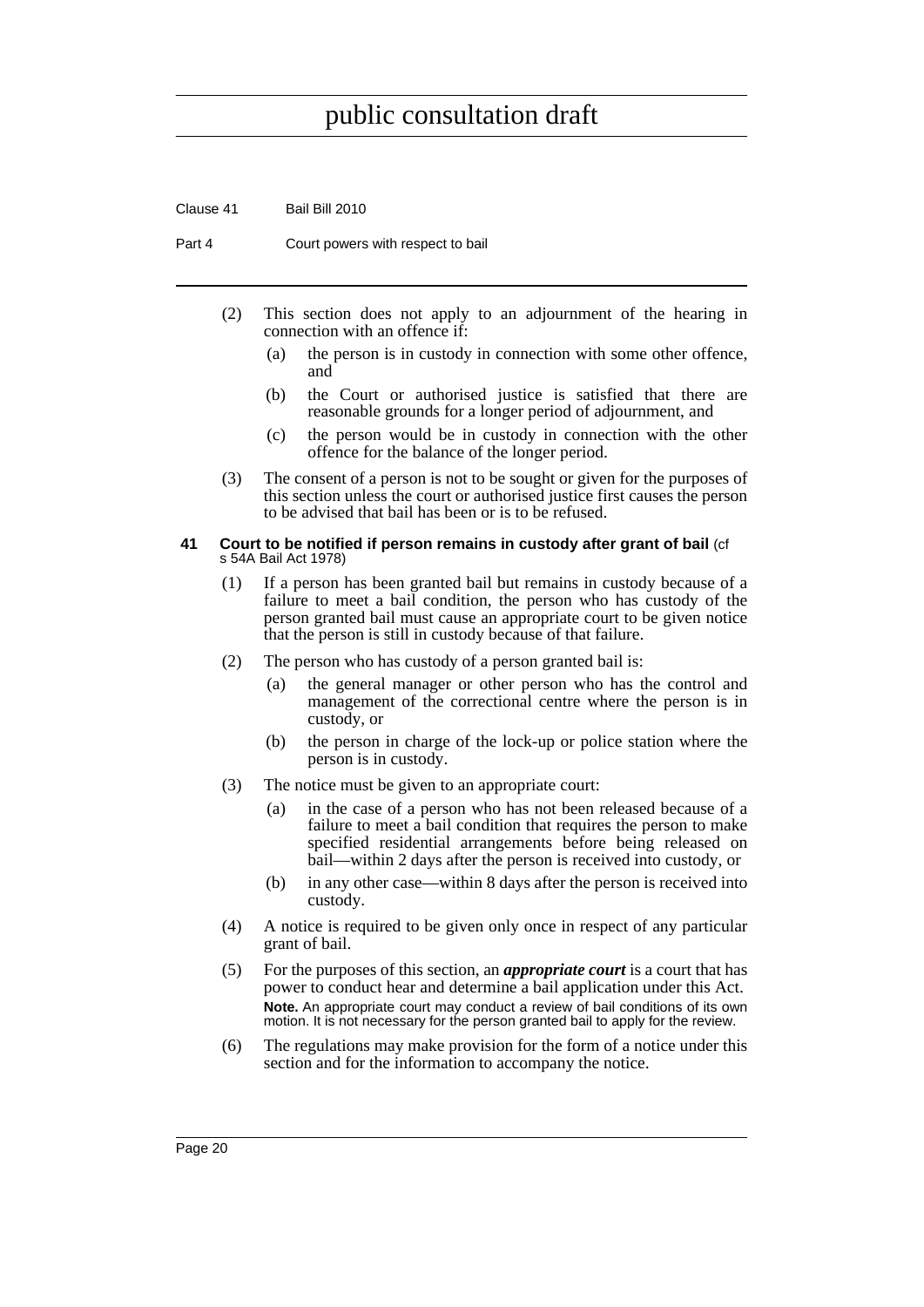| Bail Bill 2010                    | Clause 42 |
|-----------------------------------|-----------|
| Court powers with respect to bail | Part 4    |

#### <span id="page-26-0"></span>**42 Stay of decision to grant bail if application made to Supreme Court** (cf s 25A Bail Act 1978)

- (1) A decision of the Local Court to grant bail to a person in respect of a serious offence on the person's first appearance before a court in connection with proceedings for the offence is stayed if a police officer or Australian legal practitioner appearing of behalf of the Crown immediately:
	- (a) informs the Court that a bail application is to be made to the Supreme Court, and
	- (b) provides the Court with a copy of the written approval of an authorised officer or the Director of Public Prosecutions to make a bail application to the Supreme Court if bail is granted in the case.
- (2) The stay of the decision has effect until:
	- (a) the Supreme Court makes a decision in respect of the bail application or refuses to entertain the bail application, or
	- (b) a police officer or some other person acting on behalf of the Crown files with the Supreme Court, or such other court as may be prescribed by the regulations, notice that the Crown does not intend to proceed with the bail application, or
	- (c) 4 pm on the day that is 3 business days after the day on which the decision was made,

whichever happens first.

- (3) A person granted bail is not entitled to be released on bail while a stay of the decision has effect under this section.
- (4) A bail application made to the Supreme Court following the stay of a decision under this section is to be dealt with as expeditiously as possible.
- (5) In this section, a reference to a court does not include a reference to an authorised justice exercising the functions of a court.
- (6) In this section:

*authorised officer* means the Commissioner of Police or a member of the NSW Police Force authorised by the Commissioner of Police to exercise the functions of an authorised officer under this section.

*business day* means a day that is not a Saturday, a Sunday or a public holiday throughout New South Wales.

#### *serious offence* means:

(a) the offence of murder or any other offence punishable by imprisonment for life, or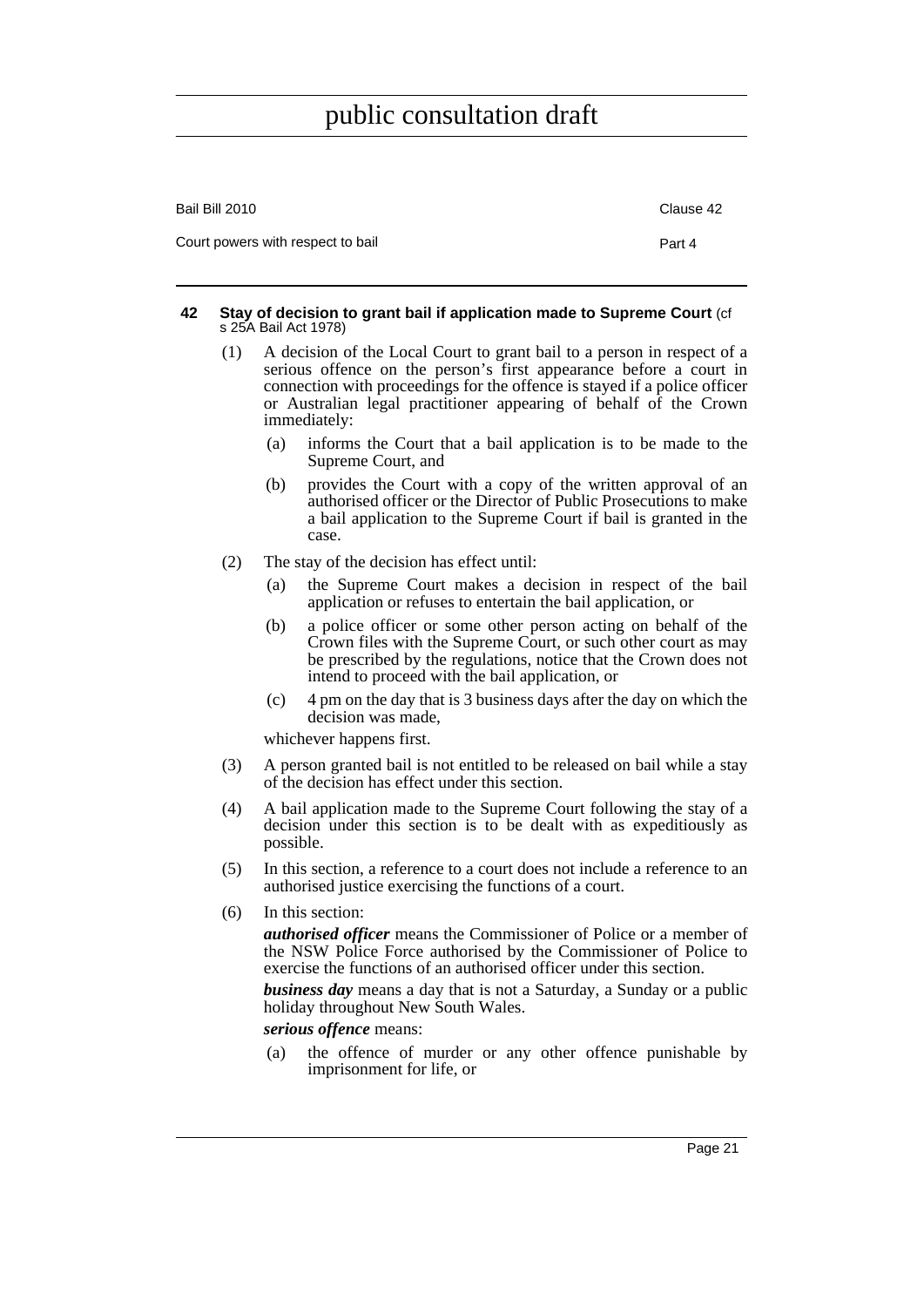Clause 42 Bail Bill 2010

Part 4 Court powers with respect to bail

(b) an offence under or mentioned in a provision of Part 3 of the *Crimes Act 1900* involving sexual intercourse, or an attempt to have sexual intercourse, with a person under the age of 16 years.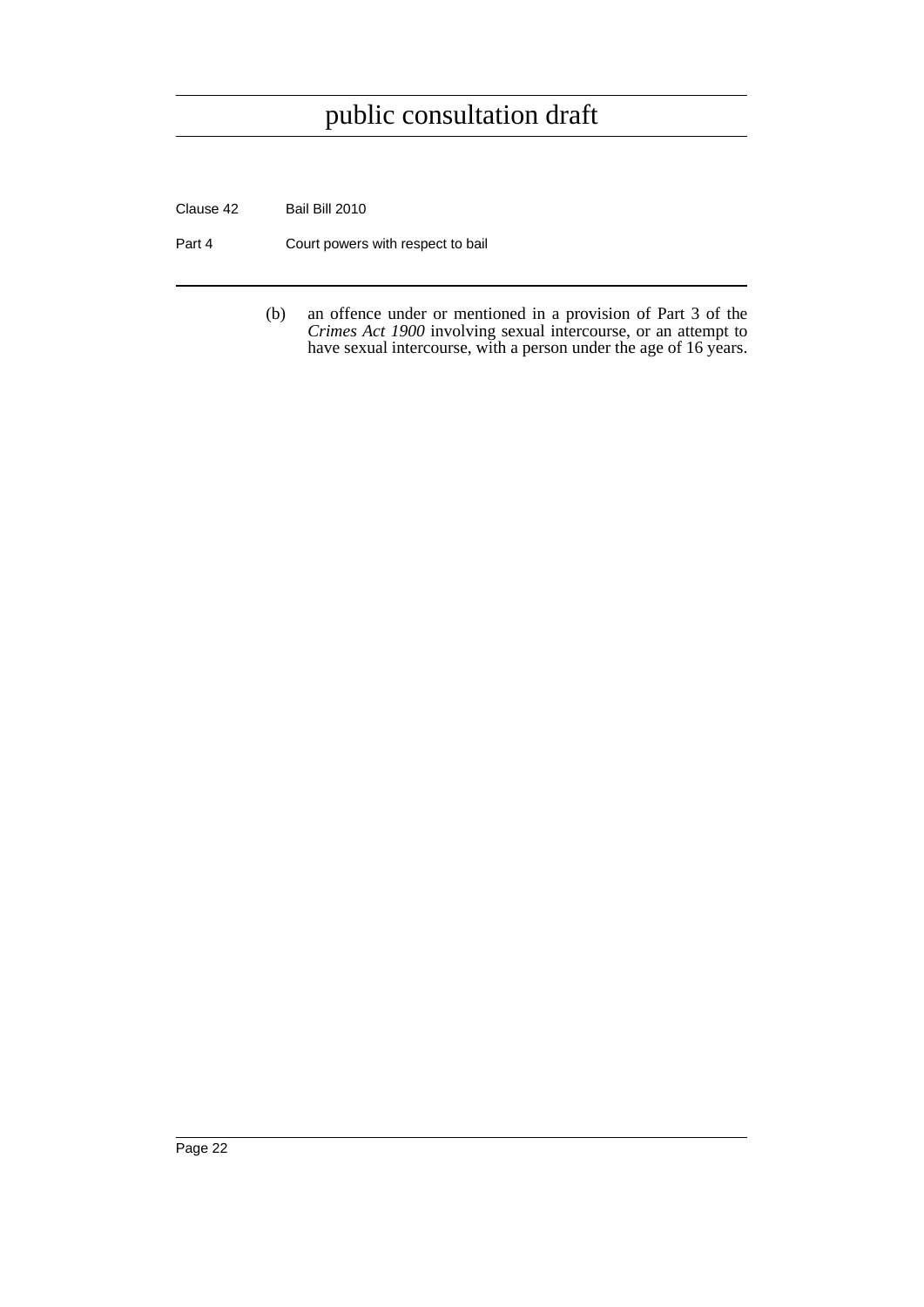| Bail Bill 2010       | Clause 43 |
|----------------------|-----------|
| Dispensing with bail | Part 5    |

### <span id="page-28-0"></span>**Part 5 Dispensing with bail**

#### <span id="page-28-1"></span>**43 Dispensing with bail** (cf s 10 Bail Act 1978)

- (1) A court that has power to hear and determine a bail application in respect of an offence may, instead of granting or refusing bail, dispense with the requirement for bail in respect of the offence.
- (2) The requirement for bail in respect of a level 4 offence cannot be dispensed with.

#### <span id="page-28-2"></span>**44 Court taken to have dispensed with bail in certain circumstances** (cf s 10 Bail Act 1978)

- (1) A court is taken to have dispensed with the requirement for bail in respect of an offence if, during an appearance by the person before the court in connection with the offence, no specific order is made by the court in respect of bail.
- (2) This section does not apply if person has already been granted or refused bail in respect of the offence.
- (3) This section does not apply in respect of a level 4 offence.

#### <span id="page-28-3"></span>**45 Bail to be dispensed with for certain juvenile offenders**

- (1) The requirement for bail is to be dispensed with in respect of any offence for which a youth justice conference is convened or proposed to be convened under the *Young Offenders Act 1997*, subject to this section.
- (2) A court may grant bail to a person in respect of an offence for which a youth justice conference is convened or proposed to be convened under the *Young Offenders Act 1997* if, in the opinion of the court, exceptional circumstances justify the imposition of bail conditions on the person.
- <span id="page-28-4"></span>**46 Effect of dispensing with bail** (cf ss 11 and 16A Bail Act 1978)
	- (1) If the requirement for bail in respect of an offence is dispensed with, the person is entitled to be at liberty in respect of the offence, except on those occasions on which the person is required to appear before a court, and surrender to the custody of the court, in connection with proceedings in respect of the offence.
	- (2) The person is required to appear before the court, and surrender to the custody of the court, as and when required by the court in connection with proceedings in respect of the offence.
	- (3) A requirement to appear before a court is a requirement to appear at the time at which the matter relating to the relevant offence is called at the court premises (whether or not the matter is dealt with at that time).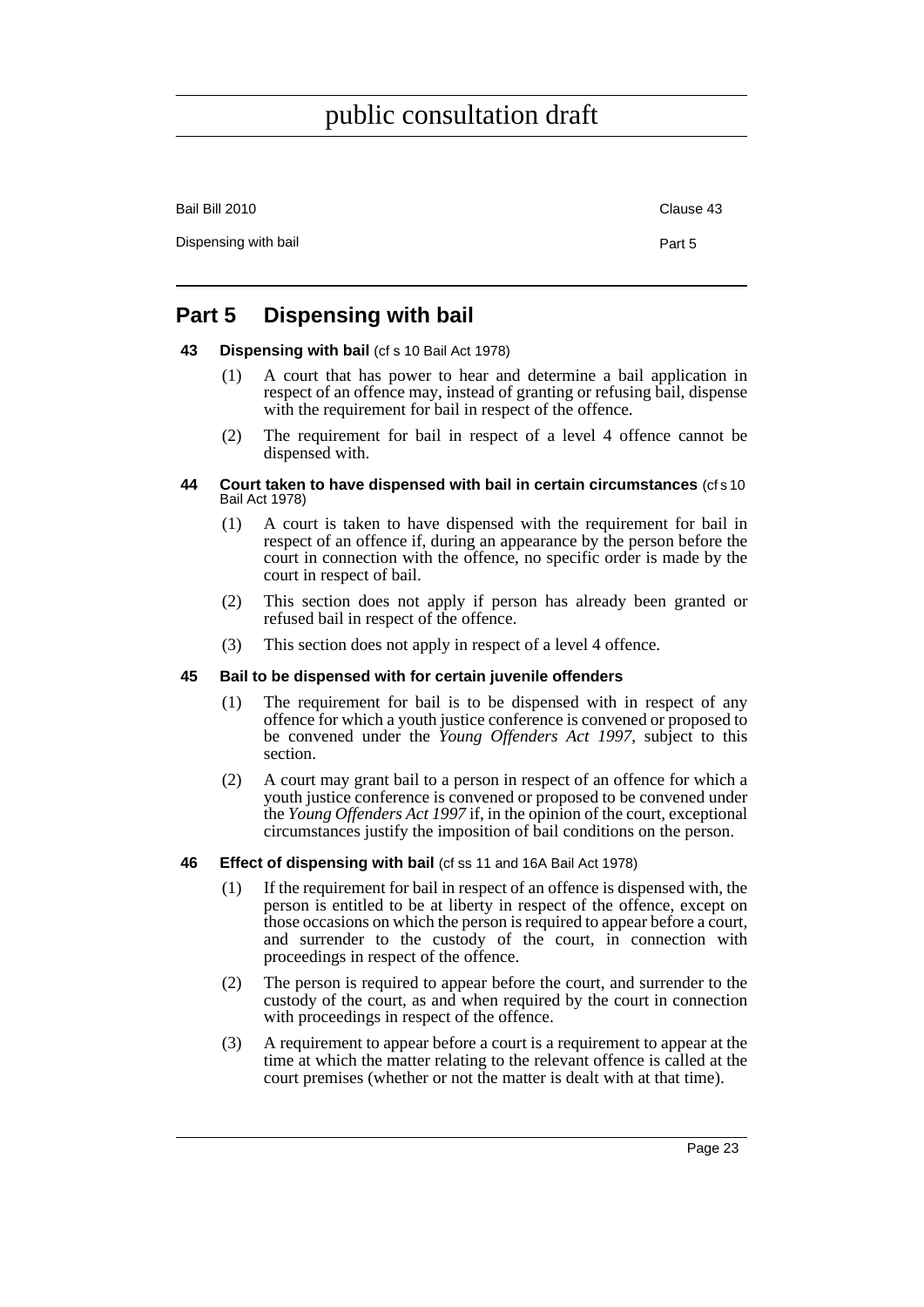Clause 47 Bail Bill 2010

Part 5 Dispensing with bail

(4) If a person required to appear is present in the courtroom or other part of the court premises at the time when the matter is called, the person is taken to be in the custody of the court (whether or not he or she has surrendered to the custody of the court) on and from the calling of the matter concerned until the court completes its dealing with the matter.

#### <span id="page-29-0"></span>**47** Limitation on entitlement conferred by this Part (cf s 11 Bail Act 1978)

This Part does not confer an entitlement on a person to be at liberty while the person is in custody for some other offence or reason, in respect of which the person is not entitled to be at liberty, whether under this Act or otherwise.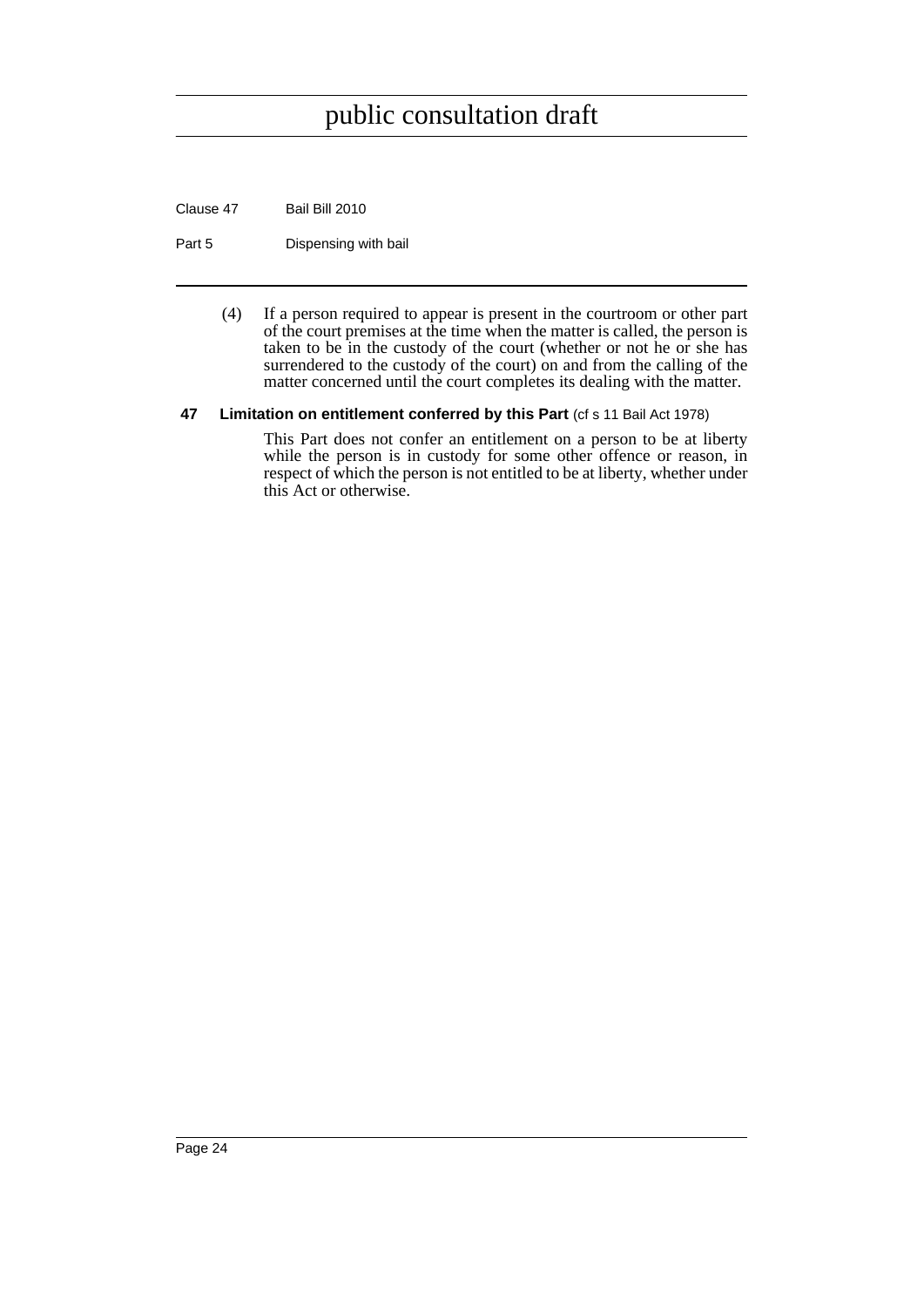Bail Bill 2010 Clause 48

Eligibility for bail **Part 6** 

### <span id="page-30-0"></span>**Part 6 Eligibility for bail**

### <span id="page-30-1"></span>**Division 1 Eligibility for bail**

#### <span id="page-30-2"></span>**48 General**

- (1) In making any bail decision in relation to a person, a bail authority is to have regard to the objects of this Act.
- (2) In addition, a bail authority must have regard to any special needs arising from the fact that the person to whom the bail decision relates:
	- (a) is under the age of 18 years, or
	- (b) is an Aboriginal person or Torres Strait Islander, or
	- (c) is of a non-English speaking background, or
	- (d) has a mental illness or any other disability (whether physical, intellectual or otherwise).

#### <span id="page-30-3"></span>**49 Classification of bail cases**

- (1) The question of whether bail should be granted, refused or revoked in a particular case is to be decided by reference to the classification applicable to the offence in respect of which the bail decision is to be made.
- (2) For the purposes of this Act, an offence is classified as a level 1 offence, a level 2 offence, a level 3 offence or a level 4 offence.

#### <span id="page-30-4"></span>**Division 2 Bail for level 1 offences**

#### <span id="page-30-5"></span>**50 Level 1 offences—bail to be granted** (cf s 8 Bail Act 1978)

- (1) A person is to be granted bail in respect of a level 1 offence, subject to this Division.
- (2) A person is to be granted bail in respect of a level 1 offence even if the person is in custody for some other offence or reason, in respect of which the person is not entitled to be granted bail.
- (3) However, a person is not entitled to be granted bail in respect of a level 1 offence if:
	- (a) the person is in custody serving a sentence of imprisonment in connection with some other offence, and
	- (b) the bail authority is satisfied that the person is likely to remain in custody in connection with that other offence for a longer period than that for which bail in connection with the level 1 offence would be granted.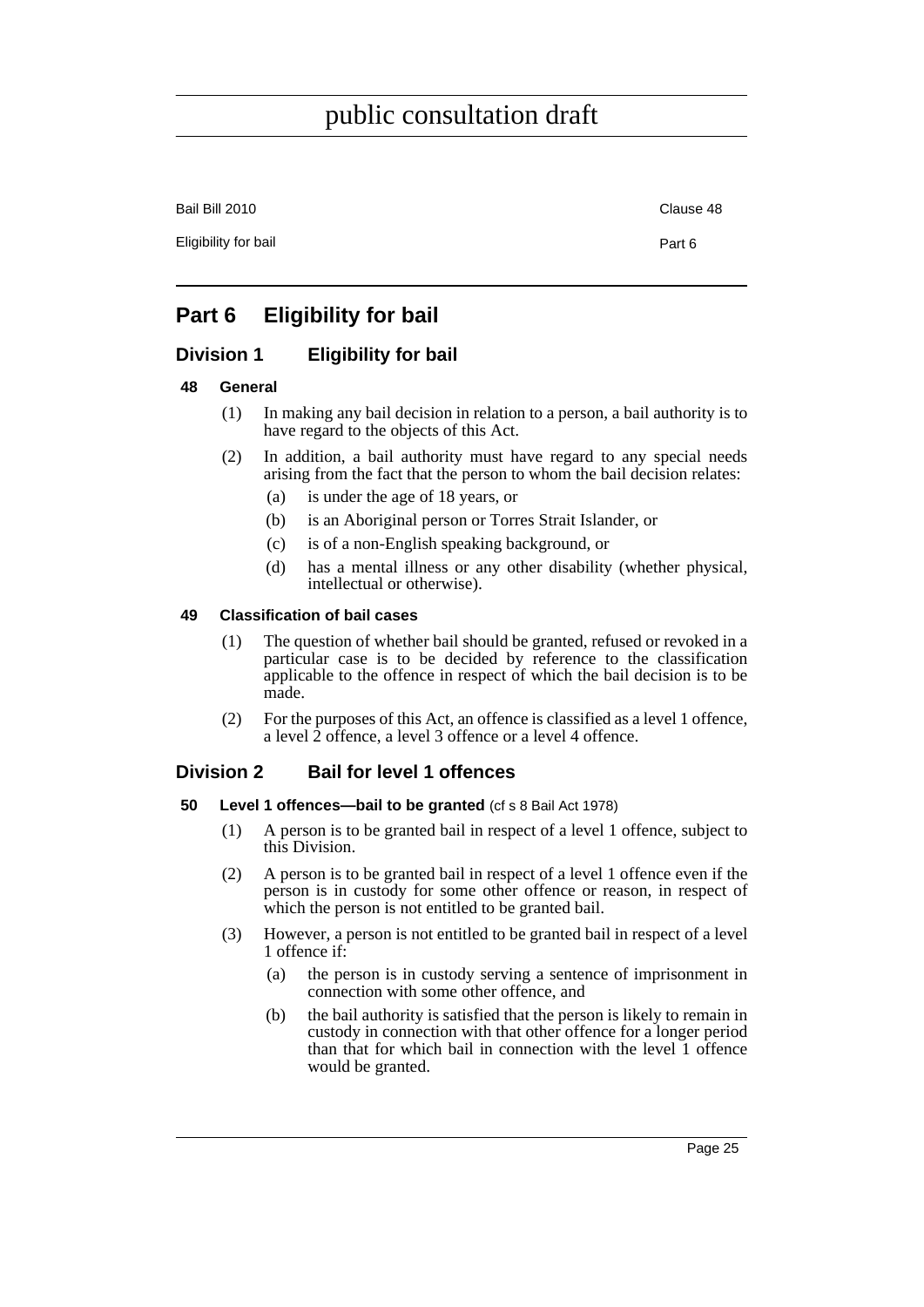Clause 51 Bail Bill 2010

Part 6 Eligibility for bail

(4) This section does not require the grant of bail if the requirement for bail is dispensed with under this Act.

#### <span id="page-31-0"></span>**51 What is a level 1 offence**

- (1) An offence is a level 1 offence if it is a minor offence.
- (2) Each of the following offences is a *minor offence*:
	- (a) an offence not punishable by a sentence of imprisonment (except in default of payment of a fine),
	- (b) an offence under the *Summary Offences Act 1988* that is punishable by a sentence of imprisonment,
	- (c) an offence punishable summarily that is of a class or description declared by the regulations to be a minor offence.
- (3) A minor offence is not a level 1 offence if it is a level 3 or 4 offence. **Note.** For example, a minor offence will be a level 3 offence if the person has been convicted of the offence or the person's conviction for the offence has been stayed.
- (4) A minor offence is not a level 1 offence if the person who committed the offence or is alleged to have committed the offence has previously failed to appear before a court in accordance with a bail agreement.

#### <span id="page-31-1"></span>**52 Exception for a person who is incapacitated or in danger**

- (1) Bail may be refused to a person in respect of a level 1 offence if the person is, in the opinion of the bail authority, incapacitated by intoxication, injury or use of a drug or is otherwise in danger of physical injury or in need of physical protection.
- (2) However, bail must be granted if the person ceases to be so incapacitated, in danger or in need of physical protection.

#### <span id="page-31-2"></span>**Division 3 Bail for level 2 offences**

- <span id="page-31-3"></span>**53 Level 2 offences—presumption in favour of bail** (cf s 9 Bail Act 1978)
	- (1) A person is to be granted bail in respect of a level 2 offence, unless the prosecutor in respect of the offence satisfies the bail authority that bail should not be granted, having regard to the objects of this Act.
	- (2) A person is to be granted bail in respect of a level 2 offence even if the person is in custody also for some other offence or reason, in respect of which the person is not entitled to be granted bail.
	- (3) However, a person is not to be granted bail in respect of a level 2 offence if: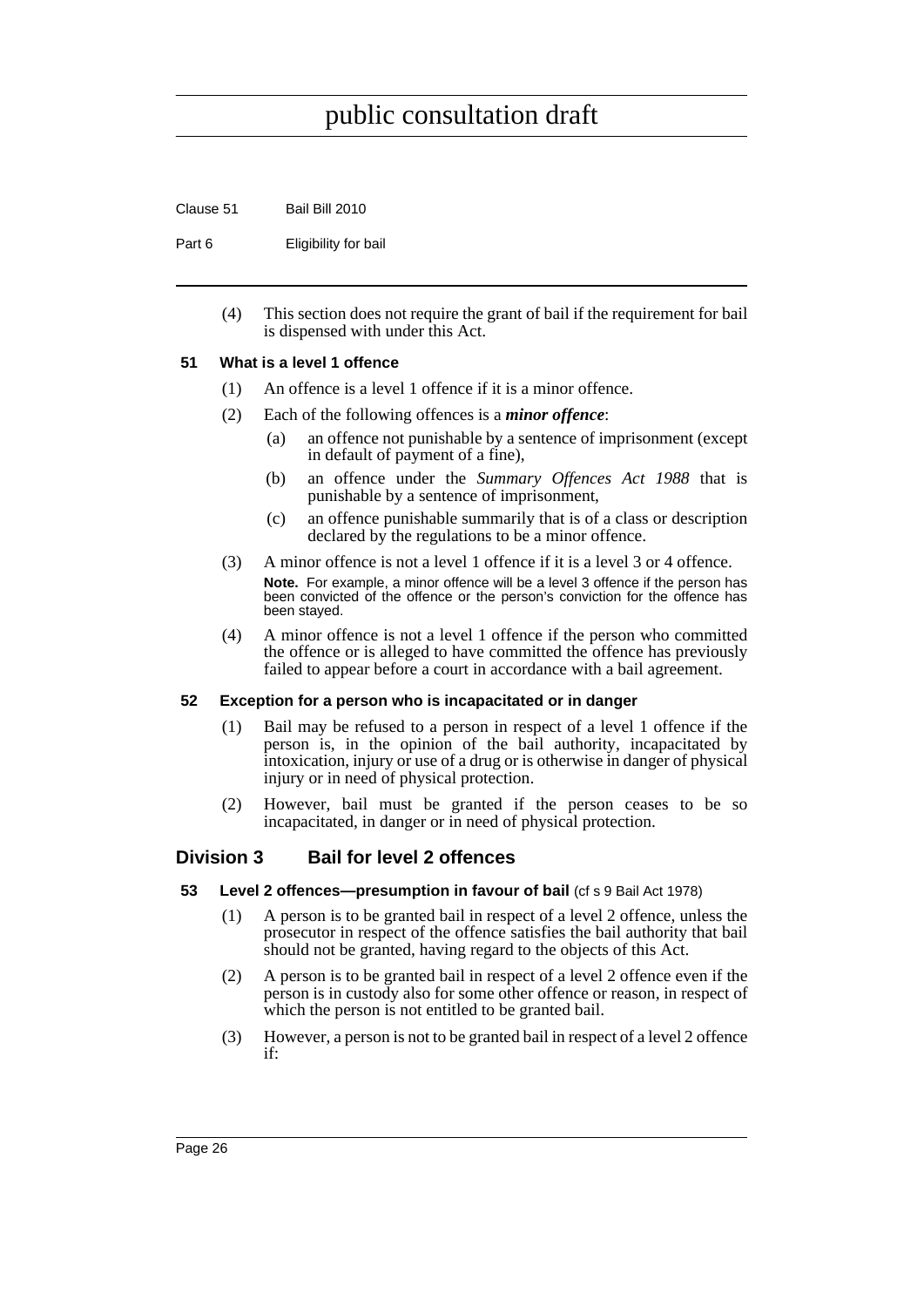| Bail Bill 2010       | Clause 54 |
|----------------------|-----------|
| Eligibility for bail | Part 6    |

- (a) the person is in custody serving a sentence of imprisonment in connection with some other offence, and
- (b) the bail authority is satisfied that the person is likely to remain in custody in connection with that other offence for a longer period than that for which bail in connection with the level 2 offence would be granted.
- (4) This section does not require the grant of bail if the requirement for bail is dispensed with under this Act.

#### <span id="page-32-0"></span>**54 What is a level 2 offence**

An offence is a level 2 offence if it is not a level 1, 3 or 4 offence.

#### <span id="page-32-1"></span>**Division 4 Bail for level 3 offences**

#### <span id="page-32-2"></span>**55 Level 3 offences—no presumption** (cf ss 9, 9A and 9B Bail Act 1978)

- (1) A person is to be granted bail in respect of a level 3 offence, unless the bail authority considers that it is justified in refusing bail, having regard to the objects of this Act.
- (2) This section does not require the grant of bail if the requirement for bail is dispensed with under this Act.

#### <span id="page-32-3"></span>**56 What is a level 3 offence**

- (1) An offence is a level 3 offence if it is a level 3 offence under Schedule 1.
- (2) An offence is not a level 3 offence if it is a level 4 offence under Schedule 2.

#### <span id="page-32-4"></span>**Division 5 Bail for level 4 offences**

#### <span id="page-32-5"></span>**57 Level 4 offences—presumption against bail**

A person is not to be granted bail in respect of a level 4 offence, unless the person satisfies the bail authority that bail should be granted, having regard to the objects of this Act.

**Note.** The requirement for bail in respect of a level 4 offence cannot be dispensed with under this Act.

#### <span id="page-32-6"></span>**58 What is a level 4 offence**

An offence is a level 4 offence if it is a level 4 offence under Schedule 2.

#### <span id="page-32-7"></span>**59 Level 4 offences for which bail is to be granted in exceptional circumstances only**

(1) A person is not to be granted bail for a level 4 offence for which bail is to be granted in exceptional circumstances only unless the person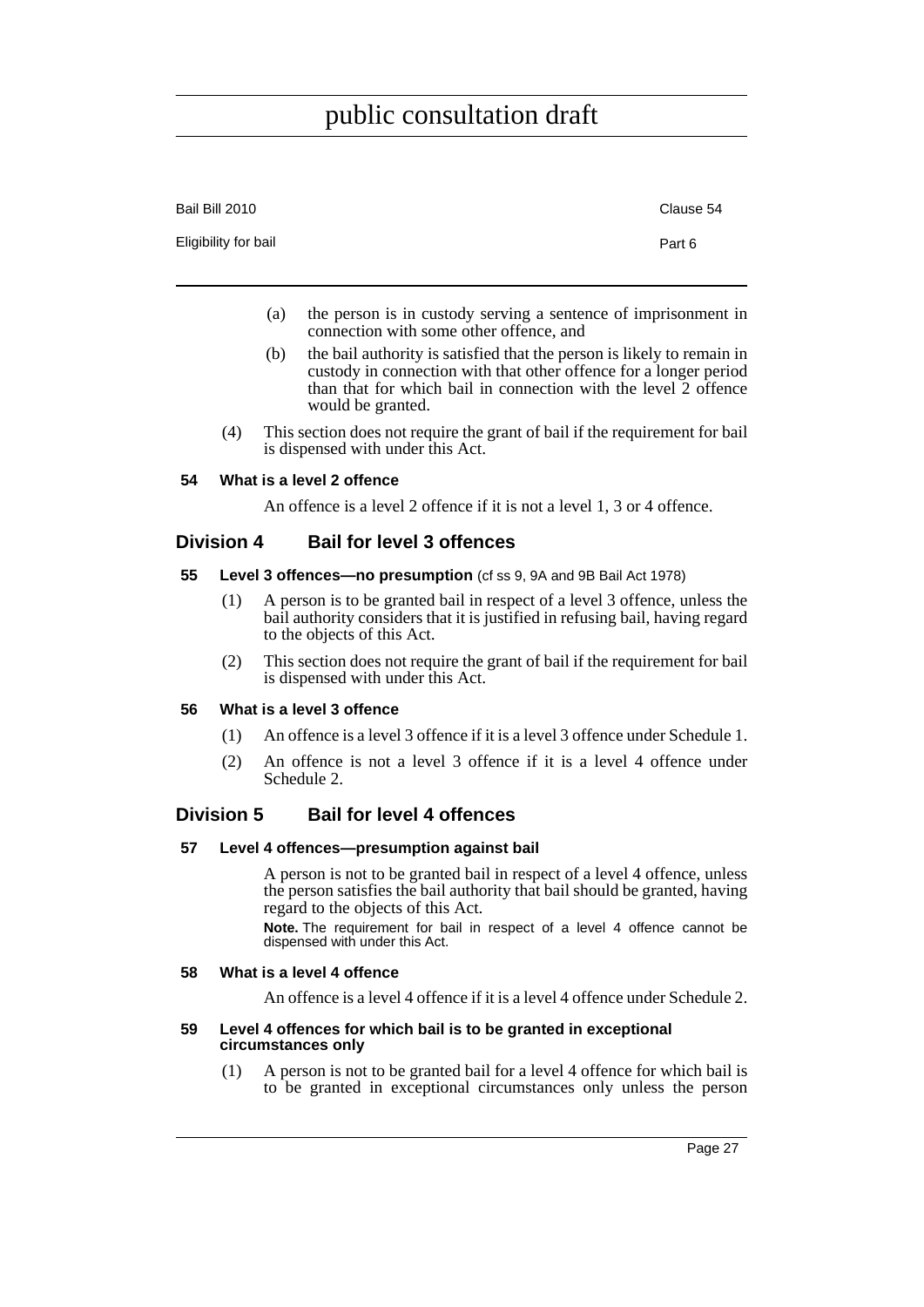Clause 59 Bail Bill 2010

Part 6 **Eligibility for bail** 

satisfies the bail authority that exceptional circumstances justify the grant of bail, having regard to the objects of this Act.

(2) The level 4 offences for which bail is to be granted in exceptional circumstances only are set out in Part 3 of Schedule 2.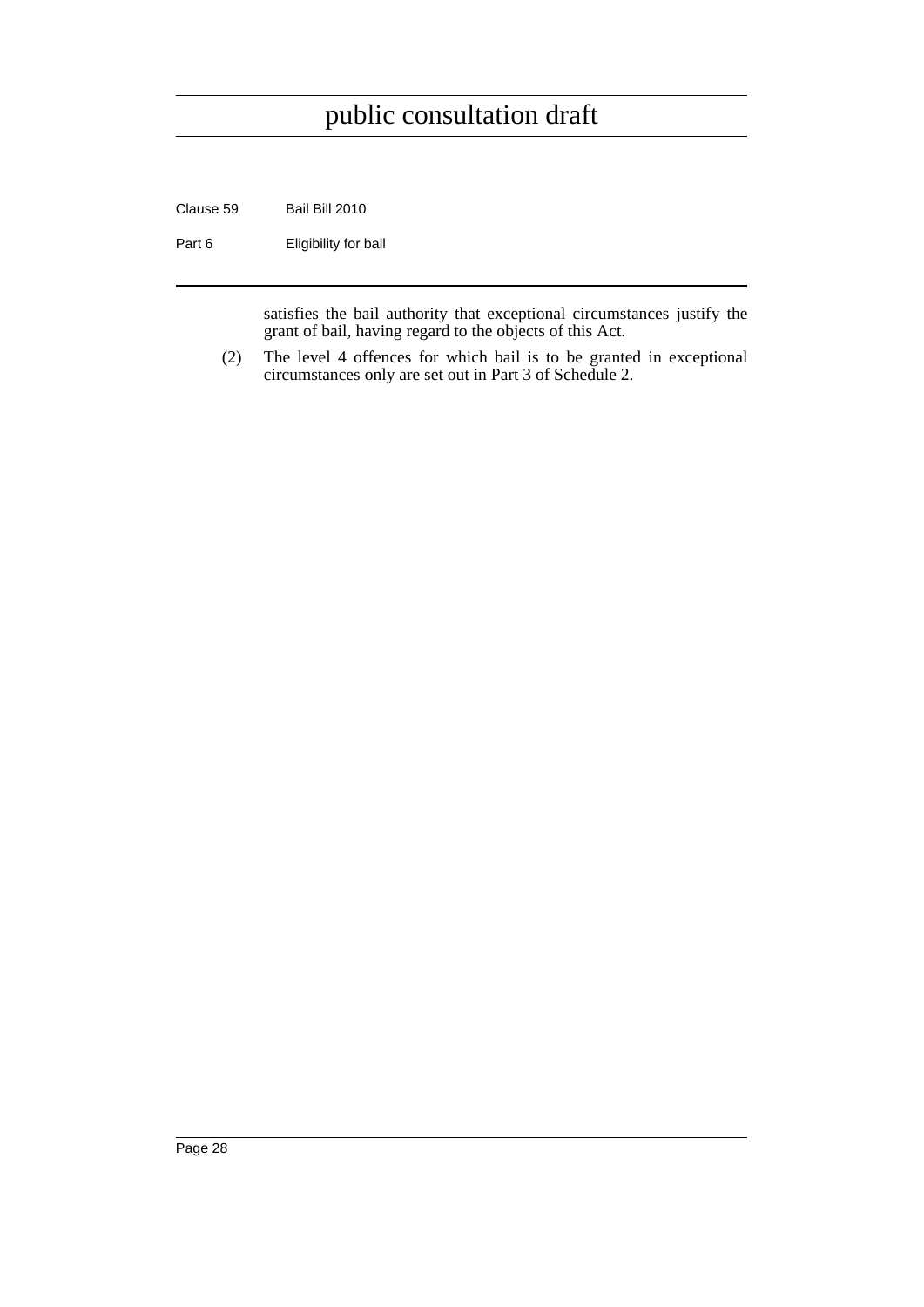Bail Bill 2010 Clause 60 Bail conditions **Part 7** 

### <span id="page-34-0"></span>**Part 7 Bail conditions**

### <span id="page-34-1"></span>**Division 1 Power to impose bail conditions**

#### <span id="page-34-2"></span>**60 Bail conditions** (cf s 37 Bail Act 1978)

- (1) Bail is to be granted unconditionally unless the bail authority is of the opinion that one or more bail conditions should be imposed for the purpose of achieving the objects of this Act.
- (2) A bail condition is not to be imposed if it appears to the bail authority that it is more onerous than necessary, having regard to:
	- (a) the objects of this Act, and
	- (b) the nature of the offence, and
	- (c) the protection and welfare of any specially affected person, and
	- (d) the circumstances of the person granted bail.
- (3) Each of the following persons is a *specially affected person*:
	- (a) any person against whom it is alleged that the offence in relation to which bail is granted was committed,
	- (b) the relatives of any such person,
	- (c) any other person whose needs, in the opinion of the bail authority, warrant special consideration because of the circumstances of the case.
- (4) A bail authority must not impose a bail condition on the grant of bail to any of the following persons unless satisfied that the bail condition is appropriate having regard (as far as can reasonably be ascertained) to the capacity of the person granted bail to understand or comply with the bail condition:
	- (a) a person who is under the age of 18 years,
	- (b) an Aboriginal person or Torres Strait Islander,
	- (c) a person of a non-English speaking background,
	- (d) a person who has a mental illness or any other disability (whether physical, intellectual or otherwise).
- (5) A court that is considering imposing a bail condition on the grant of bail to a person who is an Aboriginal person or Torres Strait Islander must take into account any representations made by or on behalf of a group:
	- (a) that provides programs or services relating to criminal justice to Aboriginal persons or Torres Strait Islanders in the person's community, or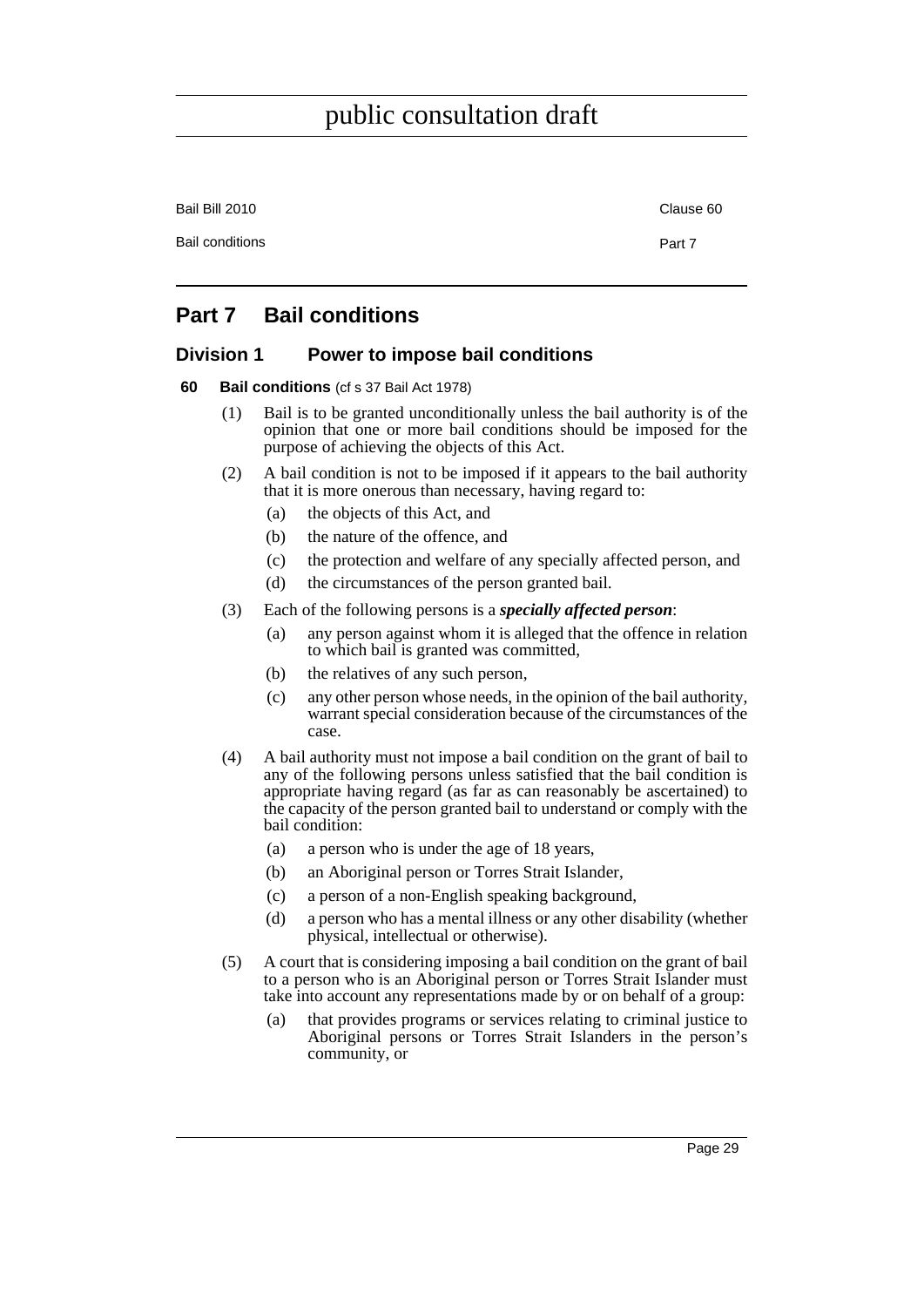Clause 61 Bail Bill 2010

Part 7 Bail conditions

(b) that is comprised of elders or other respected members of the person's community.

#### <span id="page-35-0"></span>**61 Bail conditions for level 1 offences** (cf s 8 Bail Act 1978)

- (1) Bail for a level 1 offence is to be granted either:
	- (a) unconditionally, or
	- (b) subject to minimal bail conditions.
- (2) For the purposes of this section, *minimal bail conditions* are bail conditions that, in the opinion of the bail authority:
	- (a) are reasonably and readily able to be entered into by the person granted bail, and
	- (b) do not unreasonably delay the release of the person (if in custody).

#### <span id="page-35-1"></span>**62 Types of bail conditions that may be imposed**

- (1) Bail conditions may impose the following requirements:
	- (a) conduct requirements,
	- (b) security requirements,
	- (c) character reference requirements.
- (2) A *conduct requirement* is a requirement (other than a security requirement) that the person granted bail do or refrain from doing a specified thing.
- (3) A provision of this Act that authorises or requires a particular type of conduct requirement to be imposed by a bail condition does not limit the type of conduct requirements that can be imposed on the grant of bail, or prevent the imposition of other conduct requirements.
	- **Note.** The following are examples of conduct requirements:
	- (a) residential requirements,
	- (b) intervention and treatment requirements,
	- (c) association and place restrictions,
	- (d) passport surrender requirements.

These requirements are explained further below.

- (4) A *security requirement* is a requirement that the person granted bail, or one or more other acceptable persons, or both, enter into an agreement under which the person agrees to forfeit a specified amount of money if the person granted bail fails to appear before a court in accordance with his or her bail agreement.
- (5) A security requirement may also require a person to deposit with the bail authority: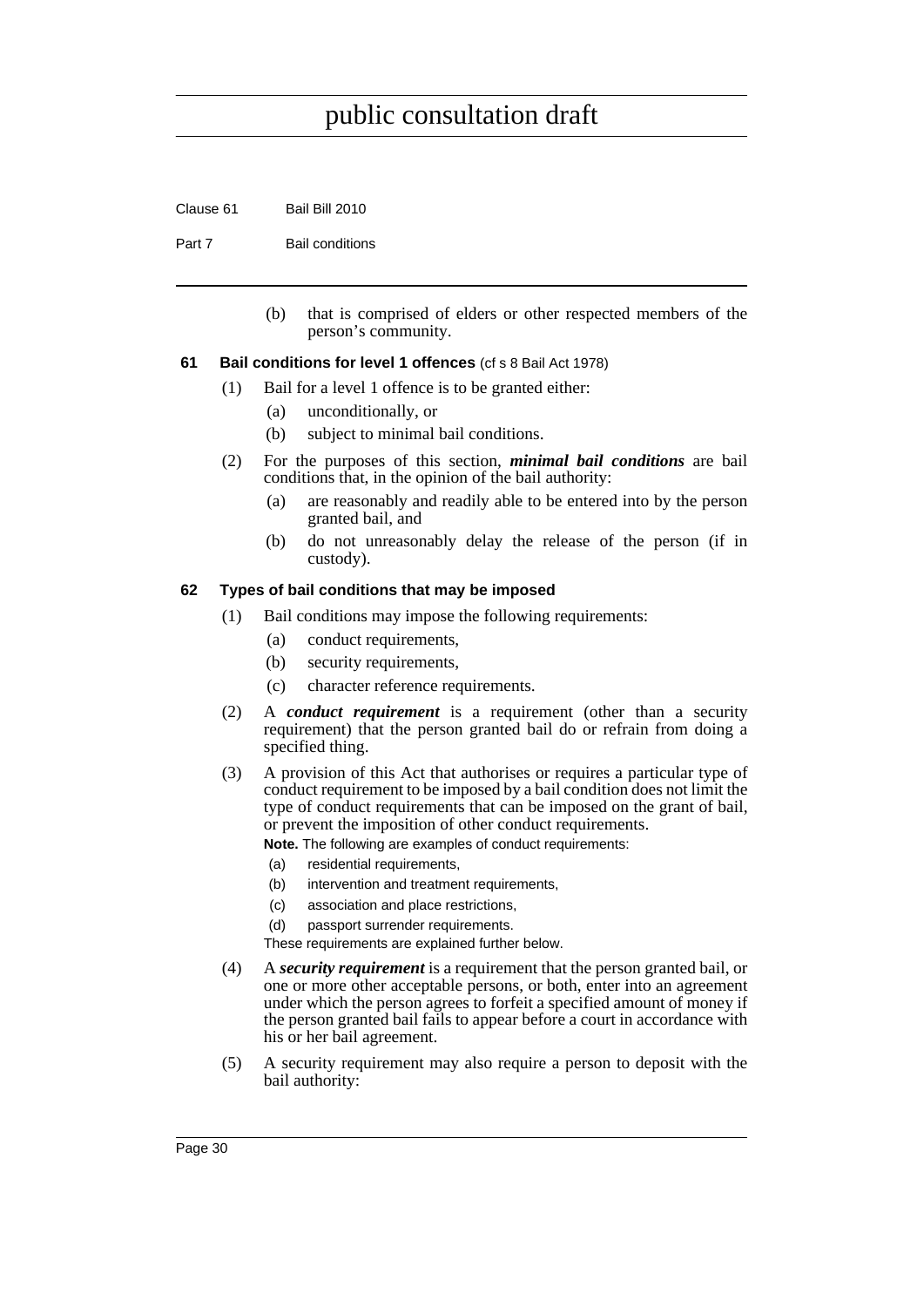| Bail Bill 2010         | Clause 63 |
|------------------------|-----------|
| <b>Bail conditions</b> | Part 7    |

- (a) security for the payment of money agreed to be forfeited under a bail guarantee agreement, or
- (b) a specified amount of money to be forfeited under a bail guarantee agreement if the person granted bail fails to appear before a court in accordance with his or her bail agreement.
- (6) A *character reference requirement* is a requirement that one or more acceptable persons, other than the person granted bail, acknowledge that he or she is acquainted with the person granted bail and that he or she regards the person granted bail as a responsible person who is likely to comply with his or her bail agreement.
- (7) The requirements imposed by bail conditions must be requirements that the bail authority considers reasonable in the circumstances.
- **63 Residential requirements** (cf s 36 (2) (a1) Bail Act 1978)
	- (1) A conduct requirement imposed by a bail condition may include a residential requirement, if the bail authority considers that requirement should be imposed for the purpose of achieving the objects of this Act.
	- (2) A *residential requirement* is a requirement that the person granted bail reside at a specified address or type of accommodation while at liberty on bail or make specified residential arrangements before being released on bail.
- **64 Intervention and treatment requirements** (cf s 36A Bail Act 1978)
	- (1) A conduct requirement imposed by a bail condition may include an intervention and treatment requirement, if the bail authority considers that requirement should be imposed in the interests of the person or for the purpose of achieving the objects of this Act.
	- (2) An *intervention and treatment requirement* is a requirement:
		- (a) that the person granted bail enter into an agreement to subject himself or herself to an assessment of the person's capacity and prospects for participation in an intervention program or other program for treatment or rehabilitation, or
		- (b) that the person granted bail enter into an agreement to participate in an intervention program and to comply with any intervention plan arising out of the program, or to participate in any other program for treatment or rehabilitation.
	- (3) A person who is under the age of 18 years, or was under the age of 18 years at the time that an offence for which bail is granted was committed or is alleged to have been committed, cannot be required by a bail condition to undergo assessment for, or to participate in, an intervention program.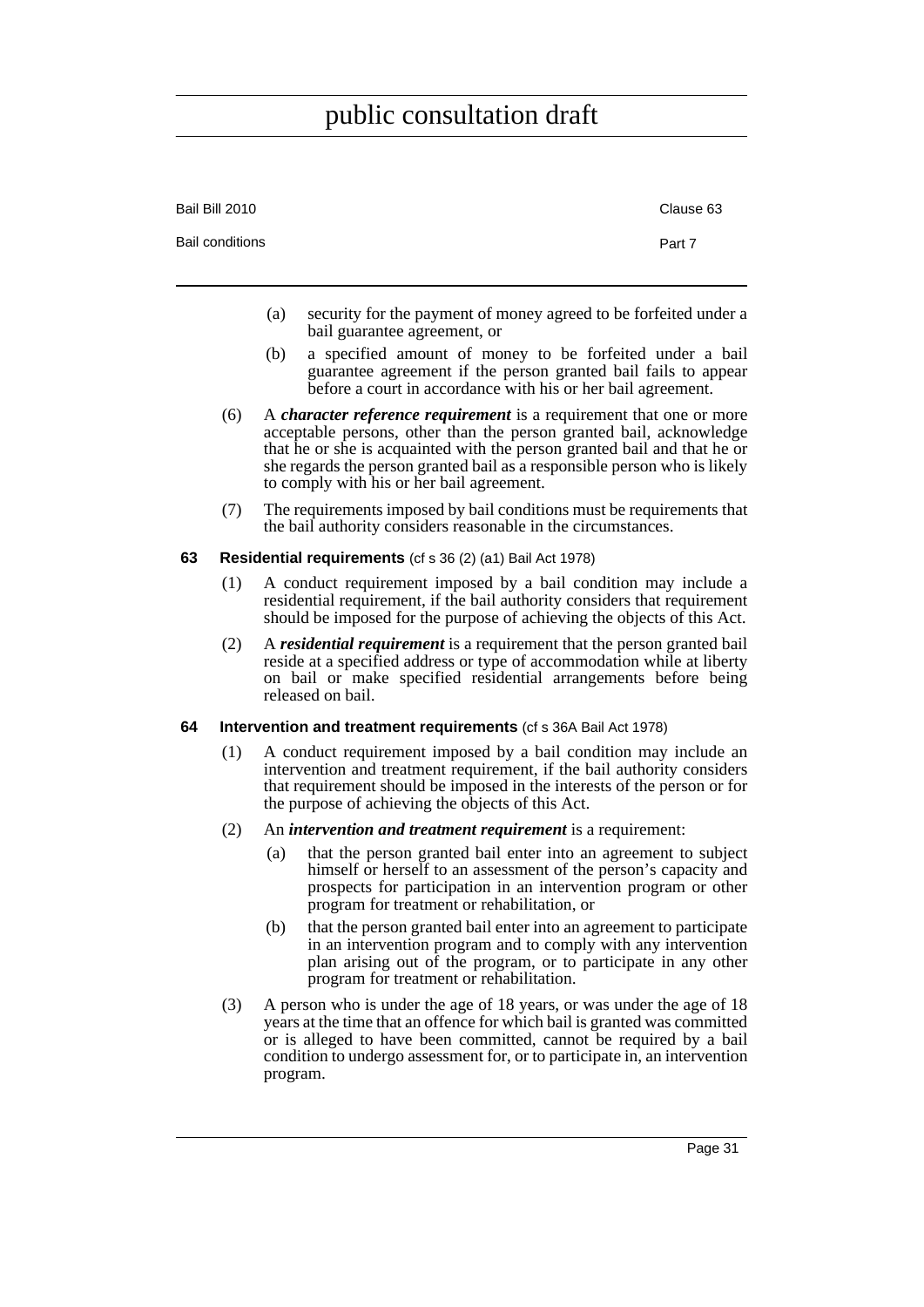Clause 65 Bail Bill 2010

Part 7 Bail conditions

(4) In this section: *intervention program* and *intervention plan* have the same meanings as they have in the *Criminal Procedure Act 1986*.

#### **65 Specific association and place restrictions** (cf s36B Bail Act 1978)

- (1) A conduct requirement imposed by a bail condition may include an association or place restriction, if the bail authority considers that restriction should be imposed for the purpose of achieving the objects of this Act.
- (2) An *association and place restriction* is a requirement that:
	- (a) prohibits or restricts a person from associating with a specified person, or
	- (b) prohibits or restricts a person from frequenting or visiting a specified place or district.
- (3) A person does not contravene a requirement not to associate with a specified person:
	- (a) if the person does so in compliance with an order of a court, or
	- (b) if, having associated with the specified person unintentionally, the person immediately terminates the association.
- (4) A person does not contravene a requirement not to frequent or visit a specified place or district if the person does so in compliance with an order of a court.
- (5) In this section, *associate with* another person means:
	- (a) to be in company with the other person, or
	- (b) to communicate with the other person by any means (including post, facsimile, telephone and email).
- **66** Passport surrender requirement (cf s 37A Bail Act 1978)
	- (1) A conduct requirement imposed by a bail condition may include a passport surrender requirement, if the bail authority considers that restriction should be imposed for the purpose of achieving the objects of this Act.
	- (2) A *passport surrender requirement* is a requirement that a person granted bail to surrender to the bail authority any passport held by the person.
	- (3) Bail is not to be granted to a person in respect of an offence occasioning death otherwise than subject to a passport surrender requirement.
	- (4) However, a court may direct that bail is to be granted without the imposition of a passport surrender requirement if the person satisfies the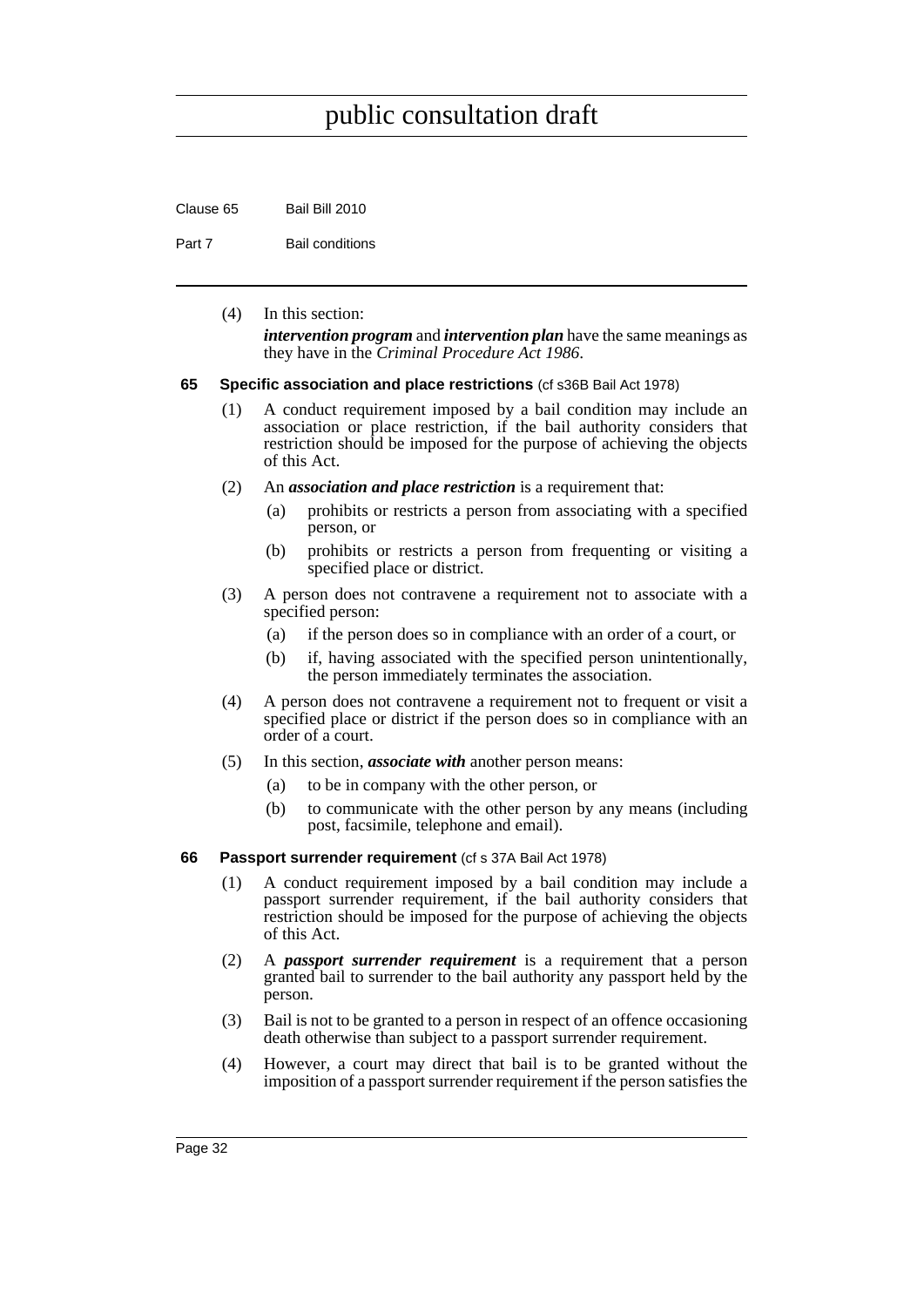| Bail Bill 2010         | Clause 67 |
|------------------------|-----------|
| <b>Bail conditions</b> | Part 7    |

court that, in the circumstances of the case, the giving of such a direction is justified.

#### **67 Pre-release bail conditions** (cf s 4 (3) Bail Act 1978)

- (1) Bail conditions may include requirements that must be met before the person granted bail is released on bail.
- (2) A bail condition that requires the person granted bail, or any other person, to enter into a bail guarantee agreement is met when the person enters into the agreement in accordance with the condition.
- (3) A bail condition that requires a person to deposit security or money with the bail authority is met when the security or money is deposited in accordance with the condition.
- (4) A bail condition that requires a person to make an acknowledgement under a character reference requirement is met when the person makes and signs the acknowledgement in accordance with the condition.
- (5) A bail condition that requires a person granted bail to surrender a passport is met when the person surrenders the passport in accordance with the condition.

### **68 Supplementary decisions relating to bail conditions** (cf s 36 Bail Act 1978)

- (1) The bail authority or, in the absence of any determination by the bail authority, the officer or court before whom a bail agreement is entered into, may determine:
	- (a) which person or persons, or class or description of persons, are acceptable persons for the purposes of a bail condition that includes security requirements or character reference requirements and the number of acceptable persons required for those purposes, and
	- (b) the nature and sufficiency of security that is acceptable for the purposes of a bail condition that requires a person granted bail or another person to deposit security.
- (2) A determination is to be made in accordance with any requirements of the regulations.
- (3) The regulations may:
	- (a) specify the class or description of persons who are or are not acceptable persons for the purposes of a bail condition or specified type of bail condition, and
	- (b) make provision for the matters to be considered by the bail authority, officer or court, in making a determination under this section.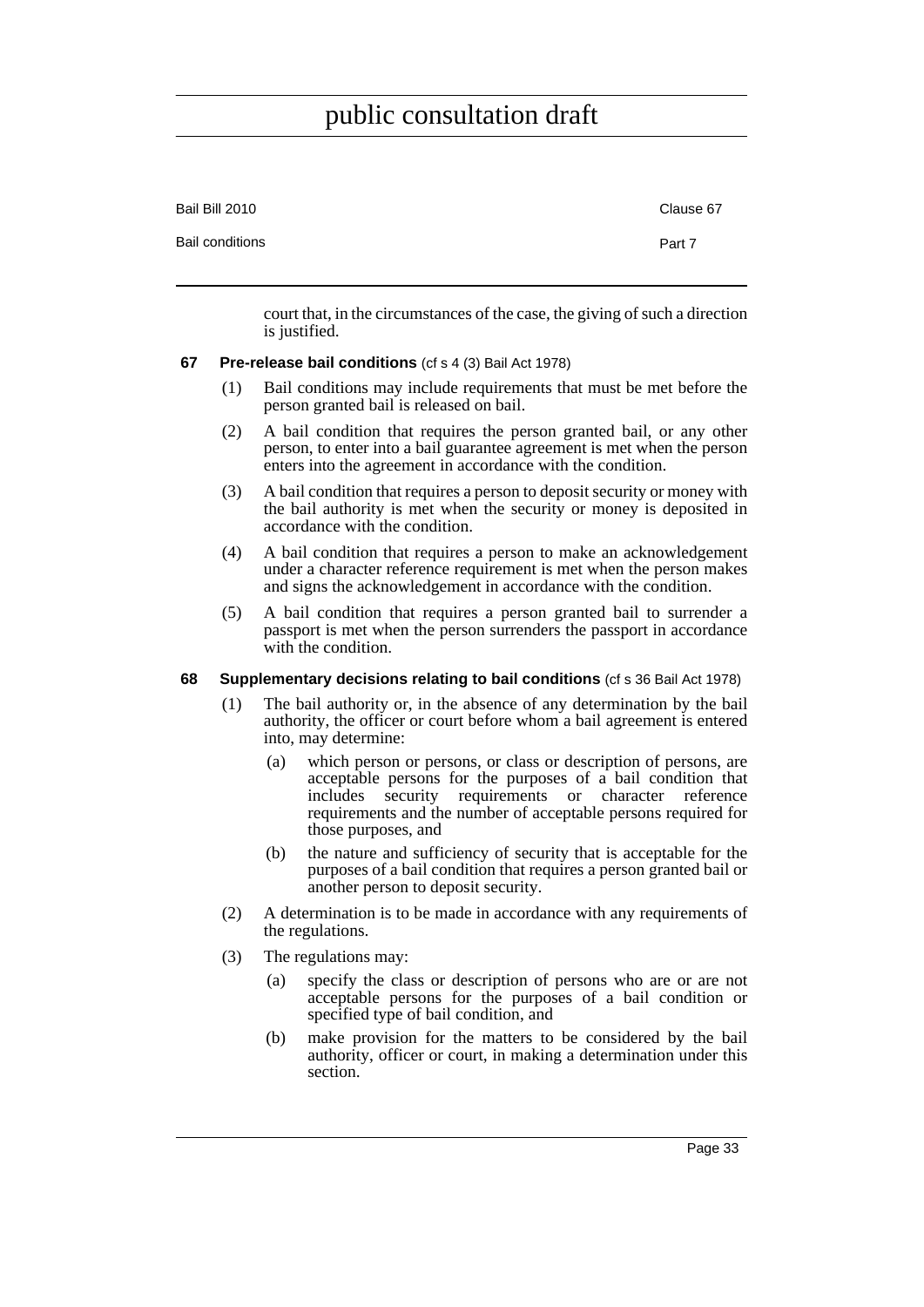Clause 69 Bail Bill 2010

Part 7 Bail conditions

## **Division 2 Offences relating to bail conditions**

#### **69 Certain information not to be published or broadcast** (cf s 36C Bail Act 1978)

- (1) A person must not publish or broadcast:
	- (a) the fact that a bail condition names a person as a person with whom a person granted bail is prohibited or restricted from associating under the bail condition, or
	- (b) any information calculated to identify the person so named.
	- Maximum penalty: 10 penalty units.
- (2) This section does not apply to the disclosure of information to any of the following persons:
	- (a) the person granted bail,
	- (b) any person named in the bail condition as a person with whom the person granted bail is prohibited or restricted from associating,
	- (c) any member of the NSW Police Force,
	- (d) any person involved in the administration of the bail agreement or of any sentence to which the person granted bail is subject while on release on bail,
	- (e) any person involved in proceedings for an alleged breach of the bail agreement,
	- (f) any other person specified in the bail agreement as a person to whom such information may be disclosed.
	- (g) any other person to whom such information is required to be disclosed under any other Act or law.
- (3) This section does not apply to the publication or broadcast of an official report of the proceedings of a court.

#### **70 False statements in bail acknowledgements** (cf ss 56 and 57 Bail Act 1978)

- (1) A person who gives an acknowledgement for the purposes of a character reference requirement in a bail condition knowing it to be false or misleading in a material particular is guilty of an offence. Maximum penalty: 20 penalty units or imprisonment for 2 years, or both.
- (2) Before a person gives an acknowledgement for the purposes of a character reference requirement in a bail condition, it is the duty of the person to whom the character reference is given to warn the person that it is an offence to give an acknowledgement knowing it to be untrue in a material particular.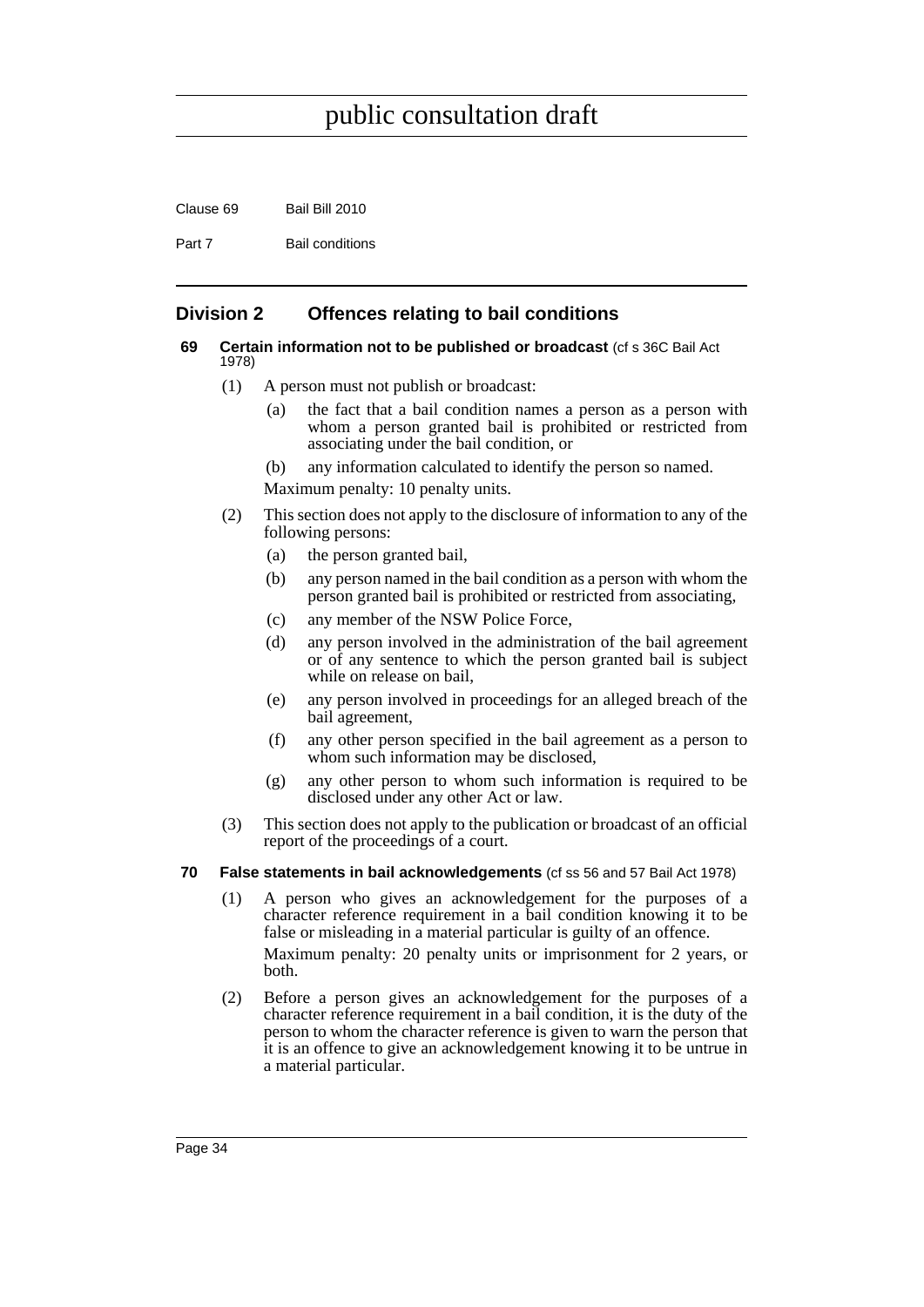| Bail Bill 2010         | Clause 71 |
|------------------------|-----------|
| <b>Bail conditions</b> | Part 7    |

(3) Failure to give a warning does not affect the validity of any proceedings for an offence against this section.

#### **71 Indemnification of bail guarantors** (cf s 58 Bail Act 1978)

- (1) A person who indemnifies another person for or against any liability which the other person incurs as a bail guarantor is guilty of an offence. Maximum penalty on indictment: 30 penalty units or imprisonment for 3 years, or both.
- (2) A person who accepts any benefit provided for the purpose of indemnifying the person for or against any liability which the person incurs as a bail guarantor is guilty of an offence.

Maximum penalty on indictment: 30 penalty units or imprisonment for 3 years, or both.

(3) A person who enters into an agreement under which a person agrees to indemnify another person for or against any liability a person incurs as a bail guarantor is guilty of an offence.

Maximum penalty on indictment: 30 penalty units or imprisonment for 3 years, or both.

- (4) This section extends to any indemnification provided, or agreement entered into or made, before a person becomes a bail guarantor and applies whether or not the person to be indemnified becomes a bail guarantor.
- (5) This section does not apply to anything done by the Minister administering the *Children and Young Persons (Care and Protection) Act 1998* for the purpose of indemnifying an officer of the Department of Human Services for or against any liability that the officer incurs as a result of entering into a bail agreement in relation to a person under the parental responsibility of that Minister.
- (6) Proceedings for an offence against this section may be instituted only with the consent of the Minister.
- (7) In this section:

*agreement* includes an arrangement.

*benefit* includes any payment or other benefit, whether provided in money or money's worth.

#### **72 Disposal of property deposited as security** (cf s 42A Bail Act 1978)

A person who deposits property as bail security must not dispose of the property, or cause or allow the property to be disposed of, for the purpose of preventing the security from being realised.

Maximum penalty: imprisonment for 2 years.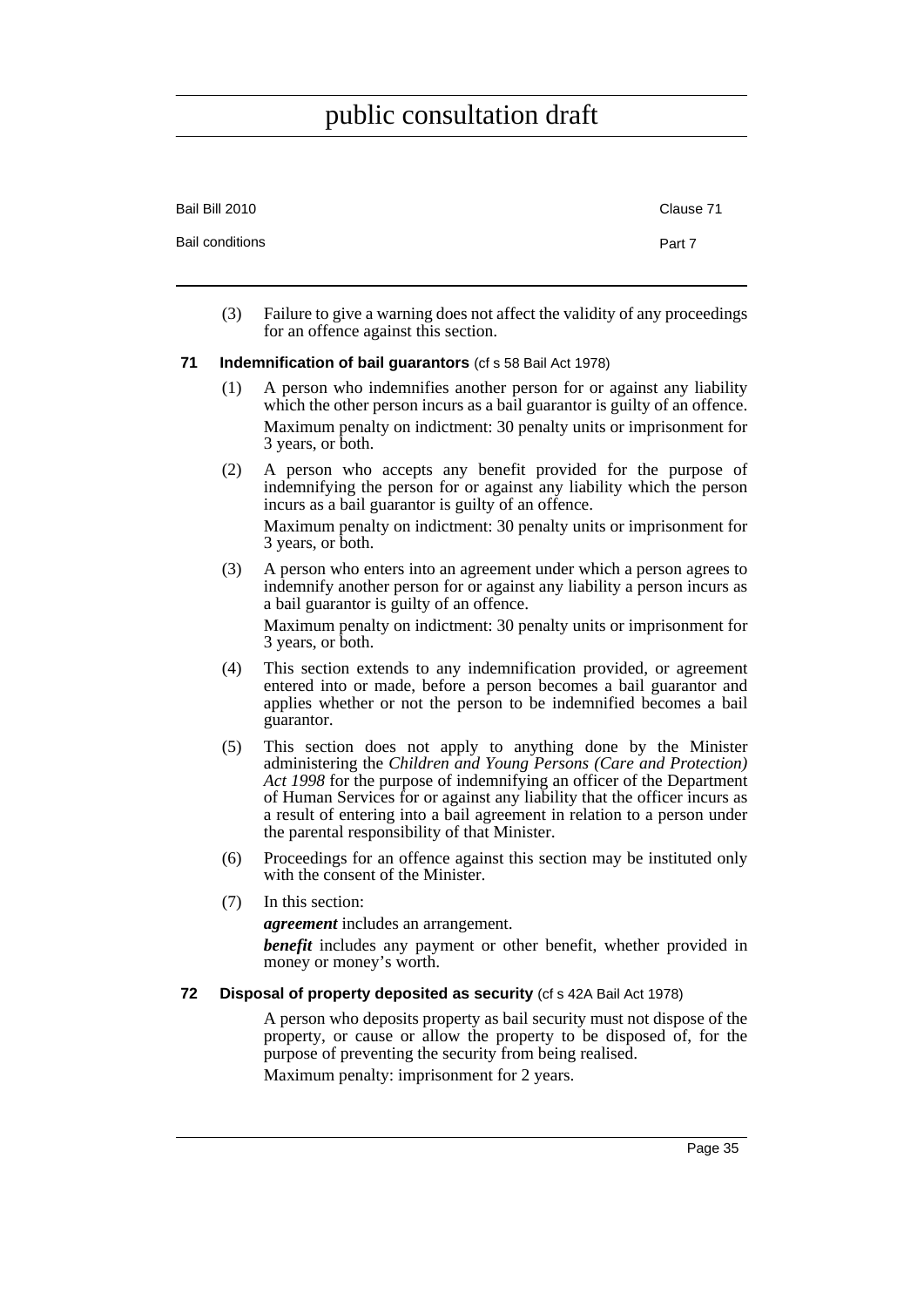Clause 73 Bail Bill 2010

Part 7 Bail conditions

## **Division 3 Variation of bail conditions—special provisions**

#### **73 Court may vary bail conditions on own initiative in certain circumstances** (cf s 48A Bail Act 1978)

- (1) A court may, at any time and of its own motion, conduct a bail condition hearing in relation to a person granted bail if the person has remained in custody after being granted bail because any bail conditions have not been met.
- (2) A *bail condition hearing* is a hearing, in relation to a person granted bail, the purpose of which is to determine whether any conditions of bail should be varied or revoked.

**Note.** Generally a court can vary bail conditions on the making of a bail application under Part 4. This section gives a court the power to vary bail conditions of its own motion.

- (3) A bail condition hearing may be conducted by any court that would have power, if a bail variation application were made in relation to the person, to hear and determine and determine the bail application.
- (4) The court has the same powers with respect of a bail condition hearing as it has with respect to a bail variation application.
- (5) Part 4 applies, with any necessary modifications, in relation to the bail condition hearing in the same way as it would apply if the hearing were being conducted as a consequence of a bail variation application.

#### **74 Power of authorised justice to vary reporting conditions** (cf s 48B Bail Act 1978)

- (1) An authorised justice may, at any time, hear and determine a bail variation application that is an application for the variation of a reporting condition imposed by a court on the grant of bail to a person.
- (2) A *reporting condition* is a conduct requirement of a bail condition that requires the person granted bail to report to a police station while at liberty on bail.
- (3) The authorised justice may:
	- (a) affirm a reporting condition, or
	- (b) vary a reporting condition, or
	- (c) revoke a reporting condition.
- (4) The reporting condition may be varied by:
	- (a) varying the days on which, or the times at which, the person granted bail must report to a police station under the reporting condition,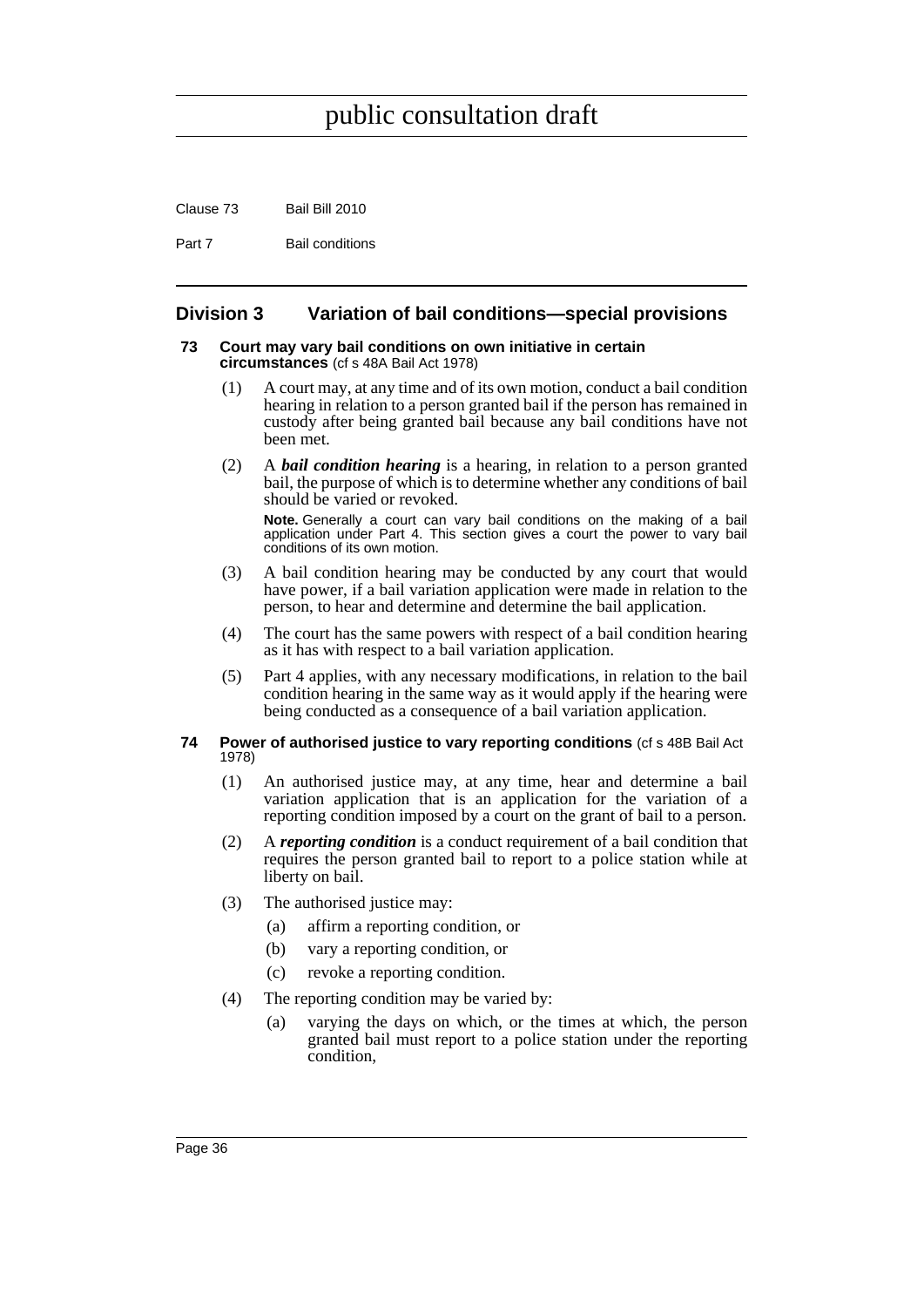J.

| Bail Bill 2010  |          | Clause 75                                                                                                                                                                                                                                                                                                                                         |  |
|-----------------|----------|---------------------------------------------------------------------------------------------------------------------------------------------------------------------------------------------------------------------------------------------------------------------------------------------------------------------------------------------------|--|
| Bail conditions |          | Part 7                                                                                                                                                                                                                                                                                                                                            |  |
|                 |          |                                                                                                                                                                                                                                                                                                                                                   |  |
|                 | (b)      | varying the police station to which the person granted bail must<br>report under the reporting condition,                                                                                                                                                                                                                                         |  |
|                 | (c)      | reducing the number of days on which the person granted bail<br>must report to a police station under the reporting condition.                                                                                                                                                                                                                    |  |
| (5)             |          | An authorised justice must not vary or revoke a reporting condition<br>under this section unless:                                                                                                                                                                                                                                                 |  |
|                 | (a)      | the prosecutor in the proceedings, and any bail guarantor, have<br>been notified of the proposed action, and                                                                                                                                                                                                                                      |  |
|                 | (b)      | no objection to the proposed action has been made by or on behalf<br>of the prosecutor or the bail guarantor.                                                                                                                                                                                                                                     |  |
| (6)             |          | An authorised justice must not reduce the number of days on which a<br>person granted bail must report under a reporting condition, or revoke a<br>reporting condition, under this section if:                                                                                                                                                    |  |
|                 | (a)      | the reporting condition is a condition that was imposed by the<br>Supreme Court, or                                                                                                                                                                                                                                                               |  |
|                 | (b)      | summary or committal proceedings against the person in respect<br>of the offence for which bail was granted have been determined.                                                                                                                                                                                                                 |  |
| (7)             | section. | An authorised justice must not vary or revoke a reporting condition<br>under this section if the court that imposed the reporting condition<br>directed that the condition must not be varied or revoked under this                                                                                                                               |  |
| (8)             |          | This section does not limit the functions of an authorised justice under<br>Part 4 with respect to a bail variation application.                                                                                                                                                                                                                  |  |
|                 |          | Note. Under Part 4, an authorised justice has the same powers as the Local<br>Court in relation to a bail variation application. This section gives an authorised<br>justice additional power to vary reporting conditions imposed by a court in situations where the authorised justice might not otherwise have power to do so<br>under Part 4. |  |
| 75<br>1978)     |          | Power of authorised justice to vary residence conditions (cf s 48B Bail Act                                                                                                                                                                                                                                                                       |  |
| (1)             |          | An authorised justice may, at any time, hear and determine a bail<br>variation application that is an application for the variation of a<br>residence condition imposed by a court on the grant of bail to a person.                                                                                                                              |  |
| (2)             |          | A residence condition is a conduct requirement of a bail condition that<br>requires the person granted bail to reside at a specified address.                                                                                                                                                                                                     |  |
| (3)             |          | The authorised justice may:                                                                                                                                                                                                                                                                                                                       |  |

- (a) affirm a residence condition, or
- (b) vary a residence condition by varying the address at which the person granted bail must reside under the residence condition.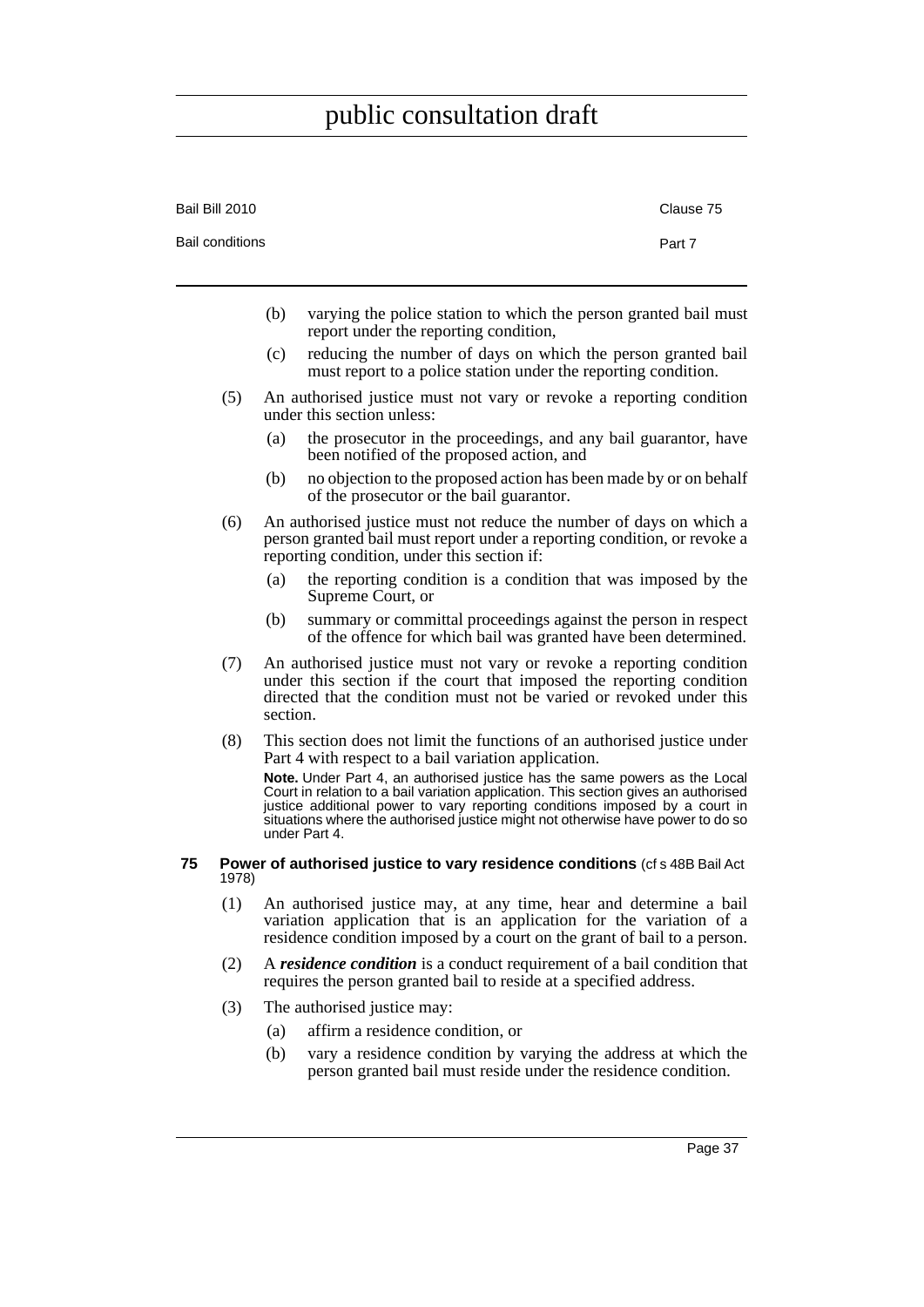Clause 75 Bail Bill 2010

Part 7 Bail conditions

- (4) An authorised justice must not vary a residence condition under this section unless:
	- (a) the prosecutor in the proceedings, and any bail guarantor, have been notified of the proposed action, and
	- (b) no objection to the proposed action has been made by or on behalf of the prosecutor or the bail guarantor.
- (5) An authorised justice must not vary a residence condition under this section if:
	- (a) the residence condition is a condition that was imposed by the Supreme Court, or
	- (b) summary or committal proceedings against the person in respect of the offence for which bail was granted have been determined.
- (6) An authorised justice must not vary a residence condition under this section if the court that imposed the residence condition directed that the condition must not be varied under this section.
- (7) This section does not limit the functions of an authorised justice under Part 4 with respect to a bail variation application. **Note.** Under Part 4, an authorised justice has the same powers as the Local

Court in relation to a bail variation application. This section gives an authorised justice additional power to vary residence conditions imposed by a court in situations where the authorised justice might not otherwise have power to do so under Part 4.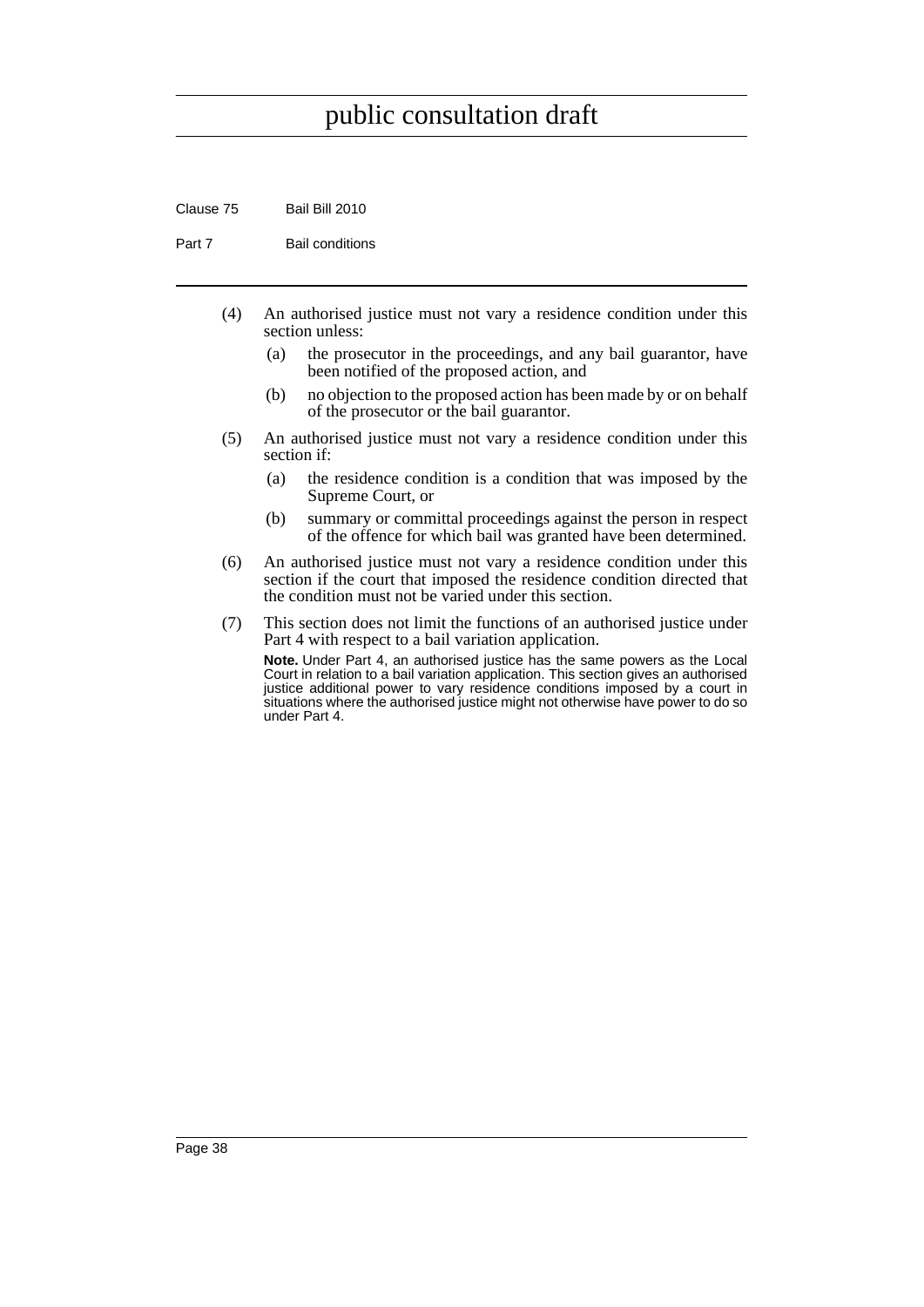| Bail Bill 2010                                | Clause 76 |
|-----------------------------------------------|-----------|
| General provisions relating to bail decisions | Part 8    |

# **Part 8 General provisions relating to bail decisions**

## **Division 1 Bail proceedings and decisions**

#### **76 Application of rules of evidence to bail proceedings** (cf s 4 Evidence Act 1995)

- (1) For the purpose of making a bail decision, a bail authority may take into account any evidence or information that the bail authority considers credible or trustworthy in the circumstances, subject to this section.
- (2) In proceedings relating to bail before a bail authority that is a court, the *Evidence Act 1995* does not apply unless the court directs that the law of evidence applies in the proceeding.
- (3) A direction may be limited to specified matters.
- (4) The court must make a direction if the court considers it appropriate to make such a direction in the interests of justice.
- (5) This section has effect despite anything to the contrary in the *Evidence Act 1995*.

### **77 Civil standard of proof applies to bail proceedings** (cf s 59 Bail Act 1978)

The standard of proof applicable to bail proceedings is proof on the balance of probabilities.

### **78 Reasons for bail decision to be recorded** (cf s 38 Bail Act 1978)

- (1) If bail is refused by a bail authority, the bail authority must immediately cause the reasons for the decision to be recorded.
- (2) If bail is granted to a person in respect of a level 4 offence, the bail authority must immediately cause the reasons for the decision to be recorded.
- (3) If bail is granted conditionally, the bail authority must immediately cause the reasons for the decision not to grant bail unconditionally to be recorded.
- (4) If the person requests that certain bail conditions be imposed, and other bail conditions are imposed, the bail authority must immediately cause the reasons for the decision to impose the other conditions.
- (5) This section extends to a bail authority that varies or substitutes a bail decision made by another bail authority.
- (6) The regulations may make provision for or with respect to the manner of recording reasons under this section and the manner of retaining and otherwise dealing with records made under this section.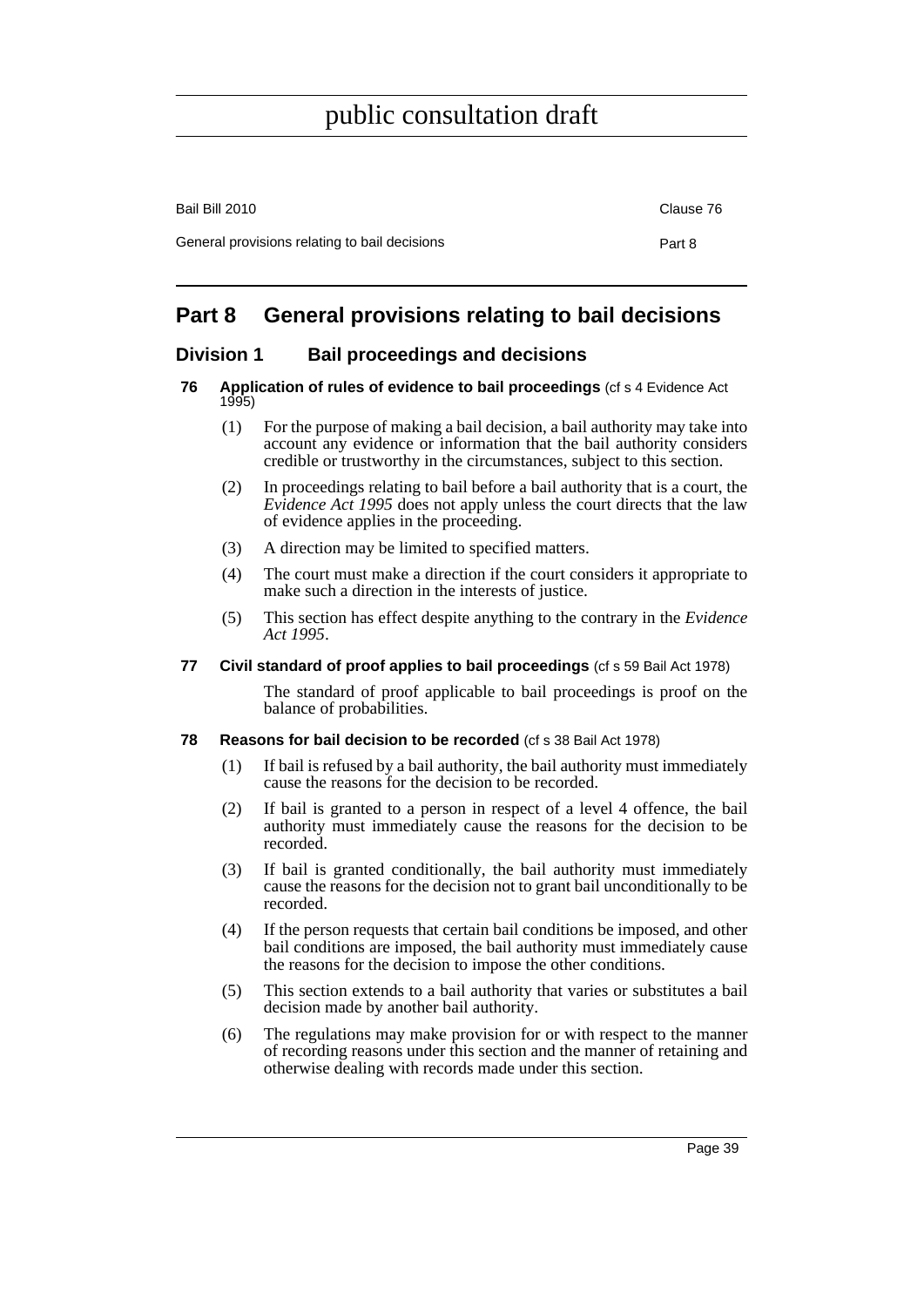Part 8 General provisions relating to bail decisions

## **Division 2 Bail agreements, bail guarantee agreements and acknowledgements**

**79 Bail agreements** (cf ss 34, 35 Bail Act 1978)

- (1) A bail agreement is to be in writing.
- (2) A single bail agreement may be entered into in respect of more than one offence.
- (3) A bail agreement may be entered into by a person granted bail with:
	- (a) a bail authority, or
	- (b) an officer of the Department of Justice and Attorney General who is authorised by the Director-General of the Department of Justice and Attorney General to enter into bail agreements.

### **80 Bail guarantee agreements and acknowledgements** (cf s 39 Bail Act 1978)

- (1) A bail guarantee agreement, or acknowledgement made for the purposes of a bail condition, is to be in writing.
- (2) A single bail guarantee agreement or acknowledgement may be entered into or made in respect of more than one offence.
- (3) A bail guarantee agreement or acknowledgement may be made with or before the officer or court with whom the relevant bail agreement is made.
- (4) This section is subject to any requirements specified in the regulations.

## **Division 3 Bail information**

#### **81 Information about bail rights** (cf s 54 (5) Bail Act 1978)

A bail authority that grants or refuses bail must immediately cause the person in respect of whom the bail decision is made to be given such information in writing as the regulations require the person to be given about the functions of courts and authorised justices in relation to bail.

#### **82 Obligations under agreements to be explained** (cf s 39B Bail Act 1978)

The bail authority with whom a bail agreement or bail guarantee agreement is entered into must take all reasonable steps to ensure that the person who enters into the agreement is made aware of:

- (a) the obligations of the person under that agreement, and
- (b) in particular, the consequences that may follow if the person granted bail fails to comply with his or her bail agreement.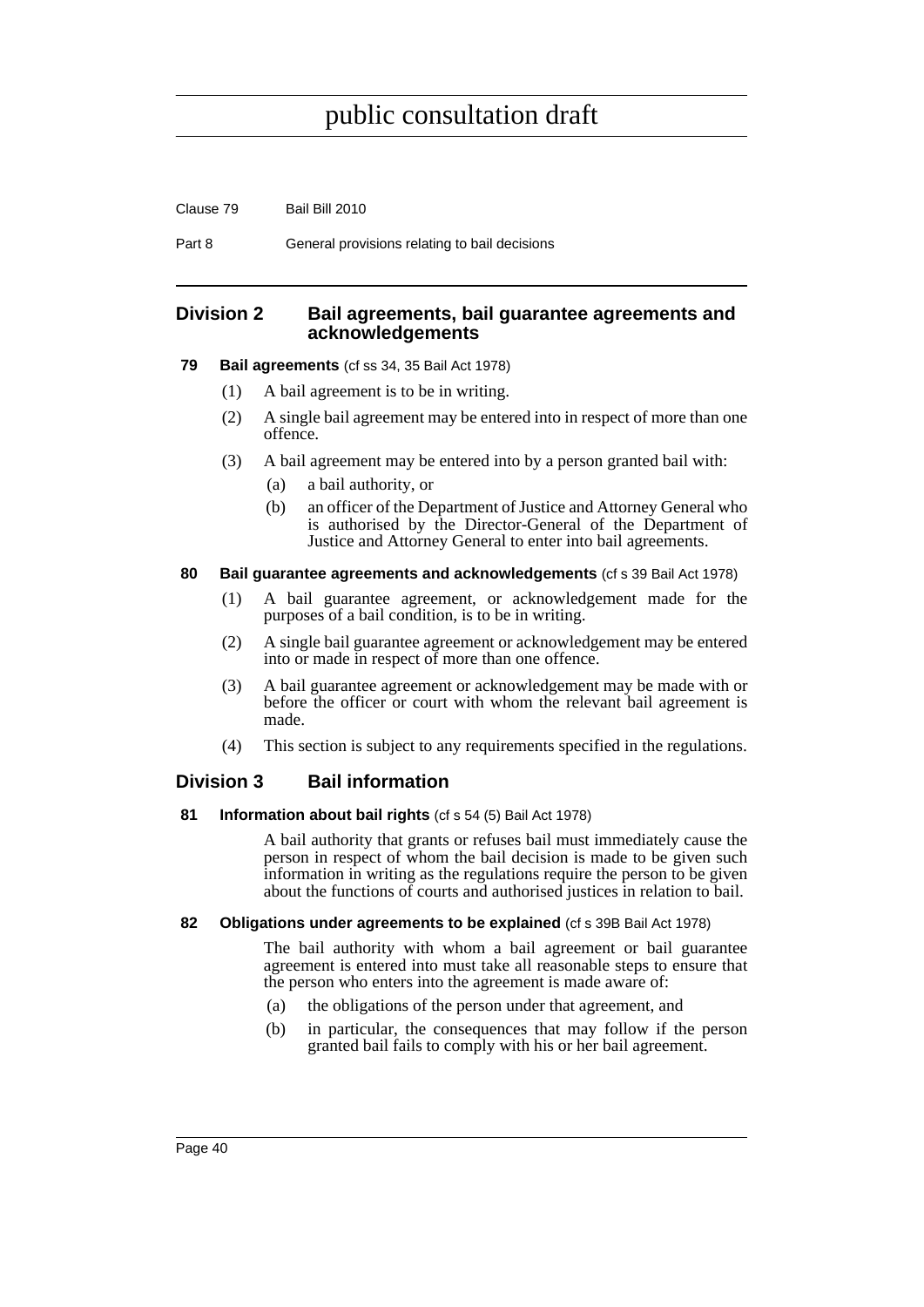| Bail Bill 2010                                | Clause 83 |
|-----------------------------------------------|-----------|
| General provisions relating to bail decisions | Part 8    |

#### **83 Copies of agreements and bail conditions to be provided** (cf s 54 Bail Act 1978)

- (1) The bail authority or officer with whom a bail agreement is entered into must immediately:
	- (a) cause a copy of the bail agreement or a notice setting out the terms of the agreement to be given to the person entering into the agreement, and
	- (b) cause a copy of any bail conditions imposed or a notice setting out the terms of any such conditions to be given to the person entering into the agreement.
- (2) The bail authority or officer with whom a bail guarantee agreement is entered into must immediately:
	- (a) cause a copy of the bail guarantee agreement or a notice setting out the terms of the agreement to be given to the person entering into the agreement, and
	- (b) cause a copy of any bail condition under which the bail guarantee agreement is entered into, or a notice setting out the terms of any such bail condition, to be given to the person entering into the agreement.
- (3) The bail authority to whom a person makes an acknowledgment for the purposes of a character reference requirement in a bail condition must immediately cause the person to be given a copy of the condition or a notice setting out the terms of the condition.

### **84 Variation of bail conditions without consent of bail guarantor**

- (1) A court that varies, or proposes to vary, any bail conditions without the consent of a bail guarantor who entered into a bail guarantee agreement before the variation, must, unless satisfied it would be unjust to do so, direct that the bail guarantor is discharged of his or her liability under the relevant bail guarantee agreement.
- (2) The bail guarantor is discharged accordingly.
- (3) If the court discharges a bail guarantor of his or her liability under a bail guarantee agreement, the court may require a new bail guarantee agreement to be entered into before the person granted bail is released on bail subject to the bail conditions as varied.
- (4) A court that discharges a bail guarantor of his or her liability under a bail agreement must, as soon as practicable, cause notice of the discharge to be given to the bail guarantor.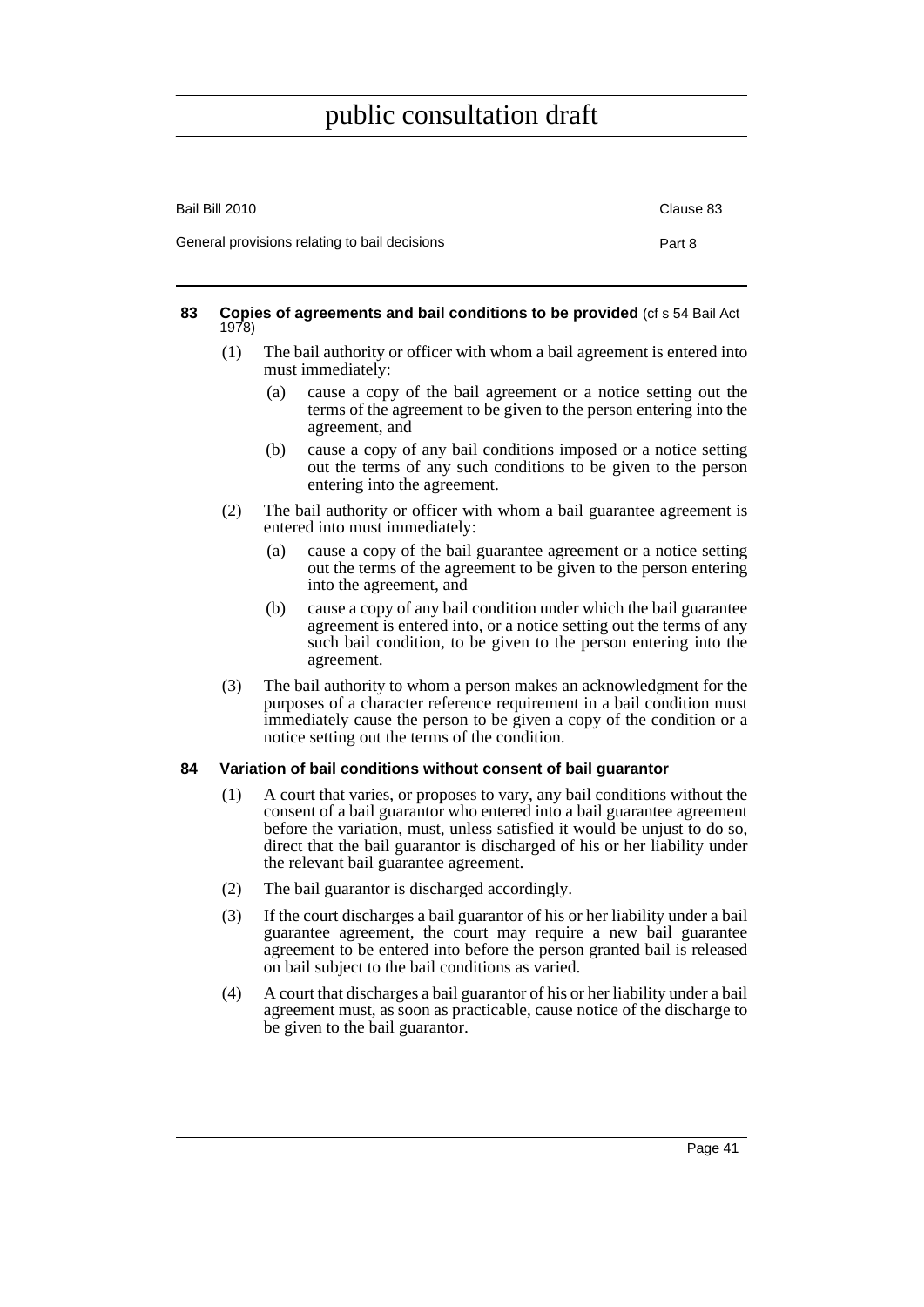| Clause 85 | Bail Bill 2010 |
|-----------|----------------|
|           |                |

Part 8 General provisions relating to bail decisions

### **85 Variation of bail conditions** (cf s 54 Bail Act 1978)

A court that varies any bail condition must, as soon as practicable after varying the condition, cause notice of the variation to be given:

- (a) to the person granted bail, and
- (b) to any person who made an acknowledgement under the bail conditions before they were varied, and
- (c) to any person who entered into a bail guarantee agreement under the bail conditions before they were varied (unless the person has been discharged or his or her liability under the bail guarantee agreement), and
- (d) to any person who makes an acknowledgment or enters into a bail guarantee agreement under the bail conditions as varied.

## **Division 4 Bail money and security**

- **86 Deposit of security or money** (cf ss 39, 40 Bail Act 1978)
	- (1) Security or money required to be deposited with a bail authority by a bail condition may be deposited with the officer or court with whom the relevant bail agreement is entered into.
	- (2) A receipt is to be given for any money or security deposited under a bail condition.
	- (3) Any security or money deposited under a bail condition must, subject to the provisions of any other Act, be dealt with in accordance with the regulations.
	- (4) An officer or court with whom security or money is deposited under a bail condition may require the person who provides the security or money to provide information, or to agree to a means, to enable the return of the security or money in the event that it is to be returned to the person.
	- (5) This section is subject to any requirements specified in the regulations.

### **87 Substitution of cash for security** (cf ss 41 and 54 Bail Act 1978)

- (1) A person who deposits anything (other than cash) as security under a bail condition:
	- (a) is entitled afterwards to deposit in cash the amount for which the thing was deposited as security, and
	- (b) on depositing that amount in cash, is entitled to the return of the thing deposited as security.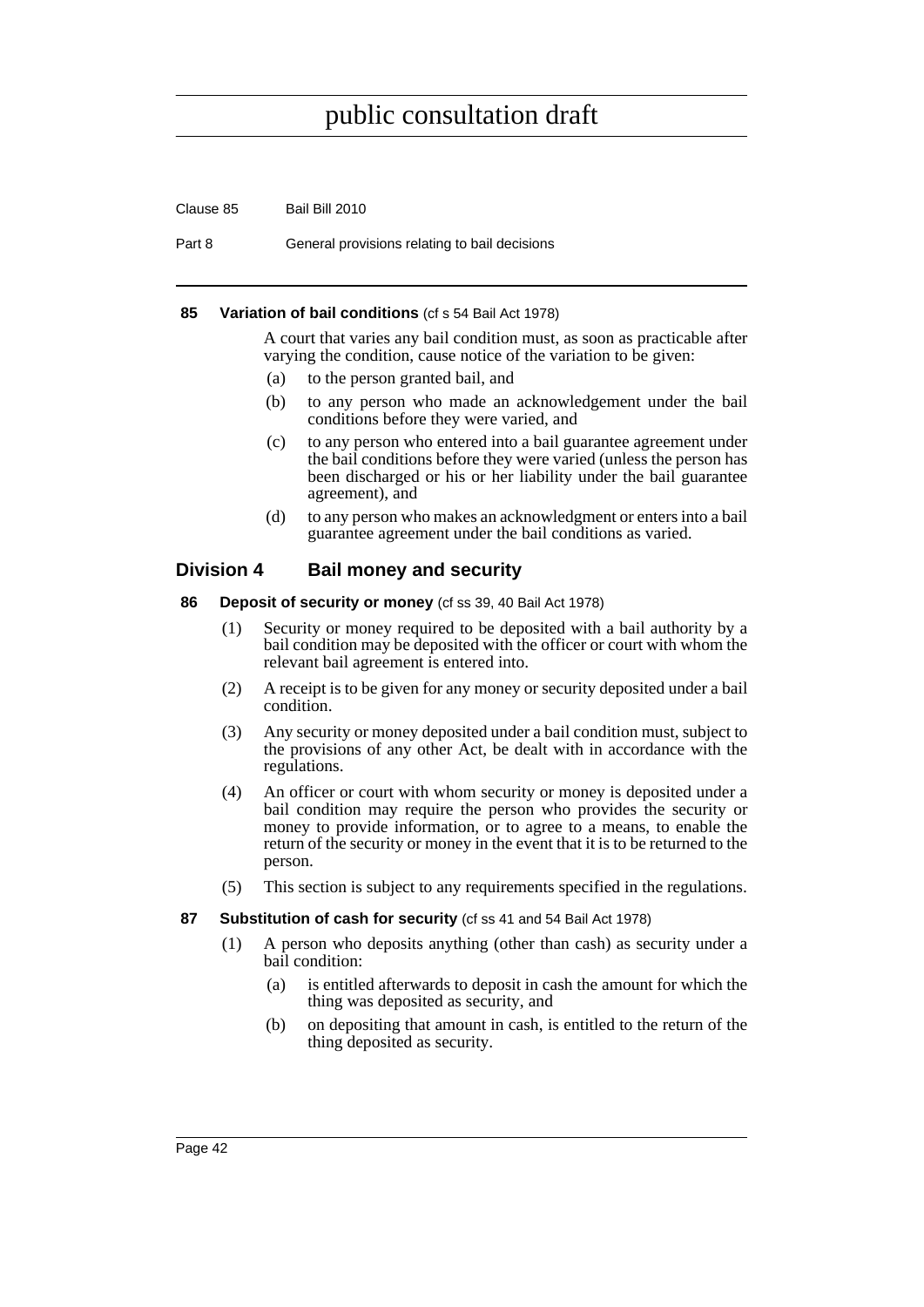| Bail Bill 2010                                | Clause 88 |
|-----------------------------------------------|-----------|
| General provisions relating to bail decisions | Part 8    |

- (2) Cash may be deposited for the purposes of this section:
	- (a) with the court or an officer of the court at which the security was deposited or is currently held, or
	- (b) as prescribed by the regulations.
- (3) The court with whom cash is deposited under this section is to vary the bail conditions, or cause them to be varied, accordingly.
- (4) If a bail condition is varied by a court under this section, the court must as soon as practicable cause a copy of the condition as varied or a notice setting out the terms of the condition as varied to be given:
	- (a) to the person granted bail, and
	- (b) to any bail guarantor who entered into a bail guarantee agreement under the bail condition.

#### **88 Discharge of liability of bail guarantors** (cf s 42 Bail Act 1978)

- (1) A person may at any time apply to a court to be discharged of his or her liability under a bail guarantee agreement.
- (2) An application may be made to the court which granted bail or to the court before which the person granted bail is required to appear in accordance with the person's bail agreement.
- (3) When an application is made under this section, an authorised justice must, if the person granted bail is not then before the court or otherwise in custody:
	- (a) issue a warrant to apprehend the person and bring the person before the court, or
	- (b) issue a court attendance notice for the person's appearance before the court.
- (4) When the person granted bail appears before the court, the court must, unless satisfied that it would be unjust to do so, direct that the applicant be discharged from the applicant's liability.
- (5) The applicant is discharged accordingly.
- (6) If the court discharges the applicant from the applicant's liability, the court may make a new bail decision in respect of the person granted bail, as if the person had made a bail application to the court.

#### **89 Revocation of bail if bail security ceases to be intact** (cf s 42B Bail Act 1978)

(1) A court may at any time revoke a person's bail if it appears to the court that any bail security ceases to be intact.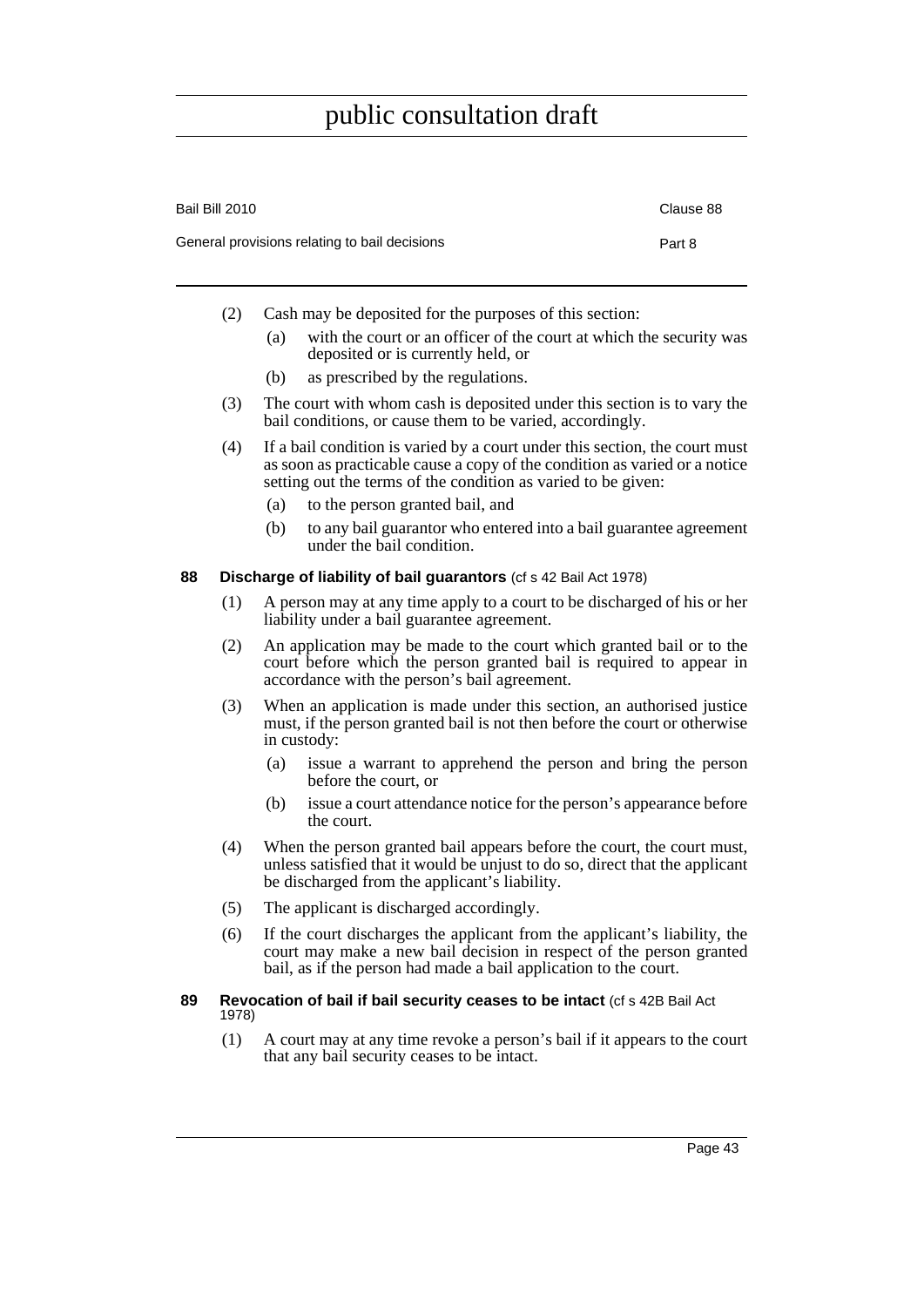Clause 90 Bail Bill 2010 Part 8 General provisions relating to bail decisions (2) A bail security ceases to be intact if: (a) it ceases to exist, or (b) its value is diminished, or (c) it ceases to be available as security for any reason (for example, because it ceases to be in the ownership or control of the person by whom it was deposited). (3) The court must not revoke a person's bail under this section unless: (a) it has caused written notice of the proposed revocation to be served on the person, and (b) it has given the person at least 28 days from the date on which the notice was served: (i) to demonstrate to the court that the security is still intact, or (ii) to arrange for the deposit of replacement or supplementary

- security (whether by the same person or another person).
- (4) The written notice:
	- (a) must contain such information as the regulations require, and
	- (b) must be served on the person in accordance with the rules of the court applicable in criminal proceedings where personal service is not required.

## **Division 5 Miscellaneous**

#### **90 Entry into arrangements with courts in other States and Territories** (cf s 39A Bail Act 1978)

- (1) A court that imposes a bail condition may make an arrangement with a court of another State for the court in the other State to enter into an agreement, or accept an acknowledgment or deposit of security or an amount of money, that is required by the bail condition on behalf of the court.
- (2) An agreement entered into with, or acknowledgment made to or deposit made with, a court of another State in accordance with the arrangement is, for the purposes of this Act, to be treated as if it were entered into with, or made with or to, the court that imposed the bail condition.
- (3) The regulations may make provision for or with respect to entering into agreements or making acknowledgments or deposits of security or amounts of money under this section and any other relevant matters.
- (4) In this section: *State* includes a Territory.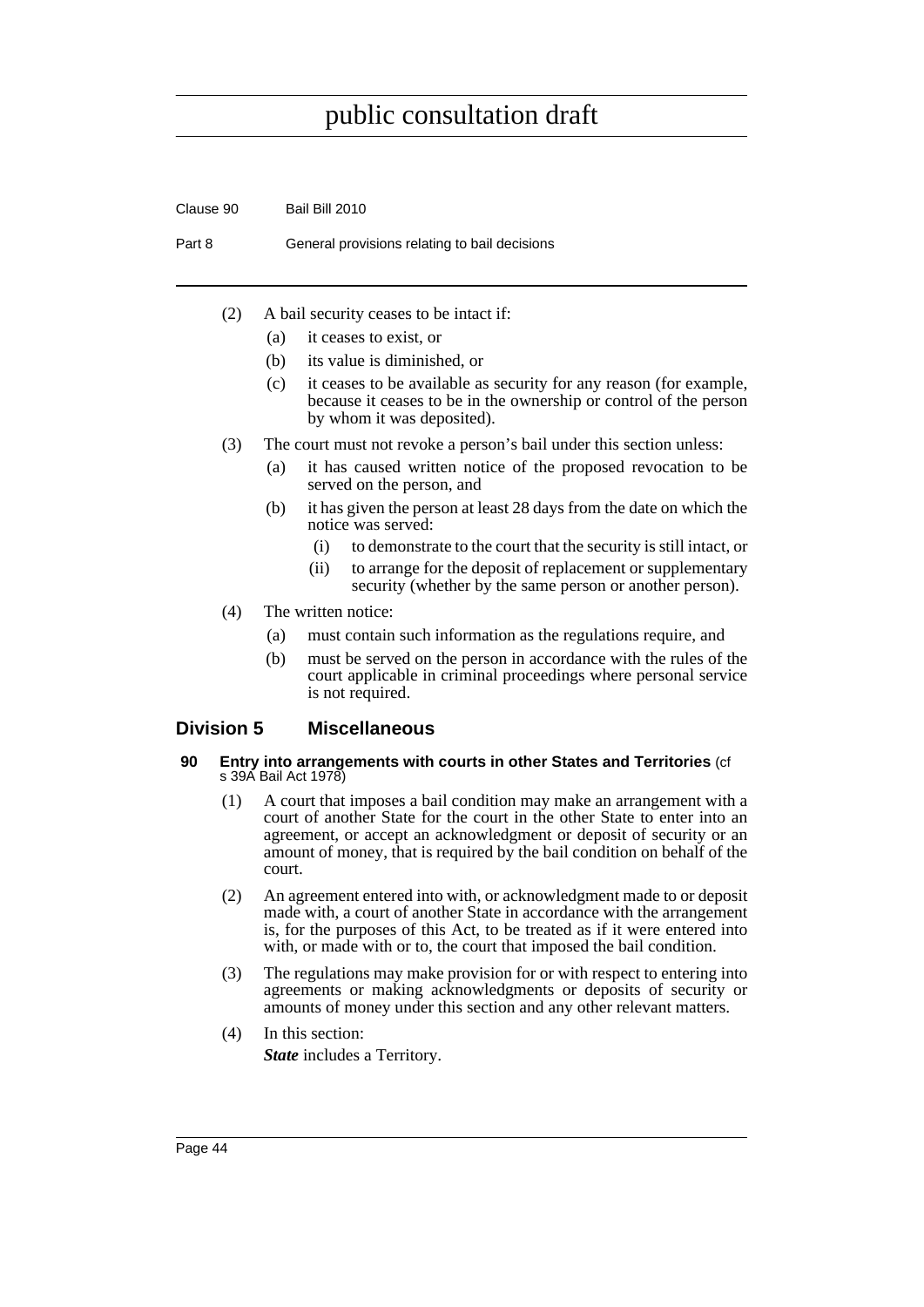| Bail Bill 2010                                | Clause 91 |
|-----------------------------------------------|-----------|
| General provisions relating to bail decisions | Part 8    |

**91 Bail guarantor does not have right of arrest (cf s 61 Bail Act 1978)** 

A bail guarantor does not, by virtue of the entering into a bail guarantee agreement in respect of a person granted bail, have the right to arrest the person.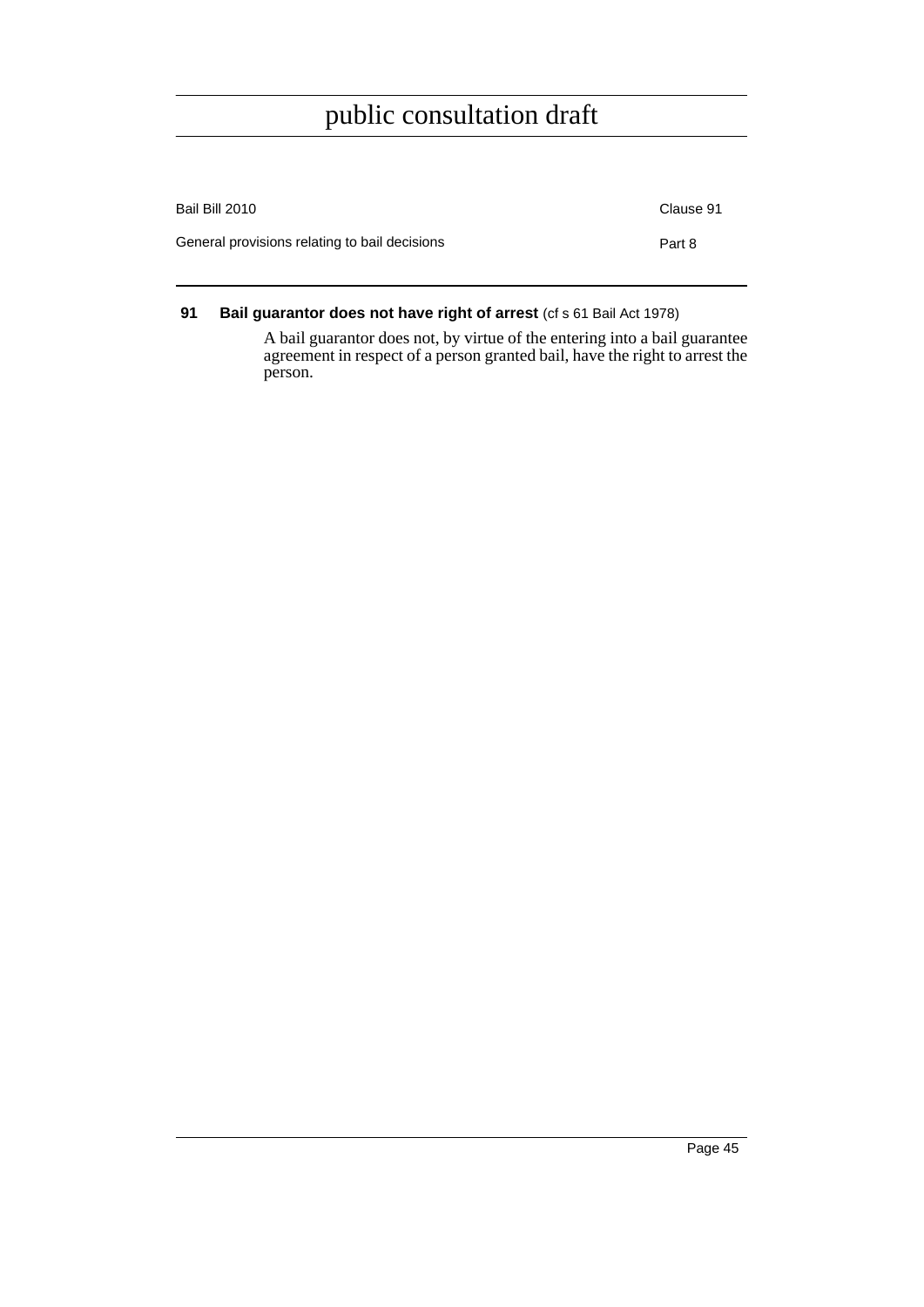Clause 92 Bail Bill 2010

Part 9 Enforcement of bail agreements

# **Part 9 Enforcement of bail agreements**

#### **92** Power to issue arrest warrant (cf s 50 Bail Act 1978)

- (1) A police officer may apply to an authorised justice for the issue of a warrant under this section if the police officer believes on reasonable grounds that a person who has been released on bail has failed to comply with, or is about to fail to comply with, the person's bail agreement.
- (2) The authorised justice may issue a warrant to apprehend the person and bring the person before a court, if satisfied that there are reasonable grounds for doing so.

#### **93** Power to arrest without warrant (cf s 50 Bail Act 1978)

- (1) A police officer may, without a warrant, arrest a person who has been released on bail if the police officer believes on reasonable grounds that the person has failed to comply with, or is about to fail to comply with, the person's bail agreement.
- (2) A police officer who arrests a person under this section must, as soon as is reasonably practicable, take the person before a court to be dealt with according to law.
- (3) In this section, *court* includes an authorised justice who is a registrar of the Local Court or an officer of the Department of Justice and Attorney General.

#### **94 Power to issue court attendance notice**

A police officer may issue a court attendance notice in respect of a person's failure to comply with a bail agreement.

#### **95 Powers of court** (cf s 50 Bail Act 1978)

- (1) The court before which a person granted bail is brought or appears pursuant to his or her arrest, or the issue of a court attendance notice, under this Part may:
	- (a) revoke the person's original bail, or
	- (b) vary the conditions of the person's original bail (including by revoking conditions or imposing new conditions), or
	- (c) release the person of the person's original bail.
- (2) The court may revoke the person's original bail only if satisfied that the person has failed, or was about to fail, to comply with the person's bail agreement.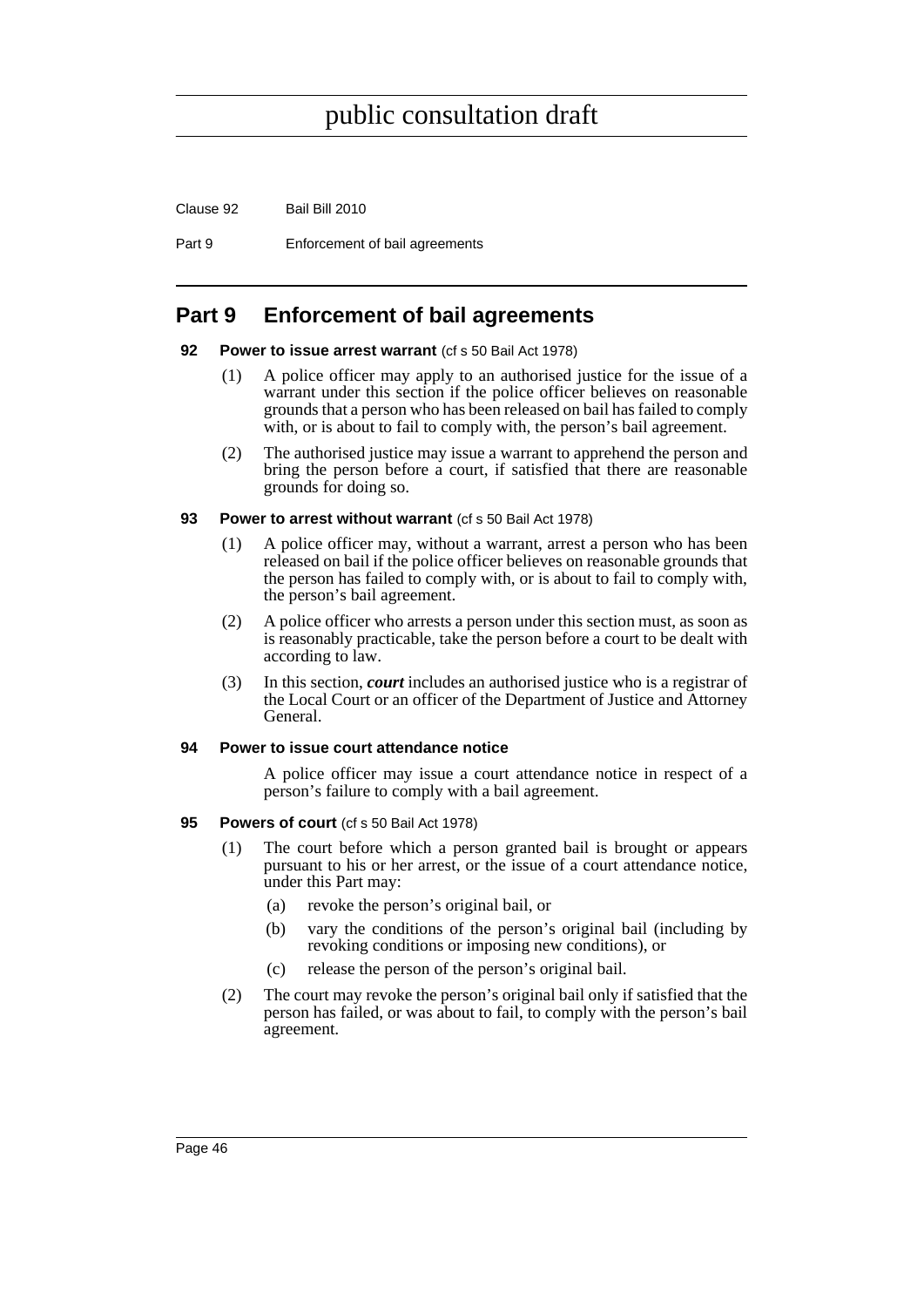| Bail Bill 2010                 | Clause 96 |
|--------------------------------|-----------|
| Enforcement of bail agreements | Part 9    |

- (3) If the court revokes the person's original bail, the court or any other court before which the person is brought or appears:
	- (a) may grant bail to the person in accordance with this Act, or
	- (b) may (despite anything in this Act) refuse to grant bail to the person and otherwise deal with the person according to law.
- (4) For the purpose of determining whether a person's bail should be revoked under this section, a court may take into account any evidence or information which the court considers credible or trustworthy in the circumstances.

### **96** Offence of failing to appear (cf s 51 Bail Act 1978)

(1) A person who fails without reasonable excuse (proof of which lies on the person) to appear before a court in accordance with the person's bail agreement is guilty of an offence.

Maximum penalty: 30 penalty units, or 3 years imprisonment, or both.

- (2) Proceedings for an offence against this section are to be dealt with summarily:
	- (a) by the court dealing with the offence in respect of which the person failed to appear, constituted in the same way, or
	- (b) where the court referred to in paragraph (a) is the District Court, Supreme Court or Court of Criminal Appeal—by that Court constituted in any other way, or
	- (c) in any case—by the Local Court.
- (3) If the offence is dealt with by the Local Court, the offence is to be disposed of in accordance with the *Criminal Procedure Act 1986*.
- (4) If the offence is dealt with by the District Court, the offence is to be disposed of:
	- (a) in accordance with any rules of the District Court that are expressed to apply in relation to an offence against this section, and
	- (b) subject to those rules, in accordance with Part 5 of Chapter 4 of the *Criminal Procedure Act 1986* (as if references to the Supreme Court were references to the District Court).
- (5) The *Criminal Appeal Act 1912* applies to a decision by the District Court in proceedings dealt with by the District Court under this section in the same way as it applies to an appeal from a decision of the Supreme Court in its summary jurisdiction.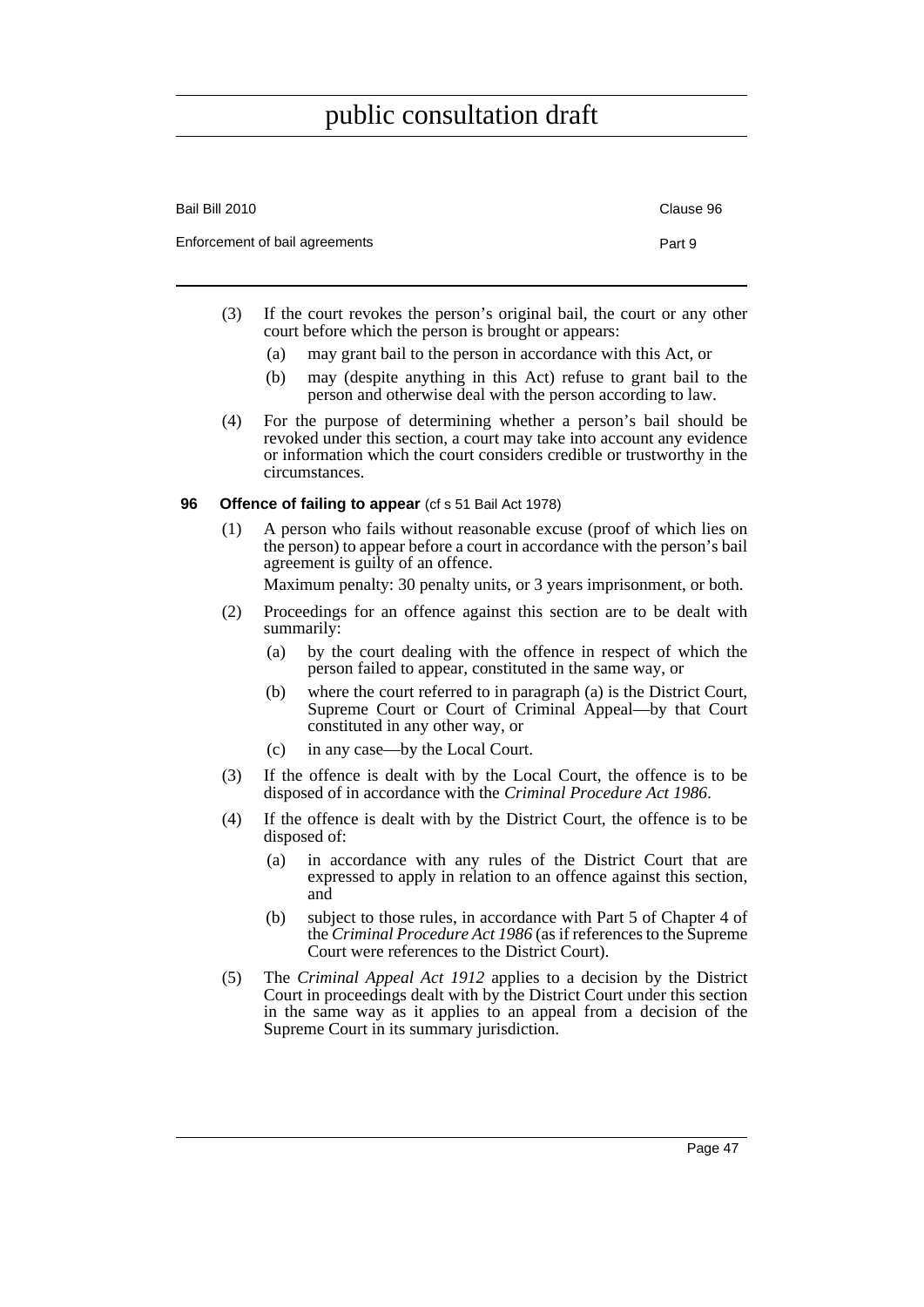Clause 96 Bail Bill 2010

Part 9 **Enforcement of bail agreements** 

- (6) If the offence is dealt with by the Supreme Court, the offence is to be disposed of in accordance with Part 5 of Chapter 4 of the *Criminal Procedure Act 1986*.
- (7) If the offence is dealt with by the Court of Criminal Appeal, the offence is to be disposed of:
	- (a) in accordance with any rules of the Supreme Court that are expressed to apply in relation to an offence against this section, and
	- (b) subject to those rules, in accordance with Part 5 of Chapter 4 of the *Criminal Procedure Act 1986* (as if references to the Supreme Court were references to the Court of Criminal Appeal).
- (8) Proceedings for an offence against this section may be commenced at any time.
- (9) A person convicted by a Judge of the Supreme Court, the Land and Environment Court or the District Court, or a judicial member of the Industrial Court, of an offence against this section is taken, for the purposes of section 5 (1) of the *Criminal Appeal Act 1912*, to have been convicted of the offence on indictment. Accordingly, an appeal to the Court of Criminal Appeal is available under that section.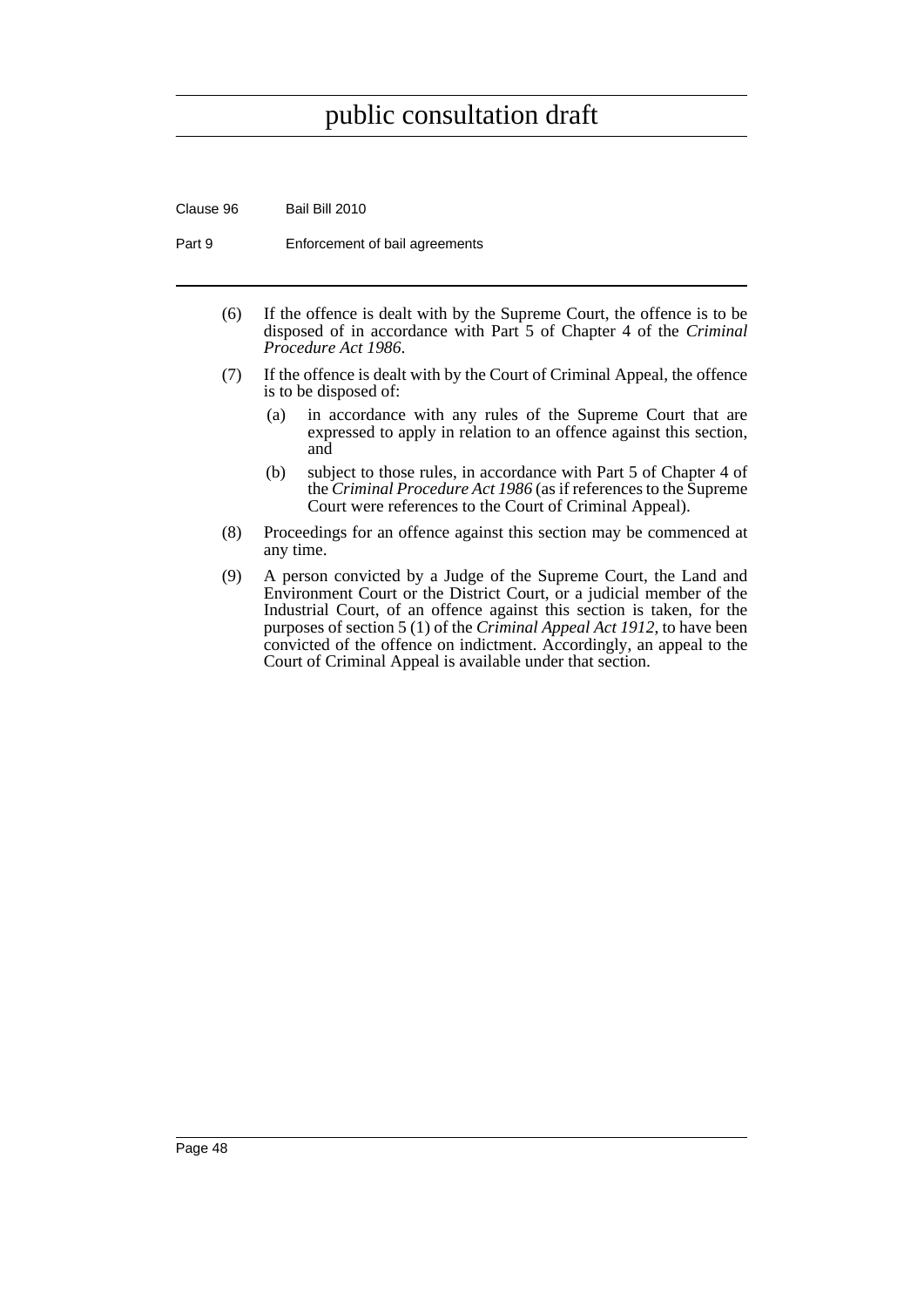| Bail Bill 2010                                                  | Clause 97 |
|-----------------------------------------------------------------|-----------|
| Enforcement of security requirements imposed by bail conditions | Part 10   |

# **Part 10 Enforcement of security requirements imposed by bail conditions**

## **Division 1 Forfeiture orders**

- **97 Court may make forfeiture order if person granted bail fails to appear**  (cf s 53A Bail Act 1978)
	- (1) A court may make an order requiring the forfeiture to the Crown of any bail money agreed to be forfeited under a bail guarantee agreement if satisfied that a person granted bail has failed to appear before a court in accordance with the bail agreement associated with the bail guarantee agreement.
	- (2) The order is a *forfeiture order*.
	- (3) A forfeiture order may be made by:
		- (a) the court with which the person granted bail entered into the bail agreement, or
		- (b) the court before which the person granted bail is under a duty to appear under the bail agreement.
	- (4) A forfeiture order may not be made if more than 3 years have elapsed since the person granted bail allegedly failed to appear before the court in accordance with the relevant bail agreement.

#### **98 Persons affected to be notified that forfeiture order has been made** (cf s 53B Bail Act 1978)

- (1) As soon as practicable after a forfeiture order is made, the registrar of the court by which the order was made must cause written notice of the making of the order to be served on each person affected by the order.
- (2) The notice is a *forfeiture notice*.
- (3) A forfeiture notice must contain such information as the regulations require.
- (4) A copy of a forfeiture notice must be served on each person affected by the order in accordance with the rules of the court applicable in criminal proceedings where personal service is not required.
- (5) A forfeiture notice is not required to be served on a person affected by a forfeiture order if, before the notice is sent, an oral objection to the forfeiture order is made under this Part.

### **99 Who is a "person affected" by a forfeiture order**

(1) A person granted bail whose bail money is forfeited to the Crown by operation of a forfeiture order is a person affected by the order.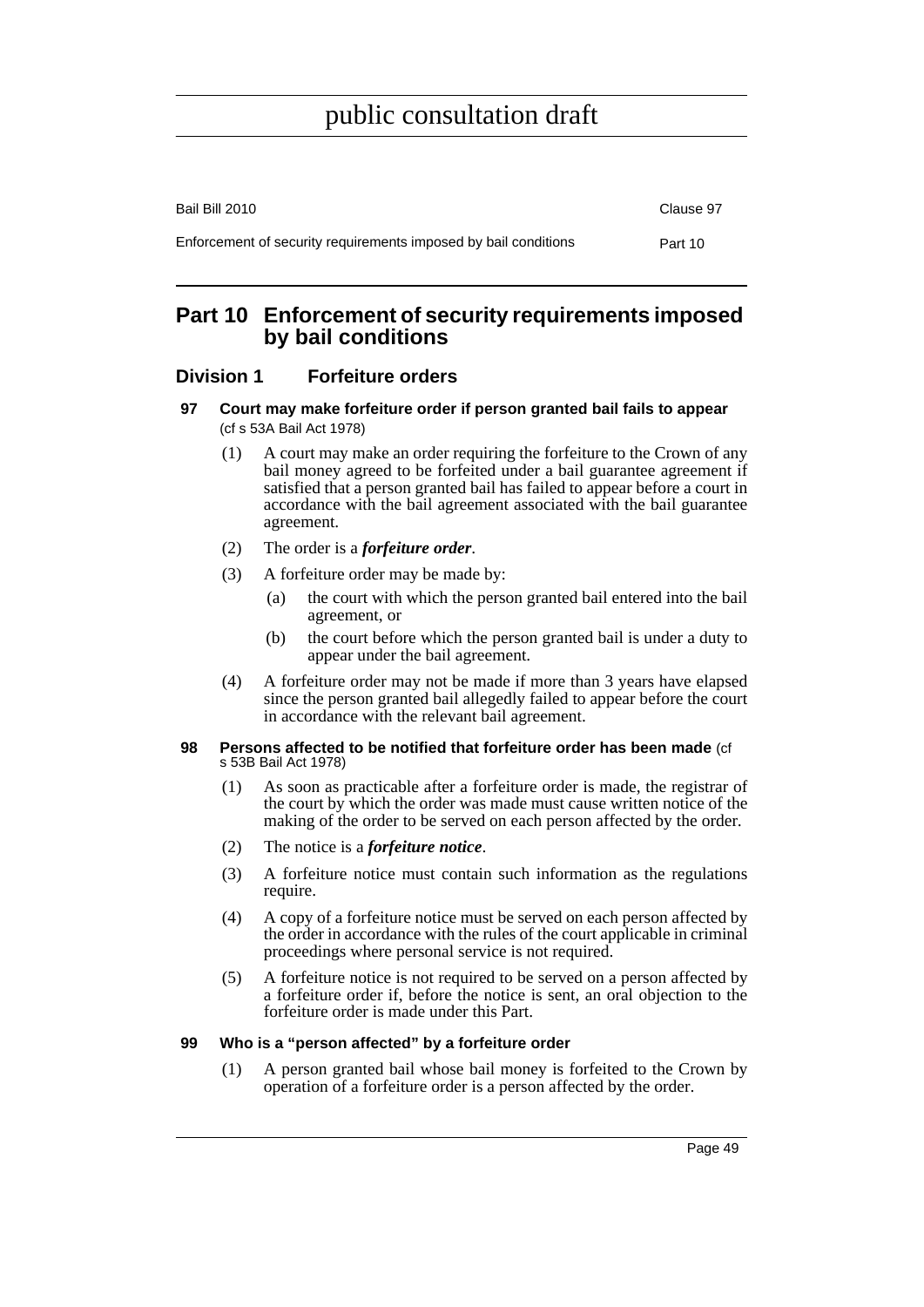| UKUJU JUU |                                                                      | <b>Dail Dill LUTU</b>                                                                                                                  |  |
|-----------|----------------------------------------------------------------------|----------------------------------------------------------------------------------------------------------------------------------------|--|
| Part 10   |                                                                      | Enforcement of security requirements imposed by bail conditions                                                                        |  |
|           | (2)                                                                  | Any bail guarantor whose bail money is forfeited to the Crown by<br>operation of a forfeiture order is a person affected by the order. |  |
| 100       | <b>Formal objection to forfeiture order</b> (cf s 53C Bail Act 1978) |                                                                                                                                        |  |
|           | (1)                                                                  | A person affected by a forfeiture order may file in the Local Court an<br>objection to the order.                                      |  |
|           | (2)                                                                  | An objection must be made before the end of the review period for a<br>forfeiture order.                                               |  |
|           | (3)                                                                  | For the purposes of this Part, the <i>review period</i> for a forfeiture order is                                                      |  |

Clause 100 Bail Bill 2010

- (3) For the purposes of this Part, the *review period* for a forfeiture order is the period of 28 days after service of the forfeiture notice issued in relation to the forfeiture order.
- (4) An objection must be made in accordance with rules of court and must include the grounds on which the applicant intends to rely.
- (5) The Local Court must ensure that notice of an objection is given to the appropriate State authority in accordance with the regulations.

### **101 Hearing of formal objection to forfeiture order** (cf s 53D Bail Act 1978)

- (1) If an objection to a forfeiture order is duly made to the Local Court, the Local Court must conduct a hearing to determine whether the order should be confirmed, varied or set aside.
- (2) The Local Court may set aside a forfeiture order only if satisfied that the person granted bail did not fail to appear before a court in accordance with the relevant bail agreement.
- (3) In any other case, the Local Court must confirm the forfeiture order, subject to this section.
- (4) If the Local Court is satisfied that in the circumstances of the case it would be unjust for the forfeiture order to be confirmed in full in respect of a particular person affected by the order, the Local Court:
	- (a) may vary the order so as to reduce the amount of bail money to be forfeited by that person, and
	- (b) in that event, must confirm the order as so varied.
- (5) The Local Court may be satisfied that it would be unjust for a forfeiture order to be confirmed in full in respect of a particular bail guarantor if it is satisfied that the guarantor took all reasonable steps to ensure that the person granted bail complied with the relevant bail agreement.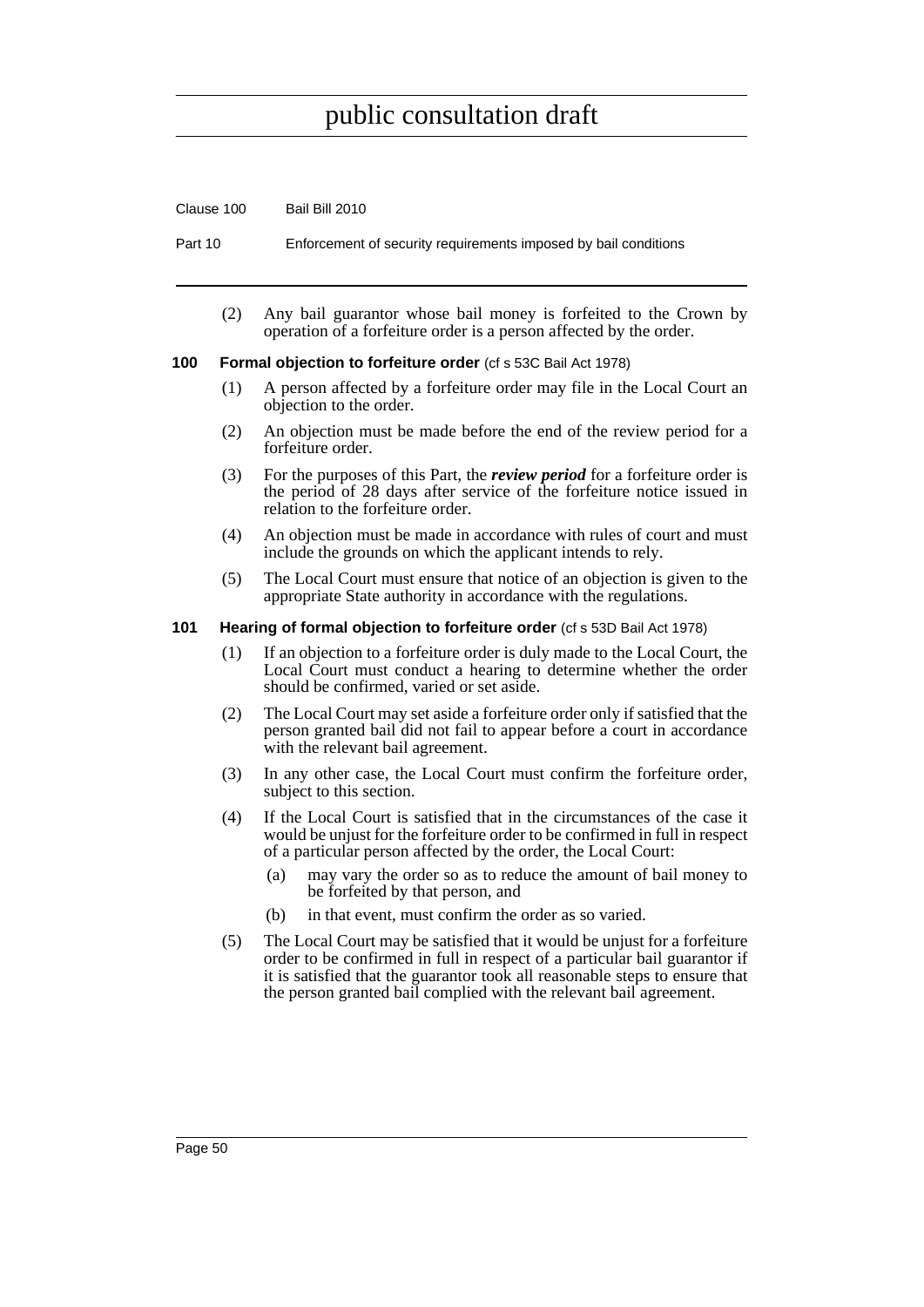| Bail Bill 2010                                                  | Clause 102 |
|-----------------------------------------------------------------|------------|
| Enforcement of security requirements imposed by bail conditions | Part 10    |

#### **102 Objection to forfeiture order made during proceedings** (cf s 53E Bail Act 1978)

- (1) A person affected by a forfeiture order who is appearing before the court that makes the order at the time that the order is made may make an objection to the order.
- (2) The court must ensure that notice of the objection is given to the appropriate State authority in accordance with the regulations.
- (3) The court may deal with the objection as if it had been an objection filed in the Local Court in response to a forfeiture notice.

### **103 When forfeiture order takes effect** (cf s 53F Bail Act 1978)

- (1) A forfeiture order takes effect with respect to a person:
	- (a) at the end of the review period for the forfeiture order, or
	- (b) if an objection to the order is duly made to a court before a forfeiture notice is served, or before the end of the review period, at the time the order is confirmed by the court.
- (2) A forfeiture order does not take effect if it is set aside by a court under this Part.
- (3) No action may be taken to enforce a forfeiture order until the date the order takes effect.

### **104 Effect of forfeiture order** (cf s 53G Bail Act 1978)

- (1) As soon as a forfeiture order takes effect, the bail money to which it relates:
	- (a) is forfeited to the Crown, in the case of bail money that is deposited with an authorised officer or court, or
	- (b) becomes payable to the Crown, in the case of bail money that is agreed to be paid to an authorised officer or court.
- (2) In the case of unpaid bail money, any bail security becomes enforceable in accordance with its terms, subject to this Part.
- (3) No action is to be taken to enforce any bail security the subject of an unconfirmed forfeiture order until 12 months after the date on which the order was made.

**Note.** See Division 2, which allows a person who fails to object to a forfeiture order before the end of the review period to apply for the forfeiture order to be set aside up to 12 months after the order is made.

(4) An *unconfirmed forfeiture order* is any forfeiture order that has not been confirmed by a court following an objection under this Part.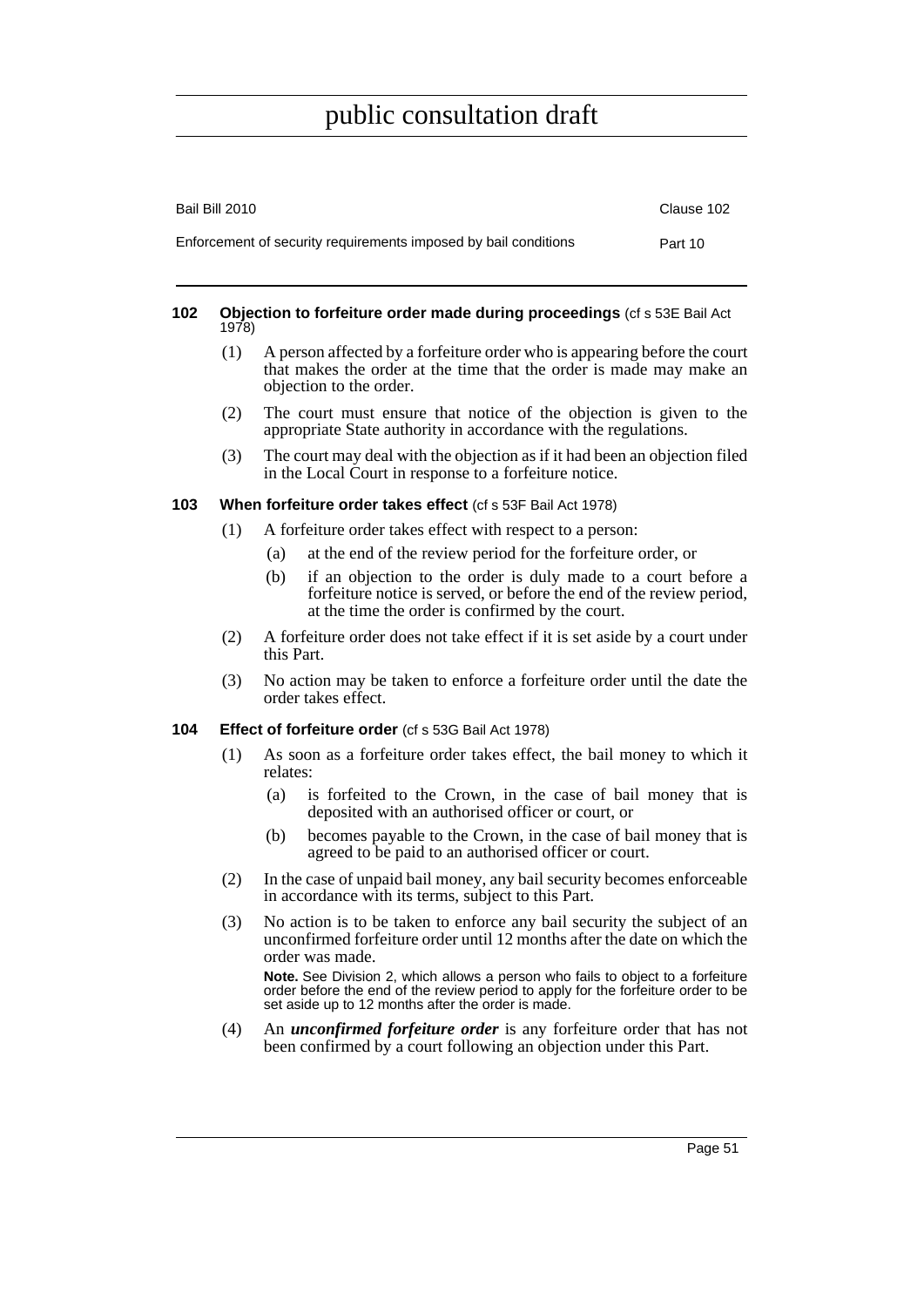Clause 105 Bail Bill 2010

Part 10 Enforcement of security requirements imposed by bail conditions

#### **105 Persons affected to be notified that forfeiture order has taken effect** (cf s 53H Bail Act 1978)

- (1) As soon as practicable after a forfeiture order takes effect, the registrar of the court by which the order was made must cause written notice that the order has taken effect to be served on each person affected by the order.
- (2) The notice must contain such information as the regulations require.
- (3) A copy of a the notice must be served on each person affected by the order in accordance with the rules of the court applicable in criminal proceedings where personal service is not required.

#### **106 Reference of forfeiture order for enforcement** (cf s 53I Bail Act 1978)

- (1) If any bail money to which a forfeiture order relates remains unpaid after the order takes effect, the relevant registrar of the court by which the order was made is to refer the following documents to the State Debt Recovery Office:
	- (a) a copy of the forfeiture order,
	- (b) a copy of the bail agreement and of the relevant bail guarantee agreement,
	- (c) a copy of all documents evidencing any relevant bail security,
	- (d) a certificate, issued by the registrar of the court, as to the amount of bail money that remains unpaid as at the date on which the order is referred.
- (2) A certificate issued by the registrar under this section is evidence in any legal proceedings of the matters stated in the certificate.

#### **107 Payment of forfeited bail money** (cf s 53J Bail Act 1978)

- (1) Bail money that becomes payable to the Crown as a consequence of a forfeiture order taking effect must be paid:
	- (a) if paid before a copy of the order is referred to the State Debt Recovery Office, to the registrar of the court by which the order was made, or
	- (b) if paid after a copy of the order is referred to the State Debt Recovery Office, to the State Debt Recovery Office.
- (2) A bail guarantor or person granted bail who is required to pay an amount of bail money is entitled to the return of any bail security lodged in relation to that amount if he or she pays that amount in money to the court by which the forfeiture order was made or to the State Debt Recovery Office, as the case requires.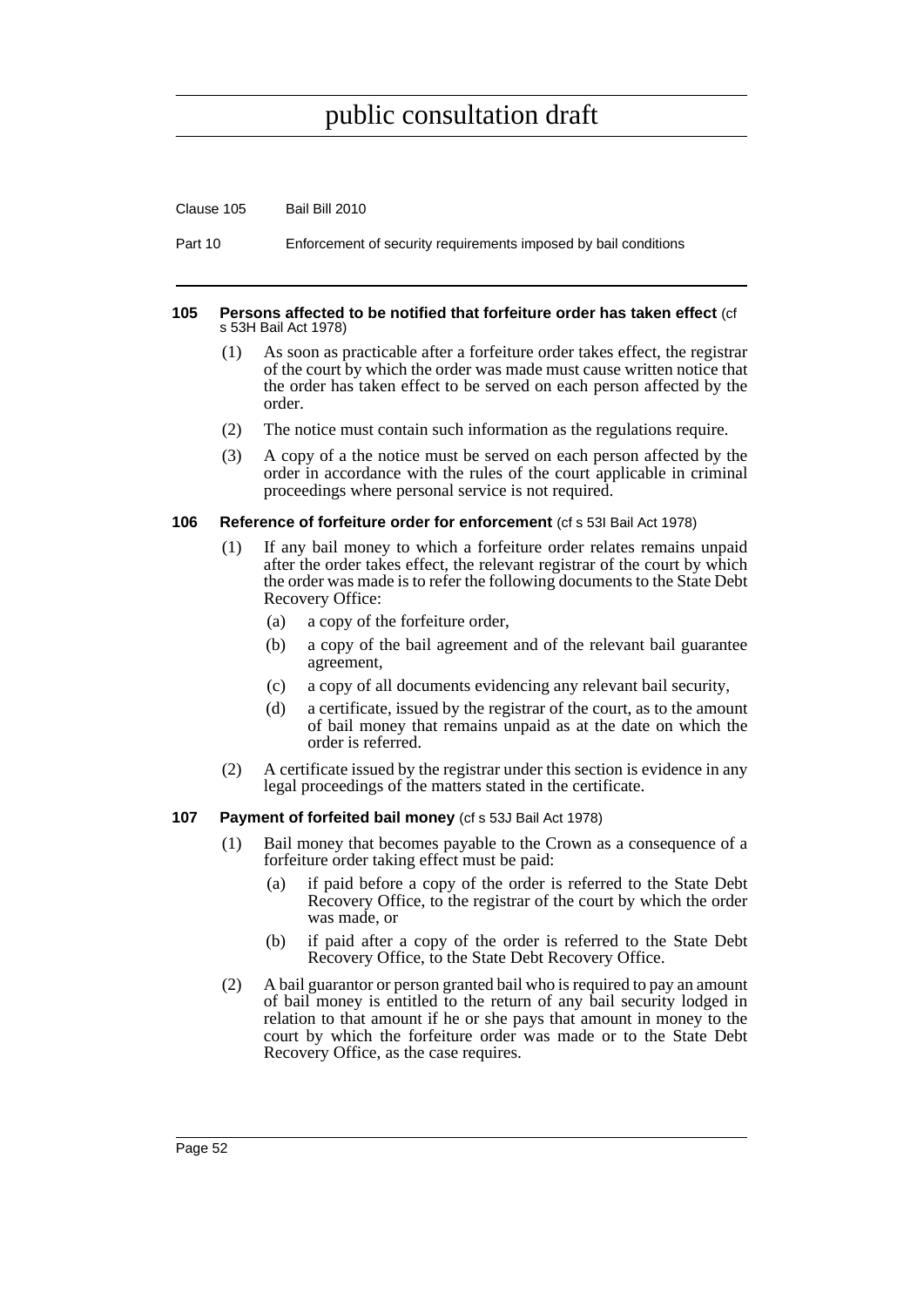| Bail Bill 2010                                                  | Clause 108 |
|-----------------------------------------------------------------|------------|
| Enforcement of security requirements imposed by bail conditions | Part 10    |

### **Division 2 Late applications to vary or set aside forfeiture orders**

#### **108 Application to vary or set aside forfeiture order** (cf s 53K Bail Act 1978)

- (1) A person affected by a forfeiture order may file in the Local Court an application to have the order varied or set aside.
- (2) An application may be made by the person only if the person has not previously lodged an objection to the forfeiture order (whether orally or in writing as permitted by this Part).
- (3) The application may not be made more than 12 months after the date on which the forfeiture order was made.
- (4) An application must be made in accordance with rules of court and must include the grounds on which the applicant intends to rely.
- (5) The relevant registrar of the Local Court must ensure that copies of such an application are given to the appropriate State authority and the State Debt Recovery Office.
- (6) Action to enforce the order may not be commenced or continued until proceedings on the application are finally determined.

### **109 Hearing of application—threshold test** (cf s 53L Bail Act 1978)

- (1) If an application to have a forfeiture order varied or set aside is duly made to the Local Court and the Local Court is satisfied that the applicant can be excused for not lodging an objection during the review period, the Local Court must conduct a hearing to determine whether or not the order should be confirmed, varied or set aside.
- (2) An applicant can be excused for not lodging an objection during the review period if:
	- (a) notice of the making of the order was not served on the applicant, and
	- (b) the applicant did not otherwise become aware of the making of the forfeiture order before the expiry of the review period.

### **110 Powers in respect of application** (cf s 53L Bail Act 1978)

The Local Court has the same powers with respect to an application to have a forfeiture order varied or set aside as it does in relation to an objection to a forfeiture order.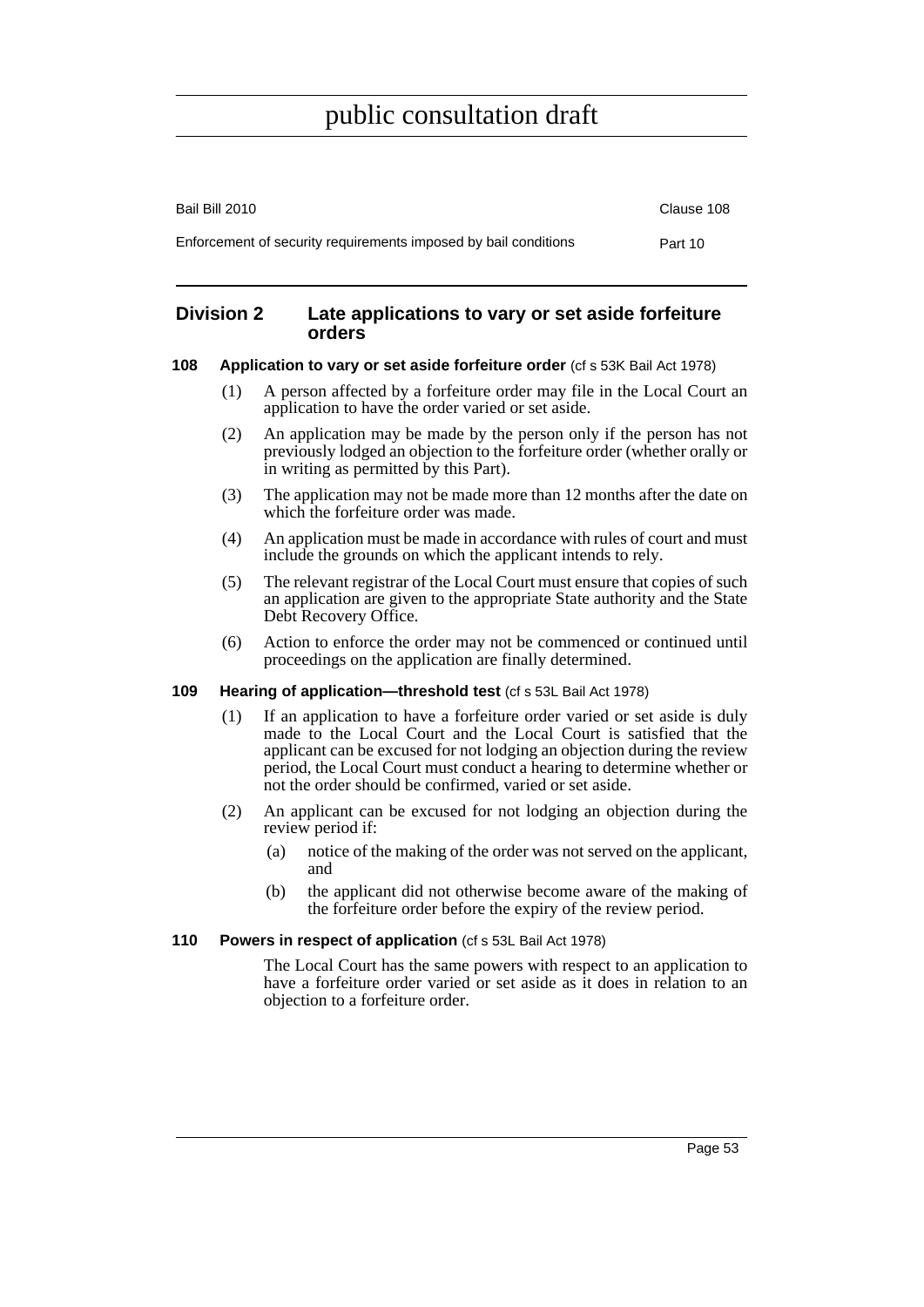#### Clause 111 Bail Bill 2010

Part 10 Enforcement of security requirements imposed by bail conditions

#### **111 Notice of determination of application** (cf s 53L (5) Bail Act 1978)

The relevant registrar of the Local Court is to ensure that notice of the Local Court's determination of an application to vary or set aside a forfeiture order is given to the State Debt Recovery Office.

### **Division 3 Miscellaneous**

### **112 Effect of setting aside forfeiture order** (cf s 53M Bail Act 1978)

- (1) If a court sets aside a forfeiture order, every person affected by the order is entitled to the return of:
	- (a) any bail money or bail security that has been deposited by that person, or seized from that person, in relation to the bail agreement to which the order relates, and
	- (b) the proceeds of sale of any bail security so deposited or seized.
- (2) If a court varies a forfeiture order so as to reduce the amount of money forfeited by a particular person affected by the order, that person is entitled to the return of:
	- (a) any bail money or bail security that has been deposited by that person, or seized from that person, in relation to the bail agreement to which the order relates, and
	- (b) the proceeds of sale of any bail security so deposited or seized.
- (3) A person is entitled to the return of bail money or bail security, or the proceeds of sale of any bail security, only to the extent to which the amount of any such bail money, bail security or proceeds of sale exceeds the reduced amount of money forfeited.
- (4) A court that varies or sets aside a forfeiture order may make such orders as are necessary to effect the return of any such bail money, bail security or proceeds of sale.
- (5) The Consolidated Fund is appropriated to the extent necessary to enable money that has been paid into that Fund to be returned in accordance with this section.

#### **113 Appeals** (cf s 53N Bail Act 1978)

- (1) An appeal against the Local Court's determination of an objection to a forfeiture order or of an application to set aside a forfeiture order may be made to the District Court under Part 3 of the *Crimes (Appeal and Review) Act 2001*.
- (2) The *Crimes (Appeal and Review) Act 2001* applies, with such modifications as are made by the regulations under that Act, in respect of the appeal as if it were an appeal against a determination of a court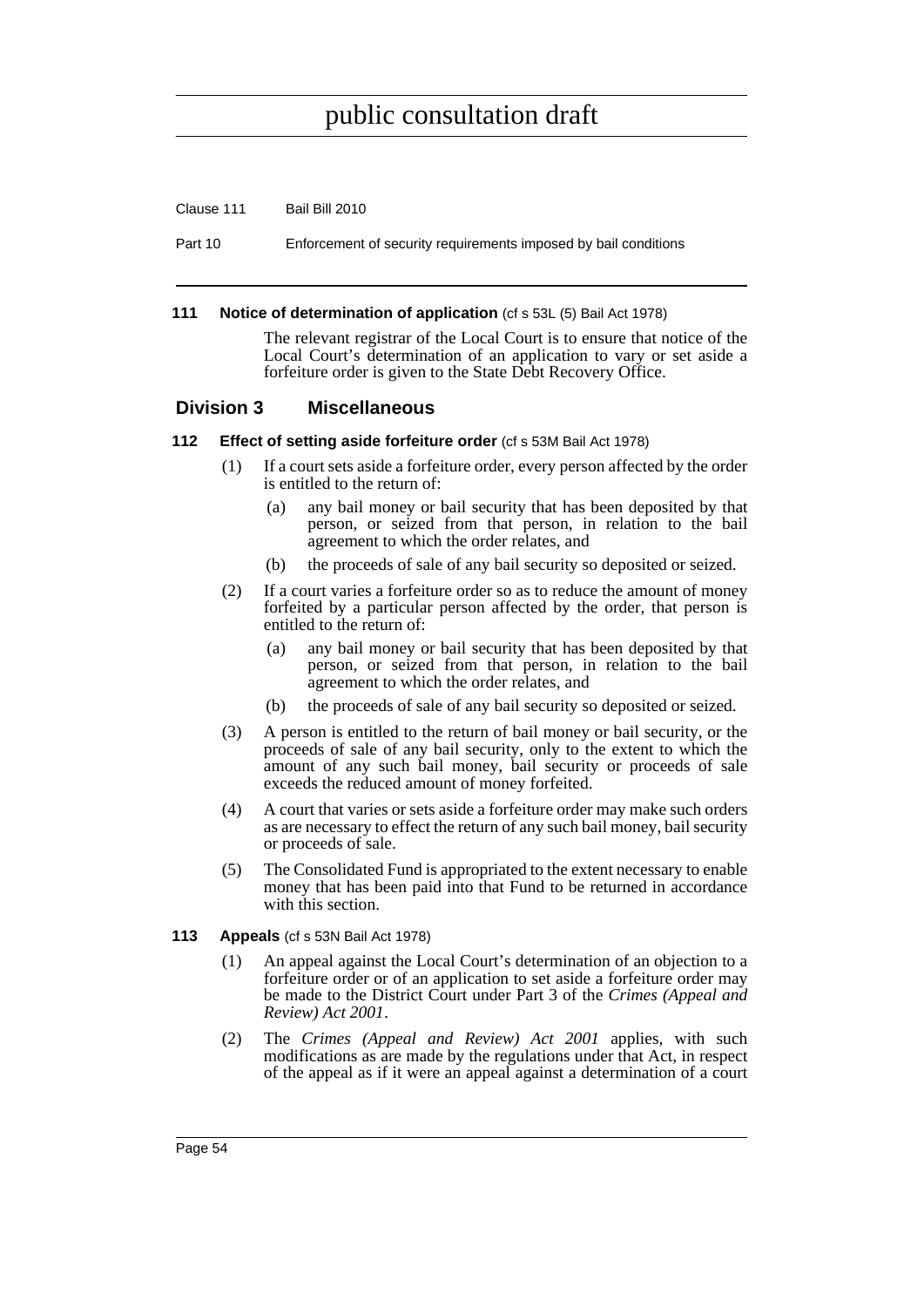| Bail Bill 2010                                                  | Clause 114 |
|-----------------------------------------------------------------|------------|
| Enforcement of security requirements imposed by bail conditions | Part 10    |

attendance notice under Part 2 of Chapter 4 of the *Criminal Procedure Act 1986*.

- (3) The relevant registrar of the Local Court must ensure that notice of the appeal is given to the appropriate State authority and the State Debt Recovery Office.
- (4) Action to enforce the order may not be commenced or continued until proceedings on the appeal are finally determined.

#### **114 Court of Criminal Appeal may authorise other courts to take action** (cf s 53O Bail Act 1978)

- (1) If a person granted bail is under a duty to appear before the Court of Criminal Appeal in connection with an appeal, the Court of Criminal Appeal may authorise the court from which the appeal arose to take any action under this Part that the Court of Criminal Appeal is authorised to take.
- (2) In that event, the court from which the appeal arose may take such action.

### **115 State is a party to forfeiture proceedings** (cf s 53P Bail Act 1978)

The Crown and the appropriate State authority is entitled to appear and be heard at, and is taken to be a party to, all proceedings under this Part.

#### **116 Return of bail money and security** (cf s 63 Bail Act 1978)

If bail money or bail security has been deposited in connection with proceedings for an offence, and a finding is made that the person granted bail is guilty or not guilty of the offence, the court must, if it has not previously done so, consider whether to make an order for the return of the money or security or a forfeiture order (if applicable).

#### **117 Appropriate State authority—meaning** (cf s 53 Bail Act 1978)

In this Part, the *appropriate State authority* means the person or body declared by the regulations to be the appropriate State authority for the purposes of this Part.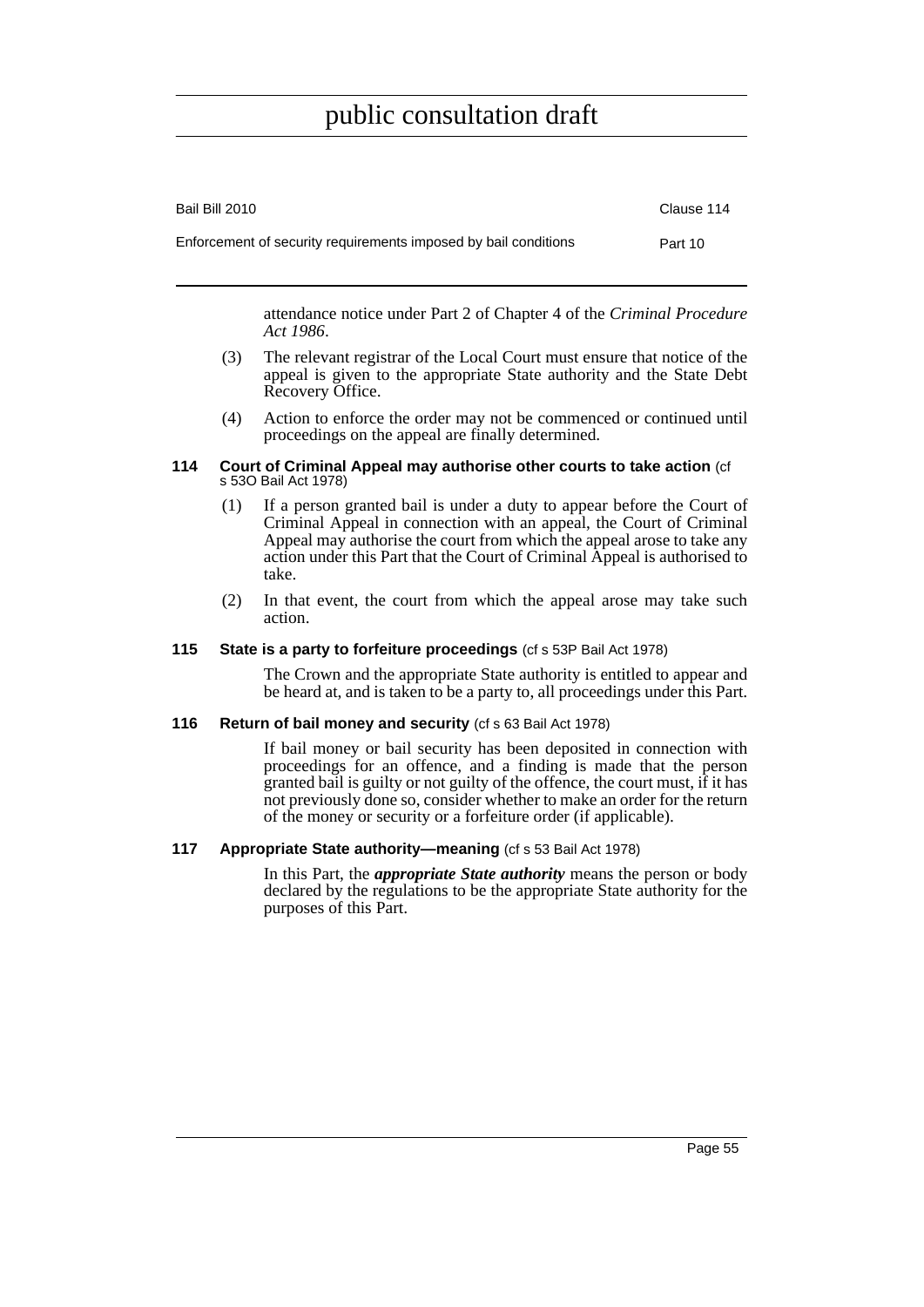Clause 118 Bail Bill 2010

Part 11 Miscellaneous

# **Part 11 Miscellaneous**

### **118 Evidence of failure to appear** (cf s 60 Bail Act 1978)

- (1) A document purporting to be a copy of a notice requiring a person to appear before a court in accordance with his or her bail agreement and to be certified by a prescribed officer to be a copy of the notice is evidence in any proceedings of the terms of the notice.
- (2) A certificate purporting to be signed by a prescribed officer certifying that a notice requiring a person to appear before a court in accordance with his or her bail agreement was given or sent to the person granted bail in a specified manner on a specified day is evidence in any proceedings of the matters so certified.
- (3) A certificate purporting to be signed or issued by or on behalf of a court or authorised justice and stating that a specified person did not appear before a specified court, at a specified place, on a specified day and at a specified time or during a specified period is evidence in any proceedings of the matters so certified.
- (4) For the purposes of this section, a *prescribed officer* is any person, or member of a class of persons, prescribed by the regulations for the purposes of this section.

#### **119 Evidence of agreements, conditions and acknowledgements** (cf s 60 Bail Act 1978)

- (1) A document purporting to be, or to be a copy of, a bail agreement or bail guarantee agreement entered into by a person, and to be certified by an appropriate officer to be, or to be a copy of, the agreement, is evidence in any proceedings of the entry into the agreement by the person and of its terms.
- (2) A document purporting to be, or to be a copy of, the instrument by which a bail condition was imposed in relation to a person granted bail, and to be certified by an appropriate officer to be, or to be a copy of, the instrument, is evidence in any proceedings of the imposing of the condition and of its terms.
- (3) A certificate purporting to be signed by an appropriate officer certifying that a specified bail condition has not been altered or varied under this Act, or has been altered or varied under this Act in a specified manner, is evidence in any proceedings of the matters so certified.
- (4) A document purporting to be, or to be a copy of, an acknowledgment given by a person for the purposes of a character reference requirement of a bail condition, and to be certified by an appropriate officer to be, or to be a copy of, the acknowledgment, is evidence in any proceedings of the making of the acknowledgment and of its terms.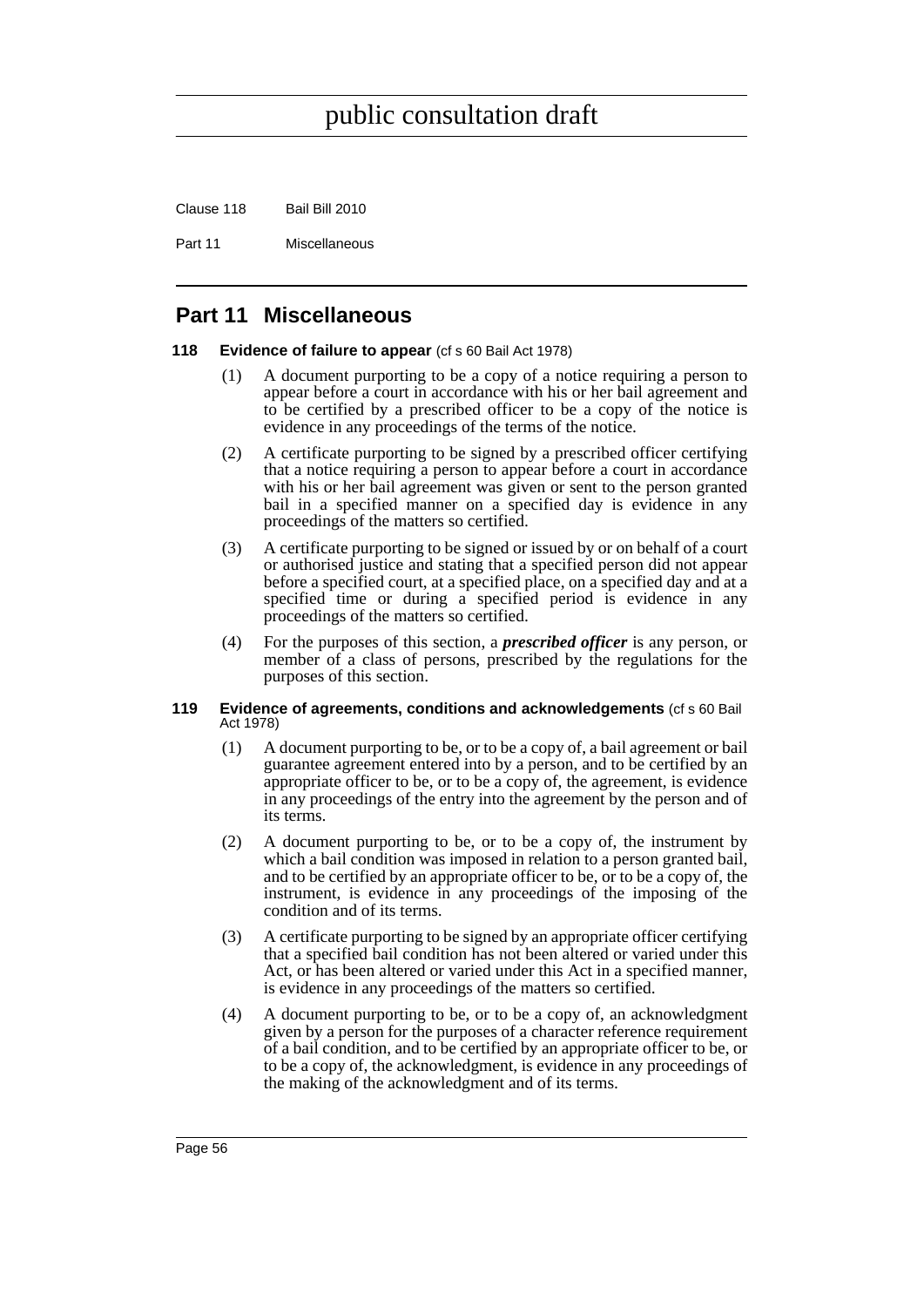| Bail Bill 2010 | Clause 120 |
|----------------|------------|
| Miscellaneous  | Part 11    |
|                |            |

(5) For the purposes of this section, an *appropriate officer* is an officer of the court having the custody of a bail agreement entered into by a person granted bail.

#### **120 Provisions as to warrants and court attendance notices** (cf s 65 Bail Act 1978)

- (1) The provisions of Chapter 4 of the *Criminal Procedure Act 1986* apply (with any necessary adaptations) to and in relation to an arrest warrant, warrant of commitment or court attendance notice issued or to be issued under this Act in the same way as they apply to and in relation to a warrant or court attendance notice of a corresponding kind issued or to be issued under that Act.
- (2) This section has effect subject to the regulations.

### **121 Contraventions of Act by police officers** (cf s 66 Bail Act 1978)

- (1) If a police officer contravenes a provision of this Act that is applicable to the police officer, the contravention is not punishable as an offence (whether under this Act or otherwise) unless a penalty is expressly provided by this Act in respect of the contravention.
- (2) This section does not prevent a contravention of a provision of this Act by a police officer from:
	- (a) being dealt with under the *Ombudsman Act 1974* or the *Police Integrity Commission Act 1996* or by way of a departmental charge under the regulations under the *Police Act 1990*, or
	- (b) constituting grounds for the institution of civil proceedings.

#### **122 Contempt** (cf s 64 Bail Act 1978)

- (1) Nothing in this Act affects any power or duty that a court, tribunal or person has to grant bail, or to grant relief in the nature of bail, in connection with any contempt or alleged contempt.
- (2) Any such power or duty is additional to any power or duty that a court, tribunal or person may have under this Act in relation to any contempt or alleged contempt.
- (3) This section does not apply to any contempt or alleged contempt that constitutes an offence and proceedings for which may be commenced by way of information or complaint.

### **123 Habeas corpus** (cf s 55 Bail Act 1978)

This Act does not affect the powers of the Supreme Court in connection with a writ of habeas corpus, except as expressly provided for by this Act.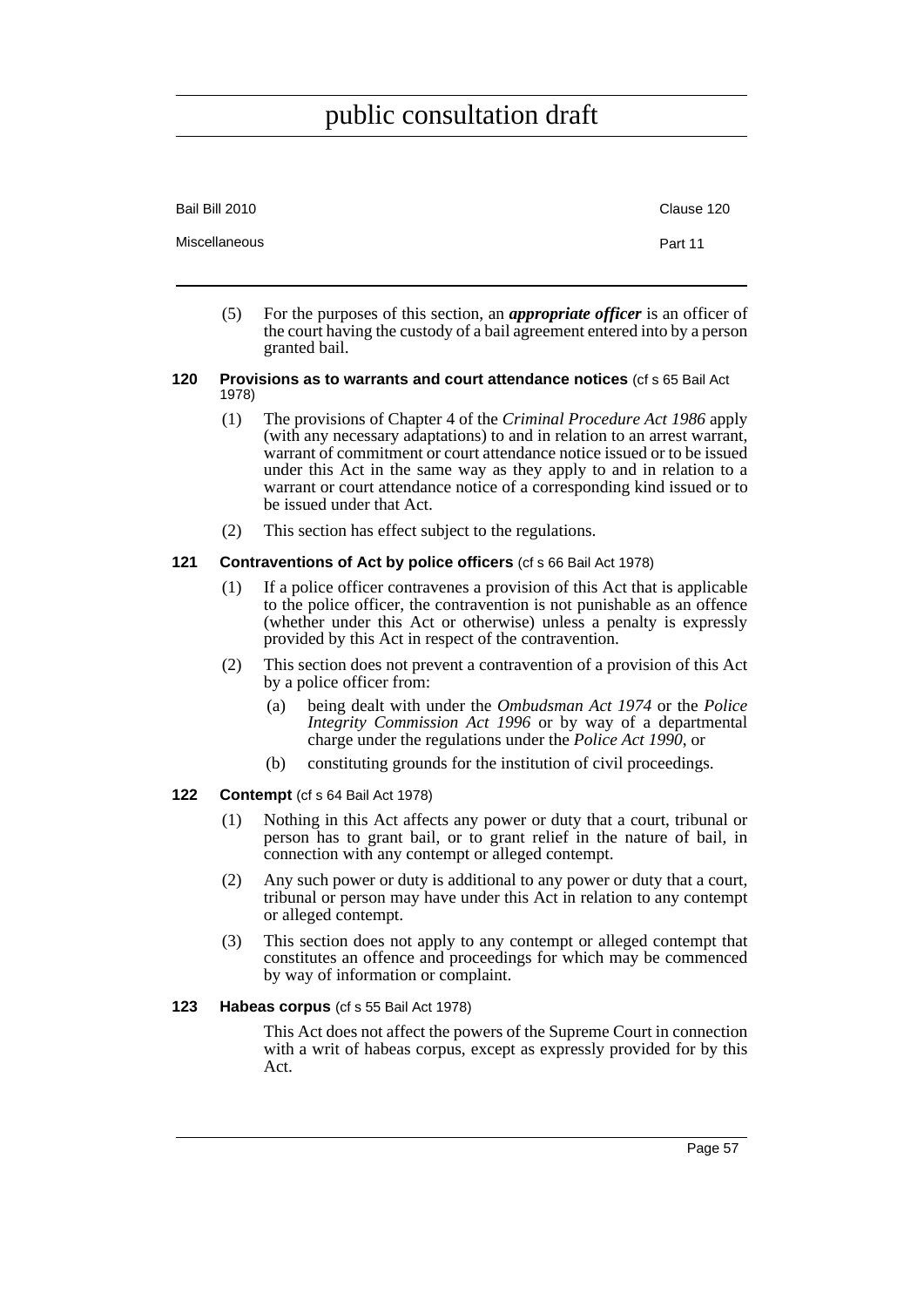Clause 124 Bail Bill 2010

Part 11 Miscellaneous

#### **124 Proceedings for offences**

- (1) Proceedings for an offence under this Act or the regulations, other than an offence against section 71 or 96, are to be dealt with summarily before the Local Court.
- (2) Chapter 5 of the *Criminal Procedure Act 1986* applies to an offence against section 71 (Indemnification of bail guarantors).
- (3) Proceedings for an offence against section 96 (Offence of failing to appear) are to be dealt with as provided for by that section.

#### **125 Regulations** (cf s 69 Bail Act 1978)

- (1) The Governor may make regulations, not inconsistent with this Act, for or with respect to any matter that by this Act is required or permitted to be prescribed or that is necessary or convenient to be prescribed for carrying out or giving effect to this Act.
- (2) In particular, regulations may be made for or with respect to the following:
	- (a) the release of persons from prison or any other place of custody consequent on the grant of bail or on the requirement for bail being dispensed with,
	- (b) warrants and notices issued under this Act,
	- (c) the fees to be paid in relation to any matter connected with this Act,
	- (d) the forms to be used for the purposes of this Act.
- (3) A provision of a regulation may impose a penalty not exceeding 5 penalty units for any contravention of the regulations.

### **126 Repeal of Bail Act 1978 No 161**

The *Bail Act 1978* is repealed.

- **127 Rules** (cf s 70 Bail Act 1978)
	- (1) Rules may be made under the *Supreme Court Act 1970* in connection with the functions of the Supreme Court and Court of Criminal Appeal in respect of bail.
	- (2) The rules may prescribe forms to be used in connection with those functions. If forms are prescribed by the rules, they may be used instead of forms prescribed by regulations made under this Act.
	- (3) The rules must not be inconsistent with this Act.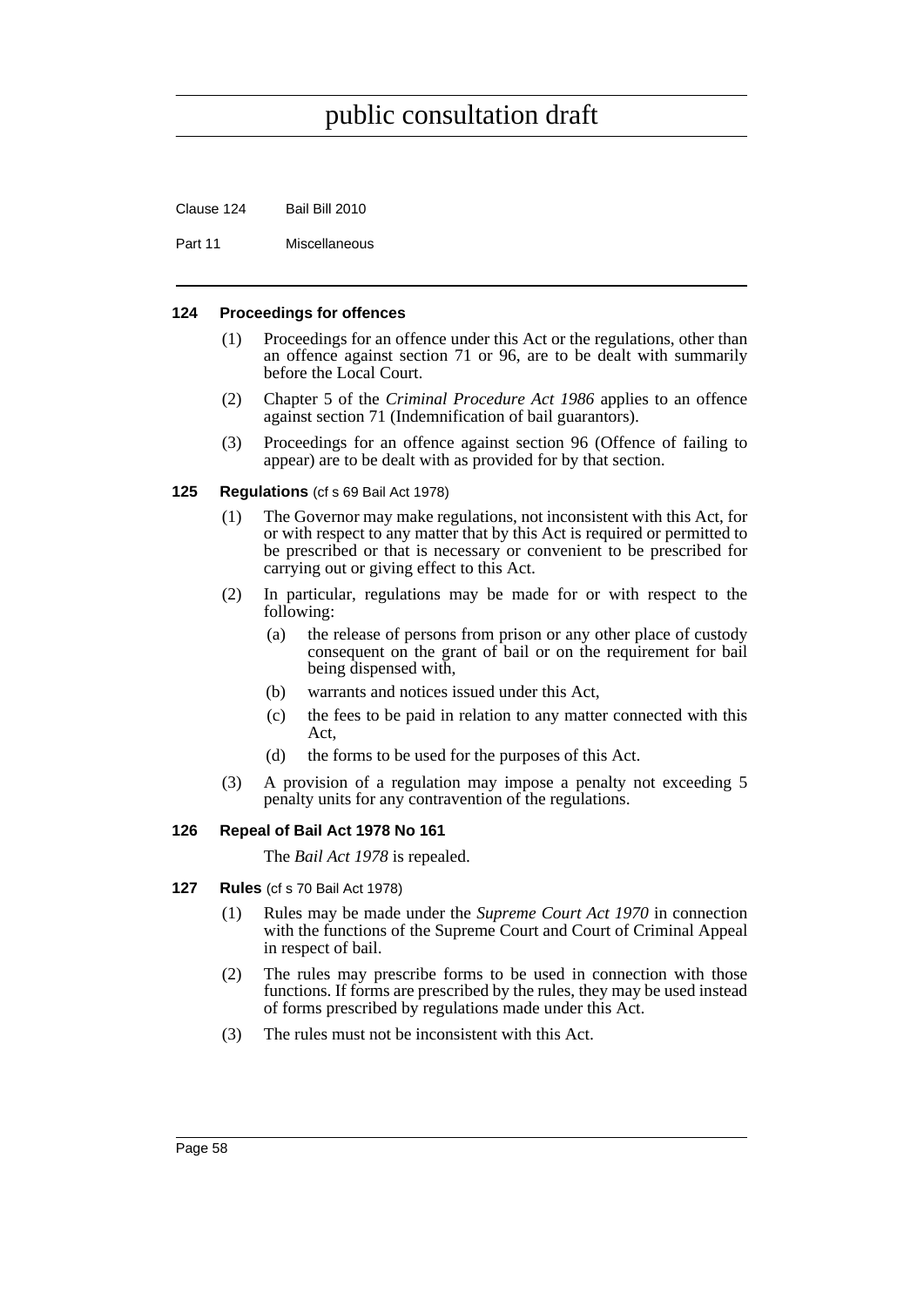| Bail Bill 2010 | Clause 128 |
|----------------|------------|
| Miscellaneous  | Part 11    |

### **128 Review of Act**

- (1) The Minister is to review this Act to determine whether the policy objectives of the Act remain valid and whether the terms of the Act remain appropriate for securing those objectives.
- (2) The review is to be undertaken as soon as possible after the period of 5 years from the date of assent to this Act.
- (3) A report on the outcome of the review is to be tabled in each House of Parliament within 12 months after the end of the period of 5 years.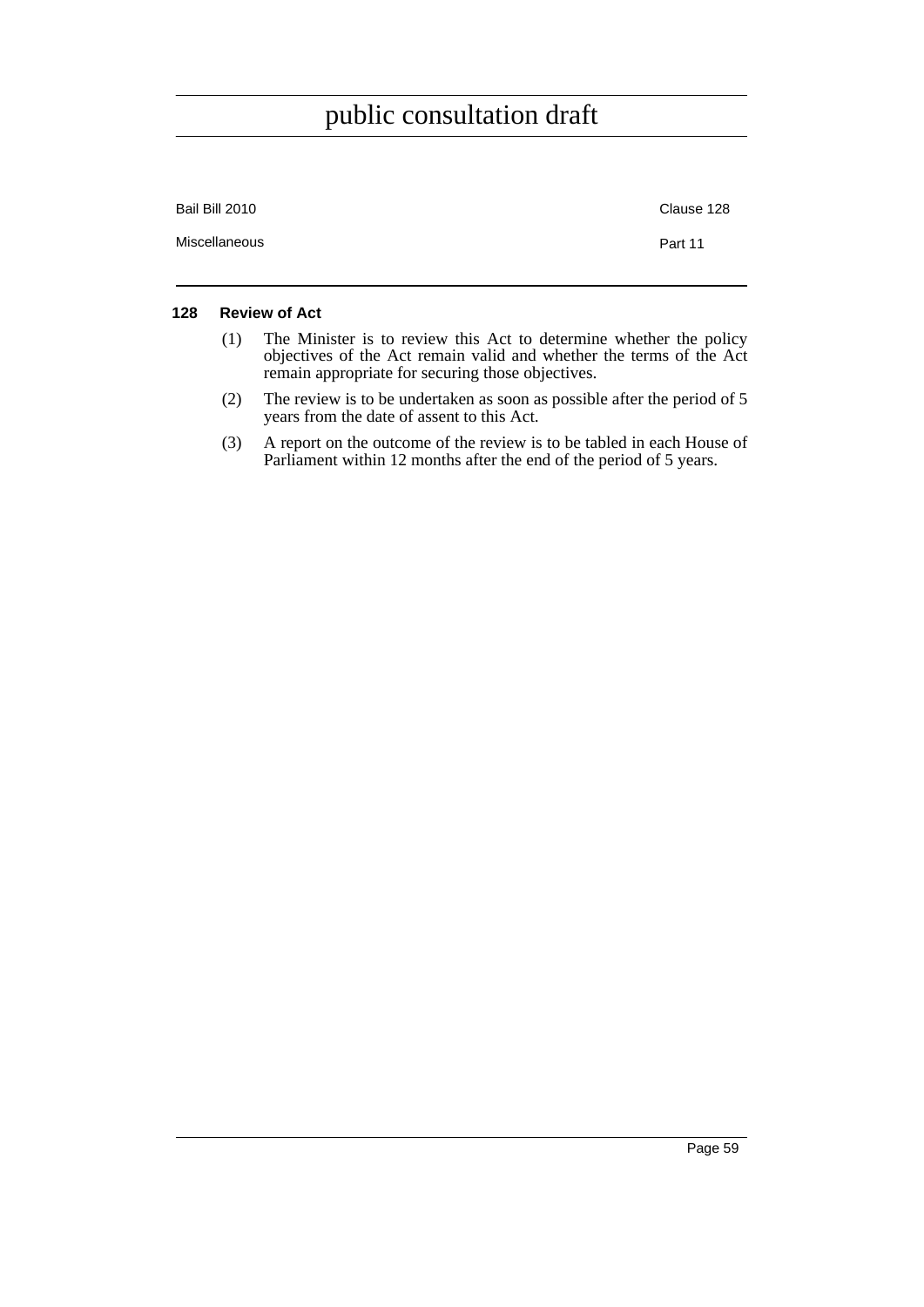Bail Bill 2010

Schedule 1 Level 3 offences

# **Schedule 1 Level 3 offences**

(Section 56)

# **Part 1 Offences that are level 3 offences in all circumstances**

## **1 Conspiracy to murder and attempt to murder**

An offence under section 26, 27, 28, 29 or 30 of the *Crimes Act 1900* is a level 3 offence.

## **2 Manslaughter**

Manslaughter is a level 3 offence.

## **3 Threats to kill or inflict harm**

An offence under section 31 of the *Crimes Act 1900* is a level 3 offence.

## **4 Wounding or causing grievous bodily harm**

An offence under section 33 of the *Crimes Act 1900* is a level 3 offence.

### **5 Sexual offences**

An offence under section 61J, 61JA, 61K, 66A or 66B of the *Crimes Act 1900* is a level 3 offence.

### **6 Kidnapping**

An offence under section 86 of the *Crimes Act 1900* is a level 3 offence.

### **7 Robbery**

An offence under section 95, 96, 97 or 98 of the *Crimes Act 1900* is a level 3 offence.

## **8 Participation in criminal organisations**

An offence under section 26 of the *Crimes (Criminal Organisations Control) Act 2009* is a level 3 offence.

### **9 Supply of prohibited drugs on an ongoing basis**

- (1) The following offences under the *Drug Misuse and Trafficking Act 1985* are level 3 offences:
	- (a) an offence under 25A (Offence of supplying prohibited drugs on an ongoing basis),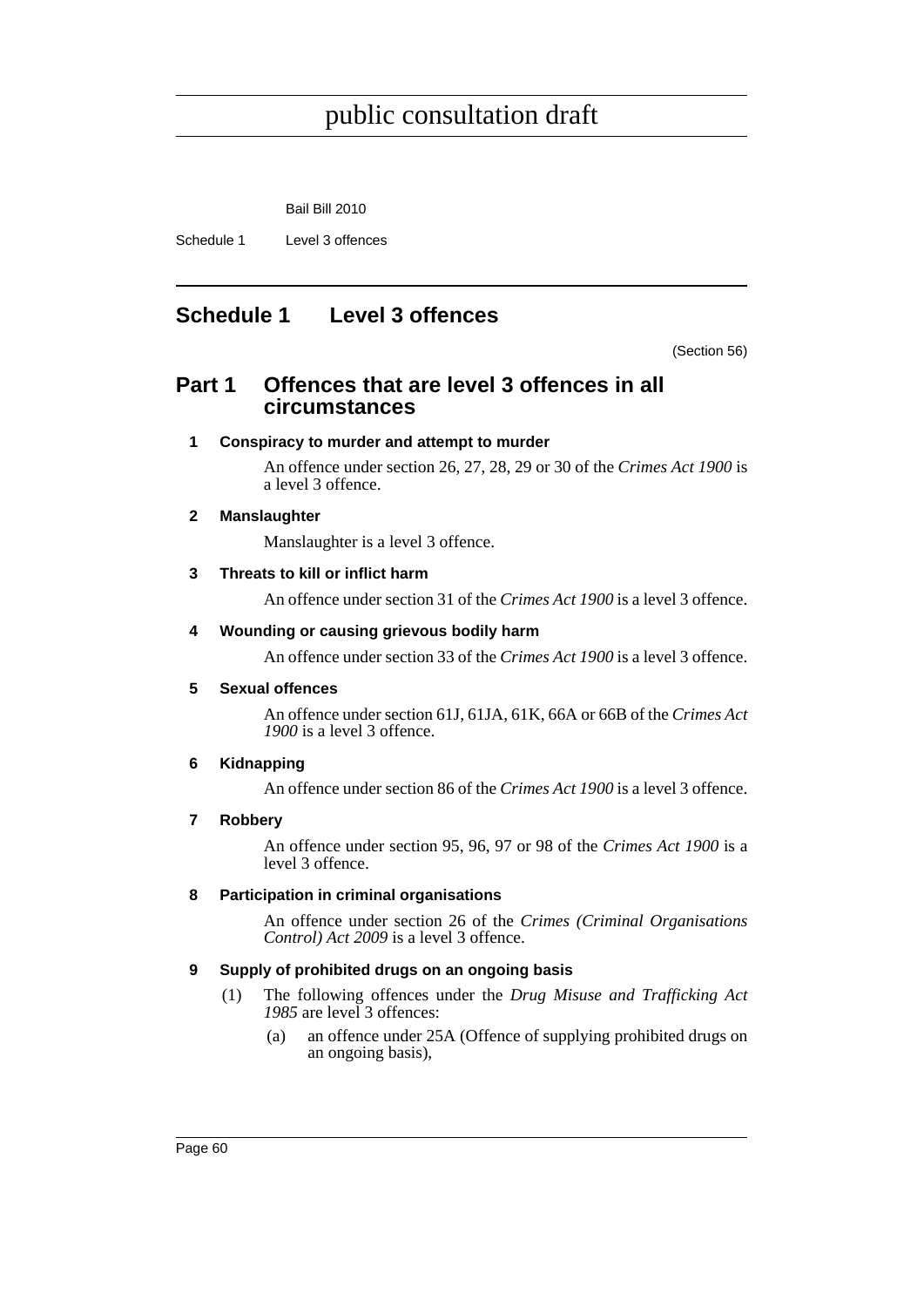Bail Bill 2010

Level 3 offences **Schedule 1** and the set of the set of the set of the set of the set of the set of the set of the set of the set of the set of the set of the set of the set of the set of the set of the set of the set of t

- (b) an offence under section 26 of conspiring to commit an offence referred to in paragraph (a),
- (c) an offence under section 27 of aiding, abetting, counselling, procuring, soliciting or inciting the commission of an offence referred to in paragraph (a),
- (d) an offence under section 28 of conspiring to commit, or of aiding, abetting, counselling or procuring the commission of, an offence under the provisions of a law in force outside New South Wales that corresponds to section 25A of that Act.

### **10 Offence of failing to appear**

An offence under section 96 of this Act (Offence of failing to appear) is a level 3 offence, unless the offence arises from a failure to comply with a bail agreement entered into in connection with a minor offence not punishable by a sentence of imprisonment.

**Note.** An offence under section 96 that arises from a failure to comply with a bail agreement entered into in connection with a minor offence not punishable by a sentence of imprisonment is a level 2 offence.

# **Part 2 Repealed offences that are level 3 offences in all circumstances**

#### **11 Sexual offences**

An offence under section 78H of the *Crimes Act 1900* is a level 3 offence.

### **12 Kidnapping**

An offence under section 90A of the *Crimes Act 1900* is a level 3 offence.

# **Part 3 Offences that are level 3 offences in certain circumstances**

### **13 Drug offences (large quantities)**

- (1) The following offences under the *Drug Misuse and Trafficking Act 1985* are level 3 offences if the plant or drug concerned is alleged to be of a quantity which is at least twice the indictable quantity applicable under that Act:
	- (a) an offence under section 23 (1), 24 (1) or 25 (1),
	- (b) an offence under section 26 of conspiring to commit an offence referred to in paragraph (a),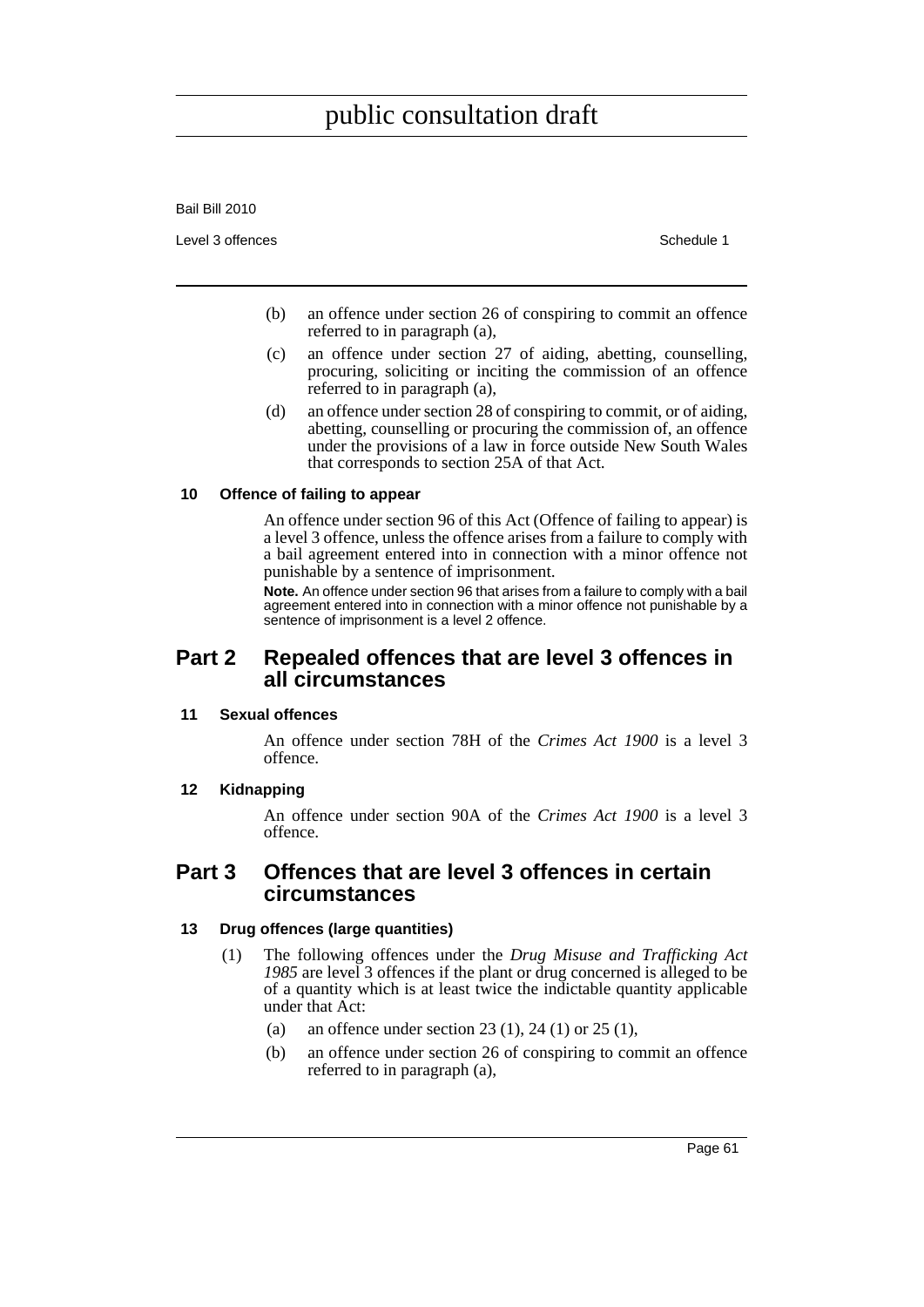Bail Bill 2010

Schedule 1 Level 3 offences

- (c) an offence under section 27 of aiding, abetting, counselling, procuring, soliciting or inciting the commission of an offence referred to in paragraph (a),
- (d) an offence under section 28 of conspiring to commit, or of aiding, abetting, counselling or procuring the commission of, an offence under the provisions of a law in force outside New South Wales that corresponds to section  $23(1)$ ,  $24(1)$  or  $25(1)$  of that Act.
- (2) An offence under section 302.3, 302.4, 303.5, 303.6, 304.2, 304.3, 305.4, 305.5, 306.2, 306.3, 306.4, 307.2, 307.3, 307.6, 307.9, 307.11, 307.12, 307.13, 309.2, 309.3, 309.4, 309.7, 309.8, 309.10, 309.11, 309.12, 309.13, 309.14 or 309.15 of the *Criminal Code* of the Commonwealth, or an offence under Division 11 of Part 2.4 of the *Criminal Code* of the Commonwealth where that offence relates to any of the specified sections, is a level 3 offence if the goods or substances concerned are alleged to be of a nature and quantity required for an offence referred to in subclause (1).

#### **14 Domestic violence offences**

- (1) The following offences are level 3 offences if the bail authority is satisfied that the person who committed or is alleged to have committed the offence is a risk to others:
	- (a) a domestic violence offence,
	- (b) an offence of contravening an apprehended domestic violence order by an act that involves violence or conduct referred to in section 13 of the *Crimes (Domestic and Personal Violence) Act 2007* or section 545B of the *Crimes Act 1900*.
- (2) A person is a *risk to others* if:
	- (a) the person has been violent in the past to the victim of the offence (whether or not the person has been convicted of an offence in respect of the violence), or
	- (b) the person has failed to comply with a bail condition in respect of the offence that was imposed for the protection and welfare of the victim, or
	- (c) the person has been found guilty, within the last 10 years, of a personal violence offence committed against any person or of an offence of contravening an apprehended violence order by any act involving violence.
- (3) For the purposes of this clause, the *victim of an offence* is the person against whom the domestic violence offence is alleged to have been committed or for whose protection or welfare the apprehended violence order was made.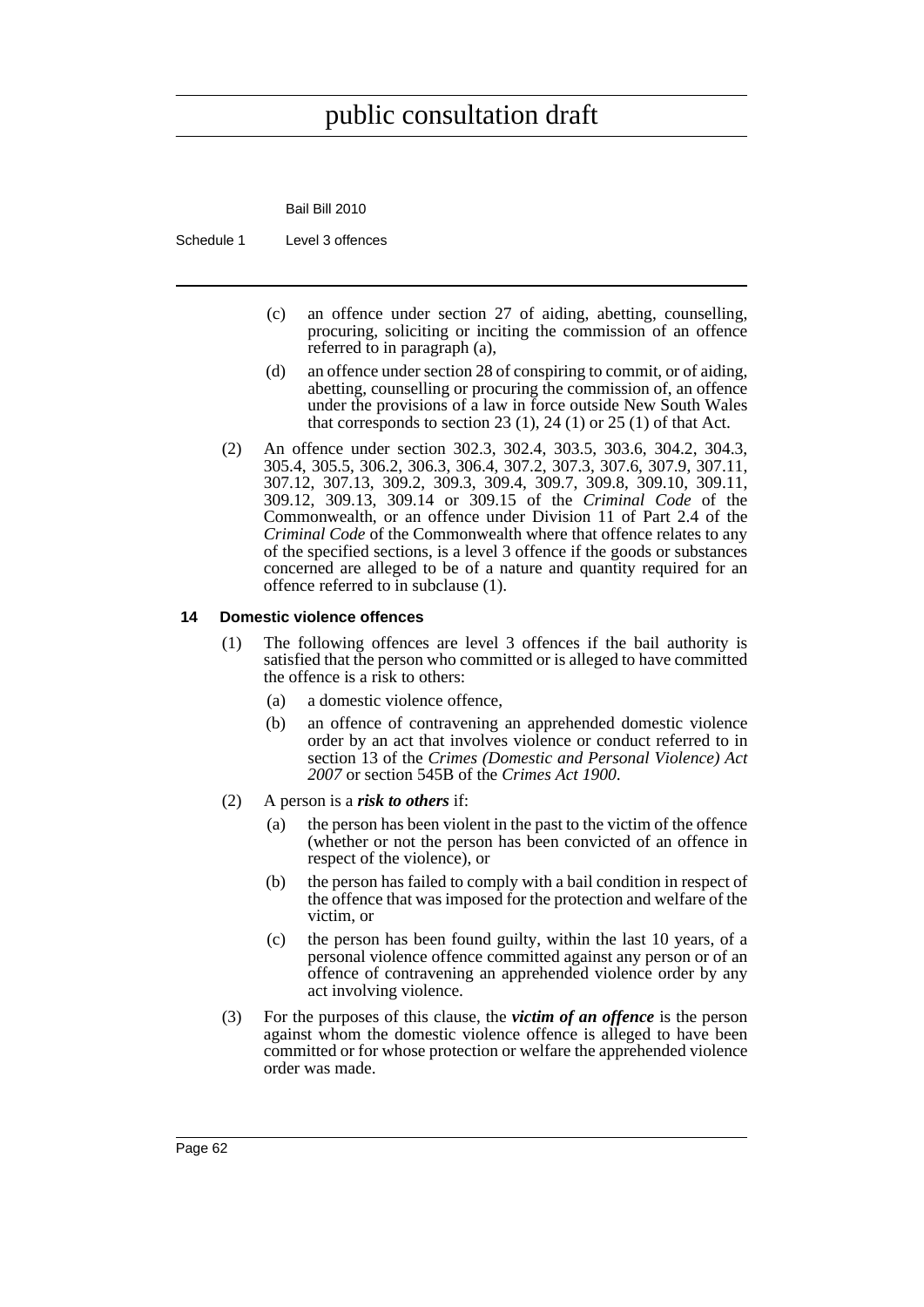#### Bail Bill 2010

Level 3 offences **Schedule 1** and the set of the set of the set of the set of the set of the set of the set of the set of the set of the set of the set of the set of the set of the set of the set of the set of the set of t

### (4) In this clause:

*apprehended domestic violence order* has the same meaning as in the *Crimes (Domestic and Personal Violence) Act 2007*.

*apprehended violence order* means an order under the *Crimes (Domestic and Personal Violence) Act 2007*, and includes a similar order under the law of another State or Territory or of another country.

*personal violence offence* has the same meaning as in the *Crimes (Domestic and Personal Violence) Act 2007*, and includes a similar offence under the law of another State or Territory or of another country.

**Note.** Serious personal violence offences committed by repeat offenders are level 4 offences. See Schedule 2.

#### **15 Offences committed while on bail, in custody, on parole or serving a sentence**

- (1) An offence (other than a minor offence) is a level 3 offence if the person committed or is alleged to have committed the offence while the person:
	- (a) was at liberty on bail, or
	- (b) was in custody, or
	- (c) was on parole, or
	- (d) was serving a sentence but was not in custody, or
	- (e) was subject to a good behaviour bond or an intervention program order.
- (2) In this clause:

*intervention program order* has the same meaning as in the *Crimes (Sentencing Procedure) Act 1999*.

#### **16 Person with history of failing to appear in accordance with bail agreement**

An offence (other than a minor offence) is a level 3 offence if the person who committed or is alleged to have committed the offence has previously been convicted of an offence against section 96 of this Act (Offence of failing to appear).

### **17 Past offenders**

An offence (other than a minor offence) is a level 3 offence if the offence is an indictable offence and the person who committed or is alleged to have committed the offence has previously been convicted of one or more indictable offences (whether dealt with on indictment or summarily).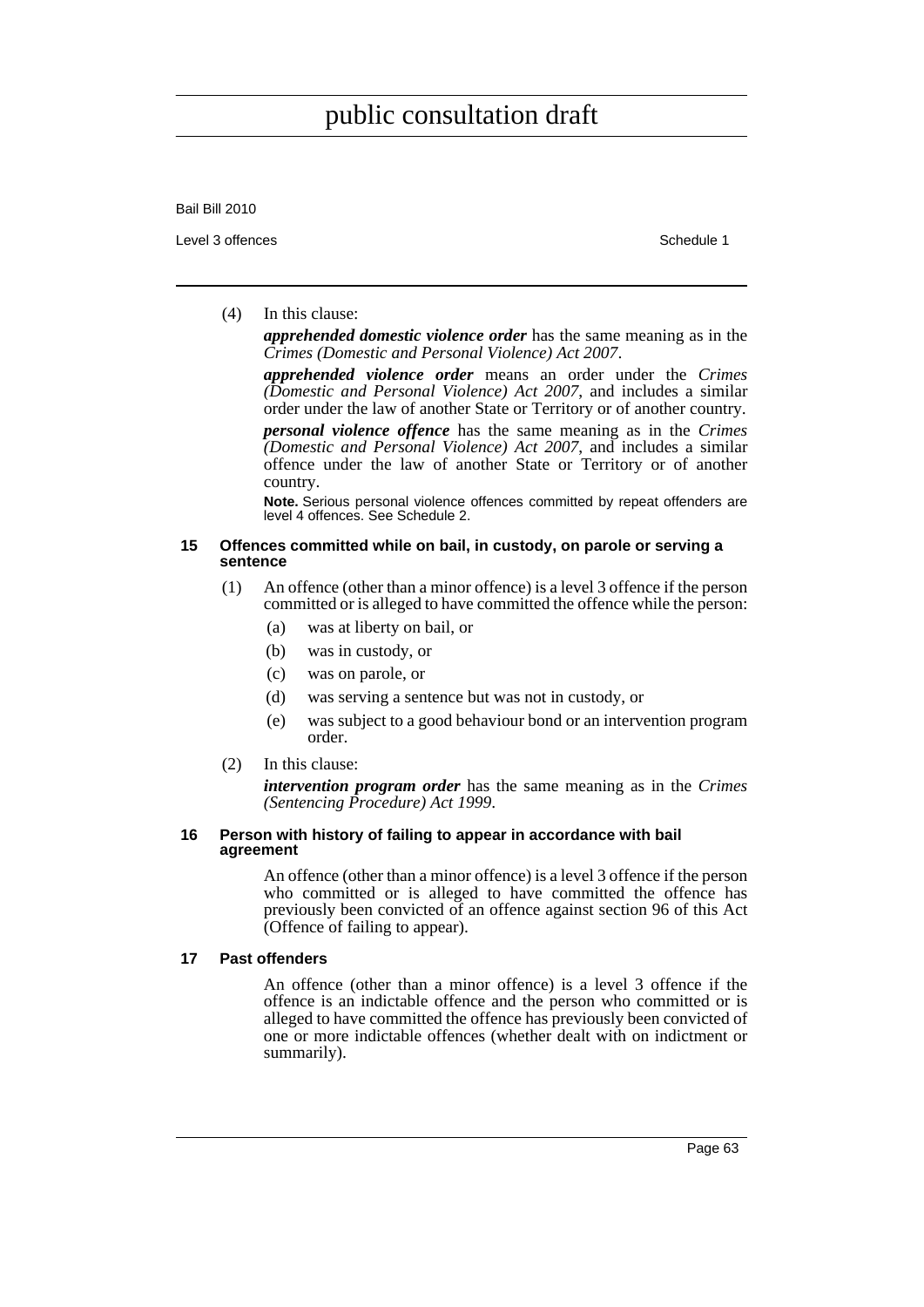Bail Bill 2010

Schedule 1 Level 3 offences

### **18 Convicted offenders**

- (1) An offence is a level 3 offence if the person who committed or is alleged to have committed the offence has been convicted of the offence or the person's conviction for the offence is stayed.
- (2) This clause does not apply in relation to a bail application that is made to a court in proceedings relating to the administration of a sentence.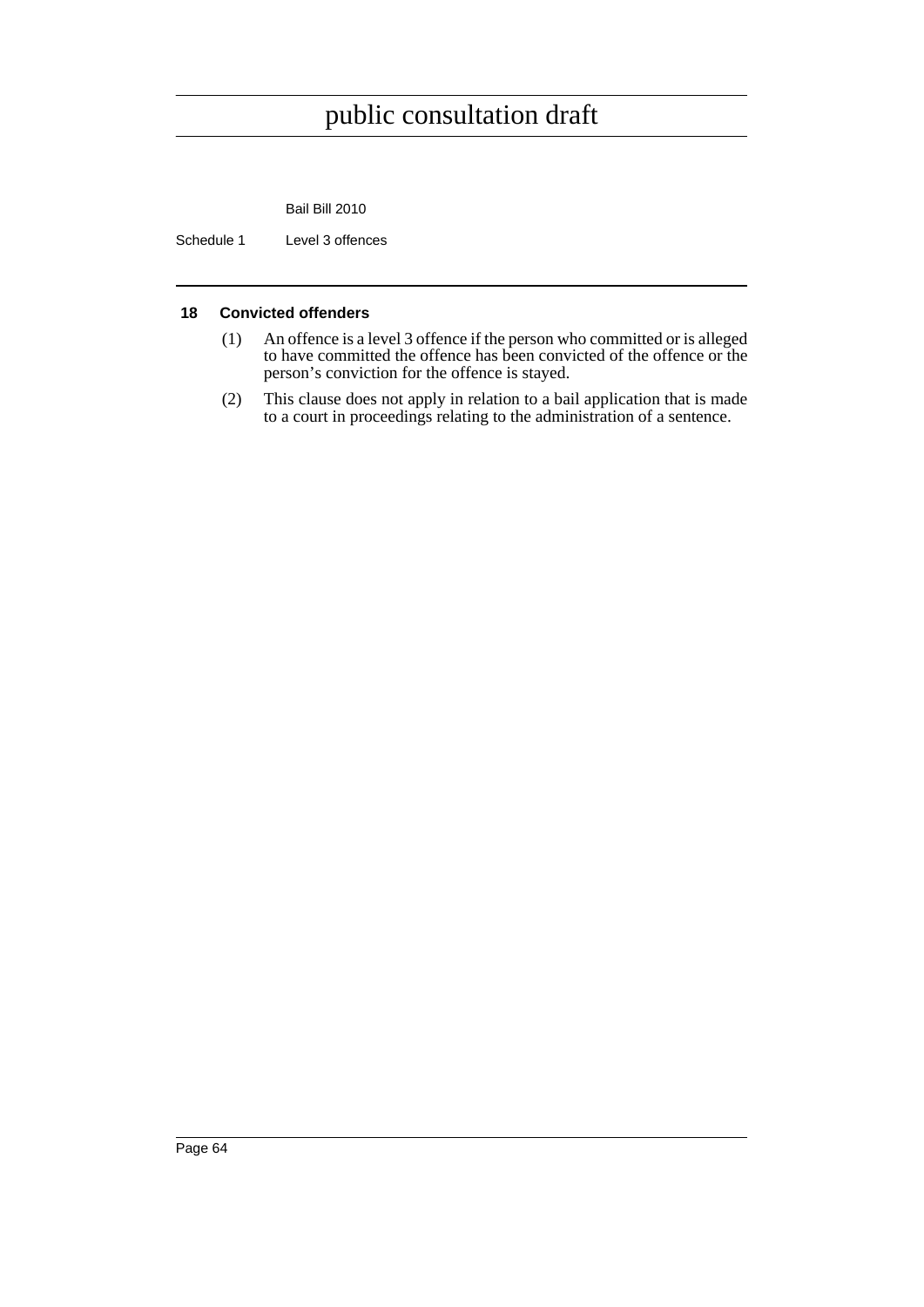Bail Bill 2010

Level 4 offences Schedule 2

# **Schedule 2 Level 4 offences**

(Sections 58 and 59)

# **Part 1 Offences that are level 4 offences in all circumstances**

### **1 Offences committed in the course of riots**

An offence under section 93B of the *Crimes Act 1900* is a level 4 offence.

### **2 Firearms and weapons offences**

The following offences are level 4 offences:

- (a) an offence under section 93G, 93GA, 93H (2), 93I (2) or 154D of the *Crimes Act 1900*,
- (b) an offence under section 7, 36, 50, 50A (2), 51 (1A), 51 (2A), 51A or 51D (2) of the *Firearms Act 1996*, being an offence that relates to a prohibited firearm or pistol,
- (c) an offence under section 44A, 51B, 51BB or 62 of the *Firearms Act 1996*.
- (d) an offence under section 7 of the *Weapons Prohibition Act 1998*, being an offence that relates to a military-style weapon,
- (e) an offence under section 23A (2), 23B or 25A (2) of the *Weapons Prohibition Act 1998*.

### **3 Serious drug offences**

- (1) The following offences under the *Drug Misuse and Trafficking Act 1985* are level 4 offences:
	- (a) an offence under section 23 (1A), 23 (2), 23A (2), 23A (3), 24 (2), 24 (2A) or 25 (2),
	- (b) an offence under section 26 of conspiring to commit an offence referred to in paragraph (a),
	- (c) an offence under section 27 of aiding, abetting, counselling, procuring, soliciting or inciting the commission of an offence referred to in paragraph (a),
	- (d) an offence under section 28 of conspiring to commit, or of aiding, abetting, counselling or procuring the commission of, an offence under the provisions of a law in force outside New South Wales which corresponds to section 23 (1A), 23 (2), 23A (2), 23A (3), 24 (2), 24 (2A) or 25 (2) of that Act.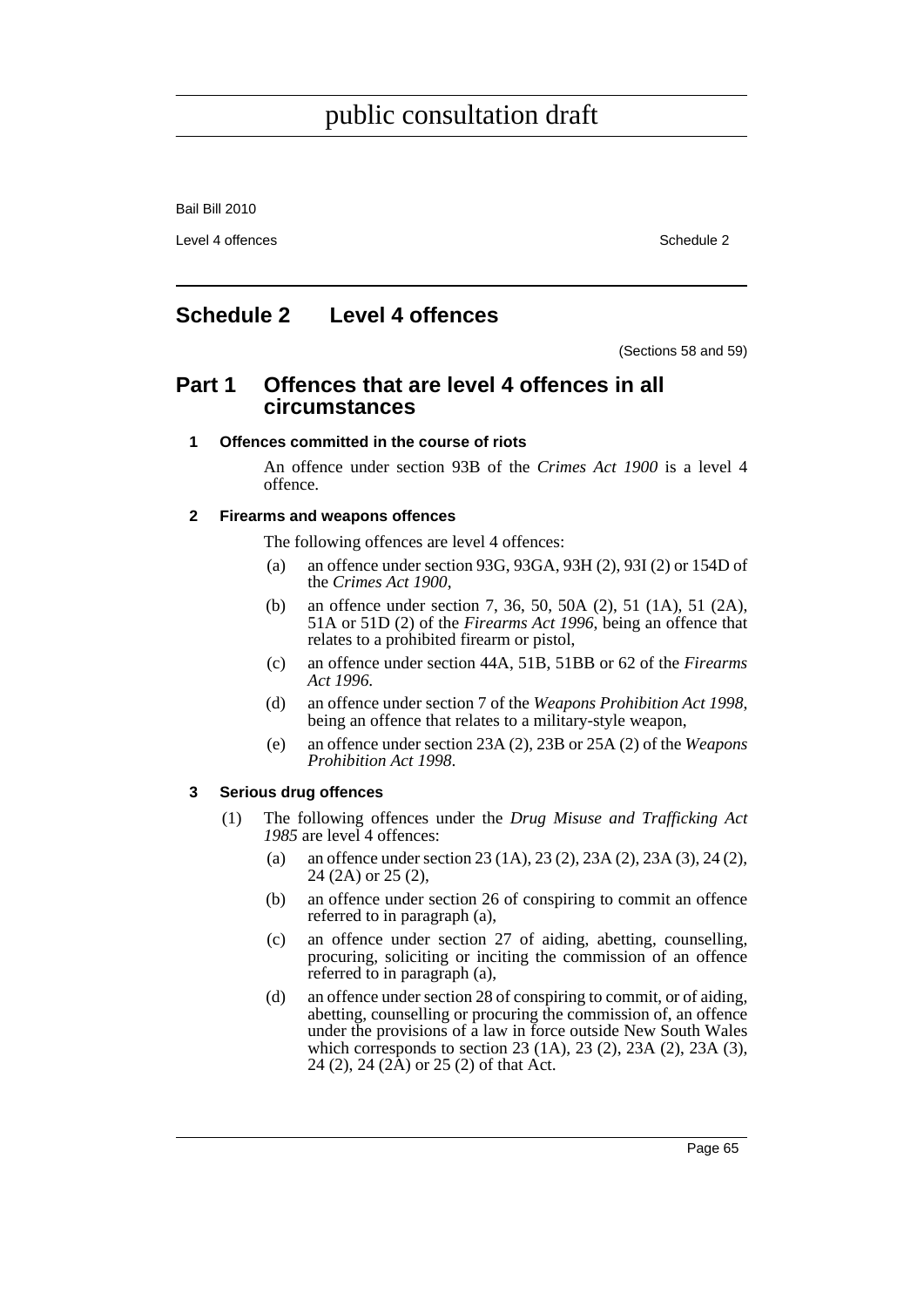

- Schedule 2 Level 4 offences
	- (2) The following offences are also level 4 offences:
		- (a) an offence under section 302.2, 303.4, 304.1, 305.3, 307.1, 307.5 or 307.8 of the *Criminal Code* of the Commonwealth, or an offence under Division 11 of Part 2.4 of the *Criminal Code* of the Commonwealth where that offence relates to any of the specified sections,
		- (b) an offence under section 302.3, 302.4, 303.5, 303.6, 304.2, 304.3, 305.4, 305.5, 306.2, 306.3, 306.4, 307.2, 307.3, 307.6, 307.9, 307.11, 307.12, 307.13, 309.2, 309.3, 309.4, 309.7, 309.8, 309.10, 309.11, 309.12, 309.13, 309.14 or 309.15 of the *Criminal Code* of the Commonwealth, or an offence under Division 11 of Part 2.4 of the *Criminal Code* of the Commonwealth where that offence relates to any of the specified sections, but only if the goods or substances concerned are alleged to be of a nature and quantity required for an offence under the *Drug Misuse and Trafficking Act 1985* referred to in subclause (1),
		- (c) an offence under Division 101, 102 or 103 of the *Criminal Code* of the Commonwealth.

#### **4 Breach of extended supervision orders or interim supervision orders**

An offence under section 12 of the *Crimes (Serious Sex Offenders) Act 2006* is a level 4 offence.

# **Part 2 Offences that are level 4 offences in certain circumstances**

#### **5 Serious property offences committed by repeat offenders**

- (1) A serious property offence is a level 4 offence if the person who committed or is alleged to have committed the offence is a repeat offender.
- (2) A person is a *repeat offender* if the person:
	- (a) is charged with 2 or more serious property offences, not being offences arising out of the same circumstances, and
	- (b) the person has been convicted of one or more serious property offences within the last 2 years.
- (3) In this clause:

*serious property offence* means:

(a) an offence under section 94, 95, 96, 97, 98, 99, 109, 110, 111, 112, 113, 149, 154C or 154F of the *Crimes Act 1900*, or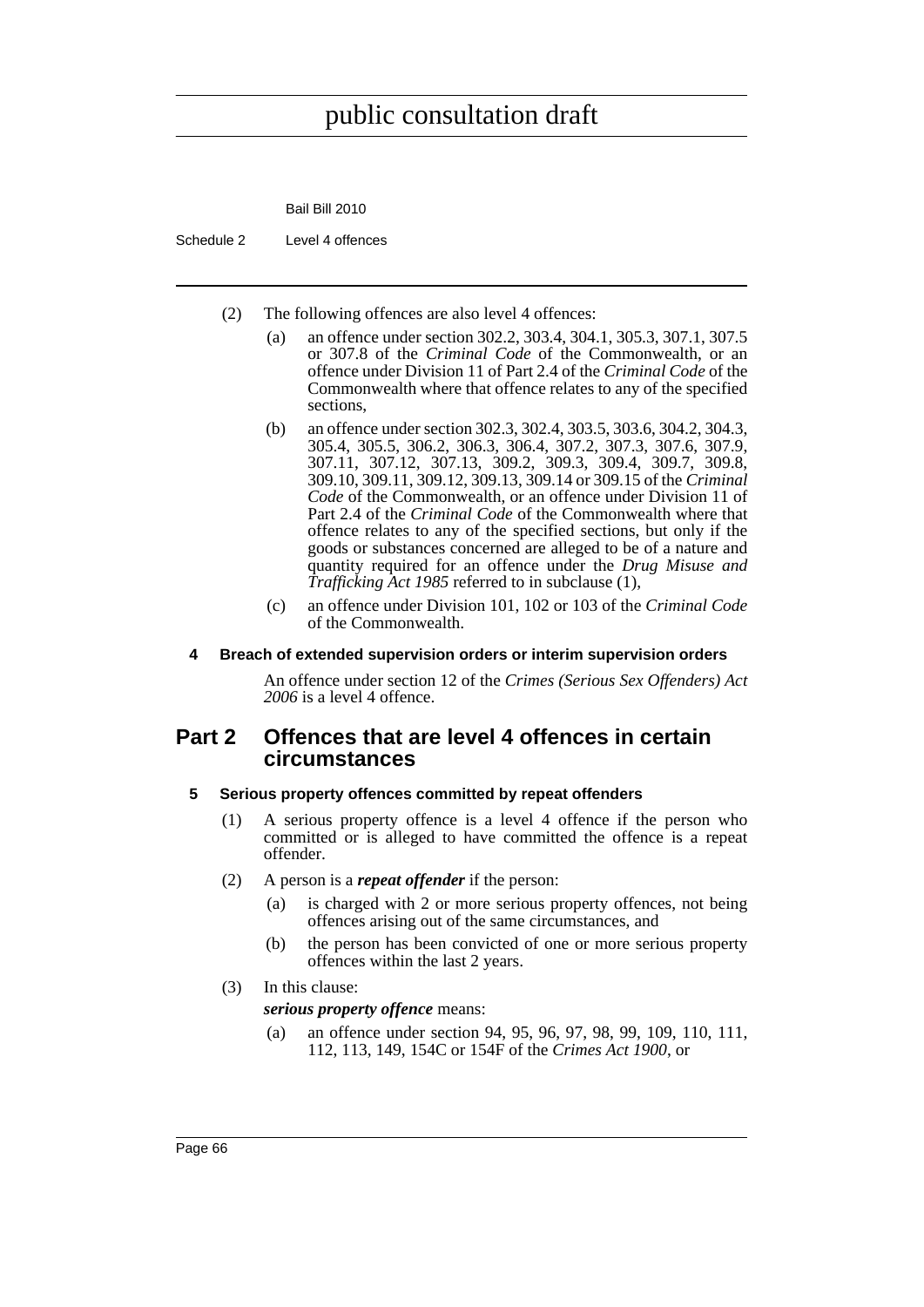Bail Bill 2010

Level 4 offences Schedule 2

- (b) a repealed serious property offence, being an offence under section 106, 107 or 154AA of the *Crimes Act 1900*, or
- (c) an offence of attempting to commit an offence referred to in paragraph (a) or (b), or
- (d) an offence under the law of the Commonwealth, another State or a Territory or of another country that is similar to an offence referred to in paragraph (a), (b) or (c).

#### **6 Offences committed by persons on lifetime parole**

An offence is a level 4 offence if the person who committed or is alleged to have committed the offence is serving a sentence of imprisonment for life and is on parole.

# **Part 3 Offences that are level 4 offences for which bail is to be granted in exceptional circumstances only**

#### **7 Murder**

Murder is a level 4 offence for which bail is to be granted in exceptional circumstances only.

## **8 Serious personal violence offences committed by repeat offenders**

- (1) A serious personal violence offence is a level 4 offence for which bail is to be granted in exceptional circumstances only if the person who committed or is alleged to have committed the offence is a repeat offender.
- (2) A person is a *repeat offender* if the bail authority is satisfied that the person has a previous conviction for a serious personal violence offence (other than the serious personal violence offence in connection with which bail is sought).

## (3) In this clause:

*serious personal violence offence* means:

- (a) an offence under, or mentioned in, section 19A, 24, 26, 27, 28, 29, 30, 33, 33A, 35 (1) or (3), 37, 38, 39, 46, 47, 48, 61I, 61J, 61JA, 61K, 61M, 66A, 66B, 66C, 66D, 66EA, 66F, 73, 80A, 86, 87, 95, 96, 97, 98, 110, 195 (1) (b) or (2) (b), 196 (1) (b) or (2) (b) or 198 of the *Crimes Act 1900*, or
- (b) an offence under section 79, 109, 111, 112 or 113 of the *Crimes Act 1900* if the circumstances of the offence involve an act of actual or threatened violence against a person, or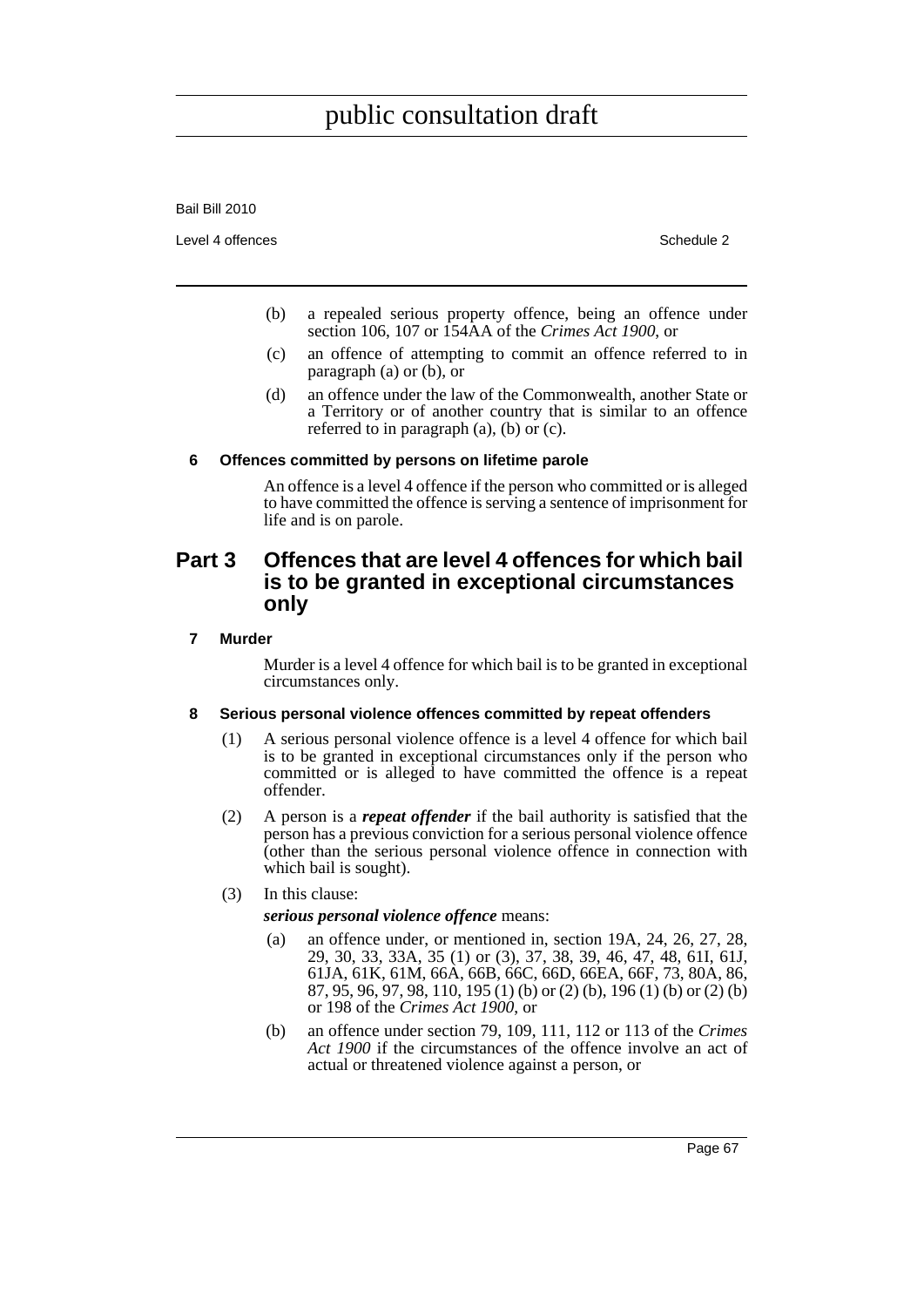

Schedule 2 Level 4 offences

- (c) a repealed personal violence offence, being an offence under, or mentioned in, section 61B, 61C, 61D, 63, 65, 67, 68, 71, 78H, 78I, 78K, 78N, 90A, 91 or 103 of the *Crimes Act 1900*, or
- (d) a repealed property offence (being an offence under section 106 or 107 of the *Crimes Act 1900*) if the circumstances of the offence involve an act of actual or threatened violence against a person, or
- (e) an offence of attempting to commit an offence referred to in paragraph  $(a)$ ,  $(b)$ ,  $(c)$  or  $(d)$ , or
- (f) an offence under the law of the Commonwealth, another State or a Territory or of another country that is similar to an offence referred to in paragraph  $(a)$ ,  $(b)$ ,  $(c)$ ,  $(d)$  or  $(e)$ .
- (4) The reference in this clause to an offence under section 86 of the *Crimes Act 1900* includes a reference to an offence under section 85A of that Act (before it was renumbered as section 86).

#### **9 Persons who have already been convicted on indictment**

- (1) An offence is a level 4 offence for which bail is to be granted in exceptional circumstances only if:
	- (a) the person who committed or is alleged to have committed the offence has been convicted on indictment of the offence, and
	- (b) an appeal is pending in respect of the offence.
- (2) An appeal is pending in respect of the offence if:
	- (a) the person has appealed, or lodged a notice of intention to appeal, to the Court of Criminal Appeal against the person's conviction for the offence or a sentence passed on the conviction, and the matter has not been finally determined, or
	- (b) the person has appealed, or lodged a notice of intention to appeal, to the High Court from a decision of the Court of Criminal Appeal on an appeal against the person's conviction for the offence or a sentence passed on conviction, and the matter has not been finally determined.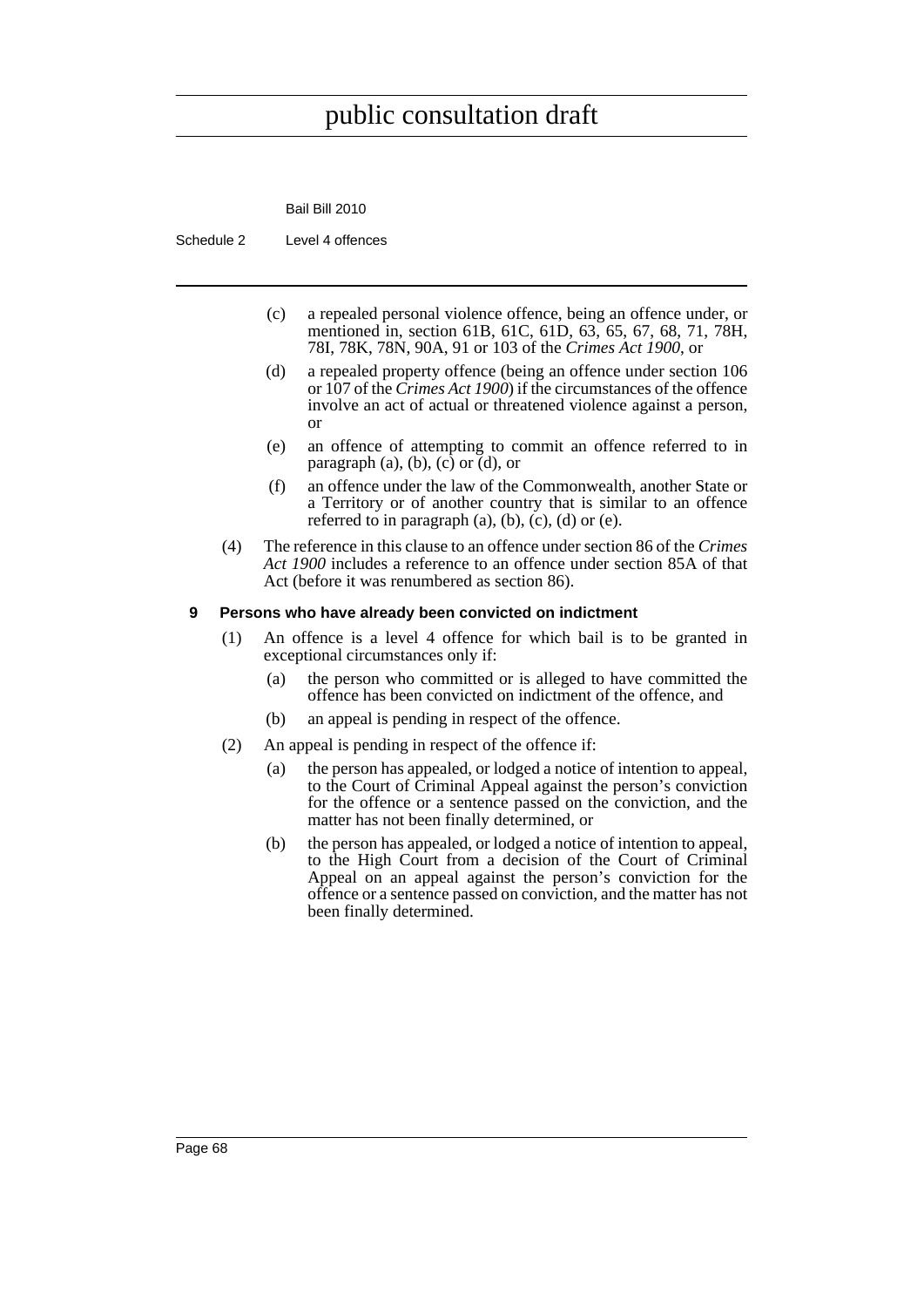Bail Bill 2010

Savings, transitional and other provisions Schedule 3 Schedule 3

# **Schedule 3 Savings, transitional and other provisions**

# **Part 1 General**

## **1 Regulations**

- (1) The regulations may contain provisions of a savings or transitional nature consequent on the enactment of the following Acts: this Act
- (2) Any such provision may, if the regulations so provide, take effect from the date of assent to the Act concerned or a later date.
- (3) To the extent to which any such provision takes effect from a date that is earlier than the date of its publication on the NSW legislation website, the provision does not operate so as:
	- (a) to affect, in a manner prejudicial to any person (other than the State or an authority of the State), the rights of that person existing before the date of its publication, or
	- (b) to impose liabilities on any person (other than the State or an authority of the State) in respect of anything done or omitted to be done before the date of its publication.

# **Part 2 Provisions consequent on enactment of this Act**

## **2 Definition**

In this Part, *the 1978 Act* means the *Bail Act 1978* as in force immediately before its repeal by this Act.

## **3 Saving of actions taken under 1978 Act**

- (1) Any act, matter or thing that, immediately before the repeal of the 1978 Act, had effect under that Act continues to have effect under this Act.
- (2) In particular, any bail granted under the 1978 Act that had effect immediately before the repeal of that Act is taken, on that repeal:
	- (a) to have been granted under this Act, and
	- (b) to continue in force (even if granted for a specified period) until it ceases to have effect under this Act.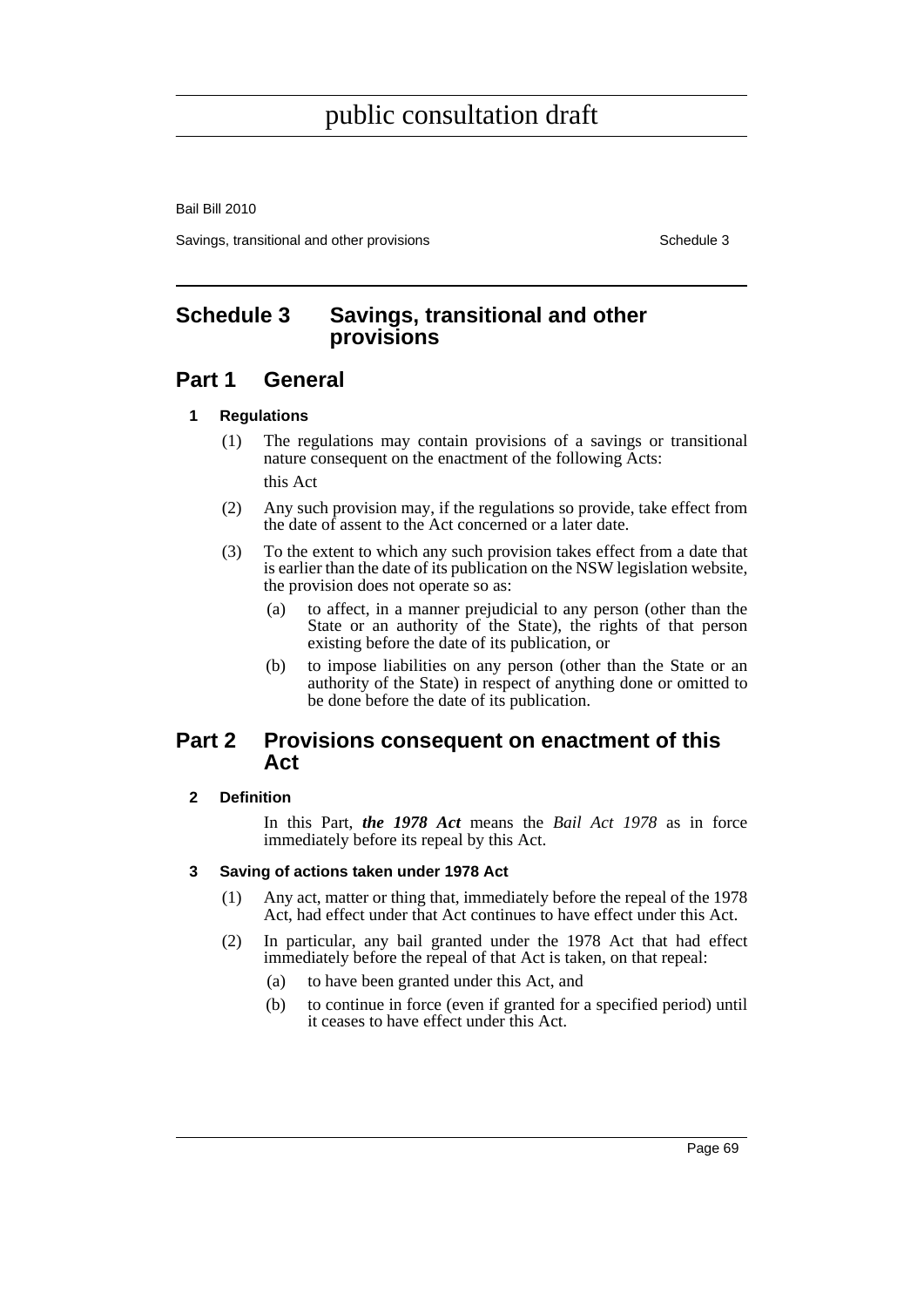Bail Bill 2010

Schedule 3 Savings, transitional and other provisions

#### **4 Bail undertakings, agreements and recognizances**

- (1) Any bail undertaking given by an accused person under the 1978 Act that was in force on the repeal of that Act is taken, on that repeal, to be a bail agreement entered into under this Act.
- (2) Any agreement entered into by an accused person under section 36 the 1978 Act that was in force on the repeal of that Act is taken, on that repeal, to form part of the bail agreement entered into under this Act.
- (3) A reference in this Act or any other Act to a failure to comply with a bail agreement includes a failure (whether before or after the repeal of the 1978 Act) to comply with a bail undertaking entered into under the 1978 Act, a bail agreement entered into under section 36 of the 1978 Act or a recognizance of bail entered into before the commencement of Schedule 1 to the 1978 Act.
- (4) A reference in Schedule 1 to an offence against section 96 of this Act is taken to include a reference to an offence against section 51 of the 1978 Act.

#### **5 Powers of courts with respect to bail**

- (1) A provision of this Act that allows a court to refuse to entertain an application for bail if a previous bail application has been made in relation to the offence extends to a previous application in relation to bail that was made to a court before the commencement of the provision.
- (2) A provision of this Act that allows a court to refuse to entertain an application for bail if bail has been refused or granted by a court of superior jurisdiction extends to bail granted or refused before the commencement of the provision.

#### **6 Review of bail decisions pending under 1978 Act**

- (1) An application for review of a bail decision made under Division 2 of Part 6 of the 1978 Act, which is pending on the repeal of the 1978 Act, is to be dealt with by the bail authority to which it is made as if it were a bail application under this Act.
- (2) However, section 36 of this Act does not apply in relation to the bail application.

#### **7 Common law relating to grant of bail not revived**

The repeal of the *Bail Act 1978* does not operate to revive any power or duty to grant bail that would exist apart from statute which was abolished by that Act.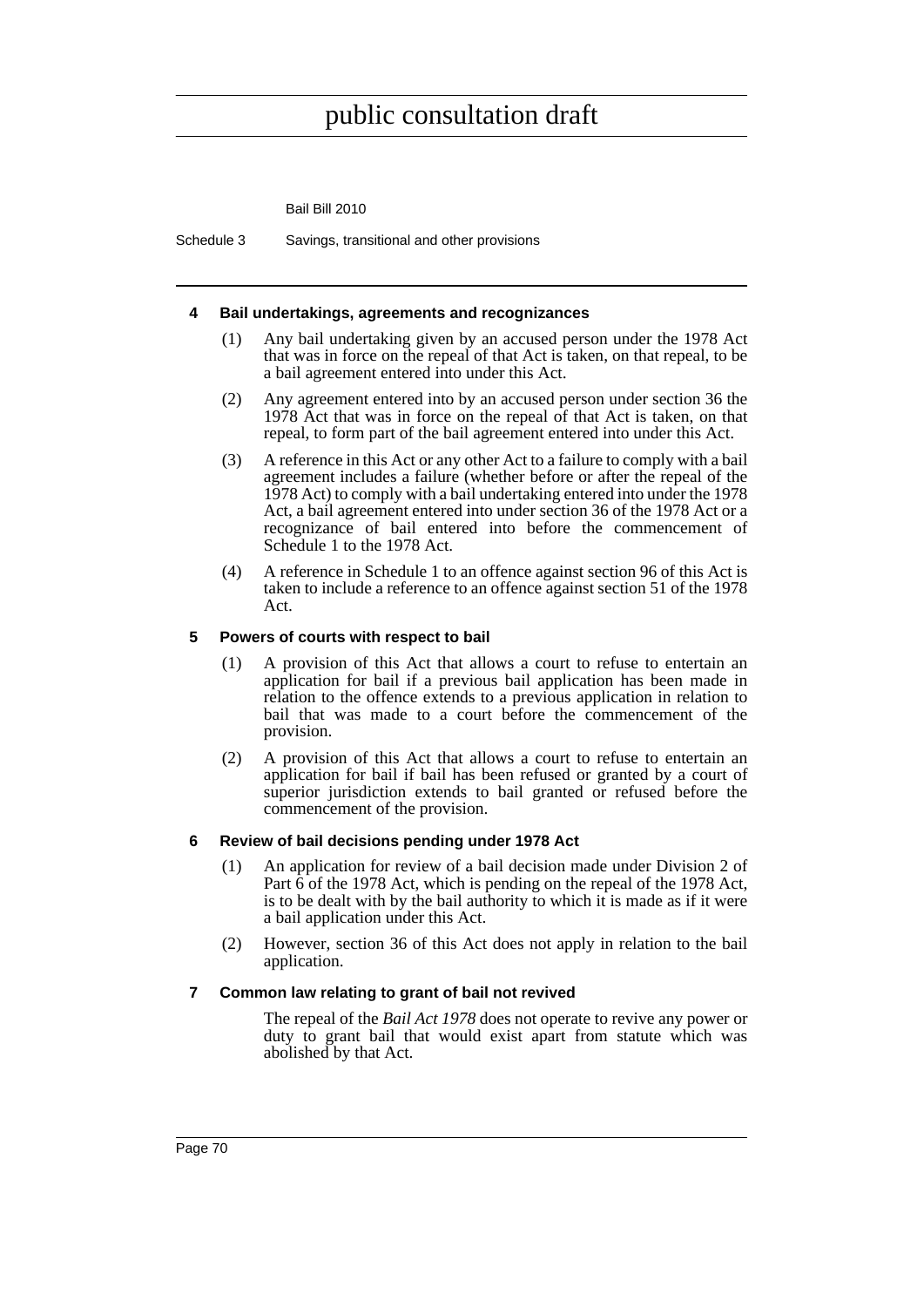Bail Bill 2010

Savings, transitional and other provisions Schedule 3

#### **8 Industrial Magistrates**

- (1) A reference in this Act, or in section 312 of the *Criminal Procedure Act 1986* (as amended by this Act), to a Magistrate of the Local Court includes a reference to an Industrial Magistrate under the *Industrial Relations Act 1996*.
- (2) This clause has no effect on the commencement of Schedule 1 [15] to the *Industrial Relations Amendment (Jurisdiction of Industrial Relations Commission) Act 2009*.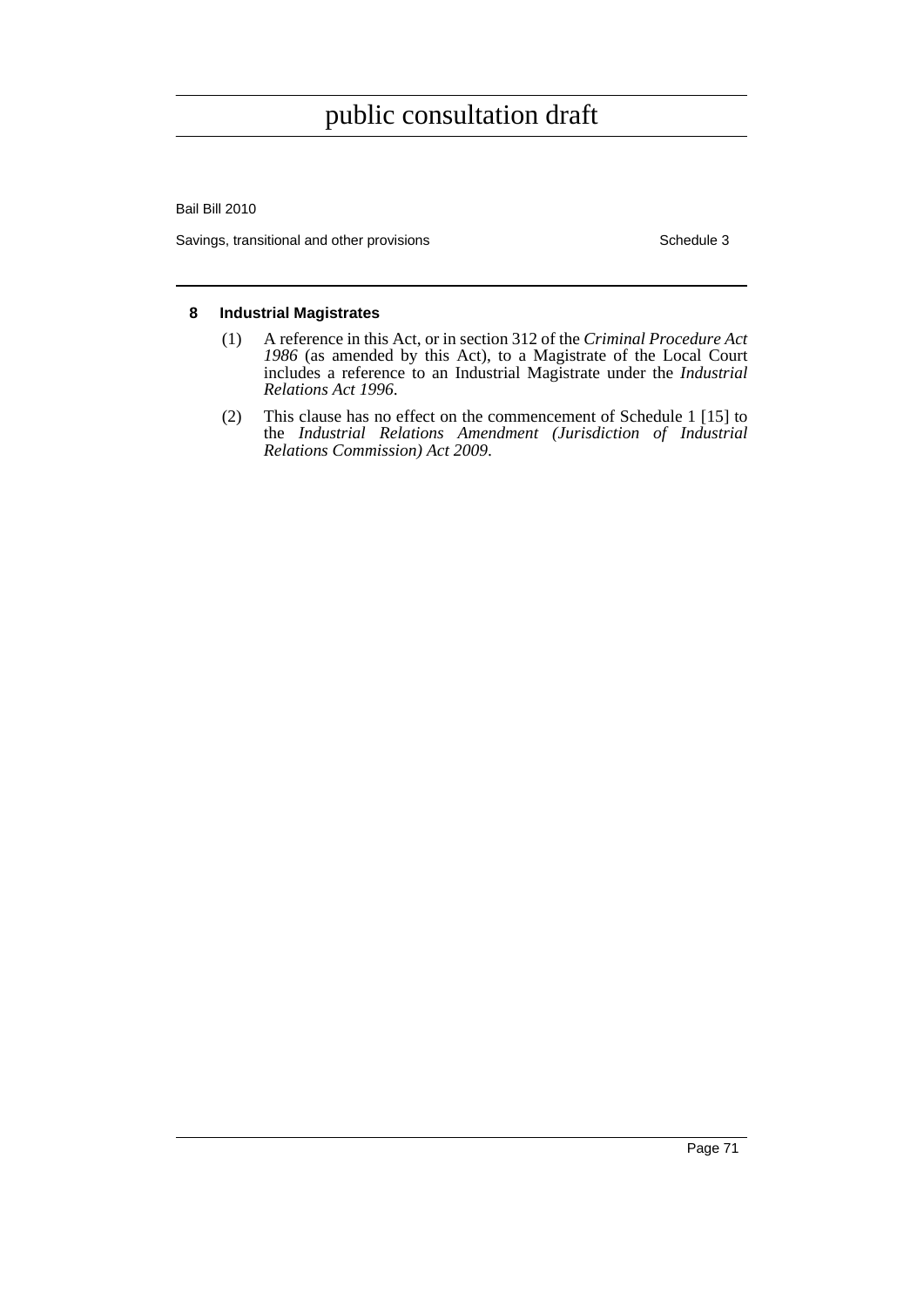Bail Bill 2010

Schedule 4 Amendment of other Acts

# **Schedule 4 Amendment of other Acts**

## **4.1 Child Protection (Offenders Registration) Act 2000 No 42**

#### **[1] Section 3G Child protection registration orders made after grant of bail under Mental Health (Forensic Provisions) Act 1990**

Omit section 3G (5). Insert instead:

(5) An order under this section is taken to impose a bail condition for the purposes of the *Bail Act 2010* and may be revoked under that Act in the same way as a bail condition.

## **[2] Section 3G (6) (c)**

Omit the paragraph. Insert instead:

(c) the order is revoked under the *Bail Act 2010*.

## **4.2 Children and Young Persons (Care and Protection) Act 1998 No 157**

## **[1] Section 3 Definitions**

Omit "*Bail Act 1978*" from paragraph (c) of the definition of *Registrar*. Insert instead "*Bail Act 2010*".

## **[2] Section 109U**

Omit sections 109U and 109V. Insert instead:

## **109U Application of Bail Act 2010**

- (1) The Children's Court, a Children's Magistrate or a Registrar before whom a person arrested pursuant to a warrant issued under this Part is brought may grant bail to the person in accordance with the *Bail Act 2010* as if the person were alleged to have committed an offence.
- (2) For that purpose:
	- (a) a reference in the *Bail Act 2010* to the Local Court is to be read as a reference to the Children's Court or a Children's Magistrate, and
	- (b) a reference in the *Bail Act 2010* to an authorised justice includes a reference to the Registrar, and
	- (c) a reference in the *Bail Act 2010* to a prosecutor is to be read as a reference to any party to the proceedings in respect of which the warrant is issued.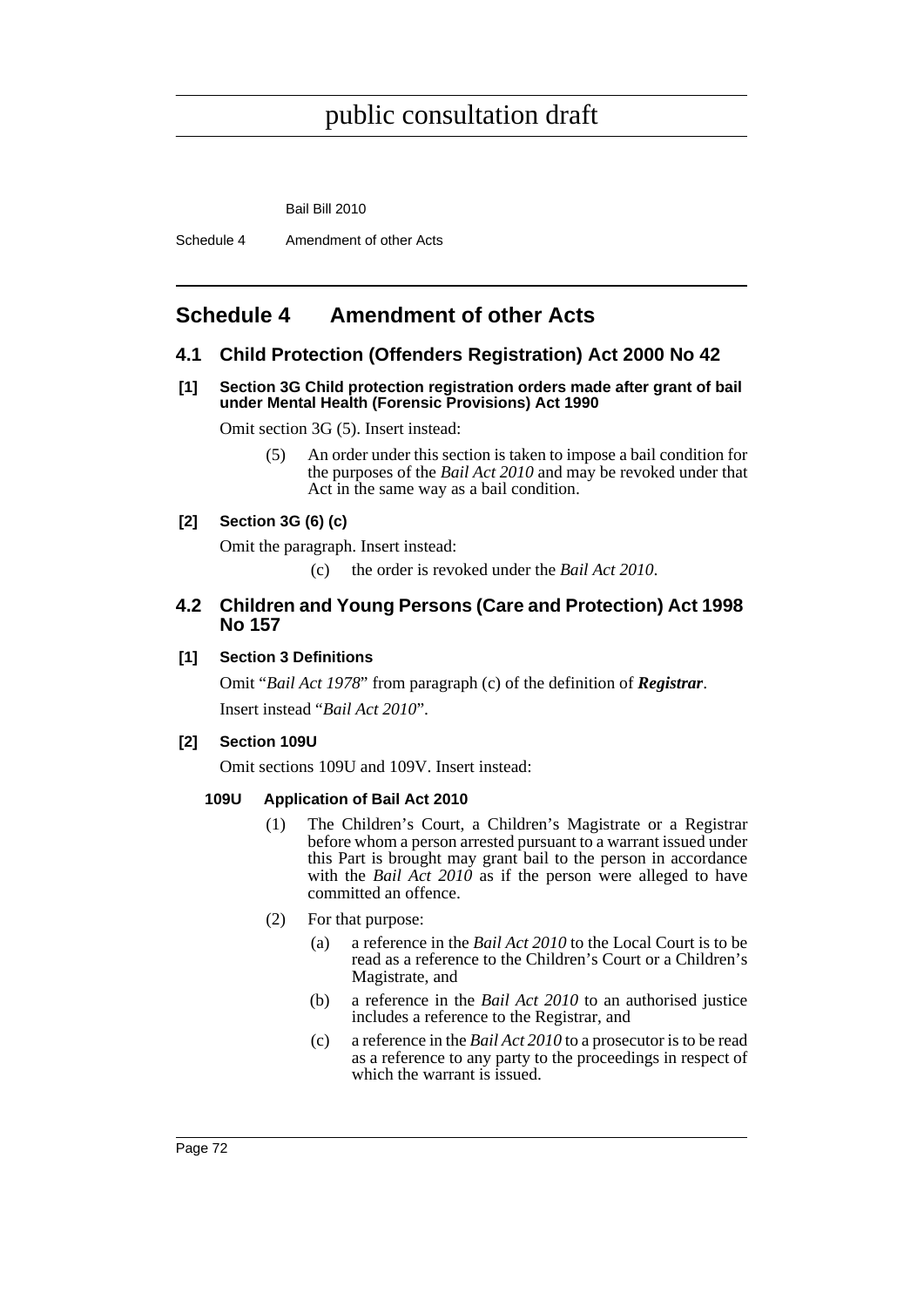Bail Bill 2010

Amendment of other Acts **Schedule 4** and the Acts Schedule 4 and the Schedule 4 and the Schedule 4

- (3) A power to issue a warrant of commitment under this Part is subject to the provisions of the *Bail Act 2010*, as applied by this section.
- (4) In taking any action or making any decision under the *Bail Act 2010* as applied by this section concerning a particular child or young person, the safety, welfare and well-being of the child or young person must be the paramount consideration.
- (5) The regulations may modify the application of the *Bail Act 2010* in respect of the grant of bail under this section.

# **4.3 Children (Community Service Orders) Act 1987 No 56**

## **Section 21A Revocation of children's community service order**

Omit "*Bail Act 1978*" from section 21A (1) (b). Insert instead "*Bail Act 2010*".

## **4.4 Children (Criminal Proceedings) Act 1987 No 55**

**[1] Sections 9, 20 (2) (a), 27 (3), 29 (1A) (b), 30, 33 (1) (c2), 48L (7) (c), 50 and 50A (1) (a)**

Omit "*Bail Act 1978*" wherever occurring. Insert instead "*Bail Act 2010*".

#### **[2] Section 48I Granting of bail for suitability assessments and charging procedure**

Omit "section 36, 36A or 36B of the *Bail Act 1978*". Insert instead "the *Bail Act 2010*".

## **4.5 Children (Detention Centres) Act 1987 No 57**

## **[1] Section 3 Definitions**

Omit the definition of *person on remand* from section 3 (1). Insert instead: *person on remand*—see section 3A.

## **[2] Section 3A**

Insert after section 3:

#### **3A Person on remand**

- (1) For the purposes of this Act, a *person on remand* is any juvenile offender who is on remand.
- (2) A juvenile offender is any person being held in custody in connection with an offence committed or alleged to have been committed by the person who: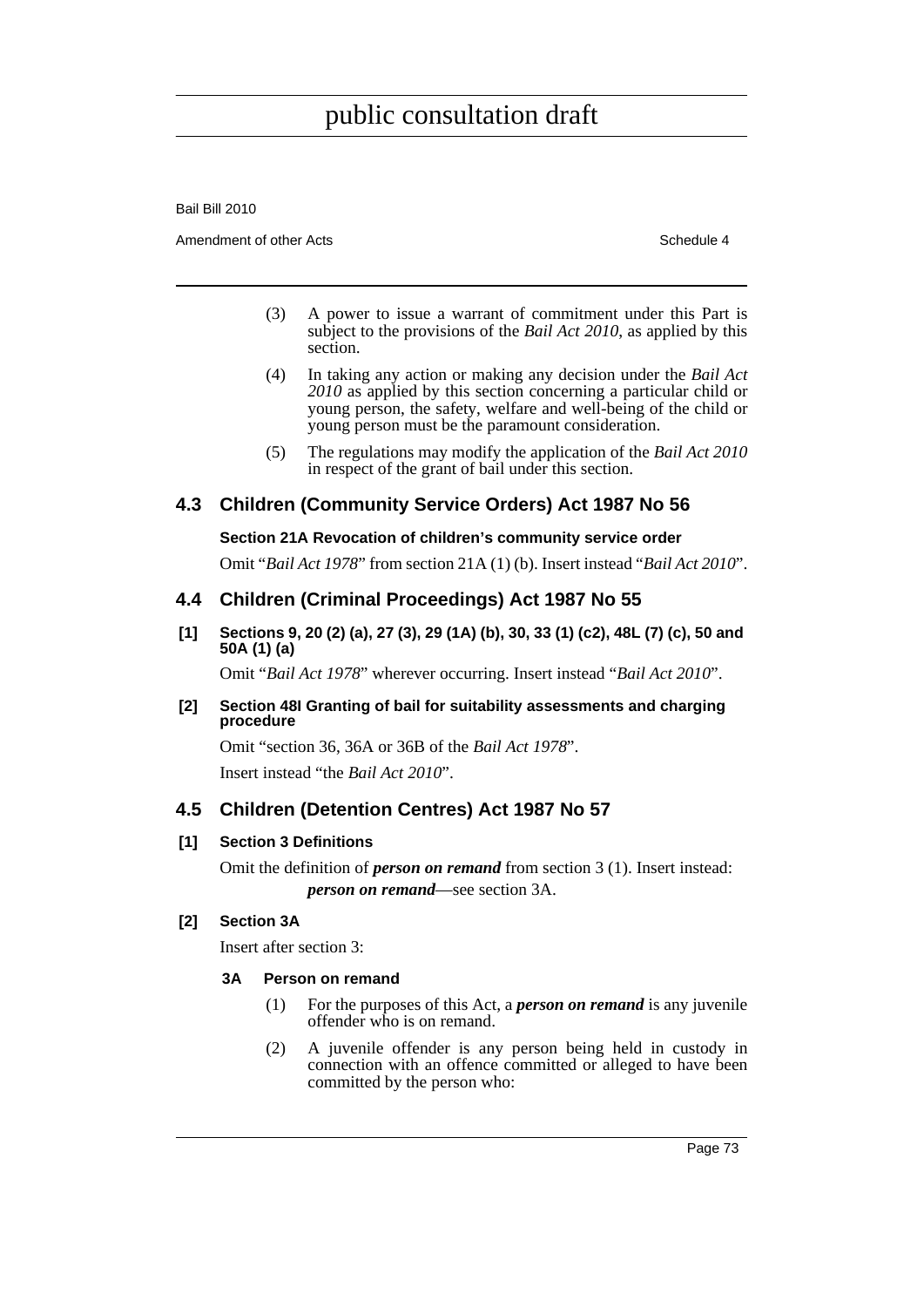|                                         | Bail Bill 2010                                                                                                                                                                                                                                                                      |  |
|-----------------------------------------|-------------------------------------------------------------------------------------------------------------------------------------------------------------------------------------------------------------------------------------------------------------------------------------|--|
|                                         | Amendment of other Acts<br>Schedule 4                                                                                                                                                                                                                                               |  |
|                                         |                                                                                                                                                                                                                                                                                     |  |
|                                         | is under the age of 18 years, or<br>(a)                                                                                                                                                                                                                                             |  |
|                                         | has been charged with the offence before the Children's<br>(b)<br>Court, or                                                                                                                                                                                                         |  |
|                                         | is under the age of 21 years and is the subject of an order,<br>(c)<br>as referred to in paragraph $(c)$ of the definition of <i>detention</i><br>order, transferring the juvenile offender from a<br>correctional centre or juvenile correctional centre to a<br>detention centre. |  |
|                                         | A juvenile offender is on remand if the juvenile offender is a<br>(3)<br>person who can be granted, or has been granted, bail in respect of<br>the offence or alleged offence under the <i>Bail Act 2010</i> .                                                                      |  |
| [3]                                     | Section 28A Certain children may be remanded in correctional centres                                                                                                                                                                                                                |  |
|                                         | Omit "Bail Act 1978" from section 28A (2) (b). Insert instead "Bail Act 2010".                                                                                                                                                                                                      |  |
| [4]                                     | Section 42A Admission to detention centre following arrest or<br>apprehension for breach of bail agreement                                                                                                                                                                          |  |
|                                         | Omit "under section 50 (1) of the <i>Bail Act 1978</i> " from section 42A (1).                                                                                                                                                                                                      |  |
|                                         | Insert instead "under the <i>Bail Act 2010</i> on the basis that the child was failing<br>to comply with, or was about to fail to comply with, his or her bail agreement".                                                                                                          |  |
| 4.6                                     | <b>Community Protection Act 1994 No 77</b>                                                                                                                                                                                                                                          |  |
| Section 29 Bail Act 2010 does not apply |                                                                                                                                                                                                                                                                                     |  |

Omit "*Bail Act 1978*". Insert instead "*Bail Act 2010*".

# **4.7 Conveyancing Act 1919 No 6**

#### **[1] Section 186 Writs and orders under judgments or relating to legal proceedings**

Omit section 186 (4). Insert instead:

(4) In this section, *recognisance* includes a bail guarantee agreement within the meaning of the *Bail Act 2010*.

#### **[2] Section 189 Judgments not to be a charge on land until writ or order registered**

Omit section 189 (3). Insert instead:

(3) In this section, *recognisance* includes a bail guarantee agreement within the meaning of the *Bail Act 2010*.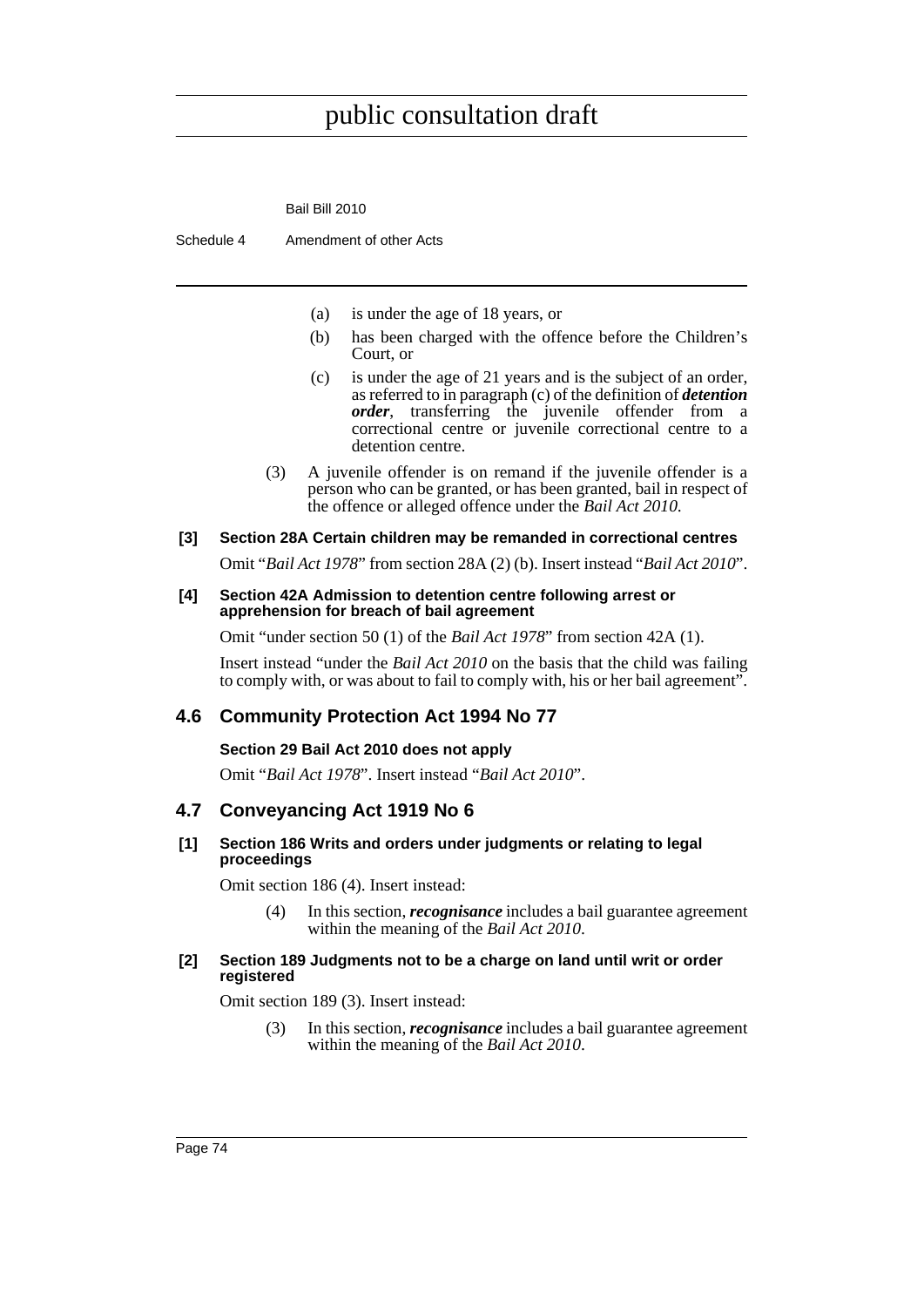Bail Bill 2010

Amendment of other Acts **Schedule 4** and the state of the Schedule 4

## **4.8 Coroners Act 2009 No 41**

#### **Section 71**

Omit the section. Insert instead:

#### **71 Arrest of witness under warrant**

- (1) A person arrested under an arrest warrant issued under this Part is to be brought before a coroner or authorised justice as soon as practicable after the person's arrest.
- (2) A person arrested under an arrest warrant may be dealt with in the same way as a witness arrested under a warrant issued under section 231 of the *Criminal Procedure Act 1986*, subject to this section.
- (3) A coroner or authorised justice may grant bail in accordance with the *Bail Act 2010* to a person brought before the coroner or authorised justice pursuant to an arrest warrant issued under this Part as if the person were alleged to have committed an offence.
- (4) For that purpose:
	- (a) a reference in the *Bail Act 2010* to the Local Court includes a reference to a coroner, and
	- (b) a reference in the *Bail Act 2010* to a prosecutor is to be read as a reference to any person who has been granted leave to appear in the proceedings in respect of which the warrant is issued.
- (5) A coroner or authorised justice before whom a person is brought after having been arrested under an arrest warrant issued under this Part:
	- (a) must, subject to the *Bail Act 2010*, order that a warrant be issued for the committal of the person to a correctional centre or other place of security, and
	- (b) must order the person to be brought before a coroner at such time and place as is specified in the order.
- (6) In this section: *authorised justice* has the same meaning as in the *Bail Act 2010*.

## **4.9 Crimes (Administration of Sentences) Act 1999 No 93**

#### **[1] Section 106X Arrest warrants**

Omit "*Bail Act 1978*" from section 106X (3). Insert instead "*Bail Act 2010*".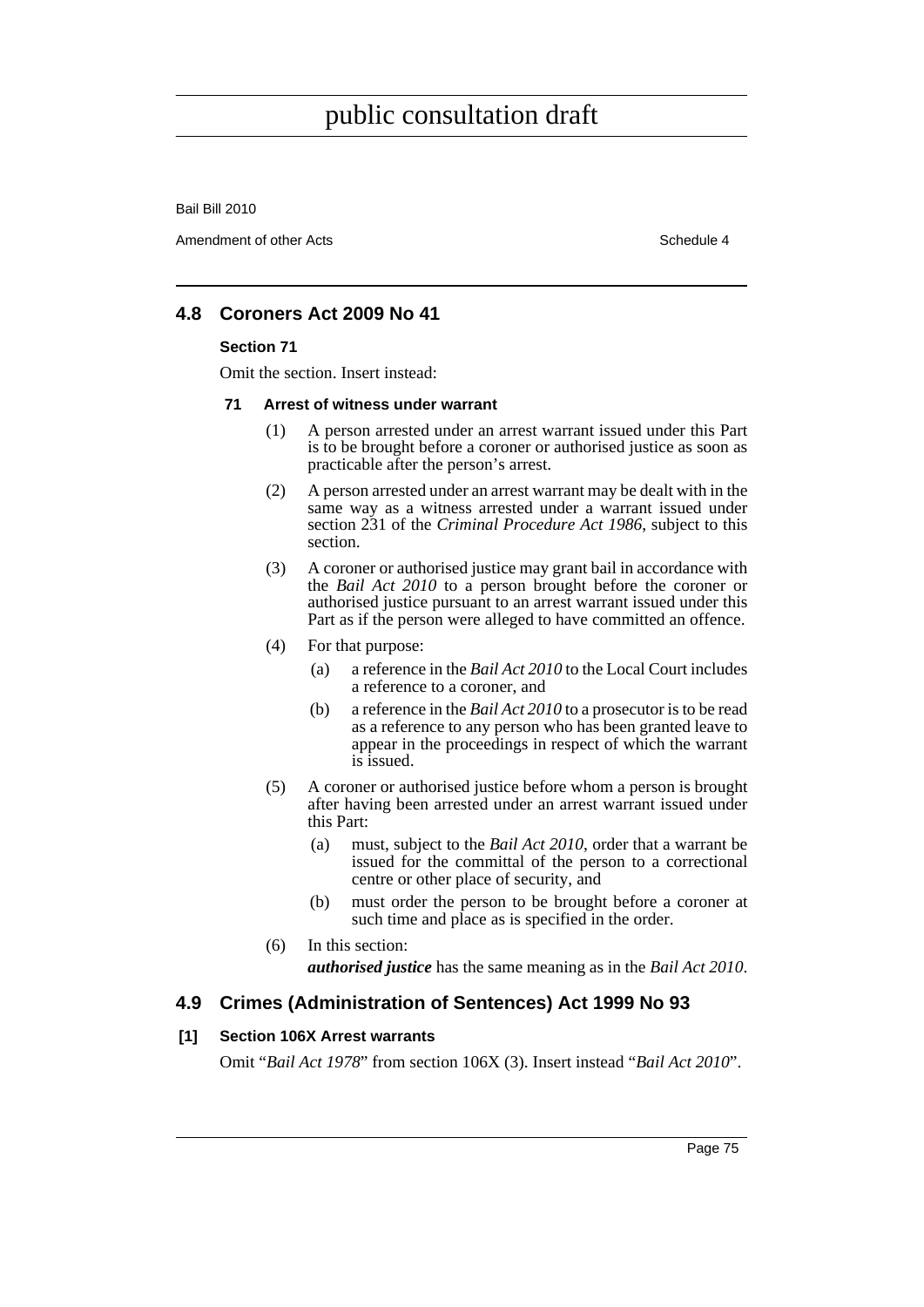Bail Bill 2010

Schedule 4 Amendment of other Acts

#### **[2] Section 249 Definitions**

Omit section 249 (2). Insert instead:

- (2) For the removal of doubt, a *person in custody* includes a person in lawful custody:
	- (a) refused bail by a senior police officer under the *Bail Act 2010*, or
	- (b) granted bail by a senior police officer under the *Bail Act 2010* but not released on bail, or
	- (c) arrested under the *Bail Act 2010* on the grounds that the person has failed to comply with, or was about to fail to comply with, the person's bail agreement, or
	- (d) apprehended under a warrant issued under the *Bail Act 2010* on the grounds that the person has failed to comply with, or was about to fail to comply with, the person's bail agreement.

## **4.10 Crimes (Appeal and Review) Act 2001 No 120**

#### **[1] Section 63 Stay of execution of sentence pending determination of appeal**

Omit section 63 (2) (c). Insert instead:

(c) in the case of an appellant who is in custody when the appeal is made or leave to appeal is granted, when the appellant enters into a bail agreement, or when bail is dispensed with, under the *Bail Act 2010*.

## **[2] Sections 107 (6), 110 (1) and 117**

Omit "*Bail Act 1978*" wherever occurring. Insert instead "*Bail Act 2010*".

## **4.11 Crimes (Domestic and Personal Violence) Act 2007 No 80**

#### **[1] Section 83**

Omit the section. Insert instead:

#### **83 Application of Bail Act 2010**

(1) A Magistrate, Registrar or authorised officer before whom a person is brought on arrest on a warrant issued under this Part or court before whom a person appears in answer to a direction to appear given under this Act may grant bail to the person in accordance with the *Bail Act 2010* as if the person were alleged to have committed an offence.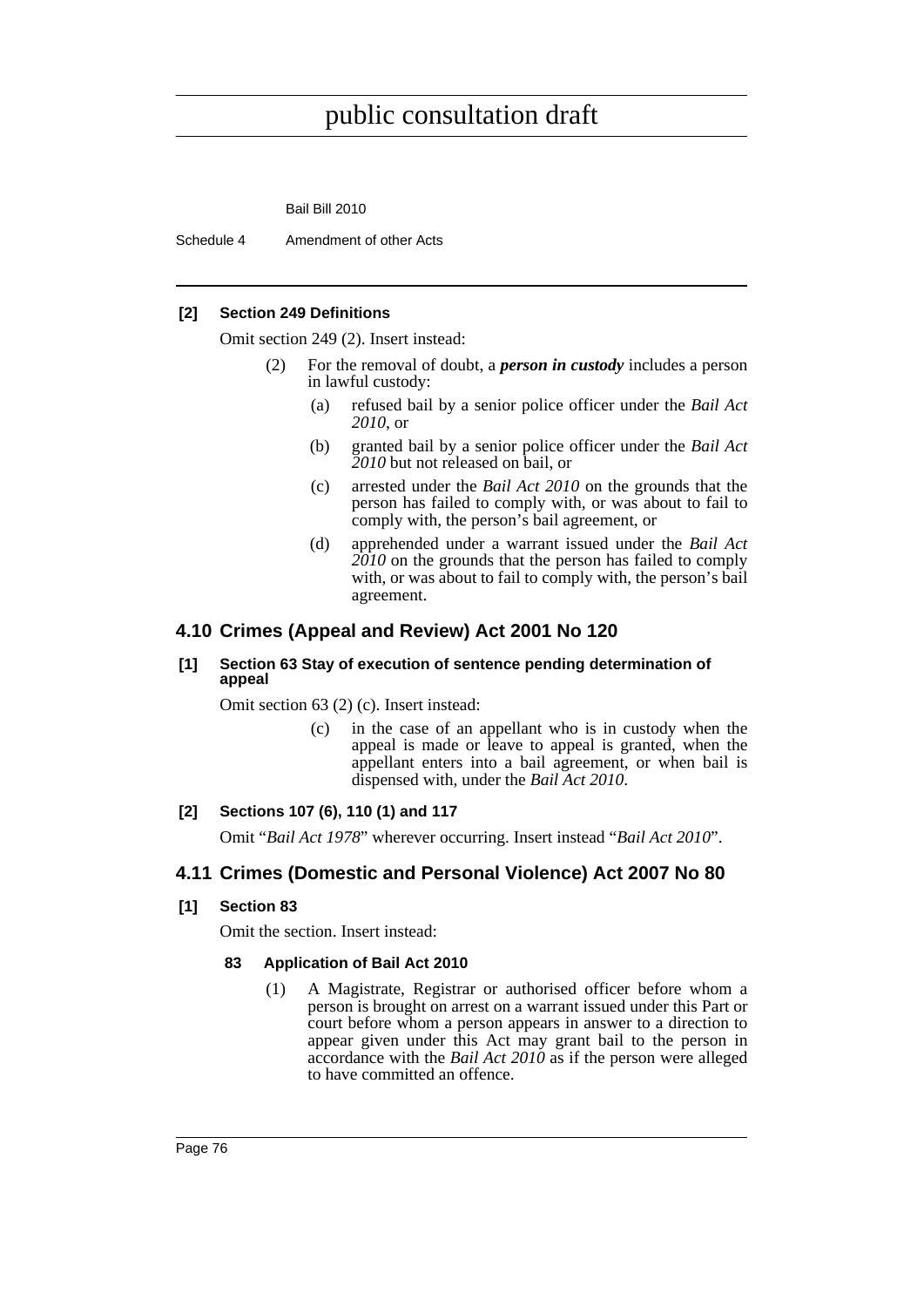Bail Bill 2010

Amendment of other Acts **Schedule 4** and the state of the Schedule 4

- (2) For that purpose:
	- (a) a reference in the *Bail Act 2010* to an authorised justice includes a reference to a Registrar or authorised officer, and
	- (b) a reference in the *Bail Act 2010* to a prosecutor includes a reference to an applicant for a final apprehended violence order or interim court order.

#### **[2] Section 85 Presumption against stay of order**

Omit section 85 (5). Insert instead:

- (5) A stay on the operation of the order does not have effect if the appellant is in custody when the appeal is made, unless and until the appellant enters into a bail agreement in accordance with the *Bail Act 2010*, or bail is dispensed with.
- (5A) In the application of the *Bail Act 2010* to the appellant, the appellant is taken to be a person who, because of the prohibitions and restrictions imposed by the order, is in custody.

# **4.12 Crimes (Sentencing Procedure) Act 1999 No 92**

**[1] Section 11 Deferral of sentencing for rehabilitation, participation in an intervention program or other purposes**

Omit "*Bail Act 1978*" from section 11 (1). Insert instead "*Bail Act 2010*".

**[2] Section 11 (2A), note**

Omit "Section 36A of the *Bail Act 1978*". Insert instead "The *Bail Act 2010*".

## **[3] Section 80 Referral of offender for assessment**

Omit "*Bail Act 1978*" from section 80 (2) (b). Insert instead "*Bail Act 2010*".

# **4.13 Crimes (Serious Sex Offenders) Act 2006 No 7**

**Section 28 Bail Act 2010 not to apply**

Omit "*Bail Act 1978*". Insert instead "*Bail Act 2010*".

## **4.14 Criminal Appeal Act 1912 No 16**

## **Sections 8A (2), 24, 25A (5) and 29**

Omit "*Bail Act 1978*" wherever occurring. Insert instead "*Bail Act 2010*".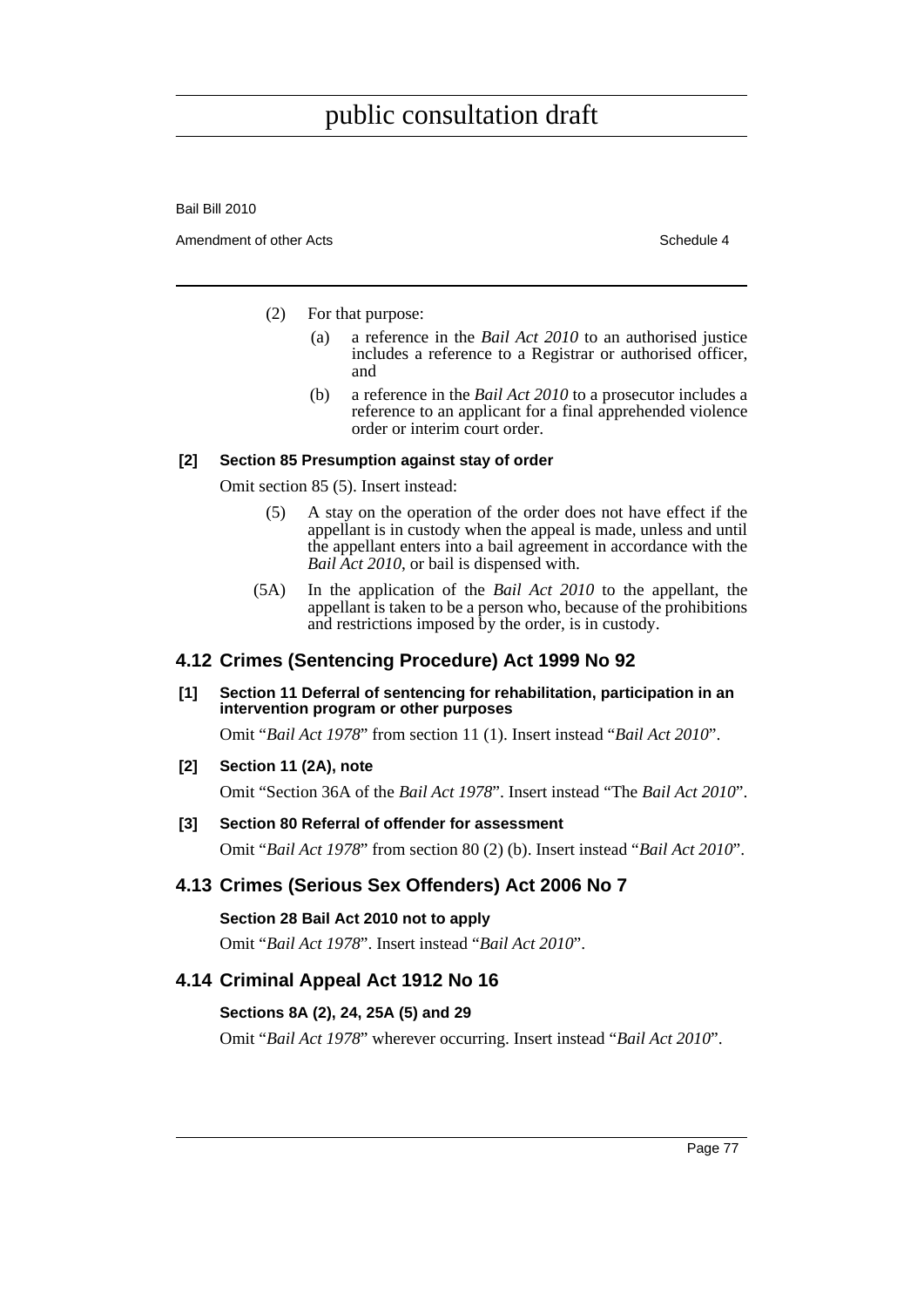Bail Bill 2010

Schedule 4 Amendment of other Acts

# **4.15 Criminal Case Conferencing Trial Act 2008 No 10**

#### **Section 20**

Omit the section. Insert instead:

#### **20 Relationship with Bail Act 2010**

If bail is granted under the *Bail Act 2010* to a person in respect of an offence for which a compulsory conference is required, the bail agreement or a condition of bail may require the person to make himself or herself available for the purposes of the compulsory conference.

## **4.16 Criminal Procedure Act 1986 No 209**

#### **[1] Section 3 Definitions**

Omit the definition of *bail* from section 3 (1). Insert instead: *bail* means bail under the *Bail Act 2010*.

#### **[2] Sections 21 (5) (c), 58 (2), 109 (note), 125 (2) (f), 241, 317, 352**

Omit "*Bail Act 1978*" wherever occurring. Insert instead "*Bail Act 2010*".

#### **[3] Section 61 Discharge of accused person if prosecutor not present for taking of evidence**

Omit section 61 (3) and the note. Insert instead:

(3) Subsection (2) does not apply if the accused person is refused bail (as referred to in section 40 of the *Bail Act 2010*). **Note.** Section 40 of the *Bail Act 2010* specifies the maximum period for adjournments if bail has been refused.

#### **[4] Section 110 Bail agreements and conditions to be notified**

Omit "bail undertaking" wherever occurring. Insert instead "bail agreement".

#### **[5] Section 229 Action that may be taken if person does not comply with subpoena**

Insert after section 229 (2):

(2A) A Magistrate or authorised officer before whom a person is brought on arrest on a warrant issued under this section may grant bail to the person in accordance with the *Bail Act 2010* as if the person were alleged to have committed an offence.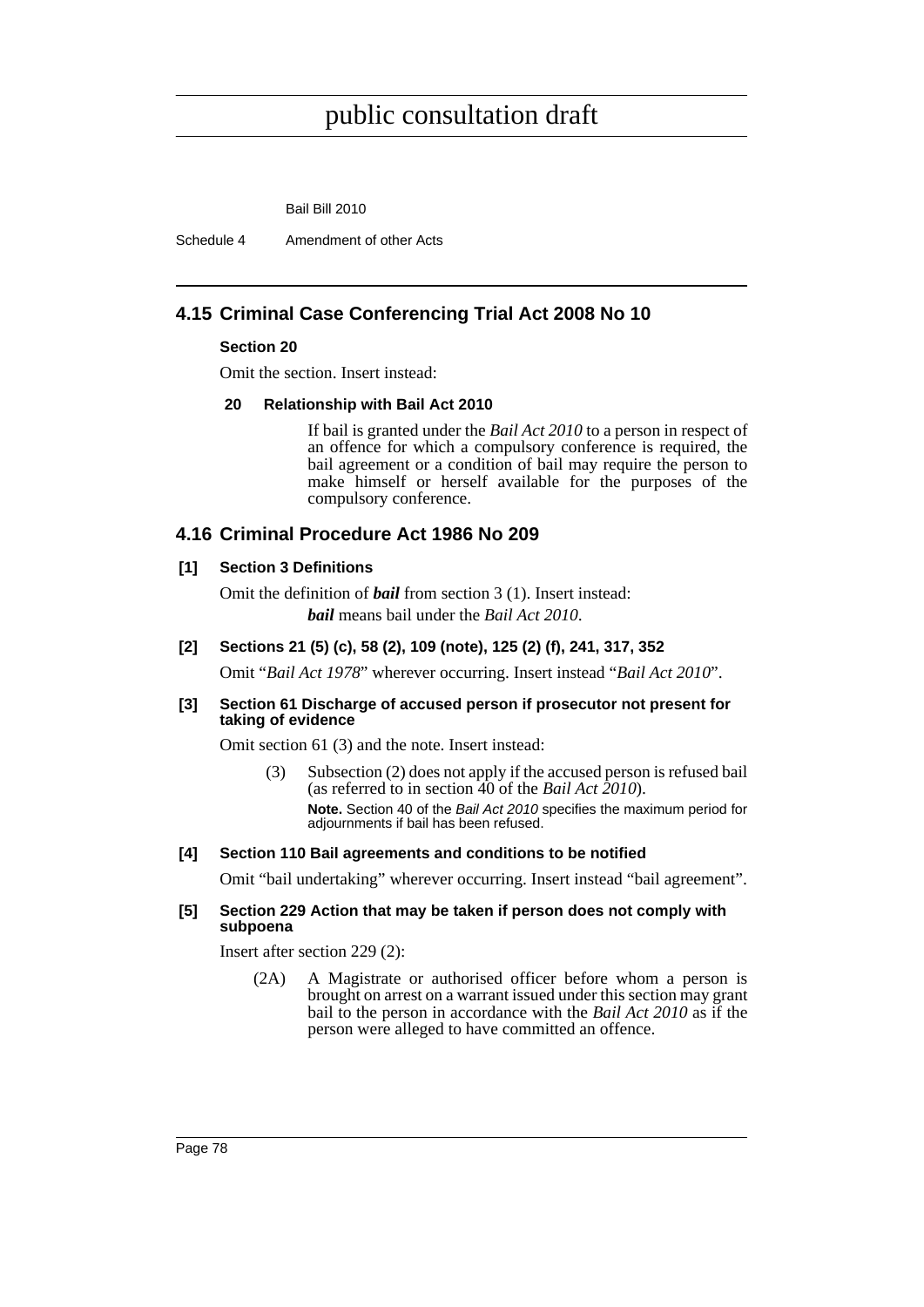Bail Bill 2010

Amendment of other Acts **Schedule 4** and the state of the Schedule 4

(2B) For that purpose:

- (a) a reference in the *Bail Act 2010* to an authorised justice includes a reference to an authorised officer, and
- (b) a reference in the *Bail Act 2010* to a prosecutor includes a reference to a party who requested or issued a subpoena.

#### **[6] Section 230**

Omit the section.

#### **[7] Section 247 Notices to be given to prosecutor**

Omit section 247 (2). Insert instead:

(2) The registrar must, as soon as practicable after a notice is given or sent to a person referred to in section 246 requiring the person to appear before a court, cause a copy of the notice to be given to the prosecutor.

#### **[8] Section 308 Witnesses neglecting to attend trial captured under warrant may be admitted to bail**

Omit "bail undertaking". Insert instead "bail agreement".

## **[9] Section 312**

Omit the section. Insert instead:

#### **312 Persons arrested under bench warrants**

- (1) A Magistrate, authorised officer or authorised justice before whom a person is brought after having been arrested under a bench warrant issued by a Judge in criminal proceedings may grant bail to the person in accordance with the *Bail Act 2010*.
- (2) If the person arrested is not alleged to have committed an offence, the *Bail Act 2010* applies as if the person were alleged to have committed an offence.
- (3) For that purpose, a Magistrate has the same functions as the Local Court under that Act and an authorised officer or authorised justice has the same functions as an authorised justice under that Act.
- (4) A Magistrate, authorised officer or authorised justice must, if bail is not dispensed with or granted:
	- (a) by warrant commit the person to a correctional centre or other place of security, and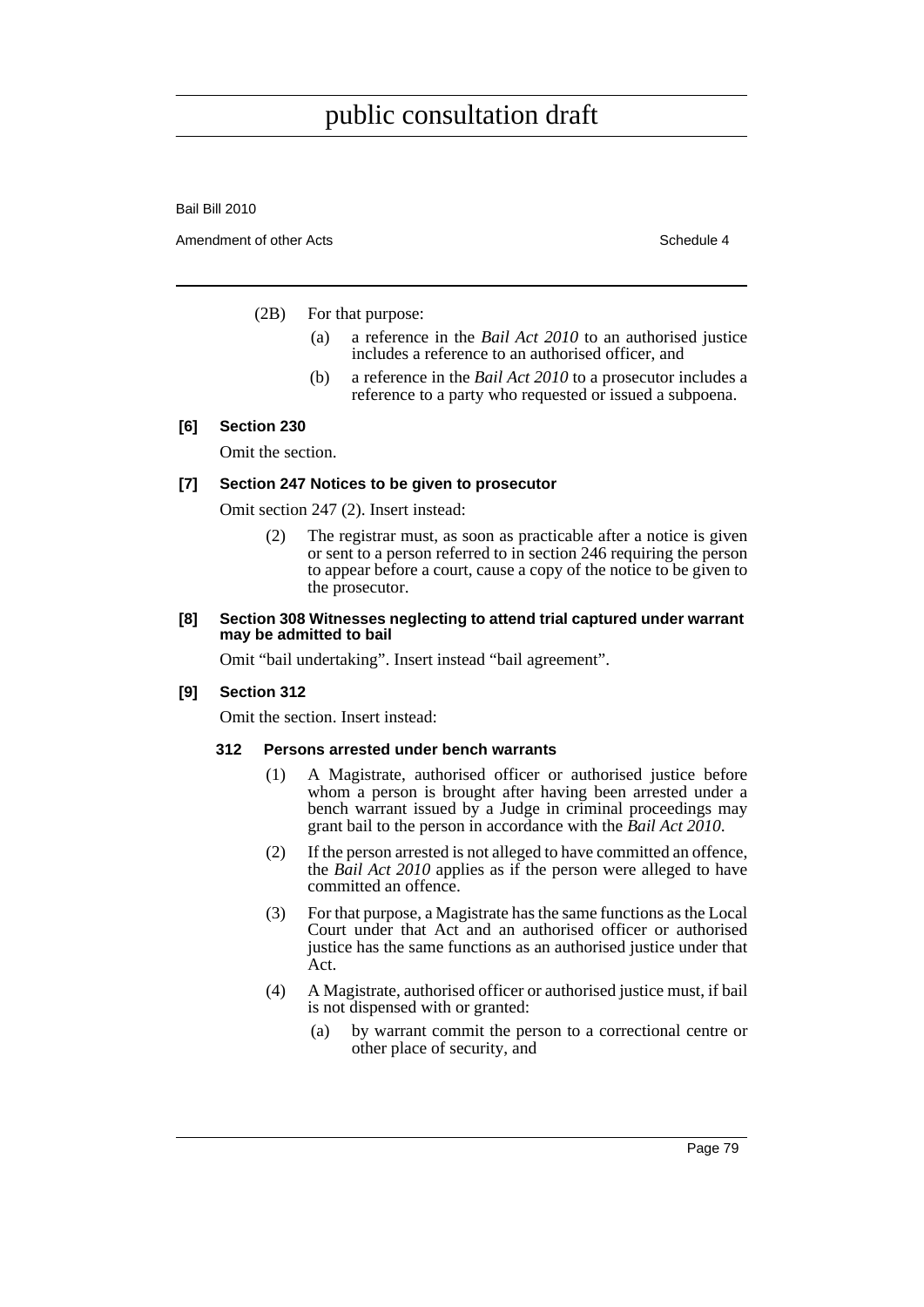Bail Bill 2010

Schedule 4 Amendment of other Acts

- (b) order the person to be brought before the court out of which the bench warrant was issued in accordance with the terms of the warrant.
- (5) In this section:

*authorised justice* has the same meaning as it has in the *Bail Act 2010*.

*Judge* includes a Magistrate, a Children's Court Magistrate, the President or a judicial member of the Industrial Court of New South Wales and any other person of a class prescribed for the purposes of this definition.

## **[10] Chapter 7, Part 4, note**

Omit "section 36A of the *Bail Act 1978*". Insert instead "the *Bail Act 2010*".

#### **[11] Section 350 Court may adjourn proceedings to allow accused person to be assessed for or to participate in intervention program**

Omit "with the *Bail Act 1978*" from section 350 (1).

Insert instead "with the *Bail Act 2010*".

#### **[12] Section 350 (1), note**

Omit "Section 36A of the *Bail Act 1978*". Insert instead "The *Bail Act 2010*".

#### **[13] Schedule 1 Indictable offences triable summarily**

Omit item 17 in Table 1. Insert instead:

#### **17 Bail Act 2010**

An offence under section 71 (Indemnification of bail guarantors) of the *Bail Act 2010*.

#### **4.17 Drug Court Act 1998 No 150**

#### **Sections 14 (3) and 24 (2) (b)**

Omit "*Bail Act 1978*" wherever occurring. Insert instead "*Bail Act 2010*".

## **4.18 Drug Misuse and Trafficking Act 1985 No 226**

#### **Section 36N Exemption from criminal liability for users of licensed injecting centre**

Omit "*Bail Act 1978*" from section 36N (3) (b).

Insert instead "*Bail Act 2010*".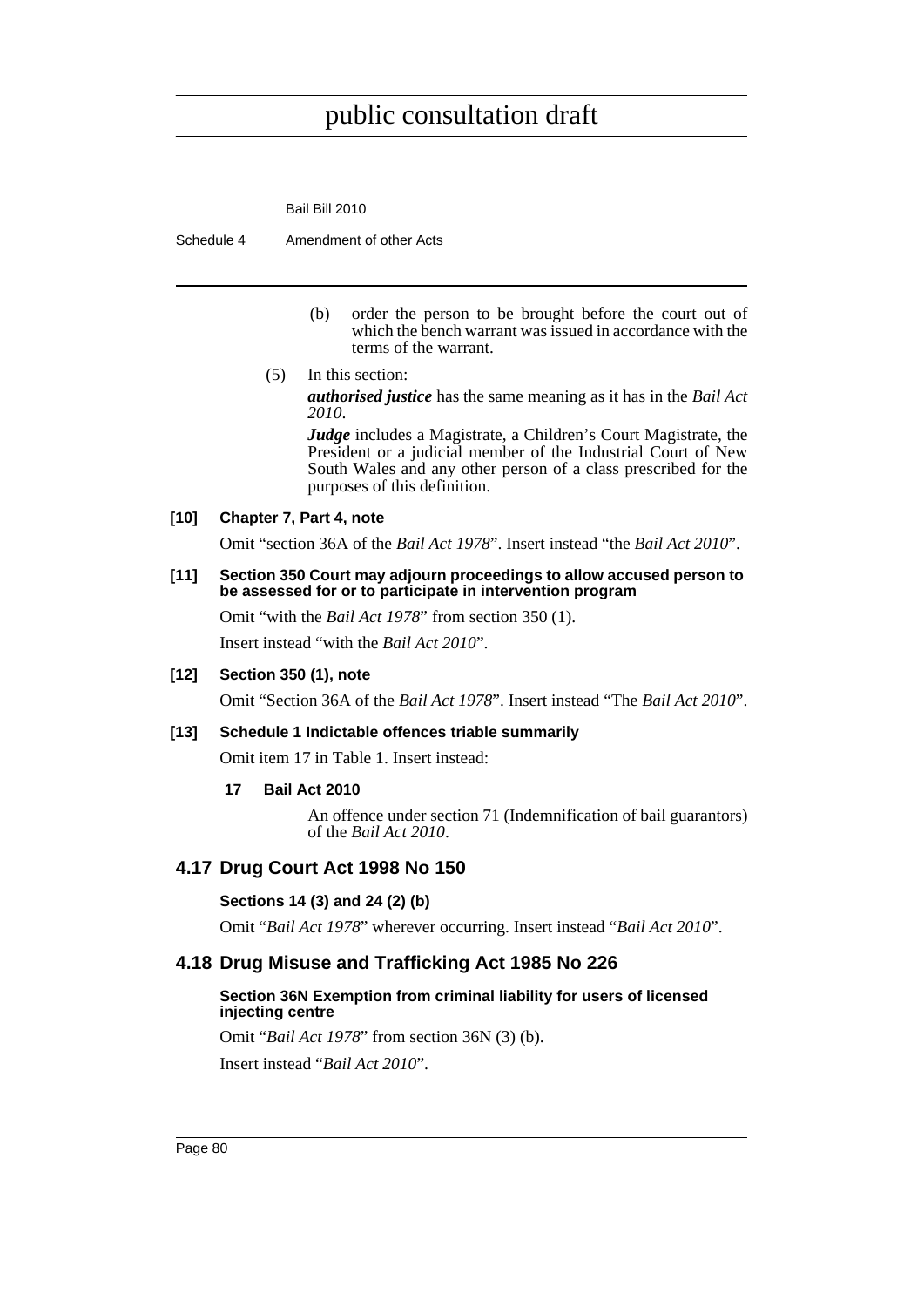Bail Bill 2010

Amendment of other Acts **Schedule 4** and the state of the Schedule 4

## **4.19 Evidence Act 1995 No 25**

#### **[1] Section 4 Courts and proceedings to which Act applies**

Insert "subject to the *Bail Act 2010*," after "bail,".

#### **[2] Section 4, notes**

Insert at the end of the notes:

**5.** The *Bail Act 2010* provides that the *Evidence Act 1995* applies to proceedings in relation to bail under that Act only if the court directs that this Act applies.

#### **[3] Section 194 Witnesses failing to attend proceedings**

Omit section 194 (4). Insert instead:

(4) In this section, *recognisance* includes a bail agreement under the *Bail Act 2010*.

## **4.20 Fines Act 1996 No 99**

#### **[1] Section 111**

Omit the section. Insert instead:

## **111 Definitions**

In this Part:

*forfeited bail money* means unpaid bail money the subject of a forfeiture order under the *Bail Act 2010*.

*forfeited bail security* means bail security given in relation to bail money the subject of a forfeiture order under the *Bail Act 2010*. *objection to a forfeiture order* means:

- (a) an application to the Local Court to have a forfeiture order varied or set aside duly made under the *Bail Act 2010*, or
- (b) an appeal to the District Court against the Local Court's determination of an objection to a forfeiture order or of an application to vary or set aside a forfeiture order duly made under the *Bail Act 2010*.

## **[2] Section 112 Enforcement of forfeited bail money**

Omit section 112 (2) (b1). Insert instead:

(b1) if the State Debt Recovery Office is served with a copy of an objection to a forfeiture order in relation to forfeited bail money, action under Part 4 may not be commenced or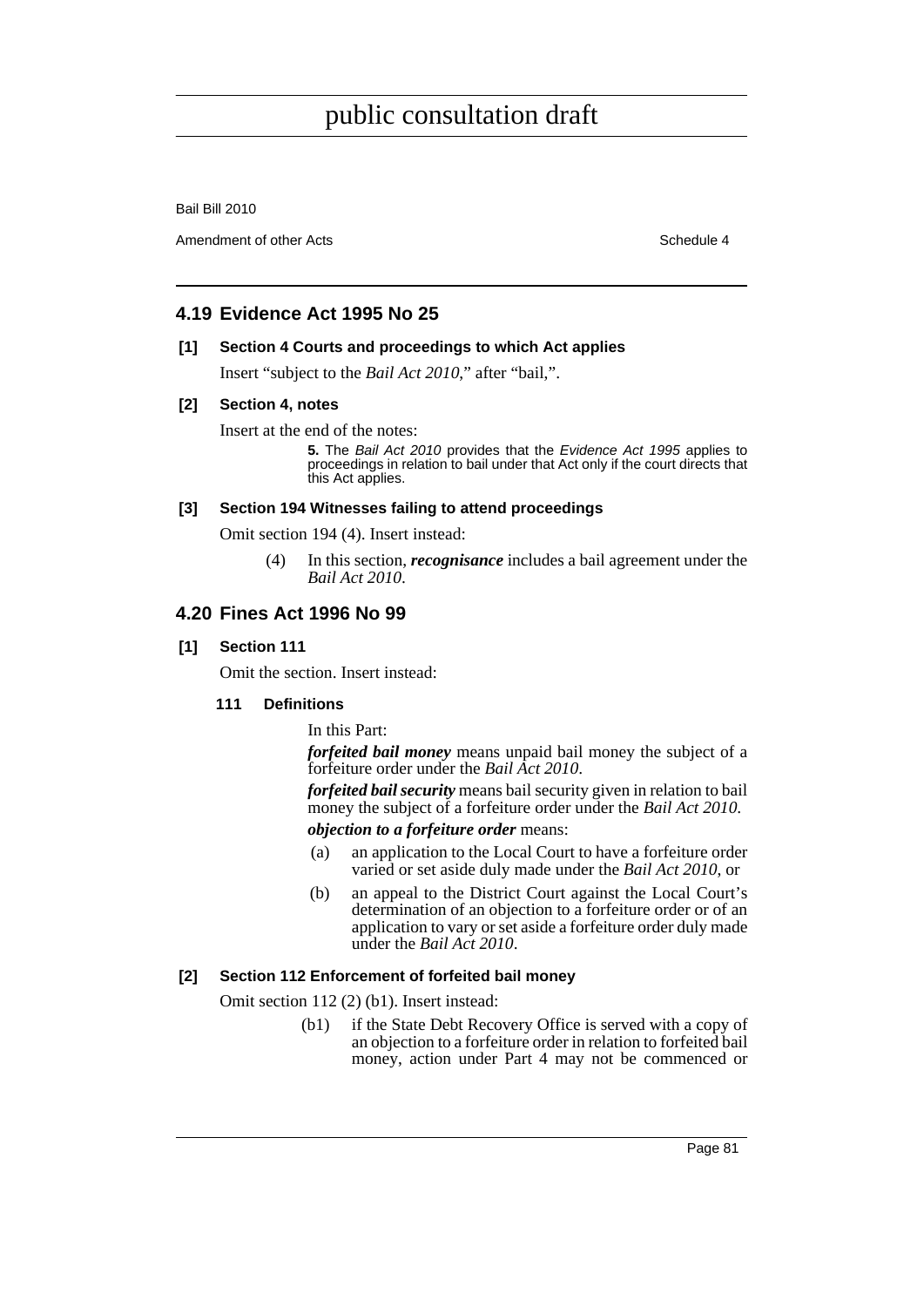Bail Bill 2010

Schedule 4 Amendment of other Acts

continued until proceedings on the objection are finally determined,

#### **[3] Section 112A Enforcement of forfeited bail security**

Omit section 112A (2) (a). Insert instead:

(a) if the State Debt Recovery Office is served with a copy of an objection to a forfeiture order in relation to the bail money for which the forfeited bail security is given, action under section 72 may not be commenced or continued until proceedings on the objection are finally determined,

## **4.21 Government Information (Public Access) Act 2009 No 52**

**Schedule 1 Information for which there is conclusive presumption of overriding public interest against disclosure**

Omit the matter relating to the *Bail Act 1978* from clause 1. Insert instead:

*Bail Act 2010*—section 69 (Certain information not to be published or broadcast)

## **4.22 Inebriates Act 1912 No 24**

#### **Section 17A Forfeiture of securities under recognizances**

Omit "Part 7A of the *Bail Act 1978*".

Insert instead "Part 10 of the *Bail Act 2010*".

## **4.23 Law Enforcement (Powers and Responsibilities) Act 2002 No 103**

## **[1] Part 8, note**

Omit "section 50 of the *Bail Act 1978*, to arrest a person who breaches bail undertakings or agreements".

Insert instead "the *Bail Act 2010*, to arrest a person who breaches a bail agreement".

## **[2] Sections 104 (4) (b), 113 (2) (e) and 114 (5)**

Omit "*Bail Act 1978*" wherever occurring. Insert instead "*Bail Act 2010*".

## **[3] Section 104 (6)**

Omit the subsection. Insert instead:

(6) If a person arrested under this section has been granted bail, and subsequently, but before the person has complied with his or her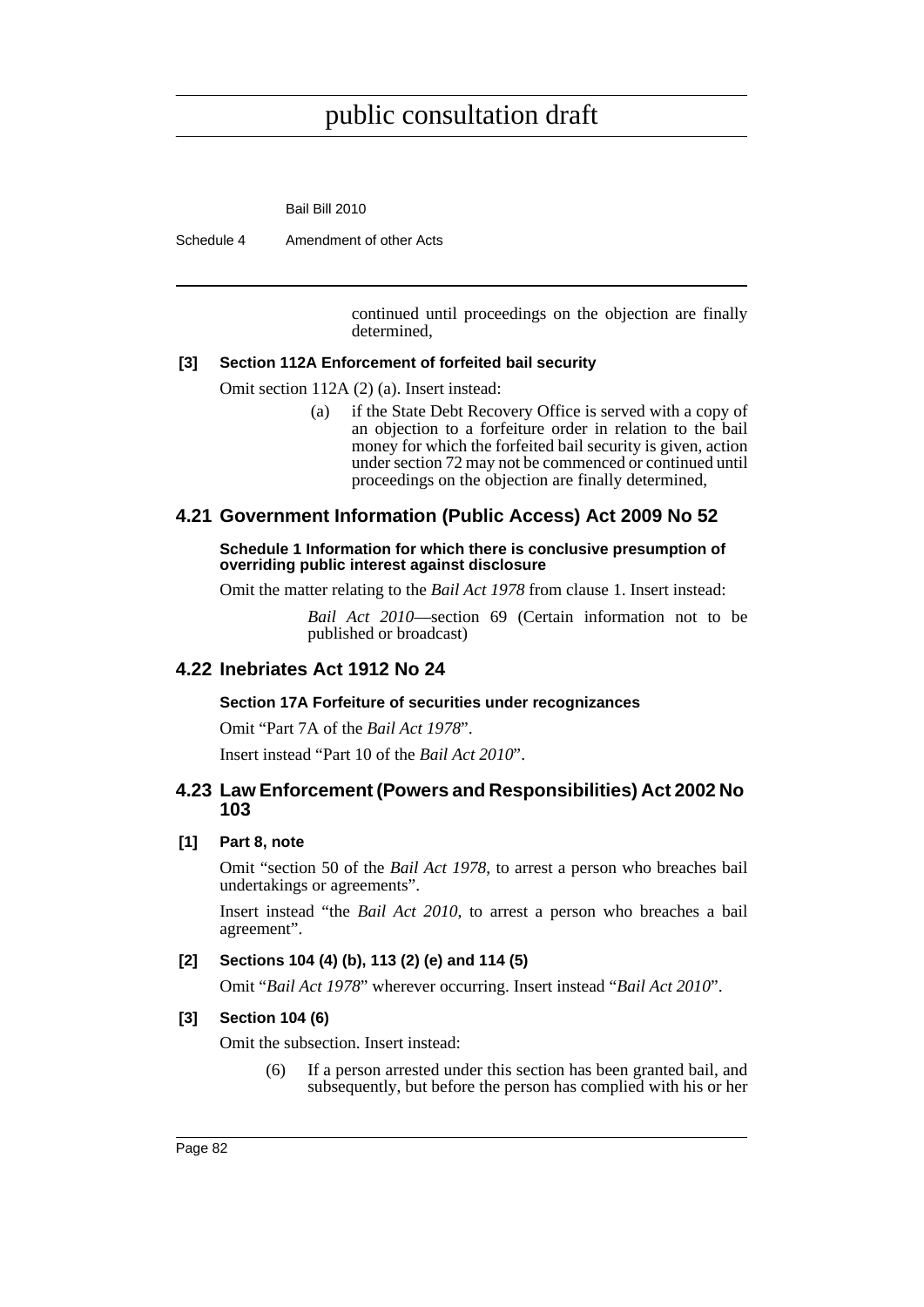Bail Bill 2010

Amendment of other Acts **Schedule 4** and the state of the Schedule 4

bail agreement, a warrant for the person's arrest is executed under a law of the Commonwealth, the person is taken at the time the warrant is executed to be released from that bail and to have complied with any undertaking given under that bail agreement at that time outstanding, not being an undertaking with which the person has by that time failed, without lawful excuse, to comply.

#### **[4] Schedule 1 Acts not affected by this Act**

Omit "*Bail Act 1978* No 161". Insert instead "*Bail Act 2010*".

## **4.24 Local Government Act 1993 No 30**

#### **Section 680 Demanding name of offender**

Omit section 680 (3). Insert instead:

- (3) The Magistrate or authorised officer before whom the person is taken may grant bail to the person in accordance with the *Bail Act 2010* as if the person were alleged to have committed an offence.
- (3A) For that purpose, a reference to an authorised justice in that Act includes a reference to an authorised officer.

## **4.25 Mental Health (Forensic Provisions) Act 1990 No 10**

**Sections 10 (3) (b), 14 (b) (ii), 17 (2), 31 (1), 32 (2) (b) and 33 (1) and (1D)**

Omit "*Bail Act 1978*" wherever occurring. Insert instead "*Bail Act 2010*".

## **4.26 NSW Trustee and Guardian Act 2009 No 49**

#### **Section 68 Security may be required in respect of estate management**

Omit "Part 7A of the *Bail Act 1978*" from section 68 (5). Insert instead "Part 10 of the *Bail Act 2010*".

## **4.27 Protection of the Environment Operations Act 1997 No 156**

## **Section 204 Power of authorised officers to demand name and address**

Omit section 204 (4). Insert instead:

(4) **Bail**

The Magistrate or authorised officer before whom the person is taken may grant bail to the person in accordance with the *Bail Act 2010* as if the person were alleged to have committed an offence.